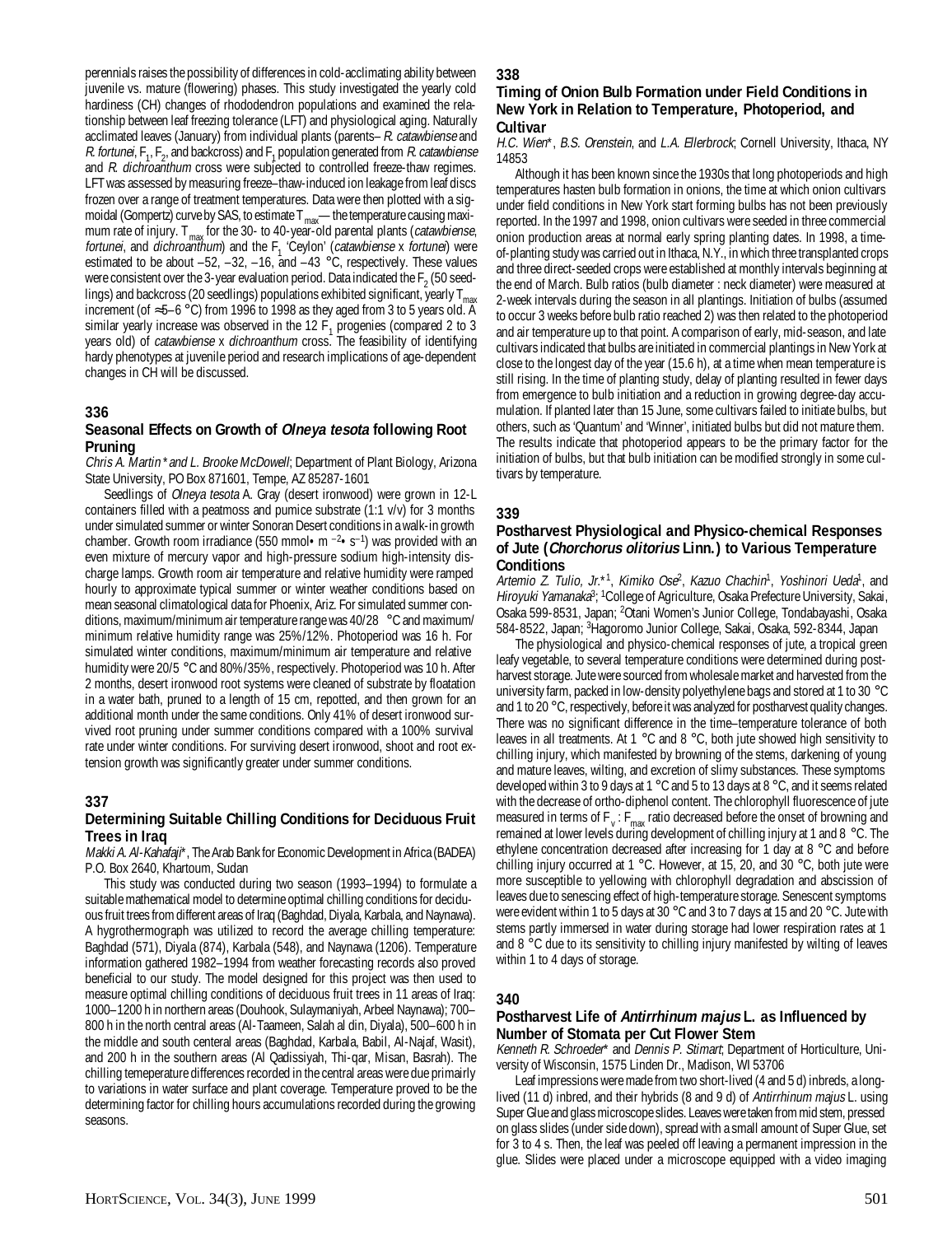system and computer images were taken to facilitate counting of stomatal complexes. Number of stomata ranged from 10,400 to 21,300 per cm<sup>2</sup> of leaf. A LI-COR LI-3100 area meter (LI-COR, Inc. Lincoln, Neb.) was used to measure total leaf area of 40-cm cut flower stems of each accession. Stomata per flowering stem ranged from 1,074,000 to 2,282,000, with the long-lived inbred having the fewest stomata, the hybrids intermediate with 11% to 21% more, and the shortlived inbreds having 40% to 113% more stomata per stem. It appears long postharvest life of A. majus is associated with flowering stems with fewer stomata per cut stem.

#### **341**

#### **Carbohydrate Concentration in Antirrhinum majus L. Flower, Leaf, and Stem Tissue**

Kenneth R. Schroeder\* and Dennis P. Stimart; Department of Horticulture, University of Wisconsin, 1575 Linden Dr., Madison, WI 53706

A phenol-sulfuric acid assay was used to quantify non-specific neutral carbohydrates in *Antirrhinum majus* L. flowering stems of three inbreds and their hybrids. Flowering stems 40 cm long were harvested with five to six florets open and flower, leaf, and stem tissue separated, freeze-dried, and finely ground. Carbohydrates were extracted from the tissue with 95% ethanol in a 70 °C water bath and combined with a 5% w/v phenol solution and concentrated sulfuric acid. Glucose equivalents were determined with a spectrophotometer at absorbance of 490 nm. Averaged over tissue type, results were genotype dependent, ranging from 213 to 291  $\mu$ g glucose equivalent per mg dry tissue with a LSD<sub>0.05</sub> = 13. Flowers had the highest concentration of 340  $\mu$ g/mg dry tissue, followed by stems, then leaves with 36% and 38% lower concentrations, respectively. Carbohydrate concentrations in two inbreds were compared when grown under cool (16 °C) and warm (29 °C) conditions. A genotype x environment interaction exists with inbred 3 exhibiting no reduction, 6% increase, and a 45% reduction in carbohydrate concentration when grown in warm conditions, while inbred 2 exhibited 15%, 23%, and 37 % reductions for flowers, leaves, and stems, respectively. Overall, there were 10% and 21% reductions in carbohydrate concentration for inbreds 2 and 3, respectively, when plants were grown under warm conditions.

#### **342**

#### **Shading Influences the Growth and Development of Pawpaw Seedlings Grown Outside**

Kirk W. Pomper\*, Snake C. Jones, and Eddie B. Reed; Land-Grant Program, Atwood Research Facility, Kentucky State University, Frankfort, KY 40601-2355

In an effort to determine the optimal light level for growing pawpaw [Asimina] triloba (L.) Dunal] seedlings outside, seedlings were germinated in a greenhouse until the two- to three-leaf stage, at which time they were placed outside and shade treatments were imposed that reduced incident light intensity by 30%, 55%, 80%, and 95%. Control seedlings were left unshaded outside. A randomized block design was used, with 20 replicate seedlings in each experimental treatment per block. Plants were destructively harvested 11 weeks after the start of the experiment. After 11 weeks, the height and number of leaves per seedling were about 35% higher with light to moderate shading (30%, 55%, and 80%) than in control (unshaded) seedlings. Shoot and leaf dry weights of seedlings grown in 30%, 55%, and 80% shade were almost 2-fold greater than control plants. Root dry weight of seedlings in 30% and 55% shade was 2-fold higher than in control plants. Total plant biomass was greatest in the 30%, 55%, and 80% shade treatments, about 2-fold higher than control plants. Total leaf area per seedling increased significantly with up to 80% shading. Seedlings growing under 95% shading had fewer and smaller leaves and reduced biomass production compared to control plants. There was a trend for shaded plants to display a higher leaf chlorophyll content than control plants. Overall, the best seedling growth was achieved in the 30% and 55% shade treatments outdoors.

#### **343**

#### **Emergence of Five Lettuce Cultivars using Seeds Developed in Different Seasons**

Lynze Greenwood\*, Janice M. Coons, Henry R. Owen, Lisa Ferguson, and Ronglin Wang; Biological Sciences Department, Eastern Illinois University, Charleston, IL 61920

Lettuce (Lactuca sativa) is one of the most important U.S. fresh-market vegetables with year-round consumption. For winter markets, lettuce is produced in the southwestern states with plantings in early fall when soil temperatures are high. Seed germination of lettuce, however, is inhibited by soil temperatures over

25 °C. The objective of this study was to test the emergence and growth of five lettuce cultivars using two seedlots produced in winter or summer to provide information for improving stand establishment at high temperatures. Seeds of five cultivars ('Empire', 'Parris Island Cos', 'Waldmann's Green', 'Prizehead', and 'Dark Green Boston') produced in Yuma, Ariz., during summer or winter months were used. Seeds were planted in a greenhouse mix in plastic trays and grown in a growth chamber at 23, 25, 30 and 35 °C. After 4 weeks, number of emerged plants, number of leaves, height, fresh weight, dry weight, and leaf area were measured. At lower temperatures (23 and 25 °C), more plants emerged and plants developed more rapidly than at higher temperatures (30 and 35 °C). More plants emerged of 'Empire' and 'Parris Island Cos' than of 'Waldmann's Green' or 'Dark Green Boston'. Growth varied greatly for the different cultivars. At 35 °C, only 'Empire' winter seed emerged. At other temperatures, summer seed lots generally were better than or equal to winter seedlots. This information suggests that seeds developed during the summer are more vigorous at emergence than those developed during the winter.

#### **344**

**Dormancy Breaking and Germination of Liriope spicata Lour.** Ki Sun Kim<sup> $\bar{x}$ </sup> and Ji Ny Lee; Department of Horticulture, Seoul National University, Suwon 441-711, Korea

There are many ground covers native to Korea. Liriope spicata is very promising for landscaping purposes due to its waxy and dark-green foliage fragrant and pink flowers, as well as fruit. However, seeds harvested during late fall do not germinate at all if they are sown in spring. Thus, series of experiments were conducted to undestand the physiological mechanism of dormancy breaking and germination of Liriope spicata Lour. seeds and to determine the effective methods for enhancing seed germination. Fruit were harvested in October through December. Depulped seeds germinated rapidly, indicating that one or more inhibitors may be present in the pulps of fruit and/or seeds.  $GA_{3}$ , NaOCl, NaOH, and  $H_2$ SO<sub>4</sub> treatments and dry cold treatment had no effect on germination, whereas wet, cold seed treatment for at least 30 days promoted germination up to 75% within 15 days. Optimum conditions for germination was continuous dark and 25/20 °C alternate temperature conditions. Extracts from pulps and seeds showed a strong inhibition effects on the germination of lettuce seeds, indicating that germination inhibitors are present in pulp and seeds. Since extracts from naked seeds did not show inhibition, inhibitory substances are thought to be present in pulp and seedcoat. Pulp and seeds were extracted with water and methanol and autoclaved at 115 °C, followed by bioassay experiments. Germination inhibitors were found water soluble and heat stable by series of bioassay experiments. Diluted extracts 4 to 8 times still maintained inhibitory effects. Optimum seed harvesting time was from 22 Nov. to 1 Dec., where seed germination was high without additional seed treatments. Total phenolic compounds and ABA contents of pulp and seeds decreased by wet cold seed treatment. Changes in total phenolic compounds and ABA in from October through December were correlated with germination during the seed development. When contents of total phenolic compounds and ABA were high, seeds did not germinate at all, while low contents resulted in good seed germination.

## **345**

#### **Seed Germination of Inland Saltgrass**

Judy Harrington\* and Scott Reid; Department of Horticulture and Landscape Architecture, Colorado State University, Fort Collins, CO 80523

Distichlis spicata var. stricta (Torrey) Beetle is a native grass that tolerates salt, high pH, and some heavy metals. It has been proposed for use in several challenging environments, including mine spoils and salt-impacted areas of golf courses, but its widespread use has been hindered by several factors, one of which is seed dormancy. Dormancy appears to be coat-imposed and can be overcome by scarification in relatively young seed lots. Thirteen-year-old seeds germinated better without scarification. Seeds were tested at several constant and alternating temperatures. Temperatures around 30 °C seemed to give the highest percentage germination, approaching the viability that was shown by tetrazolium chloride tests for each seed lot. Alternating temperatures increased the germination of unscarified seeds but not as much as scarification did. Light appears to be unnecessary for germination.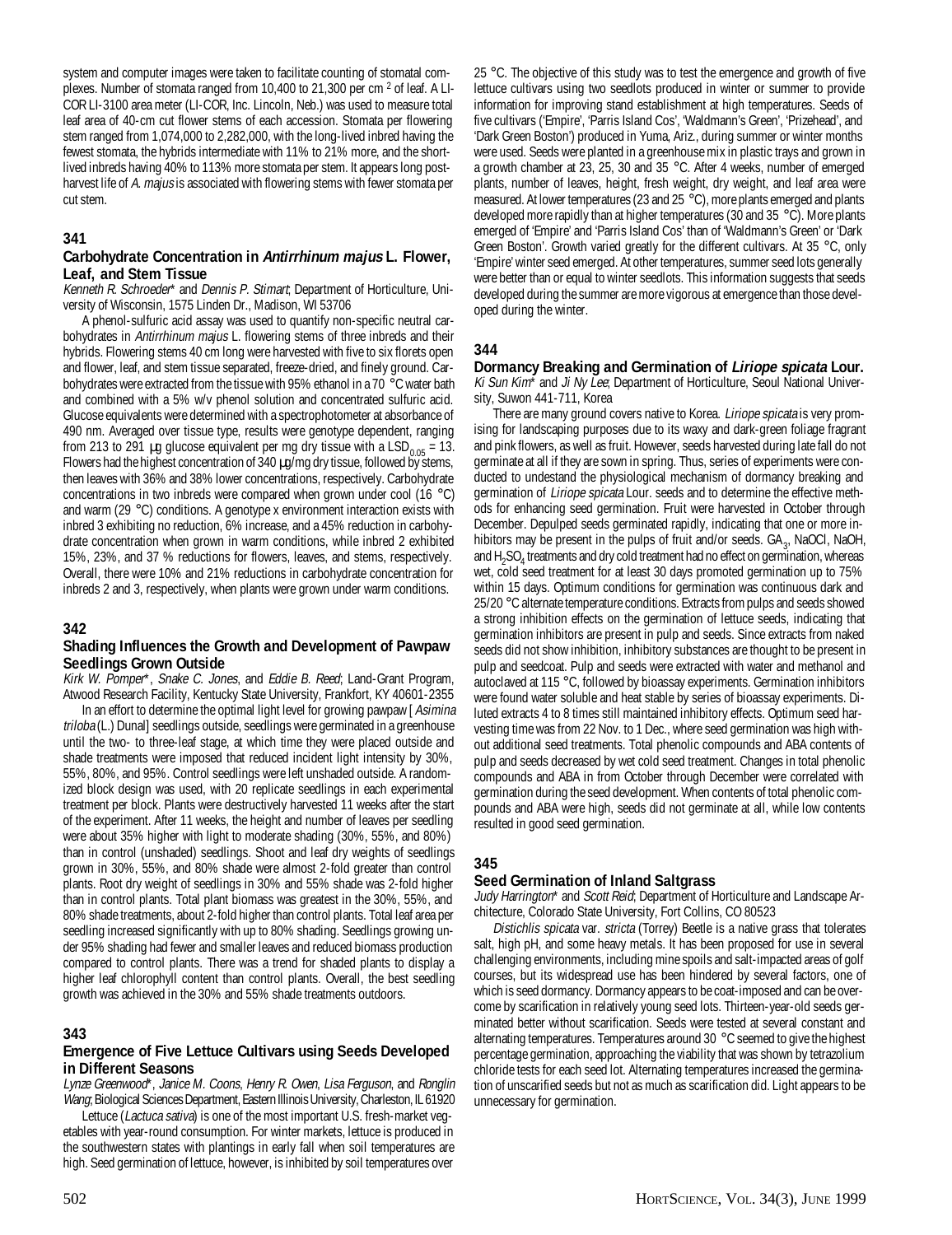#### **346**

#### **Effects of Gibberellic Acid and Seed Location on Seed Germination of Echinacea pallida**

Ali O. Sari, Mario R. Morales\*, and James E. Simon; Center for New Crops and Plant Products, Purdue University, West Lafayette, IN 47907-1165

Echinacea pallida, one of the three medicinal Echinacea species native to North America, is generally wildcrafted, and low and uneven seed germination are obstacles to its widespread cultivation. Nonstratified E. pallida seeds were treated with 2500, 3500, and 4500 mg/L GA<sub>3</sub> to increase seed germination. Treated seeds were directly germinated at 25<sup>-</sup>°C and 25/15 °C (14/10h) or stored at 5 and 10 °C for 4, 8, and 12 weeks before germination at the same temperatures. Seed germination across treatments was higher at 25 °C (19%) than at 25/15 °C (14%). Application of 2500, 3500, and 4500 mg/L GA<sub>3</sub> significantly increased seed germination rate and total seed germination of nonstratified seeds of E. pallida and resulted in 44%, 50%, and 63% total seed germination, respectively, while untreated control seeds germinated at only 9%. The effect of GA<sub>3</sub> as a germination stimulant increased with cold storage, with maximum germination (83%) occurring after seeds were treated with 4500 mg/L  $GA_3$  and an 8-week cold storage period at 10 °C. The effect of cold storage periods of 4, 8, and 12 weeks and cold storage temperatures of 5 and 10 °C on seed germination were generally similar. Seeds collected from the upper rows of the seed heads germinated significantly higher (10.6%) than those collected from the lowest seed rows (2.4%).

## **49 POSTER SESSION 8 (Abstr. 347–365) Postharvest Physiology & Food Science**

## **Thursday, 29 July, 1:00–2:00 p.m.**

#### **347**

**1-MCP and CO2 Reduction of Ethylene Response on Snapdragon** R. St. Hill\* and D.P. Murr; Department of Plant Agriculture, Horticultural Science Division, University of Guelph, Guelph, Ontario, Canada N1G 2W1

Recent advances in technology have made the snapdragon, Antirrhinum majus L., a promising florist crop in North America and potentially on the Ontario market. CO<sub>2</sub> is a known inhibitor of ethylene action, but its effects tend to be difficult to interpret based on the variable responses of plants to this gas. Recently, a gaseous ethylene analog has been shown to inhibit certain ethylene responses of cut flowers, such as wilting in carnations and flower abscission of cut phlox. This cyclic olefin, 1-methylcyclopropene (1-MCP), is thought to bind irreversibly to the ethylene receptor sites, thereby preventing or delaying ethylene responses. In the experiments undertaken, the potential of  $CO_2$  and 1-MCP were investigated for their ability to enhance vase life and to reduce shattering and wilting of snapdragons. Flowers were sealed in ≈0.2-m<sup>3</sup> chambers encased in 6-mil polyethylene and exposed to elevated CO<sub>2</sub> (5% or 10%) or 1-MCP (20-200 nL/L) for 6 to 24 h at 20 °C. The flowers were then exposed to continuous ethylene of 0-20  $\mu$ L/ L. Following exposure to 5 or 20 µL/L ethylene, 1-MCP reduced shattering ≈2 to 3-fold compared to CO<sub>2</sub> treatment. 1-MCP did not prevent the wilting response but delayed it by ≈2 days. CO<sub>2</sub>-treated flowers exhibited a more rapid decline in net percent open florets from days 3 to 5 post-treatment. Despite the ability of 1- MCP to reduce shattering, in the absence of exposure to continuous ethylene, it has limited effectiveness on wilting compared to CO<sub>2</sub>.

#### **348**

## **Mineral Nutrient Composition of Edible Parts of the Daylily Plant**

Johnny Carter\*, Bharat P. Singh, and Young W. Park; Agricultural Research Station, Fort Valley State University, Fort Valley, GA 31030

In the United States, the common daylily is cultivated as an ornamental. However, in other countries, such as China and Japan, it is an important food crop. With this in mind, a study was conducted to determine the mineral nutrient content of edible parts (flower buds, flowers and tubers) of the daylily plant. Edible parts were analyzed for P, K, Ca, Mg, Mn, Fe, B, Cu, Al, and Na. Results of this study showed that flower buds had significantly higher level of P and Mg than tubers and flowers. The K and B concentration in flower buds were similar to flowers, but significantly greater than in the tubers. The respective Zn concentra-

tions in flowers and flower buds were 32% and 23% greater than those in the tubers. There was no difference in the Mn concentration among the edible parts. Tuber contained significantly higher contents of Ca and Cu than the flowers and flower buds. It also had 10.6-, 14.3-, and 2.8-times greater concentration of Mn, Al, and Na, respectively, than the combined average flower buds and flowers. From this study, daylily appears to have potential as a nutritious food source for human consumption.

## **349**

#### **Studies on Postharvest Performance of Cut Racemes of Big Bend Bluebonnet**

W.A. Mackay\*, D. Sankhla, T.D Davis, and N. Sankhla; Texas A&M University Research and Extension Center, 17360 Coit Rd., Dallas, TX 75252- 6599

Racemes of Big Bend bluebonnet (*Lupinus havardii* Wats.), a winter annual native to far west Texas with attractive blue flowers, are currently being produced commercially as a specialty cut-flower crop. Our studies indicated that the key determinants of postharvest longevity and performance are flower abscission and flower senescence, both of which can be influenced by ethylene. Therefore, this study was undertaken to evaluate the role of some ethylene biosynthesis inhibitors (aminooxy acetic acid = AOA; cobalt =  $CO^{++}$ ; salicylic acid = SA) and an ethylene action inhibitor (silver thiosulfate = STS) on flower abscission and flower senescence of bluebonnet racemes. Depending on the concentration used (10 µM – 1 mM), AOA and CO ++ exhibited variable effects on flower abscission, flower senescence and vaselife. SA (10-100 µM) slightly delayed senescence but did not affect abscission, while higher levels of SA (500  $\mu$ M – 2 mM) slightly promoted abscission and also significantly enhanced the senescence of flowers on cut racemes. The effects of SA were found to be pH-dependent. However, STS nearly eliminated flower abscission and enhanced vaselife. The results also demonstrated that the abscission of bluebonnet flowers, in particular, is highly sensitive to ethylene.

#### **350**

#### **Quality Changes of Spinach Stored in Controlled and Modified Atmospheres**

Ma. Teresa Martinez-Damian<sup>1</sup> and Marita I. Cantwell\*<sup>2</sup>; <sup>1</sup>IREGEP, Colegio de Posgraduados, Montecillo, C.P. 56230 Edo. de Mexico; <sup>2</sup>Dept. Vegetable Crops, University of California, Davis, CA 95616

Spinach is not packed commercially in modified-atmosphere packaging due to difficulties in maintaining beneficial conditions during distribution, where temperature fluctuations can occur. However, low  $O_2$  and high  $CO_2$  atmospheres can be useful to retard yellowing and deterioration. In two experiments we studied developing and full-size leaves stored at 7.5 °C in air and controlled atmospheres of 0.5% O<sub>2</sub> + 10%CO<sub>2</sub> and 5%O<sub>2</sub> + 10% or 20% CO<sub>2</sub>. Subjective quality evaluations (visual quality, decay, discoloration, off-odors, and yellowing) and objective evaluations (L\*a\*b\* color values, chlorophyll, pH and titratable acidity, ammonia, and ethanol and acetaldehyde) were conducted every 3 days during 15 days. The developing leaves had higher visual quality and lower off-odor scores during storage than did the full-size leaves. In air storage, leaves were below the limit of salability by day 12. The atmospheres containing 10% CO <sub>2</sub> were similarly effective in maintaining the visual quality and greenness of the leaves, and reduced off-odors in developing but not full-size leaves. The 20% CO<sub>2</sub> atmosphere resulted in some leaf damage. Ammonia concentrations increased during storage, with lowest and highest concentrations in leaves stored in air and 20% CO<sub>2</sub>. respectively. Tissue pH only slightly increased from 6.5 in air-stored samples, but increased notably during storage in the controlled atmospheres. At 2.5 and 7.5 °C, a plastic film providing a 5%  $O_2$  and 6%  $CO_2$  atmosphere resulted in better quality spinach than that obtained with either a 10% O<sub>2</sub> and 3% CO<sub>2</sub> package atmosphere or the commercial perforated polybag.

## **351**

#### Use of Promalin (GA<sub>4+7</sub> and BA) Sprays to Prevent Cold **Storage-induced Leaf Yellowing and Abscission in 'Stargazer' Hybrid Lilies**

Anil P. Ranwala\*<sup>1</sup> and William B. Miller<sup>2</sup>; <sup>1</sup>Department of Horticulture, Clemson University, Clemson, SC 29634; <sup>2</sup>Department of Floriculture and Ornamental Horticulture, Cornell University, Ithaca, NY 14853

Our previous research has demonstrated preventive effects of foliar sprays of growth regulators containing  $GA_{4+7}$  (ProVide or Promalin) on cold storage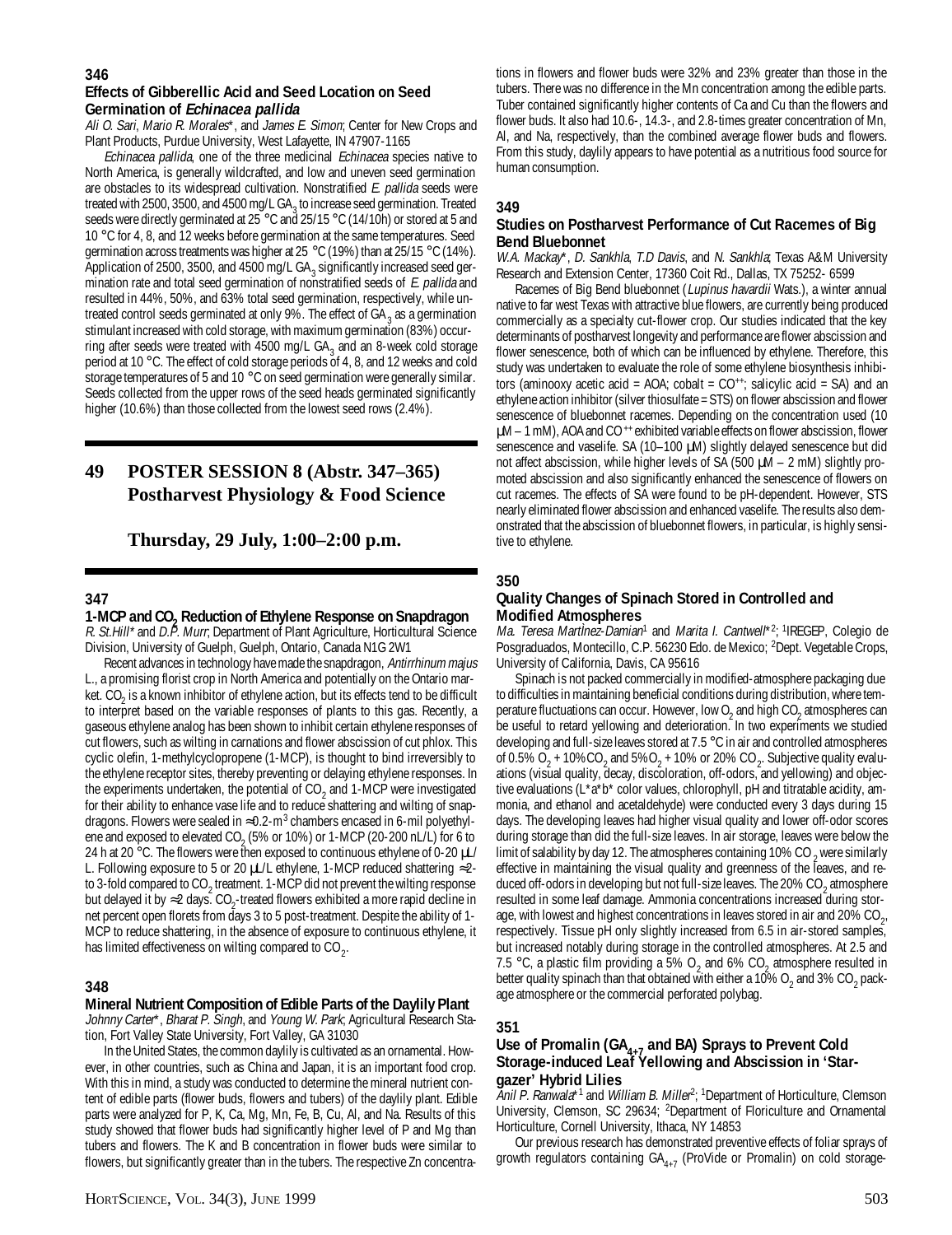induced leaf yellowing and abscission in 'Stargazer' hybrid lilies. Further research was conducted to investigate the effective concentrations of Promalin and appropriate timing of promalin sprays. Lilies at "puffy bud" stage were sprayed with promalin at concentrations of 10, 25, 50 or 100 ppm (each  $GA_{4+7}$  and BA) just before placing them at 4 °C for 2 weeks in darkness. Promalin concentrations of 25 ppm or above completely prevented cold storage-induced leaf yellowing occurring during the poststorage evaluation phase in a simulated consumer environment, whereas 10 ppm sprays only partially prevented it. Foliar spray of Promalin (100 ppm each GA $_{4+7}$  and BA) just before storage at 4 °C for 2 weeks was compared with spraying 2 or 4 weeks before cold storage. While spraying 2 weeks before storage prevented leaf yellowing to the same extent observed in plants sprayed just before cold storage, spraying 4 weeks before storage had very little preventive effect on leaf yellowing. To investigate the effectiveness of promalin sprays with different cold storage durations, puffy-bud stage plants were stored at 4 °C for 1, 2, 3, 4, or 5 weeks in darkness with or without promalin sprays (100 ppm each  $GA_{4+7}$  and BA) before storage. Longer cold storage durations increased the severity of leaf yellowing occurring during poststorage phase. Although promalin was able to prevent leaf yellowing completely up to 2 weeks of cold storage, beyond 3 weeks of cold-storage, effectiveness of promalin diminished with no apparent preventive effect on plants stored for 5 weeks.

## **352**

## **Heat Treatment Enhances the Development of Mealiness in Peaches and Nectarines**

D.M. Obenland\* and F.R Ryan; Horticultural Crops Research Laboratory, USDA/ ARS, Fresno, CA

Previous work by our group has demonstrated the potential feasibility of using high-temperature forced-air (HTFA) treatment for insect disinfestation of nectarines. Fruit quality of nine cultivars tested was unaffected following the application of a HTFA treatment targeted against Mediterranean fruit fly. In an extention of this work, we examined the effect of this treatment on peach and nectarine cultivars that have differing reported susceptibilities to the development of mealiness to determine if HTFA treatment has any effect on the occurrence of this disorder. Fruit were exposed to HTFA over 4 h until the fruit center registered a temperature of 47.2 °C, then stored at 5 °C for 1 to 3 weeks and 2 d at 23 °C, at which time the fruit were visually evaluated for symptoms of mealiness. 'Summer Bright', 'Ryan Sun', and 'Elegant Lady', cultivars susceptible to the development of mealiness, showed a 66%, 24%, and 66% increase in the incidence of mealiness, respectively, due to HTFA treatment. 'Summer Grand', a cultivar classified as nonsusceptible, did not develop mealiness in the absence of HTFA treatment, while 81% of the HTFA-treated fruit of this cultivar were classified as mealy following 2 weeks of storage. Enhancement of mealiness in stonefruit by heat is a very detrimental effect that must be carefully considered in the development of HTFA treatments for these commodities.

## **353**

## **Flavor, Sensory, and Postharvest Evaluations of Commercial- vs. Tree-ripe Fresh-cut 'Bounty' Peaches**

John C. Beaulieu\*1, Karen L. Bett<sup>i</sup>, Elaine T. Champagne<sup>1</sup>, Daphne A. Ingram<sup>1</sup>, James A. Miller<sup>1</sup>, and Ralph Scorza<sup>2</sup>; <sup>1</sup>United States Department of Agriculture, Agricultural Research Service, Southern Regional Research Center, 1100 Robert E. Lee Blvd. New Orleans, LA 70124; 2United States Department of Agriculture, Agricultural Research Service, Appalachian Fruit Research Station, 45 Wiltshire Rd, Kearneysville, WV 25443

Many consumers do not buy peaches due to the fuzzy skin and seed stone and because out-of-season peaches do not possess optimum tree-ripe flavor. The feasibility of using a non-browning freestone peach to deliver high-quality fresh-cut products was investigated. Changes in fresh-cut flavor, texture, and postharvest attributes of commercial-ripe (CR) vs. tree-ripe (TR) harvested and shipped 'Bounty' peach was assessed. Fresh-cut CR wedges had an initial firmness of 20.9 N, whereas TR wedges had 11.2 N. On day 2, firmness decreased roughly 3% to 12% and 35% to 45% for CR and TR wedges held at 1 °C, respectively. By day 5, CR wedges hardened (24.5 N) whereas TR did not return to their initial firmness; increasing marginally through day 7. Sensory panel hardness for CR did not change through storage, but with TR wedges, hardness decreased through day 2 then increased until day 7. Little variation was noted in the initial soluble solids for CR vs. TR wedges (11.7, vs. 11.4 °Brix, respectively). After 7 days storage, °Brix decreased 7.5% to 12% in CR and 4.5% to 12% in TR wedges. Yellow flesh color (b\*) decreased in all CR and TR treatments through storage.

Flavor compounds in expressed juice were analyzed by solid phase microextraction with GC-MS. Several peaks were identified that may be associated with flavorrelated changes that occurred during storage. For example, low molecular weight acetates and 6C compounds almost disappeared during storage, whereas short chain fatty acids, lactones, and palmitic acid increased markedly through storage. In TR, the "fruity" descriptor decreased throughout storage and "sweet aromatic" increased slightly (day 2) then decreased through day 7.

## **354**

### **Development of Off-flavor in Melting Flesh and Nonmelting Flesh Peach Genotypes**

Yasar Karakurt, Donald J. Huber\*, and Wayne B. Sherman; Horticultural Sciences Department, PO BOX 110690, University of Florida, Gainesville, FL 32611- 0690

Some nonmelting flesh (NMF) peaches develop a characteristic off-flavor during postharvest ripening. A study was conducted using NMF genotypes from the Univ. of Florida breeding program to investigate the off-flavor development in melting flesh (MF) and NMF peach genotypes and to determine the compositional changes associated with the development of off-flavor during postharvest ripening at 8 °C. The study revealed that there were certain chemical components that were consistently associated with the occurrence of off-flavor. Generally, there was a significant increase in total soluble phenolics, polyphenoloxidase (PPO) activity and ethanol content with the increase in the percentage of off-flavored fruit with time in storage at 8 °C in NMF genotypes examined. However, total sugars and total soluble solids decreased significantly during the storage period. These changes in chemical composition of NMF genotypes were not observed in MF genotypes, which did not show off-flavor development. Moreover, highly significant linear correlations were detected between off-flavor development and soluble phenolics, PPO activity, ethanol content, total soluble solids, and sugars in Fla. 92-21C and USDA 87P285, which had the highest percentage of offflavored fruit. Specifically, soluble phenolics, chlorogenic acid, PPO activity, and ethanol were positively correlated, but soluble sugars and soluble solids were negatively correlated with the off-flavor development. Thus, it is suggested that the accumulation of soluble phenolic compounds and ethanol, and the reduction of soluble solids and sugars contribute to the of off-flavor in NMF genotypes.

## **355**

## **Effect of UV-C on Ripening and Postharvest Quality of Peaches**

Robert C. Ebel\*, Floyd M. Woods, and Dave Himelrick; Department of Horticulture, 101 Funchess Hall, Auburn University, Auburn, AL 36849

Brown rot of peaches is one of the most devastating diseases that can occur before and after harvest. There has been extensive research that has shown that ultraviolet light (UV-C) kills the fungus that causes brown rot. However, it is has not been determined whether UV-C will also change ripening and fruit quality. We applied UV-C to 'Loring' peaches that were harvested 10 days before normal harvest. We intentionally picked the fruit early because we wanted to make sure the fruit had not entered the climacteric. The fruit were treated with UV-C and ethylene, skin color, firmness, and soluble solids were measured. We also held fruit at three storage temperatures to determine whether there may be an interaction between UV-C treatment and storage temperature. Ethylene was slightly higher for UV-C treated fruit at 70 °F (20 °C) and 55 °F (12 °C), but not at 40 °F (4 °C). However, there was very little effect on firmness and soluble solids. There was a slight delay in development of red blush. UV-C had little effect on ripening and peach fruit quality.

## **356**

#### **Leatheriness and Mealiness of Peaches, Their Biochemical Characteristics Related to Fruit Maturity and Storage Temperature**

Zhiguo Ju\*<sup>1</sup>, Yousheng Duan<sup>2</sup>, and Zhiqiang Ju<sup>2</sup>; <sup>1</sup>Tree Fruit Research Lab, USDA-ARS, 1104 N. Western Ave., Wenatchee, WA 98801; 2Dept. R & D, Eureka Biotech. Co. China

'Huangjin' peaches were harvested at immature, mature, and over-mature stages according to ground color and firmness evaluations, and were stored at 0, 5, and 10 °C, respectively. After 4 weeks of cold storage, immature fruit developed a higher percentage of leatheriness but a lower level of mealiness than mature fruit. Over-mature fruit did not develop leatheriness, but developed a higher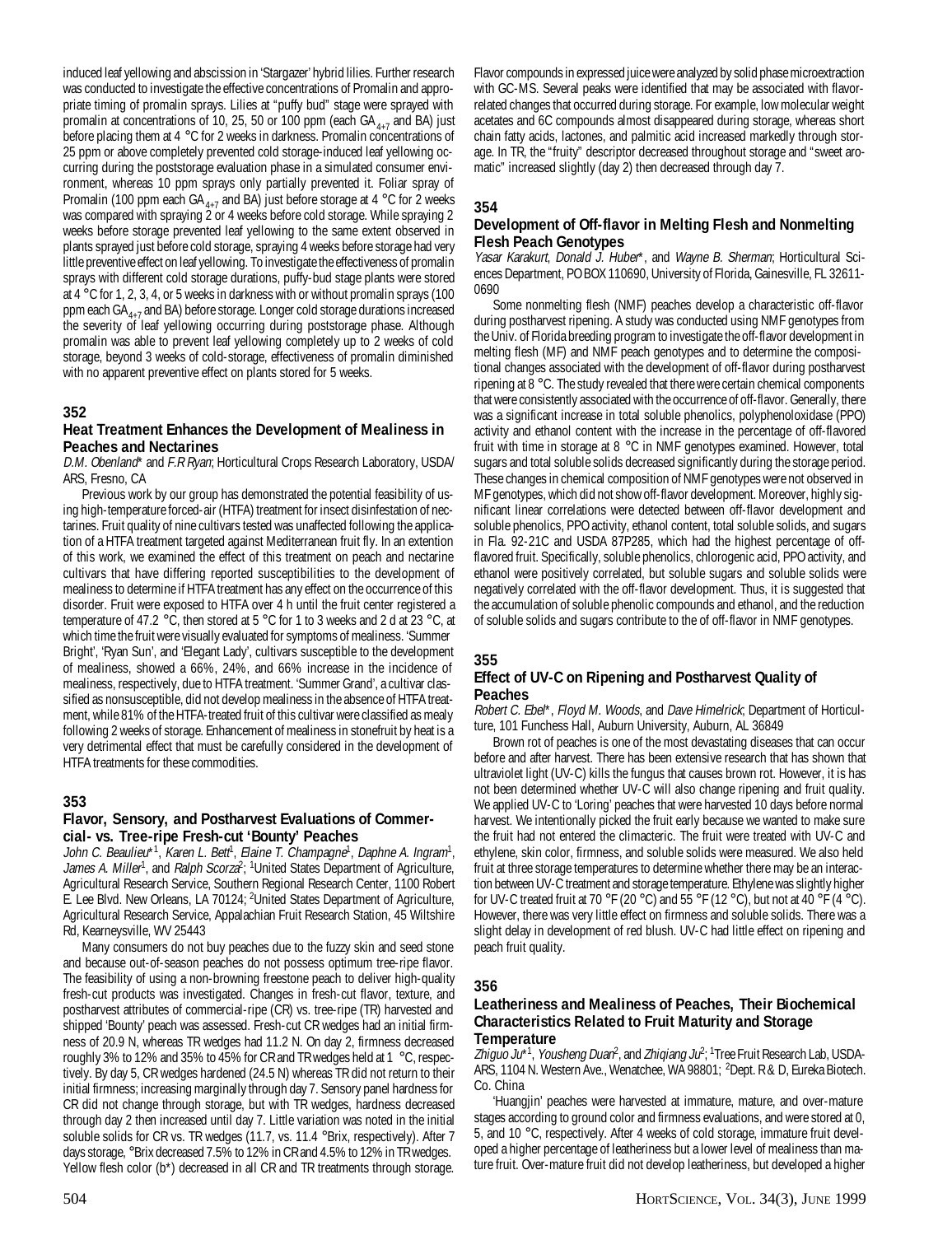percentage of mealiness than mature fruit. Fruit stored at 5 °C developed more mealiness than fruit stored at  $0^{\circ}$ C for the same period of storage, while fruit stored at 0 °C developed more leatheriness than fruit stored at 5 °C. When stored at 10 °C, fruit did not develop any leatheriness or mealiness regardless of maturity. Compared with juicy and mealy fruit after the same period of cold storage, fruit with leathery symptoms were significantly firmer following 4 days at 20 °C. 1-Aminocyclopropane-1-carboxylate oxidase (ACO) activity, 1-amino-cyclopropane-1-carboxylic acid (ACC) content, and polygalacturonase (PG) and β-galactosidase (GAL) activity were lower, and insoluble pectin content was higher, in leathery fruit than that in juicy and mealy fruit. Mealy fruit were as soft as juicy fruit after ripening at 20 °C for 4 days. Their ACO, PG, and GAL activity; ACC; and insoluble pectin content were similar. Results indicated that leatheriness is a typical chilling injury but mealiness is not.

## **357**

#### Combinations of GA<sub>3</sub> and AVG Delay Fruit Maturity, Increase **Fruit Size, and Improve Storage Life of 'Feicheng' Peaches**

Zhiguo Ju\*<sup>1</sup>, Yousheng Duan<sup>2</sup>, and Zhiqiang Ju<sup>2</sup>; <sup>1</sup>Tree Fruit Research Lab, USDA-ARS, 1104 N. Western Ave., Wenatchee, WA 98801; 2Dept. R & D, Eureka Biotech. Co., China

'Feicheng' peach is a favorite cultivar in China due to is large size and high eating quality. However, its storage quality is poor and its market life is relatively short. Different combinations of AVG and  $GA_3$  applied at various stages of fruit development were evaluated to prolong market life of this fruit. A combination of 80–100 mg/L AVG and 80–100 mg/L GA<sub>3</sub> at the end of pit hardening gave the best results. This treatment retarded the change in ground color, loss of firmness, and reduction in acidity by2 to 3 weeks. Since harvest was delayed, soluble solid content increased compared with the control that was harvested earlier. Fruit size increased significantly on treated trees. During 6 weeks of storage at 0 °C, ethylene evolution increased and fruit firmness decreased slowly in control fruit, but in  $AVG+GA_3$ -treated fruit, they did not change from the low initial levels. At the end of storage, control fruit developed a high percentage (83%) of tissue browning and mealiness after warming at 20 °C for 4 days, but the AVG+GA<sub>3</sub>-treated fruit ripened normally and developed much less (16%) tissue browning and mealiness. Our results showed that the market life of 'Feicheng' peaches can be prolonged by at least 4 weeks by using the AVG+GA<sub>3</sub> treatment to delay harvest and improve storage quality.

## **358**

#### **Quality of Fresh-cut Onions**

M. Khatoon\*<sup>1</sup> and A. Hakim<sup>2</sup>; <sup>1</sup>805 Prince Avenue, Apt "A", Tifton, GA 31794, USA; 2Department of Horticulture, University of Georgia, Coastal Plain Experiment Station, Tifton, GA 31793, USA

Sweet onions (Allium cepae) were diced or sliced, ringed with sodium hypochloride solution (50 ppm) for about 2 min, and drained. After that, they were packaged in perforated polyethylene package and stored in an air and controlled-atmosphere (2% O  $_2$  and 5% CO  $_2$ ) room at 1 °C for 5 and 10 days. Weight loss, fungus infection, surface discoloration, flavor and taste, ethanol content, TSS, pH, firmness, and electrolyte leakage were determined after storage. Based on weight loss, fungus infection, surface discoloration, flavor and taste, ethanol content, TSS, pH, firmness, and electrolyte leakage, controlled-atmosphere storage, onions diced exhibited better quality retention than those that were stored in air. The overall quality of discs was better than slices. Onion stored for 10 days showed higher weight loss, more fungus infection and surface discoloration, offflavor, bad taste, higher ethanol content, lower TSS content, less firm and higher electrolyte leakage than those stored for 5 days. So, the quality of fresh-cut onion disks can be maintained properly in a controlled atmosphere with reduced oxygen and elevated carbon dioxide up to 10 days.

## **359**

#### **Firmness and Force Relaxation Characteristics of Tomatoes Stored Intact or as Slices**

Tianxia Wu and Judith A. Abbott\*; Horticultural Crops Quality Laboratory, U.S. Department of Agriculture, Agricultural Research Service, Beltsville, MD 20705- 2350

We compared the firmness and force relaxation characteristics of tomato flesh harvested at six maturity stages and stored intact or as 7-mm slices for 0 to 20 days. Three measurements were made on outer pericarp and columella tissue. A

4-mm cylindrical probe provided more consistent firmness measurements (lower percent CV) than a 6.4-mm spherical probe at harvest, and distances of 3 mm were more consistent than 1 mm. Following loading, stress relaxation was recorded for 10 s. Stored tomato samples were tested only with the 4-mm cylindrical probe and distance of 3 mm. Firmness was taken as the maximum force  $(F_{max})$ in the loading portion, usually occurring at 3 mm.  $F_{\text{max}}$  of freshly harvested tomatoes ranged from 15 to 2 N for mature green and red tomatoes, respectively.  $F_{\text{max}}$ was closely correlated to area, slope, and force at first peak, i.e., all four parameters measured the same physical property, and was moderately correlated ( R > 0.9) to forces at specific relaxation times. Tomatoes stored intact generally had lower CVs than that of those sliced before storage, although there was little difference in average firmness ( $F_{\text{max}}$ ) between the two at a given storage time. A threeparameter model was developed to fit the relaxation curves. There was little correlation between  $F_{\text{max}}$  and the three relaxation characteristics ( $R = 0.6$  to 0.0), i.e., the relaxation characteristcs measured different physical properties than did  $F<sub>r</sub>$ The responses of the relaxation characteristcs over storage time were dependent on the initial maturity of the tomatoes, but their values usually differed significantly between tomatoes stored intact or sliced, with tomatoes sliced before storage generally having higher values.

## **360**

## **Quality Deterioration of Fresh-cut Onions**

Andrés F. López Camelo<sup>1</sup> and Marita Cantwell\*<sup>2</sup>; <sup>1</sup>INTA E.E.A. Balcarce, Buenos Aires, Argentina; <sup>2</sup>Mann Laboratory, University of California, Davis, CA 95616

A study on quality changes of fresh-cut onions under different temperatures and handling conditions was conducted. High-quality onions were peeled and diced into 1 x 1 cm pieces. Replicated (3) experimental units (150 g) were stored for 20 days in glass jars in a humidified air flow under the following conditions: 0, 5, and 10 °C. To simulate rough handling, onion pieces were rolled with a rolling pin with enough pressure to induce some damage and stored at 5 °C. Objective (color, soluble solids, and dry and fresh weights) and subjective (visual quality, decay, aroma, and discoloration) measurements were taken every 5 days. Fresh and dry weights as well as soluble solid content decrease with storage time and temperature, but decay and development of off-odors increased. An overall browning was observed at the higher temperatures. Colorimeter readings indicate that  $b^*$  and chroma increased with storage and temperature, while  $a^*$ values decreased. No definite trends were observed in L\* values, and no major differences were found in the hue, although hue tend to be higher with lower temperatures. Rough handling resulted in a faster quality deterioration rate in comparison with pieces stored at the same temperature. At 0 °C, diced onions could be stored satisfactorily for 20 days, although some quality changes took place. At 5 °C visual quality may be acceptable after 10 days of storage, but discoloration started to show up after 5 days, reducing acceptability. Storage at 10 °C only is possible for very short periods of time. Rough handling increases the rate of quality deterioration.

## **361**

## **Quality Changes During Storage of Intact and Fresh-cut Cantaloupe Melon**

Silvina I. Portela and Marita I. Cantwell\*; Dept. Vegetable Crops, University of California, Davis, CA 95616.

Although minimal processing increases the perishability of products, largely due to microbial decay, quality changes may be similar between tissues from intact produce and fresh-cut pieces. This study compared pulp quality changes of intact cantaloupe melons and of sanitized fresh-cut pieces (1.8 x 3-cm cylinders) during storage in air at 2.5 (cv. Corona) and 5 °C (cv. Corona and Durango) for 15 days. Quality evaluations included subjective (visual quality, decay, translucency, aroma, off-odor) and objective (color, firmness, SSC) measurements. At 5 °C, visual quality of the pieces was below the limit of salability by day 15 due to decay, whereas pulp from stored melons was excellent. Pulp from intact melons did not suffer from development of translucency as did the fresh-cut pieces. At 5 °C, pulp from intact fruit had higher aroma scores than pieces, but there were no differences in off-odor scores. At 2.5 °C there were no differences in the subjective quality measurements of pulp from intact or fresh-cut pieces. Pulp from intact fruit had higher chroma (at 2.5 and 5 °C) and  $L^*$  (only at 5 °C) than the pieces after 6 or 15 days, depending on the variety. There were no differences in hue between intact and fresh-cut pulp. Pulp from intact and fresh-cut pieces had similar firmness changes and SSC during storage at 2.5 and 5 °C. We conclude that pulp of intact fruit and fresh-cut pieces had similar quality up to 15 days at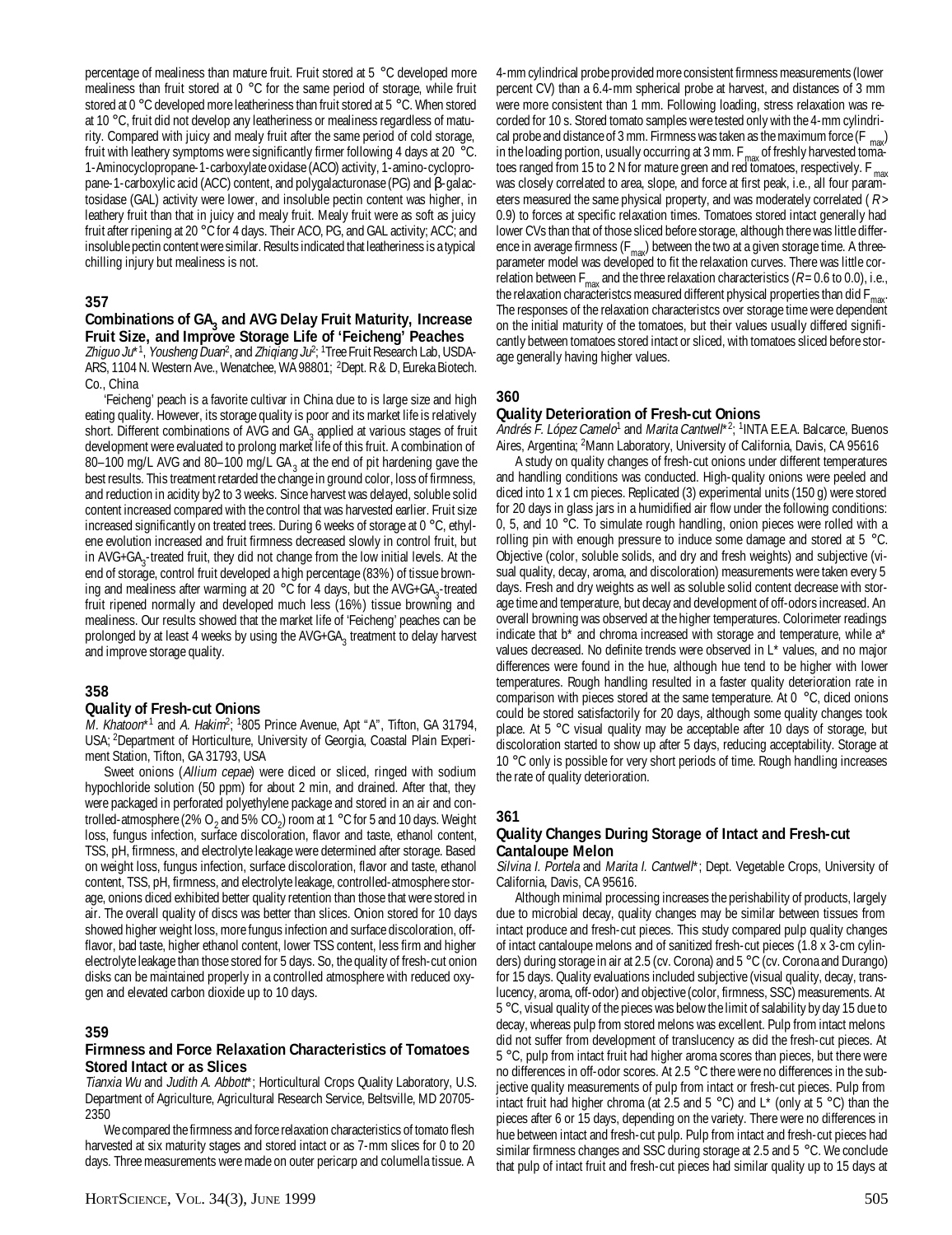$2.5^{\circ}$ C; but at  $5^{\circ}$ C, the fresh-cut pieces lost intrinsic quality (visual quality, aroma, and color) before the pulp of intact fruit did.

## **362**

## **Prolonging the Shelf-life of Fresh-cut Tomato Slices through Modified Atmosphere and Low Temperature**

Ji Heun Hong<sup>\*</sup> and Ken Gross; Horticultural Crops Quality Laboratory, Plant Sciences Institute, Beltsville Agricultural Research Center, Agricultural Research Service, USDA, 10300 Baltimore Avenue, Beltsville, MD 20705-2350 USA

Fresh-cut produce continues to be a rapidly growing industry. However, there is little information available on storage conditions for many commodities, particularly for fresh-cut tomato slices. A major problem with fresh-cut tomato slices is their short shelf-life. The best method to extend shelf-life is refrigerated storage, preferably around 4 to 5 °C. Unfortunately, tomato tissue is susceptible to chilling injury at such temperatures. Experiments were conducted to compare changes in quality of slices from red tomato (Lycopersicon esculentum Mill.) fruit during storage at 5 or 10 °C under various modified-atmosphere conditions. In this study, we used the fourth uniform slice from the stem end and analyzed for various quality attributes during the storage period. At both 5 and 10 °C storage temperatures, ethylene concentration in containers sealed with Film A (oxygen transmission rate of 60.3 or 77.9 ml per hour per m<sup>2</sup> at 1 atm and 99% relative humidity at 5 or 10 °C, respectively) was higher than that sealed with Film B (oxygen transmission rate of 87.4 or 119.4 ml per hour per m  $2$  at 1 atm and 99% relative humidity at 5 or 10 °C, respectively), during storage. In addition, chilling injury, as measured by percent of slices showing some water soaked-areas, in containers sealed with Film B was higher than that of slices in containers sealed with Film A. The percent of visible fungal growth of slices was roughly correlated with the degree of chilling injury, as measured by the percent of slices showing some water soaked-areas. After 13 days of storage at 5 °C, slices stored in containers with a beginning atmospheric composition of 12% CO<sub>2</sub> /1% O<sub>2</sub> were firmer, compared to slices given the other treatments. After 9 days of storage at 10 °C, no visible fungal growth was observed on slices in containers with a beginning atmospheric composition of 12% CO<sub>2</sub>/1% O<sub>2</sub> or 12% CO<sub>2</sub>/20% O<sub>2</sub>. However, slices in containers with a beginning atmospheric composition of air, or 4% CO<sub>2</sub>/1 or 20% O<sub>2</sub> and 8% CO<sub>2</sub>/1 or 20% O<sub>2</sub> did show visible signs of fungal growth at 25%, 33%, 46%, 29%, and 100% of infected slices, respectively. Slices in containers given all treatments, with the exception of 12% CO<sub>2</sub>/ 1%  $O_{2'}$  had visible fungal growth after 15 days of storage at 5 °C. Slices in containers containing eight slices had less chilling injury and visible fungal growth than those containing four slices. Chilling injury of slices stored in completely enclosed plastic containers, similar to those commonly observed in grocery food stores, was over 7-fold higher than chilling injury observed in slices containers covered with Film A after 12 days of storage at 5 °C. However, there were no significant differences in the amounts of the volatiles we measured, i.e., ethanol, ethyl acetate, hexanol and hexanal, between the two container types. These results suggested that modified-atmosphere packaging storage can extend shelflife, as well as inhibit chilling injury in fresh-cut tomato slices.

## **363**

#### **UV-C Irradiation Reduces Decay and Improves Quality of Fresh-cut Squash**

M. Erkan<sup>1</sup>, C.Y. Wang\*1, and D.T. Krizek<sup>2</sup>, <sup>1</sup>Horticultural Crops Quality Lab., <sup>2</sup>Climate Stress Lab., ARS, U. S. Department of Agriculture, Beltsville, MD 20705- 2350

Exposure of fresh-cut zucchini squash (Cucurbita pepo L., cv. Tigress) to ultraviolet-C (UV-C) irradiation for 1, 10, or 20 min significantly reduced microbial counts and severity of decay during subsequent storage at 5 or 10 °C. However, the respiration rate and ethylene production of the slices were not affected by the UV-C treatments. Slight UV-C damage (reddish brown discoloration) was detected on the surface of 10- and 20-min treated slices after 12 days of storage at 10 °C. Slices stored at 5 °C did not show UV-C damage. Chilling injury was not observed until after 20 days of storage at 5 °C. The symptoms of chilling injury appeared as dried sunken brown spots on the surface of cortex tissue. UV-C treatments did not affect the degree of chilling injury during storage at 5 C. The storage quality of fresh-cut zucchini squash was improved by UV-C exposure primarily because of the retardation of microbial growth and reduction of decay. The influence of UV-C irradiation on sugar and organic acid contents of the freshcut zucchini squash will also be discussed.

#### **364**

## **Controlled-Atmosphere Storage of Fresh-cut Spinach at Various Temperatures**

Hidemi Izumi\*, Tetsuya Nakatani, and Hiroki Ogikubo; Faculty of Biology-Oriented Science and Technology, Kinki Univ., Naga, Wakayama 649-6493, Japan

'Sunbest' spinach leaves were stored in air or controlled atmosphere (CA) containing 3%, 6%, and 10% CO<sub>2</sub> combined with 0.5% O<sub>2</sub> at 0, 10 and 20 °C. Carbon dioxide production and  $O<sub>2</sub>$  consumption of spinach leaves decreased in CA by about 50%, 40%, and 65% relative to those in air at 0, 10 and 20 °C, respectively. The rates in the different CA were similar. The respiratory quotient (RQ) of spinach leaves held in CA was slightly higher than that held in air at 0 and 20 °C. CA inhibited the growth of aerobic mesophilic bacteria and lactic acid bacteria at all temperatures, with the inhibition being greater in 6% or 10% CO  $_2$ with 0.5%  $O_2$ . The ascorbic acid content at the end of storage was higher in spinach leaves held in air than in CA at all temperatures except 10%  $CO_2$  with 0.5% O<sub>2</sub> at 20 °C. A slight or no off-odor was emitted by all spinach leaves. At 20 °C, spinach leaves held in 6% and 10% CO<sub>2</sub> with 0.5% O<sub>2</sub> developed more off-odor than those in air. These results indicate that the CA of 3%–10% CO<sub>2</sub> and 0.5% O<sub>2</sub> was beneficial in reducing respiration rate and microbial growth of spinach leaves at 0, 10, and 20 °C but accelerated ascorbic acid loss at all temperatures and induced off-odor at 20 °C.

#### **365**

### **Induced Modified Atmosphere Maintains Quality of Packaged Fresh-cut Honeydew Cubes**

Jin-He Bai\* and Alley E. Watada; USDA/ARS, Bldg. 002, Beltsville, MD 20705-2350 A study was made to determine if induction of modified atmosphere at the time of packaging would be of a benefit to the quality of fresh-cut honeydew cubes because the desired gas levels are not attained immediately or at all during the short holding period in modified-atmosphere packages. Fresh-cut honeydew cubes (2-cm cube) were placed in a plastic container underlaid with a water absorbent packet and the container was sealed with a film. The film is coextruded polystyrene and polyethylene (Cryovac), which had oxygen transmission rates of 1448 and 1903ml/m<sup>2</sup> per day per atm at 5 °C and 10 °C, respectively. The sealed packages were given one of the following three treatments: 1) the packages were allowed to form their own natural modified atmosphere (nMAP), 2) the internal atmosphere of the packages was flushed with a gas mixture of 5%  $O_2 + 5\%$  CO<sub>2</sub> (iMAP), 3) the film was perforated with a needle to have ten 1.5-mm holes (PFP). The packages were stored at 5 °C, 2 days at 5 °C, and transferred to 10 °C or at 10 °C for 2, 4, 7, 9, or 11 days. Quality attributes and microbial population were analyzed after each holding period. The average gas mixture equilibrated to 7%  $O<sub>2</sub>$  and 9.5% CO<sub>2</sub> in nMAP, was unchanged from the induced atmosphere in iMAP, and was close to the ambient condition (air) in PFP. Honeydew cubes were marketable on days 11, 4, and 4 when held in nMAP; on days 11, 4, and 7 when held in iMAP; and unsalable on days 9, 4, and 7 when held in PFP at 5 °C, 10 °C or transferred to 10 °C, respectively. Development of water-soaked lesions and sour odor were the main factor affecting marketability of the cubes. The decreasing pH, chroma and 'L' values and increasing hue angle, mesophilic aerobic microrganism, and yeast population was retarded in both of nMAP and iMAP.

## **95 POSTER SESSION 14 (Abstr. 366–385) Postharvest Physiology & Food Science**

**Friday, 30 July, 1:00–2:00 p.m.**

#### **366**

**Effects of Postharvest Heat, Methyl Jasmonate Dip, and 1- Methylcyclopropene Vapor Treatments on Quality Maintenance and Decay Development in 'Golden Delicious' Apples** Robert A. Saftner\*1, Judith A. Abbott<sup>1</sup>, William S. Conway<sup>1</sup>, and Cynthia L. Barden<sup>2</sup>; <sup>1</sup>Horticultural Crops Quality Laboratory, Beltsville Agricultural Research Center, Agricultural Research Service, Beltsville, MD 20705; <sup>2</sup>Fruit Research Laboratory, Pennsylvania State University, P.O. Box 309, Biglerville, PA 17307

Air heat, methyl jasmonate dip, and vapor treatments with the ethylene action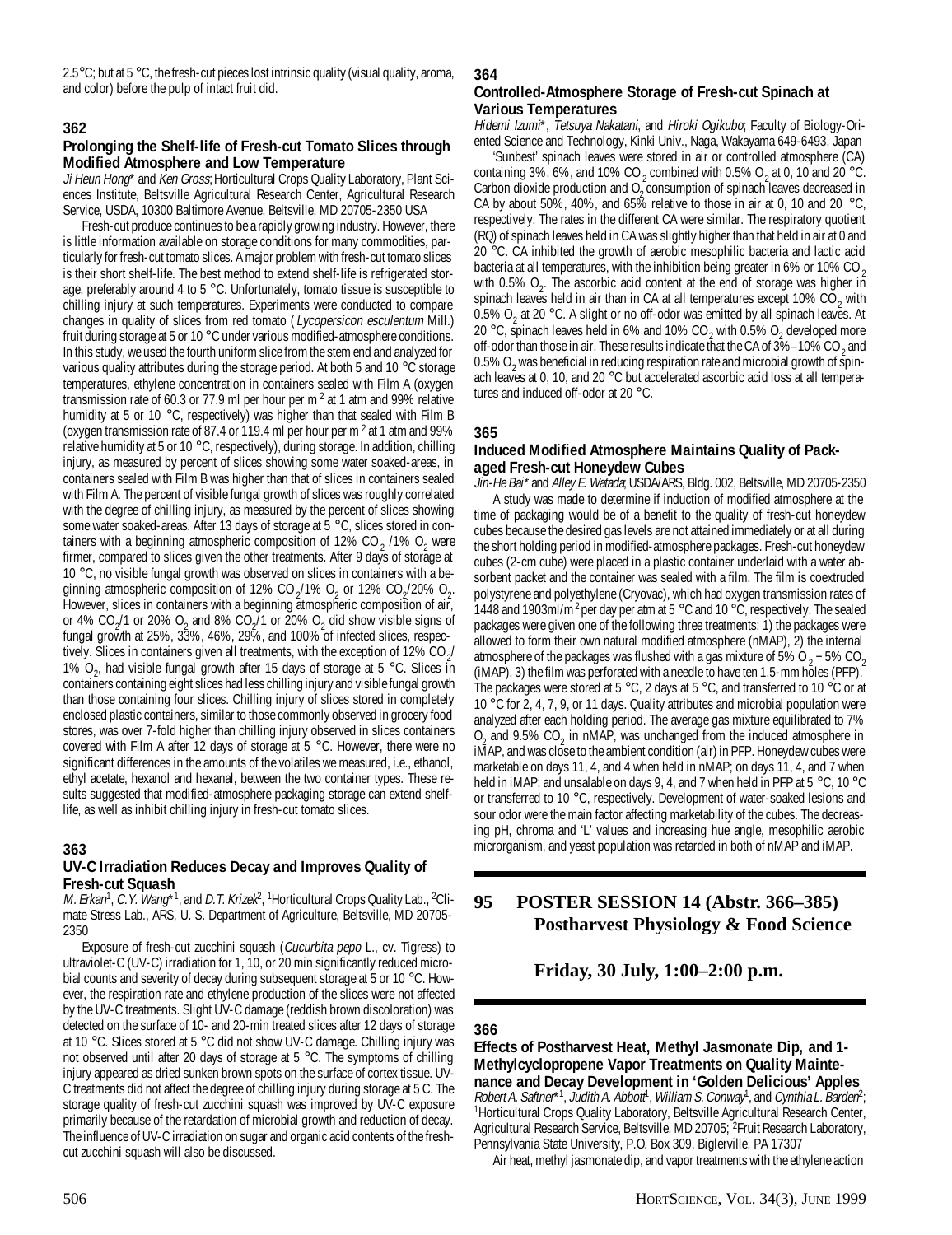inhibitor 1-methylcyclopropene (MCP) were used to evaluate their effects on ripening-related characteristics and susceptibility to fungal decay in 'Golden Delicious' apples (Malus xdomestica Borkh.) through 5 months of storage at 0 °C and ripening at 20 °C for 7 days. Preclimacteric fruit were treated with MCP vapor at a concentration of 1  $\mu$ -L<sup>-1</sup> for 18 h at 20 °C, 38 °C air for 4 days, methyl jasmonate dip at concentrations of  $10^{-5}$  and  $10^{-4}$  for 3 min at 20 °C, combinations thereof, or left untreated before storage in air at 0 °C. One set of untreated fruit was stored in a controlled atmosphere of 1.5 O<sub>2</sub> and 2.5% CO<sub>2</sub> at 0 °C. The MCP treatment and CA storage delayed ripening, as indicated by better retention of green peel color and flesh firmness, and the reduced respiration, ethylene production rates, and volatile (both flavor- and superficial scald-associated) levels that were observed upon transferring the fruit to 20 °C. The MCP treatment followed by air storage delayed ripening more than CA storage. The heat treatment also delayed ripening but hastened skin yellowing. While methyl jasmonate dips had no significant effect on ripening, they were the only treatments used that reduced the incidence of postharvest decay and discolored the surface of some fruit. The results indicate that MCP may provide an effective alternative to CA for maintaining quality during cold storage and ripening. The results also indicate that methyl jasmonate dip treatment may reduce postharvest decay of fruit while maintaining fruit quality.

## **367**

#### **Ripening Control of Pyrus communis L. Fruit with 1-MCP**

R.S. Mueller\*1, D.P. Murr<sup>1</sup>, and L.J. Skog<sup>2</sup>; <sup>1</sup>Horticultural Science Division, Department of Plant Agriculture, University of Guelph, Guelph, Ontario, N1G 2W1, Canada; 2HRIO, Department of Plant Agriculture, University of Guelph, Vineland Station, Ontario, L0R 2E0, Canada.

1-Methylcyclopropene (1-MCP), a gaseous synthetic cyclic hydrocarbon, has been shown to have potential to become an important new tool in controlling the response of plants sensitive to ethylene. Due to its irreversible binding to the ethylene receptor(s) and its subsequent prevention of the physiological action of ethylene for extended periods, 1-MCP may prove also to have effective commercial application in the control of ethylene effects in detached organs such as fruit. Our objective was to investigate the effectiveness of 1-MCP in controlling ripening in pear. Two commercial cultivars (Bosc, Anjou) and one numbered cultivar from Agriculture and Agri-Food Canada's breeding program (Harrow 607) were harvested at commercial maturity. Immediately after harvest, fruit were exposed for 24 h at 20 °C to 1-MCP ranging from 0 to 100  $\mu$ L $\bullet$  L<sup>-1</sup> then placed in air at 0 °C and 90% relative humidity for 5 and 10 weeks. Following treatment and after 5 weeks storage plus a 7- or 14-day post-storage ripening period, fruit softening and ethylene evolution were inhibited and fruit volatile evolution was reduced significantly by exposure to 1-MCP at or above 1.0  $\mu L \cdot L^{-1}$  in all three cultivars. Concentrations exceeding 1.0  $\mu L \cdot L^{-1}$  were required to maintain initial firmness and inhibit ethylene production after 10 weeks storage in air. Evolution of alphafarnesene and 6-methyl-5-hepten-2-one was related to low temperature stress and chlorophyll loss as a result of ripening, respectively, and were affected by 1- MCP exposure. The pattern of evolution and amounts of other volatiles was also affected by 1-MCP treatment. These results indicate a huge potential for commercial use and application of 1-MCP in controlling fruit ripening and senescence.

#### **368**

#### **Responses of 'd'Anjou' and 'Bartlett' Pear Fruit to Postharvest 1-Methylcyclopropene (MCP) Treatment**

Xuetong Fan, Luiz Argenta, and James Mattheis\*; USDA, ARS, 1104 N. Western Ave., Wenatchee, WA 98801

'Bartlett' and 'd'Anjou' pear fruit were treated after harvest with MCP at 0, 0.01, 0.1 or 1 mL $\cdot$ L<sup>-1</sup> and then stored at 1 °C. After storage, half of the fruit was continuously exposed to 10 mL $\bullet$  L<sup>-1</sup> ethylene for 7 days in a flow-through system at 20 °C. A treatment concentration effect was evident for both respiration and ethylene production, all MCP concentrations reduced respiration and ethylene production by 'd'Anjou' and 'Bartlett' fruit compared to controls. Fruit quality changes in 'd'Anjou' and 'Bartlett' fruit were delayed by MCP treatment. Firmness and titratable acidity were higher through 4 months storage for 'Bartlett' fruit treated at the two higher MCP rates. After 2 months, 'Bartlett' fruit treated at the two higher MCP rates remained green, but, after 4 months, all fruit were yellow. Loss of firmness and titratable acidity was also reduced following MCP treatment of 'd'Anjou' fruit. Yellowing of 'd'Anjou' fruit was prevented by MCP treatment, even when fruit were exposed to ethylene after removal from storage. Poststorage eth-

ylene exposure did not overcome the effects of MCP. Development of superficial and senescent scald was prevented by MCP treatment.

## **369**

#### **Relationship Between Ethylene Production and Accumulation of Cuticular Constituents in 'Delicious' Apples During Fruit Ripening at Room Temperature**

Zhiguo Ju<sup>\*1</sup> and *William J. Bramlage*<sup>2</sup>; <sup>1</sup>USDA, ARS, Tree Fruit Research Lab, 1104 North Western Avenue, Wenatchee, WA 98801; 2 Department of Plant and Soil Sciences, University of Massachusetts, Amherst, 01003

Developmental changes in total cuticle and cuticular constituents were studied with 'Delicious' fruit. Total wax (0.31 mg/cm<sup>2</sup>) and total cutin (0.54 mg/cm<sup>2</sup>, including carbohydrate polymers) were low in young fruit. They increased during fruit growth and reached 1.41 and 2.47 mg/cm<sup>2</sup> of fruit peel at harvest, respectively. During fruit ripening at 20 °C, total cutin did not change, but total wax increased rapidly and reached 2.15 mg•cm-2 at 6 weeks. The increase of cuticular wax paralleled the increase of internal ethylene in fruit. Wax was separated by column chromatograph into four portions, hydrocarbons and wax esters, free alcohols, free fatty acids, and diols. More than half of the diols was ursolic acid. During fruit development, more hydrocarbons and diols accumulated in cuticle than free fatty acids and alcohols. During fruit ripening, all of the four portions increased, coincident with the climacteric rise in ethylene, but the increase rates of free fatty acids and alcohols were higher than those of other portions. Aminoethoxyvinylglycine (AVG, 220 mg • L<sup>-1</sup>) preharvest treatment inhibited internal ethylene synthesis to below 0.5  $\mu L \cdot L^{-1}$  during 6 weeks at 20 °C, and also inhibited wax accumulation. Ethephon (200 mg/L) preharvest treatment increased ethylene production and accelerated wax accumulation.  $\alpha$ -farnesene accumulation coincided with increased internal ethylene and paralleled free fatty acid and alcohol accumulation.

## **370**

#### **Alternative Coating Formulations for Apples and Their Effects on Quality**

V. Alleyne\*, E.A. Baldwin,and R. D. Hagenmaier; USDA Citrus & Subtropical Products Lab, Winter Haven, FL 33881

Experimental formulations of candelilla, zein, and polyvinylacetate (PVA) were investigated as alternatives to commercial apple-coating formulations of shellac and carnauba wax. Coatings or a deionized water control were applied to 'Red Delicious' apples. Effects on quality attributes, internal atmospheres, sensory flavor, and volatile composition were evaluated. Treated fruit were stored at 5 °C for 7 days followed by 14 days at 21 °C. Zein and PVA formulations exhibited gloss levels comparable with commercial formulations. Although shellac-coated apples maintained the highest gloss over the 21-day storage period, gloss of zein-coated apples was comparable to shellac after fruit were removed from storage at 5 °C. On removal from cold storage there was no difference in firmness among coated and uncoated apples, but, after a 14-day period at 21 °C, shellac-coated fruit were significantly firmer than all other treatments. Shellac- and candelilla-coated apples contained higher CO<sub>2</sub> than uncoated fruit and lower O<sub>2</sub> than all coated fruit except those coated with PVA. PVA-coated apples contained significantly higher ethylene than uncoated fruit. Candelilla coating was most effective in reducing weight loss while PVA and zein had no effect. Shellac and carnauba coatings reduced weight loss relative to uncoated fruit. There were no differences in perception of sweetness, acidity, off-flavor, and overall flavor. Effects of coating formulations on apple flavor volatile composition will be discussed.

## **371**

## **Enhancing Anthocyanin Production and Maturity Uniformity of Apples Without Over-ripening**

Zhenyong Wang\* and David R. Dilley; Horticulture Department, Michigan State University, East Lansing, MI 48824

Multiple harvests are often necessary to achieve maximum yield of wellcolored high-quality apples. This is true for most cultivars, and particularly for 'Gala'. Multiple harvests add significantly to the cost of producing apples. We tested our hypotheses that anthocyanin production of ReTain™-treated apples may be enhanced by ethephon without overly stimulating other ripening processes and ReTain™ may promote uniform maturation of apples within and between trees by delaying maturation and ripening processes. Experiments were conducted with 'Gala', 'Empire', and 'Jonagold' apples at the MSU CHES in 1997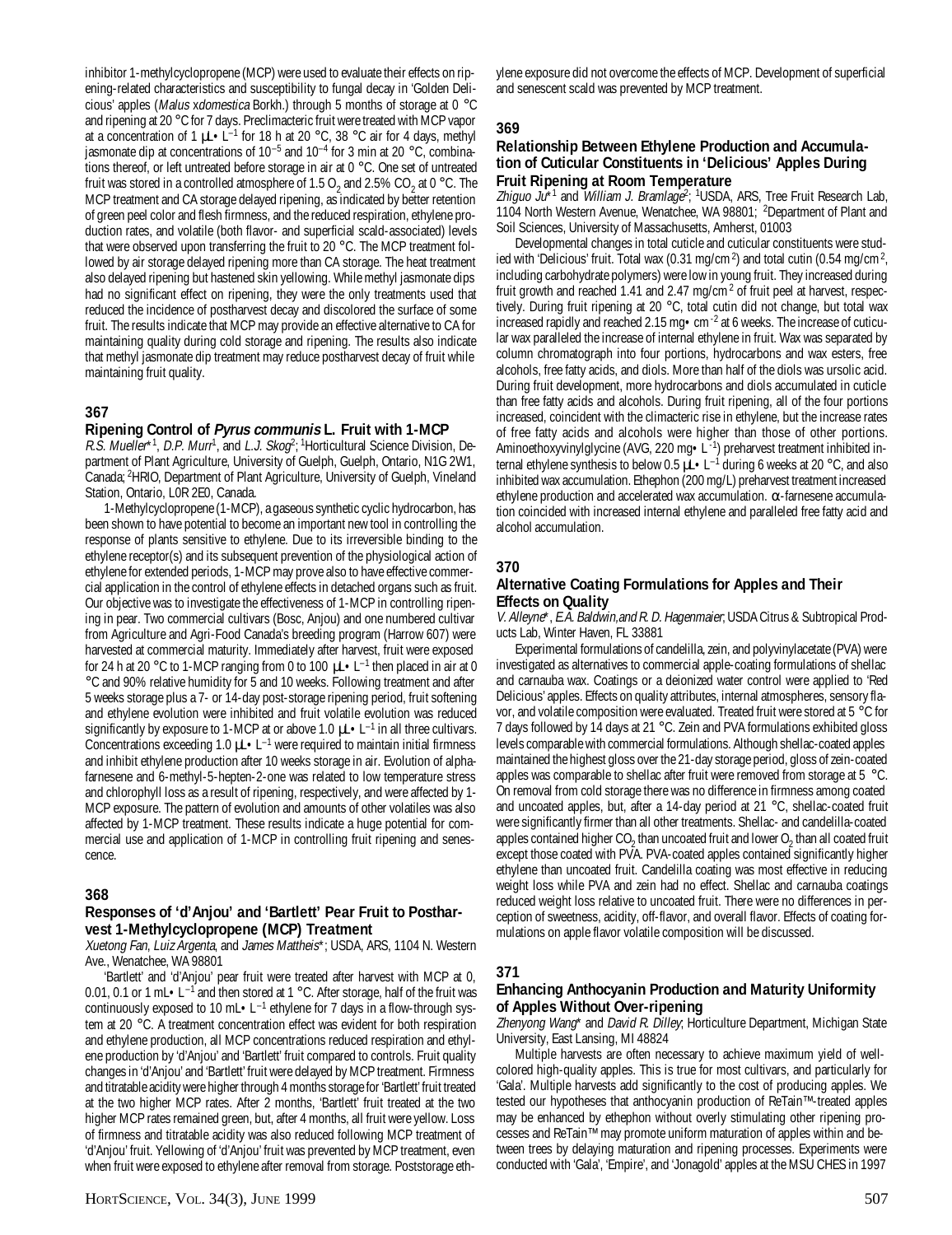and 1998 employing the rootstock/training systems research plot. Treatments were 1) ReTain™ (50g/ac.) applied 3 to 4 weeks before harvest, 2) ReTain™ followed by ethephon (3/4 pt/ac.) applied 1 to 2 weeks before harvest, 3) ethephon, and 4) control (Silwet® L-77 surfactant only). ReTain™ applied alone delayed the onset of the ethylene climacteric and red color development of 'Gala' apples. ReTain™ followed by ethephon delayed the onset of the ethylene climacteric and red color development at the commercial harvest date was not significantly affected. Similar results were obtained with the 'Empire' and 'Jonagold'. Results with ReTain™ and ReTain™ + ethephon in 1998 on 'Gala', 'Empire', and 'Jonagold' apples were more profound than in 1997; we attribute this to less environmental stress on the trees, which were well-irrigated in 1998. The ripening-related effects of treatments were reflected in the storability of fruit 1997 in air and particularly during CA storage where the action of ethylene in ripening can be attenuated. ReTain™ – and ReTain™ + ethephon-treated fruit were still at preclimacteric ethylene levels after 6 months in CA with excellent retention of flesh firmness and shelf-life, while ethephon and control fruit had higher ethylene levels and softened more during storage and shelf-life evaluation.

## **372**

#### **1-MCP-mediated Ripening Changes in 'McIntosh' Apples**

H.P.V. Rupasinghe\*1, D.P. Murr<sup>1</sup>, and G. Paliyath<sup>2</sup>; <sup>1</sup>Horticultural Science Division, Department of Plant Agriculture, <sup>2</sup>Department of Food Science, University of Guelph, Guelph, Ontario, Canada N1G 2W1

'McIntosh' apples were treated at 20 °C with 0.0, 0.01, 0.1, 1.0, 10, and 100 ppm 1-methylcyclopropene (1-MCP; EthylBloc™) a day after harvest for 18 h and stored at 0 °C in air. Apples were also continuously exposed to 0.0 and 25 ppm 1-MCP under controlled atmosphere (CA; 0  $\degree$ C in 4.5 kPa CO<sub>2</sub> and 3 kPa O<sub>2</sub>) by re-establishing the initial concentration at week 9 and 17. The threshold concentration of 1-MCP at 20 °C to inhibit de novo ethylene production in apple fruit was determined to be 1.0 ppm. Interestingly, the ethylene antagonist completely inhibited (99.67%) ethylene production in apples, which were removed from 0 °C in air and CA after 9 weeks and held at 20 °C up to 6 days. Overall, ethylene production was 10- to 100-fold less in apples treated with 1 ppm and above 1-MCP than in untreated apples. 1-MCP-treated apples showed less softening; fruit firmness was 2-4 Lb higher compared to untreated apples. Total soluble solids of apples was not affected by 1-MCP treatment. Total hydrophobic volatiles, including the sesquiterpene hydrocarbon  $\alpha$ -farnesene, from apples measured by SPME/GC showed an inverse relation to 1-MCP concentration. Contents of  $\alpha$ farnesene and its putative superficial scald-causing catabolite, conjugated triene alcohol, in the skin were reduced 60% to 90% by 1-MCP. However, 1-MCP did not suppress the incidence of scald or other disorders, e.g., stem cavity, browning and brown core, in 'McIntosh' apples.

## **373**

#### **Phenolics and Lipid-soluble Antioxidants in Fruit Cuticle of Apples and Their Antioxidant Activities in Model Systems**

Zhiguo Ju\*<sup>1</sup> and *William J. Bramlage*<sup>2</sup>; <sup>1</sup>USDA, ARS, Tree Fruit Research Lab, 1104 North Western Avenue, Wenatchee, WA 98801; <sup>2</sup>Department of Plant and Soil Sciences, University of Massachusetts, Amherst, MA 01003

Phenolics were extracted from fruit cuticles of 'Delicious', 'Golden Delicious', 'Empire', and 'Cortland' apples, using either cuticular wax scraped from fruit peel or enzyme-isolated cuticles. The concentrations of free phenolics in fruit cuticle ranged from 8 to 45 mg $\cdot$ g<sup>-1</sup>, and bound phenolics ranged from 50 to 110 mg $\cdot$ g<sup>-1</sup> in these cultivars. Free cuticular phenolic concentrations in the four cultivars were in the order 'Golden Delicious' > 'Delicious' > 'Empire' > 'Cortland'. In a linoleate emulsion (oil-in-water) system, diphenylamine (DPA, lipophilic) displayed higher antioxidant activity than methanol-extracted cuticular phenolics (hydrophilic). In an  $\alpha$ -farnesene-hexane (bulk oil) system, however, antioxidant activities of methanol-extracted cuticular phenolics were higher than that of DPA. Lipid-soluble antioxidants (LSAs) from cuticle displayed higher activity in the linoleate emulsion system than in  $α$ -farnesene-hexane system. Only about 10% to 15% of the total LSA activity in fruit peel was detected in isolated fruit cuticle. Among the four cultivars, LSA activity in epidermal and hypodermal cells was similar in 'Golden Delicious', 'Empire', and 'Cortland' apples, while 'Delicious' had lower activity.

#### **374**

#### **Evidence that** α**-farnesene Biosynthesis during Fruit Ripening is Involved in Ethylene-regulated Gene Expression**

Zhiguo Ju\* and Eric A. Curry; USDA, ARS, Tree Fruit Research Lab, 1104 North Western Avenue, Wenatchee, WA 98801

In 'Delicious' and 'Granny Smith' apples, fruit did not produce  $\alpha$ -farnesene until internal ethylene reached about 1  $\mu$ L $\cdot$  L<sup>-1</sup>. The correlation between internal ethylene and  $\alpha$ -farnesene production was highly significant ( $r^2$  = 0.71 and 0.76, respectively) and fitted the exponential growth equation. Aminoethoxyvinylglycine (AVG) inhibited both internal ethylene and  $\alpha$ -farnesene production, while ethephon stimulated them. When applied to discs from preclimacteric fruit peel, cycloheximide and actinomycin D inhibited ethylene and  $\alpha$ -farnesene production. In discs from AVG-treated fruit, ethephon induced  $\alpha$ -farnesene synthesis. Cycloheximide, actinomycin D, and silver ion counteracted the stimulation effect of ethephon. When added to discs from preclimacteric fruit peel or AVG-treated fruit peel, hydroxymethylglutarc acid, mevalonic acid lactone, and farnesyl pyrophosphate induced  $\alpha$ -farnesene synthesis, which was not affected by cycloheximide or actinomycin D.

#### **375**

#### **Mono-, Di-, and Tri-acylglycerols and Phospholipids Inhibit Scald Development in 'Delicious' Apples**

Zhiguo Ju\*<sup>1</sup>, *Yousheng Duan<sup>2</sup>*, and *Zhiqiang Ju<sup>2</sup>;* 1Tree Fruit Research Lab, USDA-ARS, 1104 N. Western Ave., Wenatchee, WA 98801; 2Dept. R & D, Eureka Biotech. Co., China

Effects of different plant oils (soybean oil, corn oil, olive oil, peanut oil, linseed oil, and cotton seed oil) and oil component emulsions on scald development in 'Delicious' apples were studied. Prestorage treatment with commercial plant oils reduced scald development, but was not as effective as 2000 mg $\cdot$ L<sup>-1</sup> diphenylamine (DPA) after 6 months of cold storage. Different oil components played different roles in affecting scald. At 6% or 9% concentrations, neutral lipids (mono-, di-, and tri-acylglycerols), and phospholipids inhibited scald to the same level of 2000 mg $\cdot L^{-1}$  DPA treatment. Free fatty acids partially reduced scald, while α-tocopherol at 3% or higher concentrations accelerated scald development. There were no differences in scald inhibition between unsaturated neutral lipids and saturated neutral lipids or among the different acylated neutral lipids. When  $\alpha$ -tocopherol was stripped from plant oils, the stripped plant oils at 6% or 9% controlled scald to the same level of 2000 mg•L –1 DPA treatment. Emulsions of 6% or 9% neutral lipids, phospholipids, or stripped plant oils did not induce greasiness on fruit skin. Fruit treated with lipids, phospholipids, or stripped plant oils looked greener and fresher compared with the control by the end of storage.

## **376**

#### **Cuticular Phenolics and Scald Development in 'Delicious' Apples**

Zhiguo Ju<sup>\*1</sup> and *William J. Bramlage*<sup>2</sup>; <sup>1</sup>USDA, ARS, Tree Fruit Research Lab, 1104 North Western Avenue, Wenatchee, WA 98801; 2 Department of Plant and Soil Sciences, University of Massachusetts, Amherst, MA 01003

Effects of fruit maturity, aminoethoxyvinylglycine (AVG) and 2 chloroethylphosphonic acid (ethephon) preharvest treatments, and storage conditions on cuticular phenolic concentration,  $\alpha$ -farnesene oxidation, and scald susceptibility of 'Delicious' apple were studied. Advanced maturity and ethephon reduced scald. AVG totally inhibited scald when the AVG-treated fruit were stored in low-ethylene room (<1  $\mu$  • L<sup>-1</sup>). In commercial room (ethylene >5  $\mu$  • L<sup>-1</sup>), however, AVG did not reduce scald. Advanced maturity and ethephon did not alter  $\alpha$ -farnesene accumulation but significantly reduced conjugated triene (CT281) formation. AVG reduced α−farnesene and CT281 accumulation to very low levels in low-ethylene room but not in commercial room. Both advanced maturity and ethephon increased free phenolics in fruit cuticle, while AVG reduced them. Free cuticular phenolics increased during early storage in ethephon-treated and control fruit but not in AVG-treated fruit. Overall, free phenolics in fruit cuticle negatively correlated with formation of CT281 and scald susceptibility of apples. Neither fruit maturation nor AVG or ethephon treatment significantly affected lipid-soluble antioxidant concentration in fruit cuticle.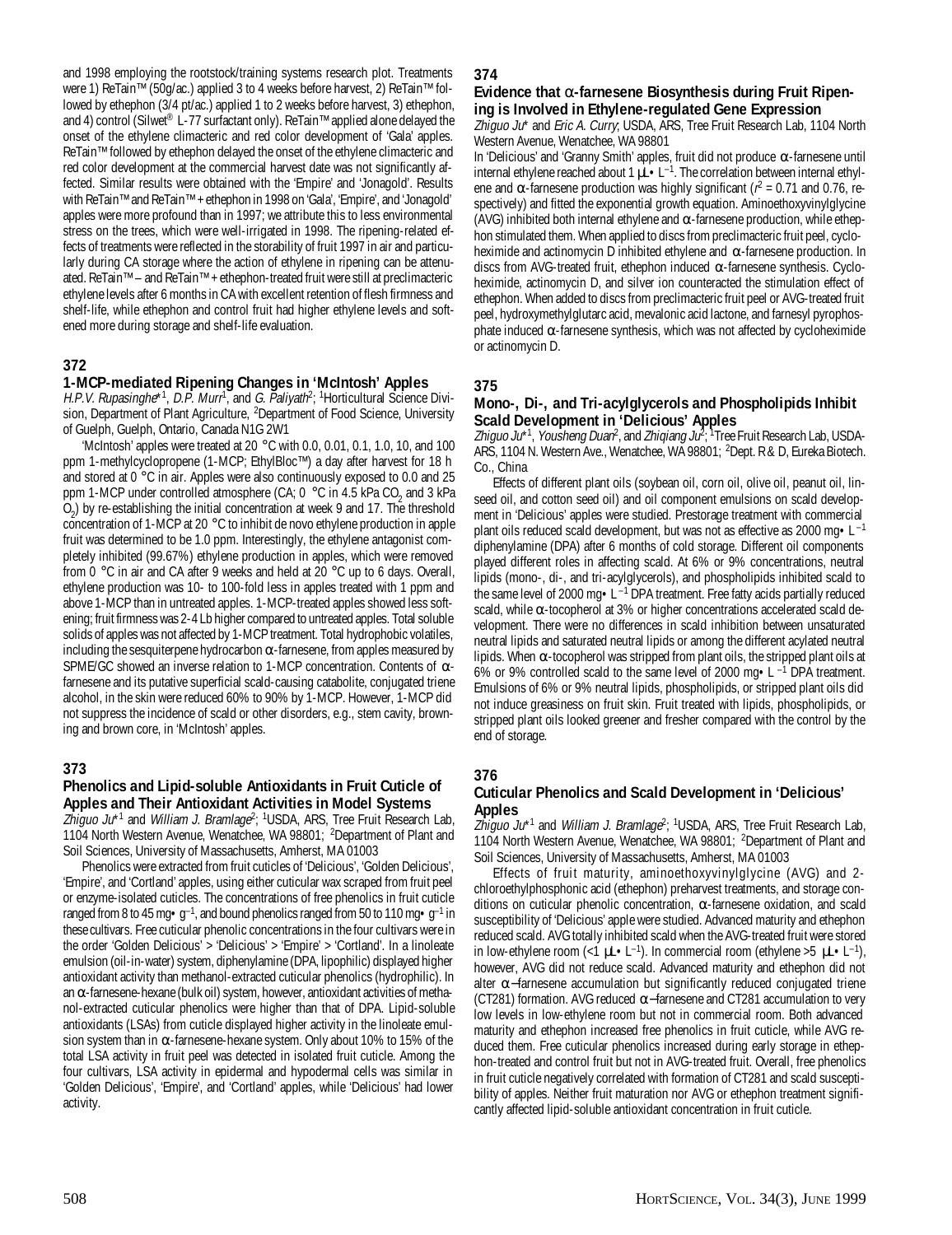#### **Differential Human Antiplatelet Activity of Selected Allium Thiosulfinates**

W.H. Briggs\*, H. Xiao, K.L. Parkin, and I.L. Goldman; Departments of Horticulture and Food Science, University of Wisconsin, 1575 Linden Dr., Madison, WI 53706 USA

The acute syndromes associated with many human diseases of the cardiovascular system such as myocardial infarction, angina, and some forms of stroke are caused by thrombosis. Platelet aggregation plays a central role in thrombus formation. Dietary intake of inhibitors of aggregation may provide protection against these disorders, which effect millions of Americans. Previous research in our laboratory has shown that juice from onion (Allium cepa) inhibits platelet aggregation ex vivo. Various sulfur-containing compounds are largely responsible for the distinctive aromas, flavors, and platelet inhibitory actions of onion. Among these is the thiosulfinate (TS) family of compounds formed upon maceration of the vegetable. In this study, several pure Allium compounds were evaluated for antiplatelet activity. TSs were synthesized in model reaction mixtures containing the enzyme allinase and S-alk(en)yl-L-cysteine sulfoxides (ACSOs), their natural precursors, or purified from garlic juice. Antiplatelet activity of each compound was determined by dose response using whole blood from human donors. A minimum of 0.4 mM methyl methaneTS, a compound found in freshly cut onion and garlic (Allium sativum), was needed to significantly inhibit aggregation relative to a non-TS control. By contrast, a lower concentration (0.05 mM) of 2 propenyl 2-propeneTS (allicin) and propyl propraneTS, compounds found in garlic but not onion, was required. The garlic compound methyl 2-propeneTS significantly inhibited at 0.2 mM. These data imply a role of alk(en)yl groups in TS antiplatelet efficacy. Variability in ACSO-derived TS composition in cut onion tissue may explain differential antiplatelet activity of onion cultivars. Results from this investigation suggest that ACSO and TS composition profiles may be useful for evaluating the medicinal value of Alliums.

#### **378**

## **Does Exposure to Hormic Dose of UV-C Light Affect the Ripening of Tomato Pericarp Disc?**

S. Kalantari\*, G. Samson, J. Makhlouf, and J. Arul; Horticultural Research Center, Pavillon de líEnvirotron, Universitè Laval, Quèbec, Canada, G1K 7P4

The application of ultraviolet light on fruit and vegetables is a promising new method to control storage diseases and to delay the onset of senescence. In this investigation, we studied the effects of hormic dose (1,4 Merg • cm  $^{-2}$ ) of UVradiation on the ripening of tomato pericarp discs by measuring different characteristics of ripening and senescence during storage. We observed that UV-treatment induced significant delays of the red color development, chlorophyll degradation, and lycopene production compared to control discs. UV-treatment also retarded the decline of the chlorophyll-a fluorescence ratios  $F_v$ :  $F_m$  and  $*F$ :  $F_{m''}$ two characteristics related, respectively, to the maximum and operational quantum yield of photosystem II electron transport. Furthermore, the climacteric ethylene peak was delayed in the treated discs. However, UV-treatment did not alter textural changes, and the respiratory climacteric peaks were observed concomitantly for both treated and untreated tomato discs. However, the respiratory rate was consistently higher in treated discs. These results indicate that UV irradiation of tomato pericarp discs delays some processes of ripening associated with chloroplast to chromoplast transition whereas other ripening processes seem unaffected.

#### **379**

## **Biochemical Barriers Induced by UV Light and Botrytis cinerea in Postharvest Tomato**

Marie-Therese Charles, Alain Goulet, Francois Castaigne, and Joseph Arul\*; Department of Food Science and Horticultural Research Center, Laval University, Sainte-Foy, Quebec, Canada G1K 7P4

Hormic dose of ultraviolet light (3.7 kJ • m -2) induced disease resistance in tomato fruit. The biochemical nature of induced resistance by UV light was investigated by histochemical techniques. Ultraviolet light induced plasmolysis of the epicarp and few mesocarp cell layers, and collapse of these cell layers led to the formation of cell wall stacking zone (CWSZ). The treatment also stimulated the biosynthesis of phenolic compounds (Prussian blue reaction) in the epicarp and mesocarp cells. Biochemical reinforcement of the cell wall through lignification (Maule test) and suberization (berberine fluorescence) was also induced. These responses originating from the activation of phenylpropanoid path were princi-

pally localized in the CWSZ and were induced before inoculation by B. cinerea. The intensity of these responses was significantly increased in UV-treated tissue in response to infection. These responses were also induced in the inoculated control tissue but were either less substantial (phenolics, lignification, and suberization) or delayed.

## **380**

### **Chlorophyll Fluorescence and Prediction of 'Iceberg' Lettuce Shelf-life**

R. Andrew Schofield\*<sup>1</sup>, Jennifer R. DeEll<sup>p</sup>, and Dennis P. Murr<sup>3</sup>; <sup>1</sup>Division of Horticultural Science, Department of Plant Agriculture, University of Guelph, Guelph, ON, N1G 2W1, Canada; 2Agriculture and Agri-Food Canada, Horticultural Research and Development Centre, 430 Boul. Gouin, Saint-Jean-sur-Richelieu QC, J3B 3E6, Canada; 3Division of Horticultural Science, Department of Plant Agriculture, University of Guelph, Guelph, ON, N1G 2W1, Canada

Chlorophyll fluorescence responds to a range of environmental stresses that affect horticultural crops. This technique has been used successfully to evaluate the quality of commodities after exposure to a number of postharvest stresses such as chilling, heat, and atmospheric stress. As well, chlorophyll fluorescence measurements have been incorporated as the main characteristics in shelf-life prediction models. Our objective was to evaluate the use of chlorophyll fluorescence measurements at harvest to predict the shelf-life of 'Iceberg' lettuce. It was hypothesized that storage potential is influenced by the degree of stress induced by field conditions and that different cultivars, although grown under the same conditions, experience varying degrees of stress that can be detected by fluorescence measurements at harvest, even in the absence of visual differences in quality. The utility of fluorescence measurements was limited by inconsistencies in the development of the heads, such as maturity and leaf formation, and by variation among different areas of the same leaf. Fluorescence data from a homogeneous group of heads revealed that the variation associated with different areas of the same leaf was larger than that associated with measurements from different heads. Also, fluorescence readings from one leaf differed from those taken from any non-adjacent leaves. These sources of variation, along with strong cultivardependant differences in the fluorescence signal, were quite large, and hence, any trends in fluorescence measurements related to storage potential were not observed. Therefore, chlorophyll fluorescence at harvest does not appear to be a good predictor of lettuce storability.

## **381**

#### **Differential Leaching of Anthocyanins during Thermal Processing of Selected Black Bean (Phaseolus vulgaris L.) Genotypes**

George L. Hosfield\* and Clifford W. Beninger; USDA, Agricultural Research Service, SBRU, East Lansing, MI 48824

Seed coat color in dry bean (Phaseolus vulgaris L.) is determined by the presence or absence of tannins, flavonoids, and anthocyanins. Black beans contain three main anthocyanins that are responsible for their black seed coat color: delphinidin 3-O-glucoside, petunidin 3-O-glucoside, and malvidin 3-O-glucoside. Leaching of anthocyanins occurs in many black bean genotypes during thermal processing (i.e., blanching and cooking). Black beans that lose their dark color after processing are unacceptable to the industry. Since the marketability of black beans can be adversely affected by thermal processing, an experiment was conducted to ascertain whether pigment leaching was due to qualitative or quantitative changes in anthocyanins during processing. Four black bean genotypes that showed differential leaching of color were investigated. 'Harblack' retains most of its black color after processing while 'Raven' loses most of its color. 'Black Magic' and 'Black Jack' are intermediate between 'Harblack' and 'Raven' in processed color. Bean samples (119  $\pm$  1.5 g) of the four genotypes were thermally processed in 100 x 75-mm tin cans in a pilot laboratory. Seed coats were removed from the cooked beans, freeze-dried, and placed in solutions of formic 10 acid : 65 water : 25 methanol to extract anthocyanins. The extracts were analyzed by HPLC. Although all genotypes retained some color, there were no detectable anthocyanins in seed coats of the cooked beans. In a second experiment, raw beans of each genotype were boiled in distilled water for 15 minutes. All four genotypes lost color during boiling, but 'Harblack' retained most of its color and had a five-fold higher concentration of the three anthocyanins than did the other genotypes. 'Harblack' may retain color better than other black beans because of physical characteristics of the seed coat.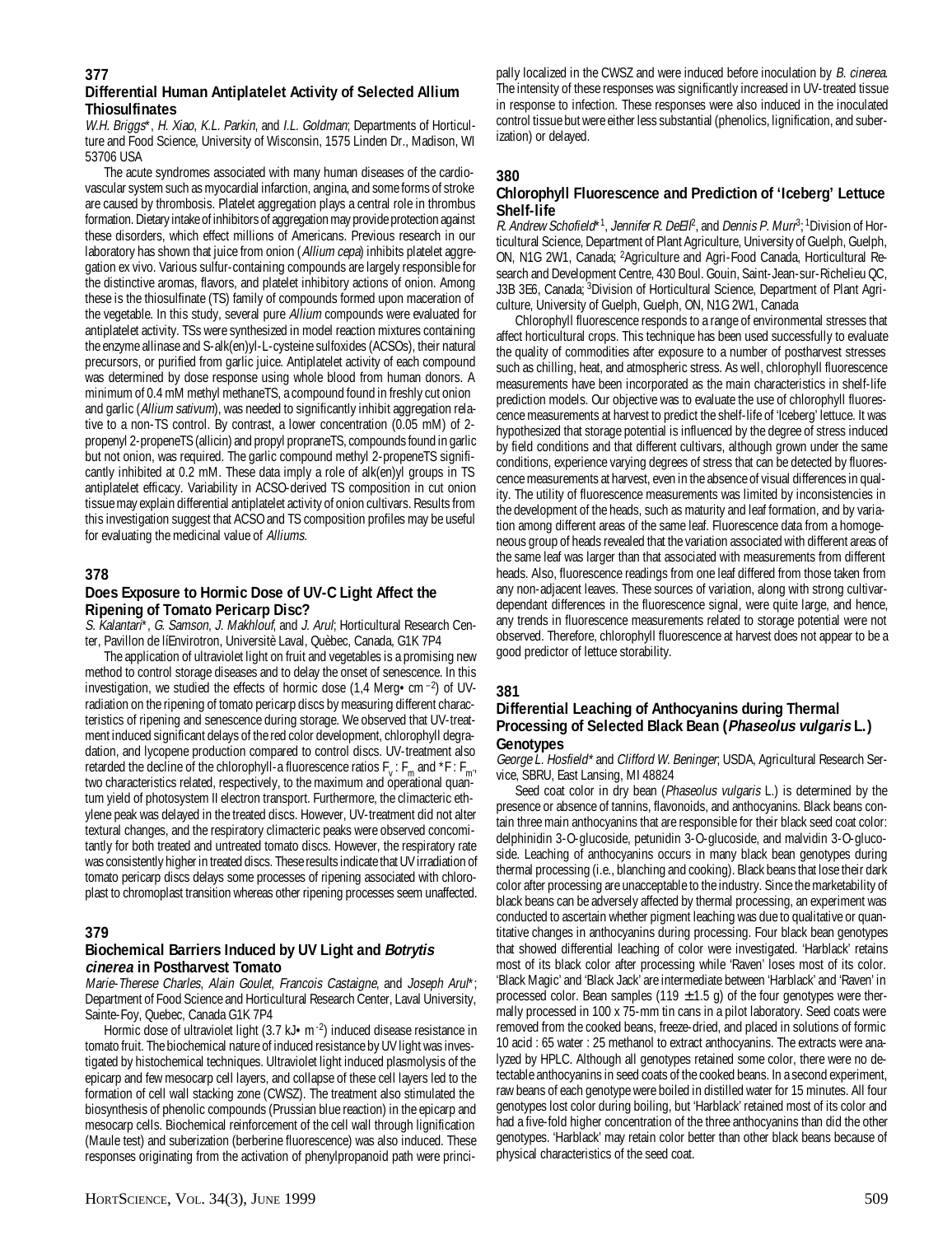## **1-Methylcyclopropene Prevents Development of Ethylenepromoted Postharvest Physiological Disorders of Carrot, Broccoli, and Lettuce**

Xuetong Fan and James Mattheis\*; USDA, ARS, 1104 N. Western Ave, Wenatchee, WA 98801

Carrots, broccoli, and lettuce were treated with air, continuous ethylene, 1 methylcyclopropene (MCP), or a combination of MCP before continuous ethylene. The respiration rate of ethylene-treated carrots reached a maximum 4 days after treatment and remained higher compared to controls through 16 days at 10 °C. Ethylene treatment also resulted in an accumulation of isocoumarin. Treating carrots with MCP before ethylene exposure inhibited the increase in respiration rate and accumulation of isocoumarin. MCP treatment reduced broccoli respiration and yellowing compared to controls, indicating that ethylene is involved in the senescence of broccoli. Ethylene exposure stimulated respiration and yellowing of broccoli. Treatment with MCP before continuous ethylene exposure negated the ethylene effects. MCP also inhibited respiration and russet spotting of lettuce stored in ethylene-containing atmospheres. The results indicate MCP can be used to block ethylene-induced isocoumarin accumulation (associated with bitterness) in carrots, yellowing in broccoli, and russet spotting in lettuce.

## **383 WITHDRAWN**

## **384**

### **Modified-Atmosphere Packaging of Fresh Produce to Prevent Generation of Anaerobic Environments**

Michael Wendorf\*, Nazir A. Mir, and Randolph M. Beaudry, Department of Horticulture, Michigan State University, East Lansing, MI 48824

Broccoli tissue, ranging in weight from 7 to 21 g, was sealed in packages made from low-density polyethylene (LDPE) of various thickness and permeability to establish a range of O<sub>2</sub> levels in the package headspace. A pouch containing either hydrogen peroxide  $(H_2O_2)$  or water as a control was also sealed in the package. For packages that developed anaerobic atmospheres, inclusion of  $\rm{H_2O_2}$ permitted the maintenance of aerobic conditions for up to 3 days at ambient room temperature. These results suggest that the plant tissue is able to actively metabolize the  $H_2O_2$  vapor to generate  $O_2$ , which will prevent the development of low-O<sub>2</sub> conditions in packaged produce, even under conditions of elevated storage temperature.

## **385**

## **Honey Dew Fruit Senescence is Regulated by Polyamine Inhibition of Lipid Peroxidation**

Gene Lester\*, USDA/ARS/Kika de la Garza SARC, 2301 South International Blvd., Weslaco, TX 78596

Polyamines are effective scavengers of activated oxygen free radicals produced by lipoxygenase (LOX) and phospholipase-D (PL-D). Activated oxygen free radicals cause peroxidative damage to membranes and hasten senescence. Exogenous polyamine spermidine (SPD) compared to spermine (SPM) at 1 mM or no polyamine was an effective inhibitor of honey dew (Cucumis melo L. var. inodorus) membrane peroxidation, as determined by malondialdehyde (MDA), following dark incubation for 6 or 48 hours of fully abscised fruit hypodermal mesocarp tissue. MDA levels in SPD-treated tissue was lowest in both 6 and 48 hours compared to SPM or no polyamine. SPD was effective in slowing lipid peroxidation as MDA was highly negatively correlated with the loss in total chlorophyll, plasma membrane H+ pumping ATPase activity, and microsomal phospholipid content ( $r = -0.89$ ,  $-0.64$  and  $-0.57$ , respectively). Both LOX and PL-D enzyme activities were not correlated with the total chlorophyll and microsomal membrane phospholipid losses or MDA levels, demonstrating that these enzymes act indirectly in the degradation of membranes through the production of lipid peroxidating free radicals. The results also demonstrate that the effect of polyamines as anti-senescence compounds is through direct inhibition of lipid peroxidation and not by affecting LOX or PL-D free radicle production.

## **150 POSTER SESSION 23 (Abstr. 386–400) Postharvest Physiology & Food Science**

**Saturday, 31 July, 1:00–2:00 p.m.**

## **386**

## **Volatiles of E. coli O157:H7 and Foodborne Pathogen Detection on Strawberry Fruit**

K. Yu\* , T.R. Hamilton-Kemp, D.D. Archbold, M. Newman, and B.E. Langlois; Departments of Horticulture and Landscape Architecture and Animal Sciences, University of Kentucky, Lexington, KY 40546-0091

Strawberry fruit were inoculated with the human pathogen E. coli 0157:H7, and the bacteria were recovered from the fruit over a 3-day period of storage at room temperature. The bacterial population was maintained on fruit when the inoculation level was relatively high and increased when the inoculation level was low. The volatile metabolites of E. coli 0157:H7 growing on plate count agar (PCA) and on inoculated strawberry fruit were collected by a headspace trapping system and analyzed by gas chromatography and GC-mass spectrometry. E. coli O157:H7 grown on PCA produced a variety of volatile compounds including indole as a major component and a series of methyl ketones. A nonpathogenic E. coli also produced these compounds. However, there was not an appreciable amount of indole collected from E. coli 0157:H7 inoculated strawberry fruit as compared to the large amount of volatiles produced by the fruit. Strawberry fruit were able to capture over 95% of the vapor phase indole fed to them from a neat source.

## **387**

## **Carbon Dioxide Enrichment in Mamoncillo Fruit (Melicoccus bijugatus Jacq.) during Storage**

Juan E Manzano-Mèndez\* and Damaso Bautista; Universidad Centoccidental Lisandro Alvarado, P.O. Box 815, Posgrado de Horticultura, Decanato de Agronomia, Barquisimeto -Estado Lara 3001, Venezuela S.A.

Mamoncillo fruit, which are very perishable, were harvested at mature ripening stage and stored at gas atmospheres containing of 5.1% CO<sub>2</sub>, 5.6 % oxygen and 89.3% nitrogen, during 17 days at 10 and 15  $\pm$  2 °C. Characteristics studied were the percent soluble solid content, pH, tritatable acidity (expressed as citric acid ), reducing sugars, and total sugars. The SST content showed values ranged between 20.37% to 22.30%, which were high values, but did not show significant differences in the treatments. The pH values were between 3.4 and 3.8 and were highly significant in the interaction between temperature and storage time. The tritatable acidity reported values from 0.99 to 2.24 (as percent citric acid), which had similar behavior in the fruit treated or not with  $CO_2$ . Reducing sugar values were between 7.79 and 17.99  $g \cdot 100 g^{-1}$  (in base to fresh weight), with highest values at higher storage temperature without CO<sub>2</sub> atmosphere. Some times these fruit could be sweeter, such as in this case where the total sugar reached the highest values from 12.92 to 20.64  $g \cdot 100 \, g^{-1}$ , resulting in higher value fruit stored during 3 weeks with  $CO_2$  treatment at 15  $\pm$  2 °C. Fruit kept good conditions during 3 weeks stored at  $15 \pm 2$  °C.

## **388**

## **Measurement of Strawberry Fruit Firmness and Drip-loss**

Patrick P. Moore\*, Dept. of Horticulture and Landscape Architecture, Washington State University, Puyallup, WA 98371

Strawberry fruit of 16 clones was harvested from 45 plots in 1997. Fruit from 35 plots, 12 of the clones sampled in 1997 plus four additional clones, was harvested in 1998. Fruit was harvested on three to five dates in 1997 and three to seven dates in 1998 with 160 samples in 1997 and 165 samples in 1998. Fruit firmness was determined for five fruit from each plot at each harvest with a penetrometer and fruit from the same harvest was sliced, sugared, and frozen. Drip loss was determined later for the frozen, sliced samples. There were statistically significant correlations between firmness and drip-loss ( $r = -0.27$ , n = 160, P < 0.01 in 1997 and  $r = -0.44$ , n = 165,  $P < 0.001$  in 1998); however, firmness did not adequately predict drip-loss. There was considerable variation in drip loss from harvest to harvest, which was associated with weather conditions or precipi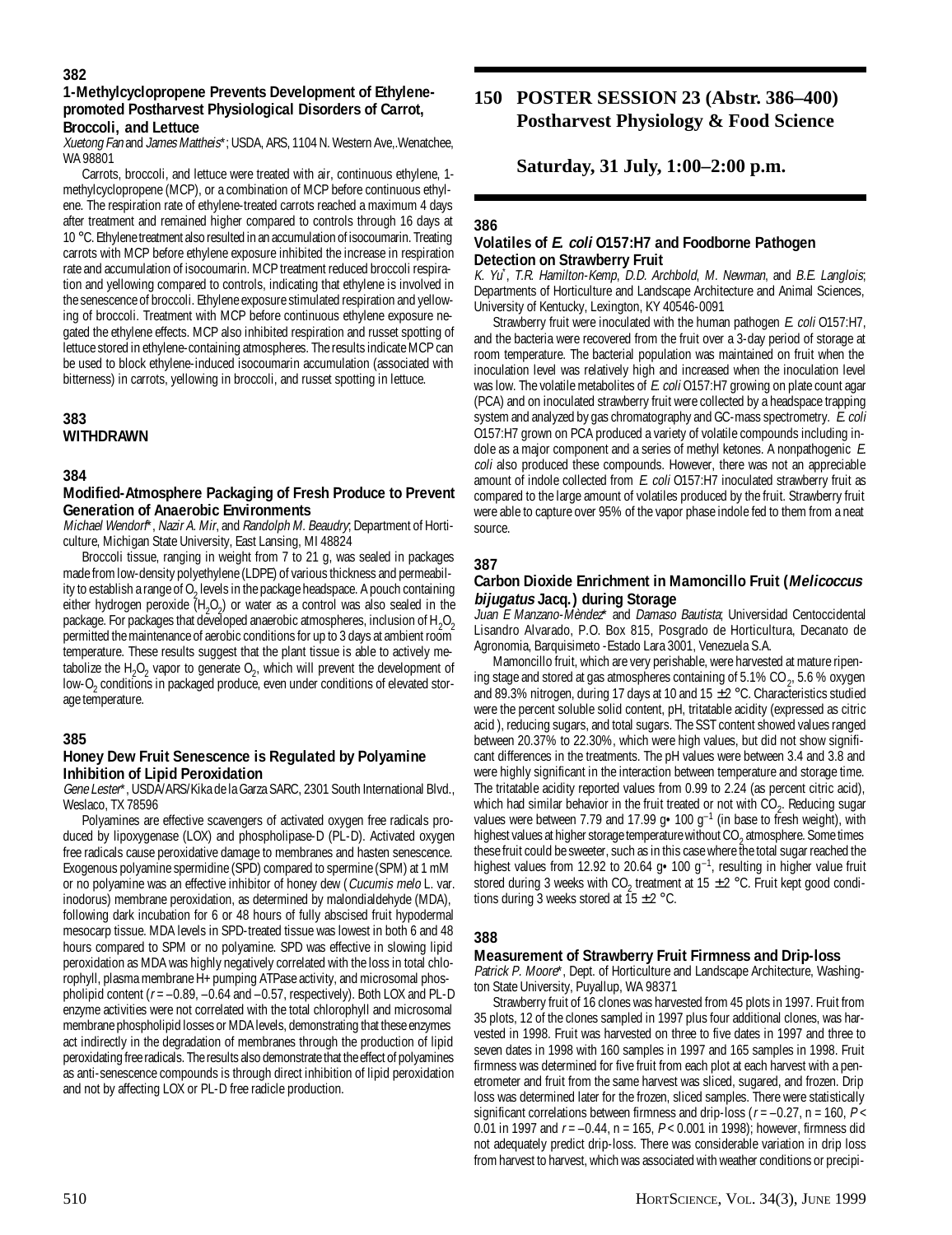tation/irrigation. The drip loss in 1997 was not significantly correlated with the drip loss for the same plots in 1998 ( $r = -0.26$ , n = 24, ns); however there was a significant correlation between firmness in 1997 and 1998 ( $r = 0.52$ , n = 24,  $P <$ 0.05). These findings have implications for evaluation of fruit in a strawberry breeding program for a processing industry.

## **389**

#### **Volatile Profile of 'Marion' Blackberry**

P. Perkins-Veazie\*<sup>1</sup>, C. Finn<sup>2</sup>, and E. Baldwin<sup>3; 1</sup>USDA-ARS, Lane, OK 74555; 2 USDA- ARS, Corvallis, Ore.; 3 USDA-ARS, Winter Haven, Fla.

Oregon produces most of the processing blackberries in the United States. 'Marion' blackberry (Rubus hybrid) is a trailing, thorny plant type with fruit highly prized for its unique flavor and superior processing quality. Blackberries developed in other parts of the United States grow well in Oregon but differ in flavor from 'Marion' fruit. 'Marion' blackberry plants are thorny and highly susceptible to freeze injury; growers desire a thornless, higher yielding, and more winter tolerant plant with similar fruit flavor and quality. This experiment was done to identify volatiles unique to 'Marion' that may be incorporated into new germplasm. Forty-two volatile peaks were identified in blackberries using headspace gas chromatography and known standards. Ethylacetate and trans-2-hexenol were present in very low amounts and nerilidol was present in an unusually high amount in fresh 'Marion' homogenates relative to other blackberry cultivars. Nerilidol is a volatile commonly associated with raspberry flavor and may come from the raspberry germplasm in the breeding background of 'Marion'. It appears that the flavor of 'Marion' fruit results from proportional differences in several volatile compounds rather than the presence of volatiles unique to this cultivar.

## **390**

#### **Controlled-Atmosphere Tents for Storage of Fresh Blueberries in Conventional Refrigerated Rooms**

Jerry C. Leyte<sup>1</sup> and Charles F. Forney<sup>2\*</sup>, <sup>1</sup>Agricultural Engineer, Nova Agri Associates Ltd., Port Williams, N.S. B0P 1T0, Canada; <sup>2</sup>Storage Physiologist, Agriculture and Agri-Food Canada, Atlantic Food and Horticulture Research Centre, 32 Main St., Kentville, N.S., B4N 1J5, Canada

A plastic tent was designed and constructed for the controlled atmosphere (CA) storage of fresh blueberries. The CA tent was suspended from pallet racking in a standard cold room and held two standard pallets stacked 6 feet high with flats of packaged blueberries. The tent was sealed with two air-tight zippers and a small water trough, resulting in an air-tight chamber that successfully maintained CA storage environments. The CA tent was easily set up and removed to allow flexibility in use of storage space. To provide efficient use of storage space, tents could be stacked two or three high on pallet racking. The tent was easily loaded and unloaded by a single person using a forklift. CA tents provide an economical alternative to traditional CA rooms for the storage of small quantities of fresh blueberries and allows greater flexibility in marketing than traditional CA storage rooms. CA tents are suitable for the storage of other fresh produce that benefits from CA environments.

#### **391**

#### **Compression Bruising Alters the Strawberry Volatile Profile**

Douglas D. Archbold\*, Ann M. Clements, T.R. Hamilton-Kemp, and R.W. Collins; Department of Horticulture and Landscape Architecture, University of Kentucky, Lexington, KY 40546-0091

Prior work indicated that volatile compounds produced by macerated strawberry fruit occurred at levels capable of affecting pathogen development. To determine if a less-severe injury, such as bruising, would alter the volatile profile of strawberry fruit, the headspace volatiles from ripe 'Tribute' strawberry fruit were sampled with SPME fiber during the 15 min immediately following and from 75 to 90 min following application of a compression bruise. The compression bruise was applied with a force gauge, and fruit were kept in a closed bottle at room temperature during the study. Of the 14 major volatile products consistently produced by all fruit, acetate esters derived from hexanal,  $(E)$ -2-hexenal, and  $(Z)$ -3hexenal increased most, over 50%, in response to bruising during the first interval. During the later interval, bruised fruit produced over 50% more  $(E)$ -2-hexenyl acetate and hexyl acetate than control fruit. Most notably, the ratio of levels of  $(E)$ -2-hexenyl acetate produced by bruised compared to control fruit were the highest among all 14 major volatiles, over 150% more after 15 min and 270% more at 90 min. Headspace levels of the 6-carbon acetate esters declined for both control

and bruised fruit between 15 and 90 min, while levels of the other major volatiles increased. The other 11 volatile compounds were commonly identified aroma volatiles. Headspace levels of some of these were also higher from bruised than control fruit. In particular, headspace levels of ethyl butyrate were increased by bruising 13% after 15 min but over 100% after 90 min, the most of any volatile product other than  $(E)$ -2-hexenyl acetate.

## **392**

#### **Postharvest Quality Of Eastern North American Strawberry Cultivars during Short-term Storage**

Rumphan Koslanund<sup>\*</sup> and Douglas. D. Archbold; Department of Horticulture and Landscape Architecture, University of Kentucky, Lexington, KY 40546-0091

Strawberry cultivars grown for "pre-picked" markets need to maintain quality during short-term postharvest storage in contrast to those destined for "U-pick" harvest. However, very little information is available on berry quality during postharvest storage of cultivars grown in matted-row culture in eastern North America. To determine how rapidly berry quality may change and identify cultivars bestsuited for pre-picked markets, the postharvest performance of 16 cultivars grown in matted rows was compared. Berries were sampled at harvest, after 3 days of 4 °C storage within sealed plastic bags, and after 3 subsequent days at 20 °C. Quality traits assessed included fruit firmness, color, titratable acidity, pH, soluble solids, and percent weight loss. At harvest, berry quality varied by cultivar and from early to late harvest dates. Berry quality changed very little during 4 °C storage. During the subsequent 20 °C storage, berry quality traits changed more for some cultivars than others. In particular, soft fruit at harvest and/or a rapid decline in berry firmness indicated that several cultivars were not suited for shortterm storage. Based on the cumulative data, several cultivars can be identified as better suited for pre-picked markets.

## **393**

## **The Potential of Saprophytic Yeasts Antagonistic to Aspergillus flavus in Reducing Aflatoxin Contamination of Tree Nuts**

S.-S.T. Hua\*, J.L. Baker, and M. Flores-Espiritu; USDA, ARS, Western Regional Research Center, 800 Buchanan Street, Albany, CA 94710

California is the major state for producing almonds, pistachios, and walnuts, with a total market value of \$1.6 billion. Both domestic and export markets of these nuts presently allow a maximum level of aflatoxin B  $_1$  contamination in the edible nuts to be 20 ppb. Even very low degrees of infection of the nuts by A. flavus can result in aflatoxin levels above the mandatory standards. Biological control to reduce the population of and to inhibit the biosynthesis of A. flavus in orchards may be useful to decrease infection and thus aflatoxin content in the edible nuts. Certain saprophytic yeasts were shown to effectively compete with postharvest fungal pathogens such as Penicillium expansum and Botrytis cinerea. The potential of saprophytic yeasts to reduce aflatoxin contamination in tree nuts has not been hitherto extensively explored. A safe visual bioassay for screening yeasts antagonistic to A. flavus has been developed. The nor mutant of A. flavus has a defective norsolorinic acid reductase and blocks the aflatoxin biosynthetic pathway, resulting in the accumulation of norsolorinic acid, a bright red-orange pigment. We used the nor mutant in the assay to screen yeasts strains for their ability to inhibit aflatoxin production by visually scoring the accumulation of this pigment as well as the growth and sporulation of the fungus. Yeast strains that reduced the red-orange pigment accumulation in the *nor* mutant were identified and shown to inhibit aflatoxin biosynthesis of several toxigenic strains of A. flavus.

#### **394**

#### **Ripening and Postharvest Behavior of Fruit of Two Hylocereus Species (Cactaceae)**

Avinoam Nerd\*, Fania Gutman, and Yosef Mizrahi; Ben-Gurion University of the Negev, P.O. Box 653, Beer-Sheva 84105, Israel

Fruit growth and ripening and the effect of various storage temperatureson fruit quality were studied in Hylocereus undatus and H. polyrhizus growing in Beer-Sheva (Israeli Negev desert) under greenhouse conditions. Dimensional growth of the fruit had a sigmoid pattern with a negligible growth after the onset of peel color change. The first change in peel color was recorded 24–25 d after anthesis in H. undatus and 26–27 d after anthesis in H. polyrhizus. In both species, peel color turned fully red 4–5 days after first color change (mean temperature for the study period was  $26.6 \pm 2.1^{\circ}$ C). Parallel to color changes the content of pulp, SSC and soluble sugars increased while firmness and the content of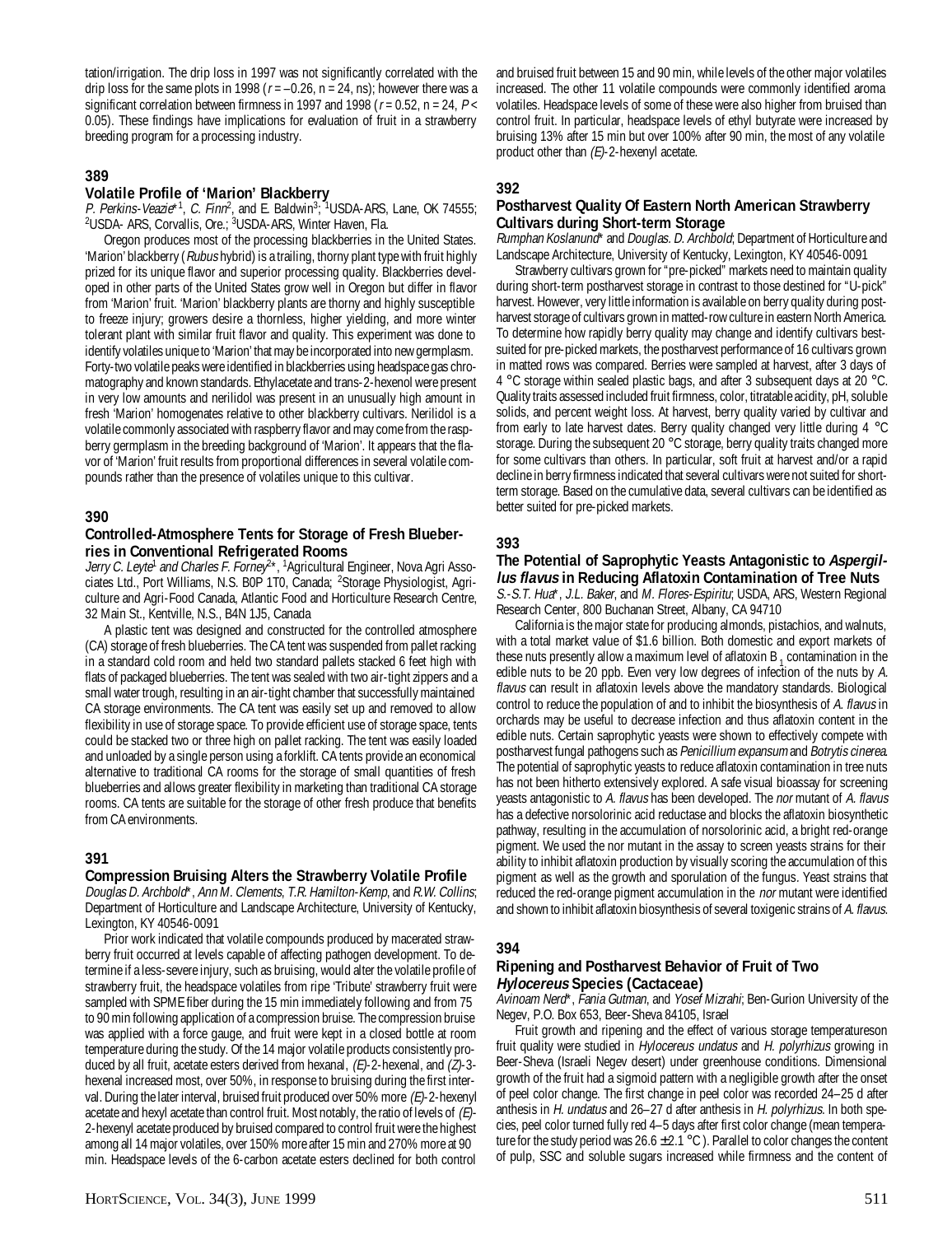starch and mucilage decreased. The surge in acidity before color change indicated the beginning of ripening processes. In H. polyrhizus fruit, which have a red-violet pulp, the pigment increased in parallel to the development of peel color. The fruit were proved nonclimacteric, and when harvested at close to full color, they kept their marketing quality at least 2 weeks at 14 °C or 1 week at 20 °C. Storage at 6 °C is not recommended because fruit transferred from 6 °C to room conditions lose their firmness and flavor rapidly. In H. undatus chilling injury symptoms appeared.

## **395**

## **Storage Disorders of Araza Fruit (Eugenia stipitata Mc. Vaugh) Related to Postharvest Treatments**

M.S. Hernandez<sup>1,2</sup>, H.E. Arjona<sup>1</sup>, O. MartÌnez<sup>1</sup>, and J.P. Fernandez-Trujillo\*<sup>3</sup>; 1 Facultad de Agronomia, Univ. Nacional de Colombia, P.O. Box 14490 Santafè de Bogota, Colombia; 2Instituto Amazunico de Investigaciones CientÌficas SINCHI, P.O. Box 340.291 Santafè de Bogota, Colombia; 3Dept. Fruit and Vegetable Science, Cornell University, Ithaca, NY 14853 USA

Araza (*Eugenia stipitata* Mc Vaugh) is a plant from the Myrtaceae family originated from Amazonia. The postharvest behavior of its promissory fruit has been sparingly studied. Weight loss, softening, decay, and chilling injury (skin scald) at temperatures below 10–12 °C limits its shelf-life to less than 10 days. The application of calcium pretreatments slightly improved flesh firmness after 7 days at 20 °C and resulted in skin injury, particularly at concentrations higher than 4% (w/v). A warming treatment of 6, 12 or 18 h at 20 °C was applied to fruit after 6 d storage at 10 °C. Treated fruit had less scald, suppressed decay, and ripened normally after a total of 2 weeks of storage and a shelf life of 3 days.

## **396**

## **Suppression of Green Mold on Grapefruit during Refrigerated Storage in Altered Atmospheres**

Krista C. Shellie\*; USDA-ARS, Weslaco, TX 78596

Green mold, a predominant disease of citrus fruit, develops when spores of Penicillium digitatum infect extant wounds in fruit epidermal tissue. Development of green mold during shipping limits the distance grapefruit can be surface transported. The objective of this research was to evaluate whether altering the atmosphere during refrigerated storage could suppress development of green mold. In the first two experiments, growth of green mold was evaluated after fruit were stored in ultra-low oxygen (0.05 or 1 kPa) at 14, 16, or 18 °C for up to 21 days. In the last two experiments, grapefruit were stored for 14 or 21 d at 12, 13, or 14 °C in atmospheres containing 2, 5, or 10 kPa oxygen with or without 2, 5, 10, or 20 kPa carbon dioxide. In all experiments, grapefruit were inoculated with 10 or 20  $\mu$  of a spore suspension of P. digitatum. Decay progression after storage was monitored by measuring the diameter of the lesion in cm at the demarcated site of inoculation or by subjectively rating percent decayed fruit surface area. Grapefruit not inoculated with P. digitatum had no visible symptoms of green mold. Grapefruit stored under controlled atmosphere had less fruit surface covered with mycelium (5% to 64%) than grapefruit stored in air. Inoculated grapefruit stored in 0.05 kPa oxygen for up to 14 d at 14 or 18 °C had no visible symptoms of green mold upon removal from cold storage, but developed a characteristic green mold lesion after 5 additional days of storage in air at ambient temperature. Results suggest that refrigerated controlled-atmosphere storage combined with wax and a fungicide can enhance control of green mold during shipping.

## **397**

## **Simple Ripening Model of Sapote Mamey (Pouteria sapota) Fruit**

Juan C. Diaz-Perez<sup>\*1</sup>, Silvia Bautista<sup>2</sup>, and Ramon Villanueva<sup>2</sup>; <sup>1</sup>Dept. of Horticulture, Coastal Plain Experiment Station, Univ.of Georgia, Tifton GA 31793-0748; 2 Dept. of Biotechnology, Ceprobi, National Polytechnic Institute, 62730 Yautepec, Morelos, Mexico

Sapote mamey is a sweet and aromatic tropical fruit that is very perishable. It is a climacteric fruit and has high rates of respiration and ethylene production. Maturity indices for this commodity are difficult to define because fruit show few changes in external appearance as they ripen. The fruit flesh, however, shows large changes in color, firmness, and sugar content measured as soluble solids content (SSC). The objective was to model fruit ripeness from measurements of SSC. We selected SSC because it is easy to measure and because sweetness is

an important quality attribute in sapote mamey. Typical values of SSC range from 12% (immediately after harvest) to 30% to 35% (ripe fruit). A linear-plateau model was used to describe the changes in SSC over time of ripening fruit kept at different temperatures. The model assumed that, as fruit ripened, SSC increased at a linear rate reaching a maximum of 30% SSC at the ripe stage after which SSC changed little. From the model we calculated the rate of fruit ripening and the time to reach the ripening stage (30% SSC). The rate of ripening showed a quadratic relationship with storage temperature. Fruit kept at 27, 25, or 20  $^{\circ}$ C ripened 3.5, 5, or 7 days after harvest. The model can be used to estimate when fruit will reach the ripe stage, as long as we know the initial SSC and storage temperature. This model was constructed from data obtained over 2 years from fruit grown in the state of Morelos, Mexico. It is still to be tested for its applicability on fruit from other growing regions.

#### **398**

## **Effects of Insecticidal Controlled Atmospheres at High Temperature on the Quality of Mango Fruit**

Elhadi M. Yahia\* and Dora Ortega; DIPA, Facultad de Química, Universidad Autónoma de Querétaro, Querétaro, QRO, 76190, Mexico

We have shown in research work also presented in this meeting that insecticidal controlled atmospheres at high temperatures are very efficient in causing in vitro mortality of eggs and third instar larvas, and in vivo mortality of third instar larvas of Anastrepha ludens and A. obliqua. In this work we are reporting on their effect on the quality of mango fruit. Fruit of the cultivar 'Manila' were exposed to 0% O<sub>2</sub> + 50% CO<sub>2</sub> at 40, 42, 43, 44, 45, 46, 47, 48, and 49°C and 50% relative humidity for 160 min, after which they were stored at 10 °C for 20 days and evaluated at different intervals. Fruit exposed at 44°C or more had heat injury, while those exposed at 43°C or less did not show any injury and had similar or better quality than the control. On the basis of our previous results on insect mortality and on the resulted fruit quality reported here (heat injury, color, texture, weight loss), we conclude that 0% O<sub>2</sub> + 50% CO<sub>2</sub> at 43°C or less for 160 min can be used for the control of A. ludens and A. obliqua in mangoes.

## **399**

#### **The Mortality of Artificially Infested Third Instar Larvas of Anastrepaha ludens and A. obliqua in Mango Fruit with Insecticidal Controlled Atmospheres at High Temperature**

Elhadi M. Yahia\*<sup>1</sup>, Dora Ortega<sup>1</sup>, Alejandro Martinez<sup>2</sup>, and Pamela Moreno<sup>1</sup>; 1DIPA, Facultad de Química, Universidad Autónoma de Querétaro, Querétaro, QRO, 76190, Mexico; 2 Planta Moscafrut, DSVG-SAGAR, Chiapas, Mexico

Previous work in our laboratory and also reported in this meeting has indicated that insecticidal controlled atmospheres at high temperatures (0.5% O<sub>2</sub> + 50% CO<sub>2</sub> at 44–55°C and 50% RH) are very effective in causing in vitro mortality of eggs and third instar larvas of Anastrepaha ludens and A. obliqua. This work is a follow up that evaluated the effect of such atmospheres on the in vivo mortality of third instar larvas artificially infested in mango. Atmospheres evaluated included 0% O<sub>2</sub>+ 50% CO<sub>2</sub> at 35, 37, 39, 40, 42, 43, 44, 45, 46, 47, 48, and 49°C for 160 min. Treatments at 35–40°C caused 100% mortality of larvas of A. obliqua, but not of A. ludens. Temperatures of 42 to 49°C caused 100% mortality of larvas of both species. Statistical analysis to calculate the probit 9 will be discussed.

## **400**

## **Effects of Hot Air Treatments on the Postharvest Physiology and Quality of Mango Fruit**

E.M. Yahia\*<sup>1</sup>, A. Mondragon<sup>1</sup>, M. Balderas<sup>1</sup>, P. Santiago<sup>2</sup>, and L. Lagunez<sup>2</sup>; <sup>1</sup>DIPA, Facultad de Química, Universidad Autónoma de Querétaro, Querétaro, QRO, 76190, Mexico; 2 CIIDIR, Oaxaca, Mexico

Heat treatments have several potential positive effects in fruit, including insect and decay control, amelioration of chilling injury, and delay of ripening and senescence. Hot water treatment (46.1°C for 65–90 min, depending on fruit weight) has been used in Mexico and some other countries as a quarantine insect control treatment for mangoes. Hot air treatments can provide several advantages compared to hot water in regard to installations, costs, reduced injury, and compatibility with other systems such as controlled atmospheres. In this work we have investigated the effect of hot air treatments at 44 to 48°C and 50% relative humidity for 160 and 220 min, on the physiology and quality of 'Manila ' and 'Óro' mango fruit stored at 10°C and 85% relative humidity for up to 4 weeks. No injury was observed in both cultivars exposed for 160 min, but some injury was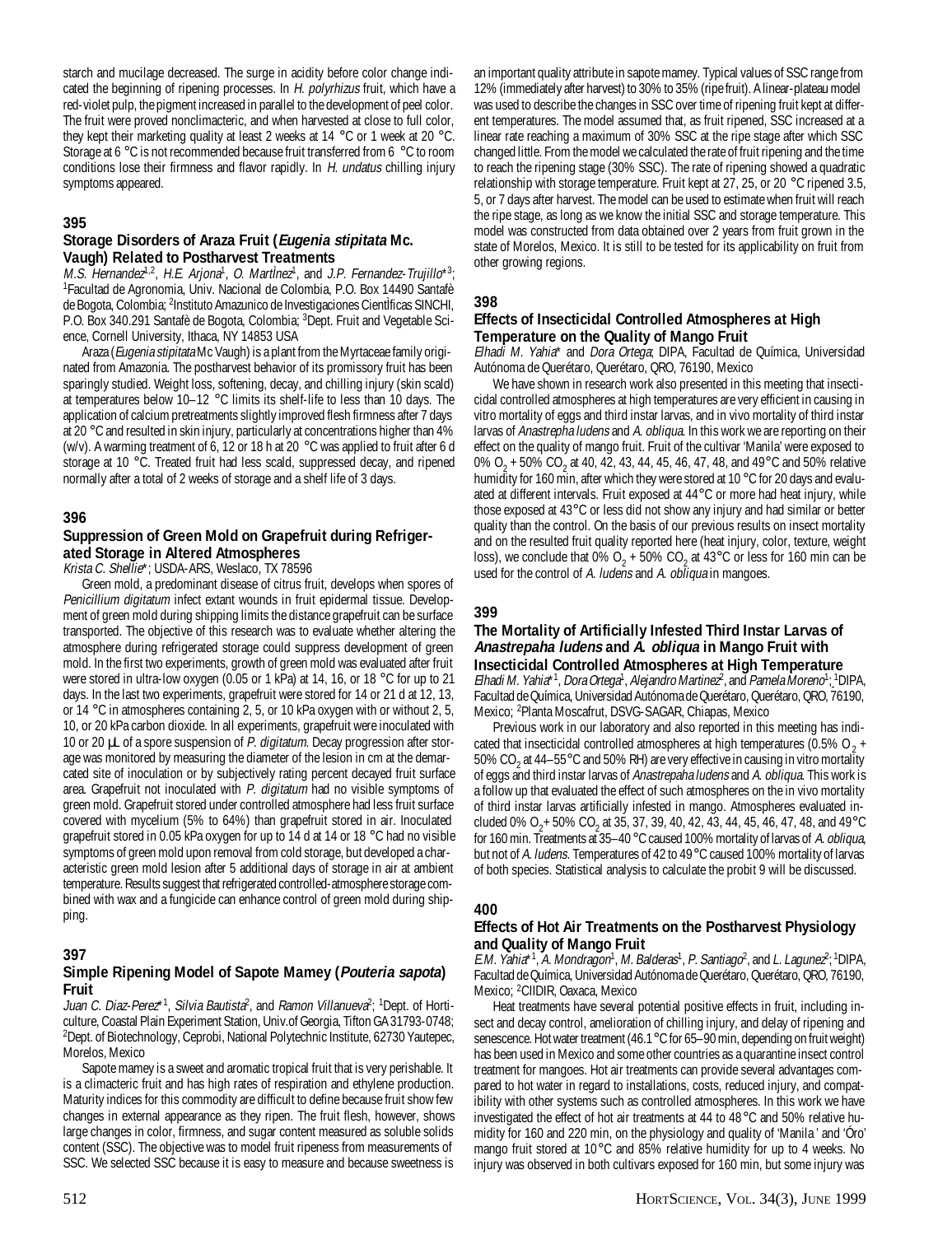observed when fruit were exposed for 220 min. Some of these fruit also failed to ripen. Heat treatment (especially for 160 min) delayed ripening of fruit, as measured with color and texture changes, compared to the control. Heat treatment changed the protein composition of the fruit and affected the activity of peroxidases.

## **27 ORAL SESSION 1 (Abstr. 401–405) Vegetable Crops: Crop Physiology**

#### **401**

#### **Assessing Crop Canopy Development Using a Digital, Red/ Near-infrared Band Ratioing Camera**

D.W. Peters, J.P. Mitchell\*, R.E. Plant, and B.R. Hanson; University of California, Davis, CA 95616

Current methods of making crop cover estimates are time-consuming and tend to be highly variable. A low-cost, digital, red/near-infrared band ratioing camera (Dycam Inc., Chatsworth, Calif.) and accompanying software (S. Heinold, Woodland Hills, Calif.) were evaluated for estimating crop cover. The camera was tested using a set of images having leaf areas of known sizes with different crop, soil, and lighting conditions. In the field, camera-based crop cover estimates were compared to light bar measured estimates. Results indicate that the camera and image analysis software are capable of estimating percent crop cover over a range of soil, crop, and lighting environments. Camera-based crop cover estimates were highly correlated with light bar estimates (tomato  $r^2 = 0.96$ , cotton  $r^2$ = 0.98). Under the conditions tested, the camera appears to be a useful tool for monitoring crop growth in the field.

#### **402**

#### **Lettuce Seed Germination and Endo-mannanase Activity are Stimulated by Ethylene at High Temperature**

Warley M. Nascimento, Daniel J. Cantliffe\*, and Donald J. Huber, Horticultural Sciences Dept., Univ. of Florida, PO Box 110690, Gainesville, FL 32611-0690

Temperatures above 30 °C may delay or inhibit germination of most of commercial lettuce cultivars. Ethylene enhances lettuce seed germination at high temperatures. Enzyme-mediated degradation of endosperm cell walls appears to be a crucial factor for lettuce germination at high temperature. The galactomannan polysaccharides in lettuce endosperm cell wall are mobilized by endomannanase. The role of endo-mannanase during germination of lettuce seeds at high temperature (35 °C) and the possible role of etlene in enzyme regulation were investigated. Seeds of thermotolerant ('Everglades'-EVE) and thermosensitive ('Dark Green Boston'-DGB) lettuce genotypes were incubated at 20 and 35 °C in water, 10 mM of 1-aminocyclopropane-1-carboxylic acid (ACC), or 20 mM of silver thiosulphate (STS). Also, seeds were primed in an aerated solution of polyethylene glycol (PEG), or PEG+ACC, or PEG+STS. Untreated seeds germinated 100% at 20 °C. At 35 °C, EVE germinated 100%, whereas DGB germinated only 33%. Seed priming or adding ACC during imbibition increased germination of DGB to 100% at 35 °C. Adding STS during imbibition led to a decrease in germination at 35%C in EVE and completely inhibited germination of DGB. Priming with STS led to reduced germination at 35%C of both genotypes. EVE produced more ethylene than DGB during germination at high temperature. Providing ACC either during priming or during germination led to an increase in endo-mannanase activity, whereas STS inhibited mannanase activity. Higher endo-mannana activity was observed in EVE than DGB seeds. The results suggest that ethylene might overcome the inhibitory effect of high temperature in thermosensitive lettuce seeds via weakening of endosperm due to increased endo-mannanase activity.

#### **403**

## **Promotion of Germination and Seedling Development of Lima Beans (Phaseolus spp.) by Nickel Chloride**

Cyril E. Broderick\*; Delaware State University, Dover, DE 19901 Delaware is among the largest producers of lima beans in the United States, having more than 10,000 acres in this crop. The plants are raised from seeds, but seeds are notably prone to injury during handling. The seed has little or no endosperm and relies on reserve food materials in the cotyledons. Lima beans are

legumes, and the seeds store nitrogenous compounds. Nickel is implicated in nitrogen metabolism, and nickel is now implicated as an essential mineral nutrient element. With the variable rate of germination of lima bean seeds, our objective was set to determine the effect of nickel on seedling development of the lima bean plant. Lima bean seeds were soaked for various periods in 10 solutions from 0 to 500 ppm nickel chloride. Soaking for 1 h in 100 ppm nickel chloride solution was determined to be the best treatment. The 100 ppm treatment then became the standard treatment for lima bean seeds. Hence, seeds were treated with distilled water of the 100 ppm nickel chloride. The results are that the nickel chloride significantly improved the rate of germination of lima bean seeds. Germination rates were improved from 60%  $\pm$  5% to 76%  $\pm$  3%. The total effect of treatments with nickel chloride varied from one batch of seeds to another; however, promotion of germiantion was significant. Osmoregulation and seed priming as well as stimulation of nitrogen metabolism by nickel are possible explanations of the positive effects of nickel chloride.

#### **404**

#### **Cyclic Cold Temperature Stresses Before Transplanting Influence Cantaloupe Seedling Growth and Earliness But Not Total Yield or Quality**

Ahmet Korkmaz\* and Robert J. Dufault; Clemson University, Coastal Research and Education Center, Charleston, SC, 29414

Cantaloupe seedlings may be repeatedly exposed in the field soon after transplanting to temperatures alternating between almost freezing and optimal temperatures. In the first year of a 2-year study, 'Athena' cantaloupe seedlings were exposed in walk-in coolers to temperatures cycling from 2 °C for 3, 6, and 9 hours daily to 25 °C for the rest of the 24-h period. Cold stress was repeated for 1, 3, 6, and 9 days before field planting. In the second year, transplants were exposed to 2 °C for 3, 6, and 9 hours for 3, 6, and 9 days before field transplanting. The objective of this study was to determine the long-term effect of early season cold temperature exposure on seedling growth, earliness, yield and quality by simulating the cold/warm alternations possible in the field in coolers. Coldstressed transplants were planted in the field after all risk of ambient cold stress was negligible. In both years, exposure to cycling cold temperatures generally did not effect total productivity and fruit quality, although seedling growth characteristics were reduced in response to longer cold-stress treatments. In the second year, early yield was reduced by exposure to increasing hours of cold stress, but this was not significant in the first year. Therefore, cold temperature stresses occurring in the field at transplanting have negligible effect on yield potential of 'Athena' cantaloupe.

#### **405**

## **Glycinebetaine Accumulation in Red Beet under Salinity**

Guntur V. Subbarao\*1, Raymond M. Wheeler<sup>2</sup>, L.H. Levine<sup>3</sup>, and Gary W. Stutte<sup>3</sup>; <sup>1</sup>U.S. National Research Council, <sup>2</sup>NASA Biomedical Office, <sup>3</sup>Dynamac Corporation, Kennedy Space Center, FL 32899, USA

Accumulation of glycinebetaine occurs in Chenopodiaceae members and is thought to assist in osmotic adjustment and protect cytoplasm from sodium toxicity. Red beet has an ability to tolerate high tissue sodium levels, which may result in increased glycinebetaine production. To test this hypothesis, two cultivars of red beet ['Scarlet Supreme' (SS) and 'Ruby Queen' (RQ)] were grown under nonsaline (4.75 mM Na) and saline (54.75 mM Na) conditions in a recirculating hydroponic system for 42 days at elevated CO<sub>2</sub> (1200  $\mu$ mol • mol <sup>-1</sup>) in a growth chamber. Leaf glycinebetaine level, relative water content, and osmotic potential were measured at weekly intervals. Leaf glycinebetaine levels increased with plant age and reached a maximum of 67  $\mu$ mol •  $g^{-1}$  dw under nonsaline and 101  $\mu$ mol •  $g^{-1}$  dry weight (dw) under saline conditions at 42 days in SS; in RQ, the glycinebetaine levels reached a maximum of 91  $\mu$ mol•g<sup>-1</sup> dw under nonsaline and 121  $\mu$ mol•g<sup>-1</sup> dw under saline conditions by 26 days. The mean glycinebetaine levels were increased over two-thirds under saline conditions in both the cultivars. RQ accumulated significantly higher (37% more under nonsaline, and 46% more under salinity) glycinebetaine than SS. The turgid leaf osmotic potential of RQ was consistently higher than SS under nonsaline (2.23 MPa in RQ vs. 1.82 MPa in SS) and saline (2.48 MPa in RQ vs. 2.02 MPa in SS) conditions. The results indicate that higher glycinebetaine levels in the leaf could result in better osmotic adjustment, and glycinebetaine accumulation in red beet can vary among cultivars and is strongly affected by external salinity.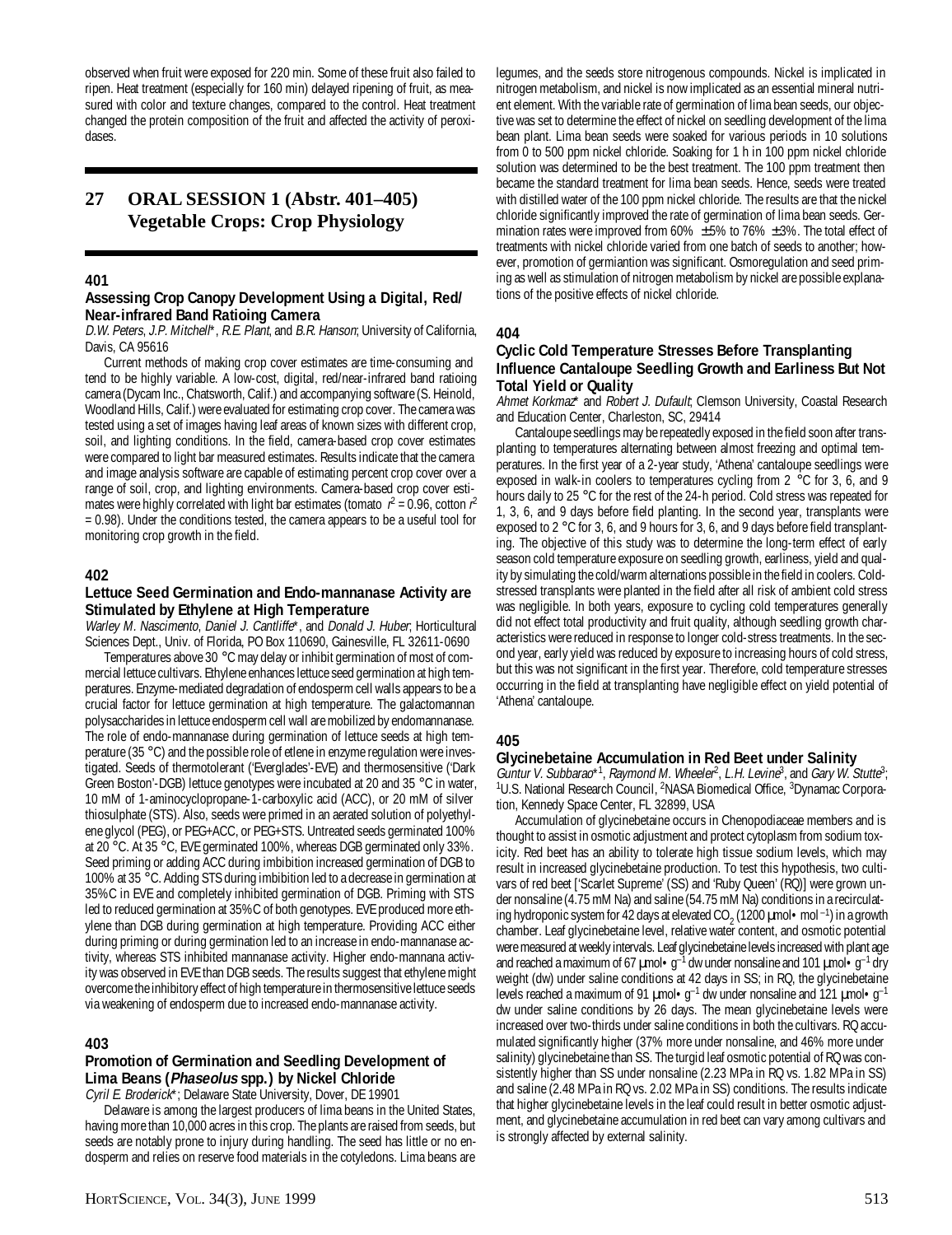## **28 ORAL SESSION 2 (Abstr. 406–412) Cross-commodity: Postharvest Physiology, Controlled and Modified-atmosphere Storage**

### **406**

#### **Pyruvate Decarboxylase and Alcohol Dehydrogenase Activities in Sweetpotato under Different Oxygen Atmospheres**

Yuehe Huang\*, David H. Picha, and Anthony W. Kilili; Dept. of Horticulture, Louisiana State Univ., Baton Rouge, LA 70803

'Beauregard' sweetpotato (Ipomoea batatas L. Lam) roots were maintained under different controlled atmospheres ranging from 0% to 21% O <sub>2</sub> at 22 °C in two separate trials for 14 days to study changes in activities of pyruvate decarboxylase (PDC) and alcohol dehydrogenase (ADH). Trial I showed no difference in activities of PDC and ADH between 0% and 1%  $O_{2}$ , or among 2%, 5%, and 21% O<sub>2</sub>. Both PDC and ADH activities were significantly higher at 0% and 1% O<sub>2</sub> compared to the 2%, 5%, and 21% O<sub>2</sub> atmospheres. In trial II, both enzyme activities were lower at 1.5% O<sub>2</sub> than at 0% O<sub>2</sub>, but higher than at 10% and 21% O<sub>2</sub> atmospheres. The combined data of the two trials showed a very strong correlation between PDC and ADH activities ( $R^2$  = 0.86). In addition, a strong correlation existed between PDC activity and acetaldehyde concentration ( $R^2$  = 0.95). The maximal activities were at pH 6.5 for PDC and at pH 8.5 for ADH in the direction of acetaldehyde-to-ethanol. The results suggest that  $1.5\%$  O<sub>2</sub> is the critical point for the transition from aerobic to anaerobic metabolism in CA storage of sweetpotato roots, and PDC is the key enzyme in alcoholic fermentation.

#### **407**

#### Regulation of Carbon Flux as a Function of  $O<sub>2</sub>$  and  $CO<sub>2</sub>$ **Atmospheres in Asparagus Tips**

S.M. Silva<sup>\*1</sup>, R.C. Herner<sup>2</sup>, and R.M. Beaudry<sup>2</sup>; <sup>1</sup>Dept. de Tecnologia Rural, Univ. Federal da ParaÌba, Bananeiras, PB, 58220 Brazil; <sup>2</sup>Dept. of Horticulture, Michigan State Univ., East Lansing, MI 48824

The purpose of this work was to investigate the influence of  $O_2$  and  $CO_2$  partial pressures on glycolytic carbon flux, phosphorylated intermediates, phosphate, pyrophosphate, and phosporylated nucleotides in asparagus spears tips stores at 1 °C. The effects of CO<sub>2</sub> (0, 5, 10, and 20 kPa) combined with O<sub>2</sub> pressures ranging from 0.1 to 16 kPa (1% O<sub>2</sub> = 1.013 kPa O<sub>2</sub> at 1 atm) were investigated. Spears were enclosed within a low-density polyethylene (LDPE) package (for the 5-, 10-, and 20-kPa  $CO_2$  treatments) having a surface area of 462 cm<sup>2</sup> and enclosed in 1.95-L glass jars. Low  $O<sub>2</sub>$  enhanced the interconversion of phosphoenolpyruvate (PEP) to pyruvate (PYR) and F6P to F1,6P<sub>2</sub> relative to high O<sub>2</sub>. When spears tips at 16 kPa  $O_2$  were compared to those at harvest, little change occurred in the adenylate or phosphate pools. PPi and ATP contents decreased as the  $0<sub>2</sub>$ partial pressure declined below 16 kPa O<sub>2</sub>. In general, as CO<sub>2</sub> increased, PPi and ATP decreased, while Pi, ADP, and AMP increased. The adenylate energy charge (AEC) declined with a decline in the  $O_2$  partial pressure, declining most rapidly below 2 kPa O<sub>2</sub>. Low O<sub>2</sub> reduced AEC relative to high O<sub>2</sub>. Increasing CO<sub>2</sub> partial pressure reduced AEC, an effect not evident at lower O<sub>2</sub>. The data suggest low O<sub>2</sub> and elevated  $CO_2$  impair oxidative phosphorylation and induce nonsustaining carbon metabolism, which may limit asparagus spear survival under O  $_2$ -deficient conditions.

## **408**

#### **Atmospheric Oxygen Level Affects 'Beauregard' Sweetpotato Respiration Rate, Fermentation Products, and Sugar Composition**

Anthony Kilili<sup>\*</sup>, David H. Picha, and Yuehe Huang; Department of Horticulture, Louisiana State University, Baton Rouge, LA 70803

'Beauregard' sweetpotatoes (Ipomoea batatas L. Lam) were stored under a continuous flow of 0%, 1%, 1.5%, 2%, 5%, 10%, or 21% O  $_2$  (balance N<sub>2</sub>) for 14 days. Respiration rate was significantly lower at 1.5%, 2%, 5%, and 10% O  $_2$ compared with 21% O<sub>2</sub>, while respiration at 0% and 1% O<sub>2</sub> was higher than at 1.5%, 2%, 5%, and 10% O  $_{\rm 2}$ . Respiration rate at 0% O  $_{\rm 2}$ remained high for several

days after exposure to air while that at 1.5%, 2%, 5%, and 10% O  $_2$  increased rapidly to equal that of 21% O<sub>2</sub>. Ethanol and acetaldehyde accumulated rapidly at 0% and 1% O<sub>2</sub> but were lower at the other O<sub>2</sub> levels. Ethanol increased 16- and 4fold after 14 days of storage at 0% and 1% O<sub>2</sub>, respectively, compared to 21%  $O_2$ . In addition, acetaldehyde increased 11- and 8-fold at 0% and 1%  $O_2$  respectively, compared to 21%  $O_2$ . Sucrose and total sugar concentration increased under low O $_{\rm 2}$  concentration while reducing sugars (fructose and glucose) and pH decreased.

## **409**

## **Controlled-Atmosphere Storage of 'Shinko' and 'Shinsui' Asian Pears**

Yong Seo Park<sup>\*1</sup>, Clara Pelayo<sup>2</sup>, Betty Hess-Pierce<sup>2</sup>, and Adel A. Kader<sup>2</sup>; <sup>1</sup>Dept. of Horticultural Breeding, Mokpo National University, Chungkye Muan Chonnam, 534-729, Korea; 2Dept. of Pomology, Univ. of California, Davis, CA 95616, USA

'Shinko' and 'Shinsui' Asian pears were kept in air, 2 kPa O<sub>2</sub>, 2 kPa O<sub>2</sub> + 2.5 kPa CO<sub>2</sub>, and 2 kPa O<sub>2</sub> + 5 kPa CO<sub>2</sub> (balance N<sub>2</sub> in each treatment) at 0 °C or 5 °C for up to 24 weeks. The three CA treatments reduced respiration (O<sub>2</sub> consumption) and ethylene production rates relative to air control pears; these rates were higher at 5 °C than at 0 °C and higher for 'Shinsui' than for 'Shinko' pears. While 'Shinsui' pears had a climacteric pattern of respiration and ethylene production rates, 'Shinko' pears produced very small quantities of ethylene and exhibited a non-climacteric respiratory pattern. 'Shinko' pears had a much longer postharvest life than 'Shinsui' pears (24 weeks vs. 12 weeks at 0 °C). CA treatments had a greater effect on delaying deterioration of 'Shinsui' than 'Shinko' pears, which were more sensitive to  $CO_2$  injury and associated accumulation of fermentative metabolites (acetaldehyde, ethanol, ethyl acetate). 'Shinko' pears did not benefit from CA storage and were best kept in air at 0 °C. An atmosphere of 2 kPa O<sub>2</sub> with or without up to 5 kPa CO<sub>2</sub> delayed flesh breakdown of 'Shinsui' pears during storage 0 °C.

## **410**

#### **Interactive Effects of Harvest Maturity, Controlled Atmosphere, and Surface Coatings on Mango (Mangifera indica L.) Flavor Quality**

E.A. Baldwin\*, T.M.M. Malundo, R. Bender, and J.K. Brecht; USDA Citrus & Subtropical Products Lab, Winter Haven, FL 33881; U.S. Distilled Products, Princeton, Minn; Fac. Agronomia/UFRGS, Porto Alegre, Brazil; Univ. of Florida, Gainesville, Fla.

Mango fruit, cv. Tommy Atkins, were harvested from two grove sites in south Florida at mature green (MG) and tree ripe (TR) maturities. The fruit were either coated with one of two coatings (NS = Nature Seal® 4000, a polysaccharide coating, or CW = carnauba wax) or left uncoated (control) and stored in humidified air or held in a controlled atmosphere (CA = 5% O<sub>2</sub> plus 25% CO<sub>2</sub>) at 12 °C for 21 days followed by 2 days in air at 20 °C. There were 12 fruit for each treatment/maturity stage combination replicated by grove site. After storage, the pulp was homogenized for later consumer or descriptive panel analysis. Measurements for total soluble solids (SS), pH, titratable acidity (TA), and flavor volatile compounds were also made. TR-harvested fruit were sweeter and generally more aromatic than MG-fruit as determined by sensory and/or chemical analysis. NScoated fruit were more sour, bitter, and astringent compared to controls and CAtreated fruit. NS-coated fruit received lower overall consumer scores than CWcoated fruit, but were not different from controls or CA-treated fruit. This was reflected also in descriptive panel ratings. There were no differences based on storage treatment for SS, pH, or TA; however, NS-coated fruit were higher in acetaldehyde, methanol and ethanol compared to control or CA-treated fruit. Correlation and regression analysis showed significant relationships between sensory and chemical data.

## **411**

#### **Elevated Oxygen Atmospheres as a Decay Control Alternative on Strawberry**

Annette L. Wszelaki\* and Elizabeth J. Mitcham; Department of Pomology, University of California, Davis, CA 95616

Controlled atmospheres have been proven an effective postharvest disease deterrent for strawberries both in transport and storage. However, these treatments do not provide residual protection once the commodity is removed from the atmosphere, and the atmospheres can cause off-flavors in the fruit. Elevated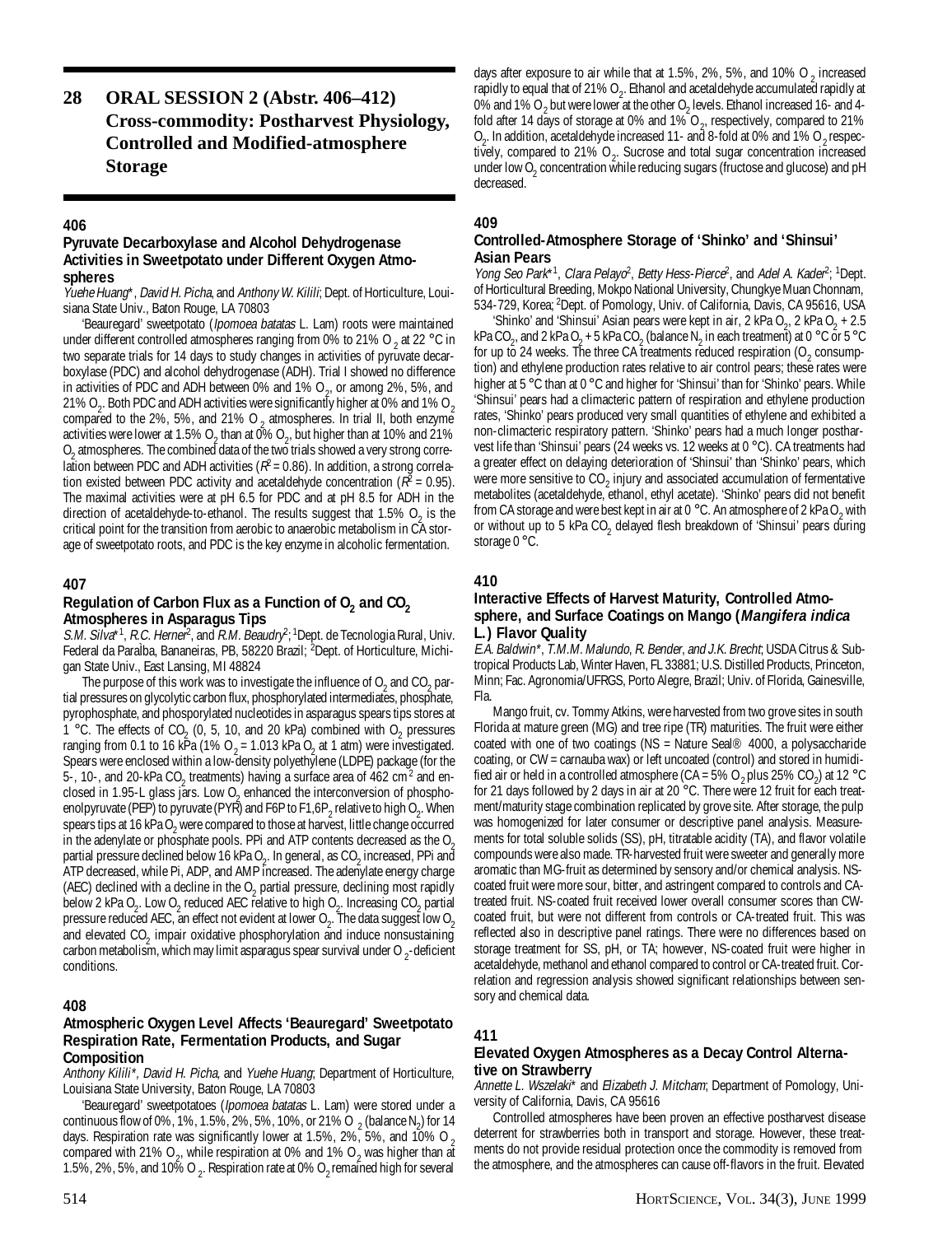oxygen atmospheres are a novel addition to this technology and could potentially provide better decay control without the harmful effects on fruit flavor aspects. Elevated oxygen will potentially discourage microbial growth, as anaerobes grow best under very low oxygen levels and aerobes grow best under atmospheric oxygen. Threshold elevated oxygen levels to prevent *Botrytis cinerea* growth in vitro and in vivo on strawberry were assessed. Botrytis cultures (mycelial plugs and spores) and fresh strawberry fruit were exposed to 21%, 40%, 60%, and 80% oxygen atmospheres at 5 °C for 5, 7, and 14 d. Growth of cultures from mycelial plugs was evaluated after treatment and during post-treatment incubation by measuring the diameter of the fungus. Spore germination and germ tube elongation were evaluated every 24 h for 3 days after treatment by counting the number of germinated spores and measuring elongation, respectively. Strawberry quality including firmness, color, soluble solids, titratable acidity, ethylene production and respiration rates, and presence of defects were evaluated upon removal from the elevated oxygen atmospheres as well as after 1, 3, and 5 d storage in air at 20 °C simulating market conditions.

## **412**

## **Quality of Packaged Fresh-cut Cantaloupe**

A. Hakim\*<sup>1</sup>, A. Purvis<sup>T</sup>, and M. Khatoon<sup>2</sup>; <sup>1</sup>Department of Horticulture, University of Georgia, Coastal Plain Experiment Station, Tifton, GA 31793, USA; 2Department of Horticulture, Bangladesh Agricultural University, Mymensingh, Bangladesh

Cantaloupe at commercial stage of maturity were sliced, i.e., prepared as minimally proceed, rinsed with or without sodium hypochloride solution (50 ppm), and drained. They were stored in perforated polyethylene package (PE) at 1 °C in air and controlled atmosphere (2 %  $O_2$  and 5 %  $CO_2$ ) for 5 and 10 days. Freshcut cantaloupe slices were analyzed initially and after 5 and 10 days of storage for weight loss, lycopene content, fungus infection, flavor and taste, TSS, pH, ethanol, firmness, and electrolyte leakage. Fruit stored in CA exhibited lower weight loss, higher lycopene content, less fungus infection, better flavor and taste, more firmness, higher TSS content, and lower electrolyte leakage than store in air. When compared to fruit treated with sodium hypochloride, lower lycopene content, higher fungus infection, inferior flavor and taste, more softness, and higher electrolyte leakage were detected in fruit that were not rinsed with sodium hypochloride solution. Extended storage time resulted in higher weight loss, increased fungus infection, bad taste, off-flavor, more softness, lower TSS content, and higher leakage value. This study indicates that it is possible to extend the shelf-life of fresh-cut cantaloupe slices from 5 to 10 days if kept at 1 °C in 2% O<sub>2</sub> and 5%  $CO<sub>2</sub>$  in PE package.

## **29 ORAL SESSION 3 (Abstr. 413–418) Floriculture: Nutrition & Substrates**

#### **413**

#### **Investigation of Nutrient Fluxes and Stem Production under Nutrient Solution Recycling and Three Levels of Nutrition in Alstroemeria**

D.R. Edwards\* and M.A. Dixon; Department of Plant Agriculture, Horticultural Science Division, University of Guelph, Guelph, Ontario, Canada N1G 2W1

A concern with the greenhouse production of horticultural commodities, particularly those grown in the ground, is the difficulty in managing nutrient runoff. Alstroemeria, a heavy-feeding crop that is nearly always grown in soil, were planted into 26.5-L pots with a medium of LECA. Greenhouse experiments were designed to examine flowering stem production, quality, and nutrient flux under nutrient solution reuse (closed system) and with one of three levels of nutrition (EC of 2.1, 1.6 and 1.1 mS/cm). Plants in the closed treatments were set on troughs sloped towards separate 24-L reservoirs. The control was an open drainage system fed at 2.1 mS/cm. The reservoirs were kept at a constant volume with the addition of water after every irrigation; nutrients were added to restore the EC to demand levels. Stems were harvested twice per week and the nutrient content of the reservoirs were analyzed biweekly by ion chromatography. Data were analyzed as an RCBD with four treatments and blocks. Analysis of data from the preliminary experiment (29 May to 3 Aug. 1998) indicated number of stems and cymes were similar among treatments. Stem length, dry weight, and number of florets were

depressed below the control only in lowest fed treatment. Nutrient application was reduced markedly, by up to 1000-fold in the closed vs. the open production system.

## **414**

## **The Effect of Water Availability on Rose Photosynthesis and Calorespirometric Properties**

M. Raviv\*, J.H. Lieth, and D.W. Burger; Dept. of Environmental Horticulture, University of California, Davis, CA 95616 (\*Permanent address: Newe Ya'ar Research Center, ARO, Israel)

Rose plants (cv. Kardinal, grafted on Natal Brier) were grown in UC mix (42% fir bark, 33% peat, and 25% sand) and in coir. Water tension in the media was maintained within a predetermined narrow range using electronic tensiometers. Whole plant net photosynthesis as a function of the water tension in the medium was determined and the results were later normalized to measured leaf area. Simultaneous measurements of metabolic heat and respiration rate were carried out on detached young (FW = 10–20 mg.) leaflet samples, using differential scanning calorimeter (model 4100, Calorimetry Sciences, Provo, Utah). Only a small amount of plant material is removed for analyses so the assay is essentially nondestructive for the whole plant. Physical characteristics of the media greatly affect the relationship between water tension and water availability to plants. At similar tension values, water availability is much lower in coir than in UC mix. The effects of water availability on net photosynthesis, metabolic heat rate, and respiration will be discussed in relation to their effect on productivity.

## **415**

#### **Fertilizer Source and Medium Composition Affect Growth of Moth Orchid**

Yin-Tung Wang and Elise A. Konow\*; Department of Horticultural Sciences, Texas A&M University System Agricultural Research and Extension Center, 2415 East Highway 83, Weslaco, TX 78596

Vegetatively propagated Phalaenopsis Atien Kaala 'TSC 22' plants 10 cm in leaf spread were potted in a medium that consisted of either 100% fine grade Douglas fir bark or a mixture of 70% fir bark and 30% sphagnum peat. Plants were fertigated at each irrigation with 10N–13.1P–16.6K (10–30–20), 20N–2.2P– 15.8K (20–5–19), 20N–8.6P–16.6K (20–20–20), or a 2N–0.4P–1.7K (2–1–2) liquid fertilizer at a common N rate of 200 mg  $\bullet$  L<sup>-1</sup>. After 1 year in a greenhouse, plants grown in the bark/peat medium produced more leaves and had heavier fresh weights and larger total leaf areas than those in 100% bark. In the bark medium, the 20N–2.2P–15.8K fertilizer resulted in best plants, despite its low P concentration (22 mg  $\text{L}^{-1}$ ). When grown in bark/peat, the two fertilizers (20N– 2.2P–15.8K and 20N–8.6P–16.6K) containing urea as part of their N source (10% and 52%, respectively) resulted in plants with 40% to 50% heavier shoot fresh weight and 40% larger leaf area than the other fertilizers. With any given fertilizer, plants had similar root weights in both media. Media and fertilizers had limited or no effect on the concentrations of minerals in the second mature acropital leaves except P, the concentration of which nearly doubled in leaves of plants grown in 100% bark. Water extracts from the bark/peat medium had lower pH, higher EC, and elevated levels of  $NH_4$ -N, Ca, Fe, Na, Cl, B, and Al than those from 100% bark. Exacts from the bark medium did not have detectable levels of NO  $_3$ -N, whereas extracts from the bark/peat medium all had similar levels of NO  $_3$ -N, regardless of which fertilizer was applied.

#### **416**

#### **Blended Composts and N Rates on Growth of Potted Chrysanthemum**

Catherine S.M. Ku\* and John C. Bouwkamp; Department of Natural Resource Sciences and Landscape Architecture, University of Maryland, College Park, MD 20742-4452

Potted 'Boaldi', 'Red Akron', and 'Yellow Boaldi' growth performance were evaluated in eight substrates and four N rates. The substrates included Sunshine Mix 1, Pro Gro 300S, and six compost blends. The compost feedstocks were polymer dewatered biosolids (PDB) blended with poultry litter (PL) or yard wastes (YW) and peat:perlite at final ratios of 4:2:1:1, 3:3:1:1, and 2:4:1:1. Plants received N at 75, 100, 150, or 200 mg $\bullet$  L<sup>-1</sup> from 21N-2.2P-16.6K twice a week. Number of flowers, height, diameter, and grade of plants that received N at 200 mg • L<sup>-1</sup> treatment were significant better than those received the other N treatments. For all compost blends, premium-quality plants were produced with N at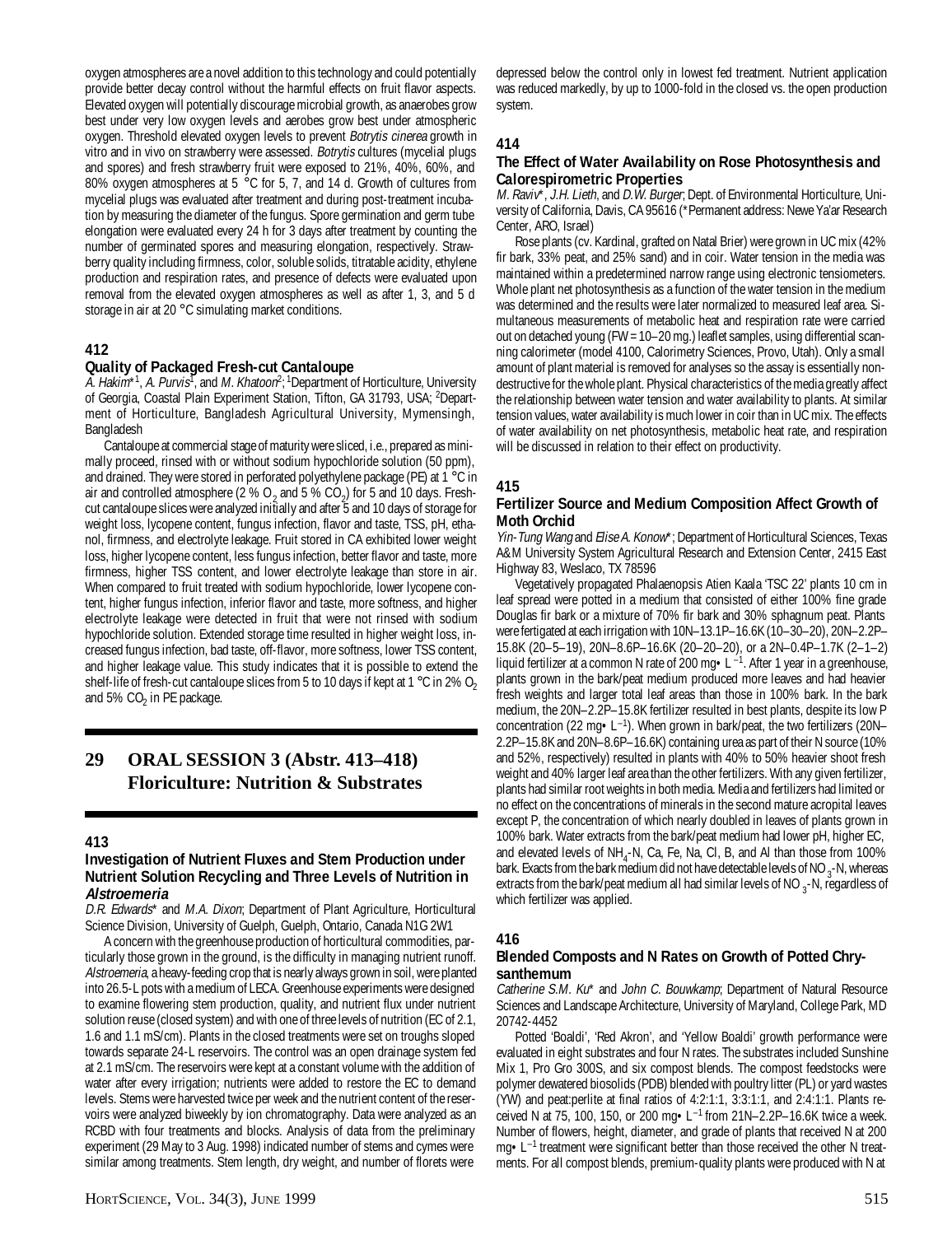200 mg $\cdot L^{-1}$  treatment and good-quality plants were obtained with the remaining N treatments. The control substrates produced good quality plants with N treatments at 150 and 200 mg  $\bullet$  L<sup>-1</sup>, the remaining N treatments resulted in plants that were only salable at reduced price. 'Red Akron' is a free-branching spray cultivar, had more flowers and branches than the other two cultivars.

## **417**

## **Earthworm Castings as a Media Amendment for Poinsettia Production**

Pablo R. Hidalgo\* and Richard L. Harkess; Mississippi State University, 117 Dorman Hall, Box 9555, Mississippi State, MS 39762.

An experiment was conducted to determine the effect of earthworm (*Eisenia* fetida andrei) castings derived from sheep, cow, or horse manures on the growth of poinsettia (Euphorbia pulcherrima 'Freedom Red'). Poinsettia cuttings were transplanted to 1-L (15-cm-diameter) plastic pots that were filled with castings:peat moss at 1:0, 1:3, 1:1, 3:1, or 0:1 by volume for each animal manure evaluated. Plants were fertilized using 200 ppm N from a 15–5–25 (N–P<sub>2</sub>O<sub>5</sub>–K<sub>2</sub>O) fertilizer applied with the irrigation water. Total bract area and growth index were greatest in those treatments consisting of 3:1 and 1:1 (castings:peat) from sheep and cow manures, 1:0 (castings:peat) from cow manure and for growth index only, 1:0 (castings:peat) from horse manure. For these two characteristics, 100% sheep manure castings and 100% peatmoss had the lowest values. The time to anthesis was least when poinsettias were grown in 3:1 or 1:1 castings:peat from sheep and cow manures and 1:3, 1:0, or 3:1 from sheep, cow, or horse manure respectively. Anthesis was most delayed when plants were grown in 100% castings from sheep manure.

## **418**

## **Properties of Soils in which Sticherus flabellatus Naturally Occurs**

Melanie C. Cras\* and Robyn McConchie; Department of Crop Sciences, Faculty of Agriculture, University of Sydney, N.S.W. Australia, 2006

Sticherus flabellatus (R.Br.) St John, commonly known as Umbrella Fern, is a member of the Gleichenaceae family. Sticherus flabellatus is found on the N.S.W. coast and ranges, Qld, and eastern Victoria in Australia, as well as in New Zealand and New Caledonia. Fronds emerge from underground creeping rhizomes, forming large colonies in sheltered sites in moist gullies and creek banks in open forest. Propagation of the genus Sticherus has previously been relatively unsuccessful. The ferns are difficult to raise from spore and established specimens resent major disturbance to their roots, therefore making them hard to transplant. As a result of these difficulties the properties of the soil in which S. flabellatus grows naturally were investigated to determine the specific requirements for successful growth. Soil was collected from naturally occurring stands of S. flabellatus growing in a diverse range of sites within and on the periphery of the Sydney Basin. At each site a core of soil (12 cm diameter x 12 cm high) was taken at  $\approx 0$ , 25, and 50 m along a line transect situated within a S. flabellatus stand, providing three replicates for each site. Physical and chemical properties were determined for each site. Particle size and consequently soil texture were determined using the hydrometer method. Electrical conductivity (EC) and pH readings were taken in a 1 soil : 5 water solution. pH readings were also taken in a 1 soil : 5 CaCl solution. Available P was analysed using the Bray (no. 2) method and organic carbon through colorimetric measurement after dichromate acid digestion. We found that S. flabellatus prefers growing in quite acidic soil with an average pH of 5.2 in a water solution and 4.0 in a CaCl solution. The EC readings were also significantly low with a mean reading of 37.0  $\mu$ S • cm<sup>-1</sup>. Organic carbon was measured at a mean of 2.4% and available P at 4.1 mg $\cdot$ kg<sup>-1</sup> of soil. Using the International Soil Texture Triangle the soil in which S. flabellatus is found growing can be classified as sandy. The average sand content was 87.6%, clay 6.8% and silt 5.5%. These results show that S. flabellatus grows naturally in highly acidic, nutrient poor sandy soils that contain only minimal amounts of organic carbon and phosphorus. Therefore this needs to be taken in consideration when trying to successfully propagate the fern.

## **37 ORAL SESSION 4 (Abstr. 419–426) Extension: Technology Transfer**

## **419**

### **Knowledge, Attitudes, and Perceptions of Journalists for Newspapers in Metropolitan Markets in the United States Regarding Food Biotechnology**

Tom Andrew Vestal\* and Gary E. Briers, Texas A&M University/Texas Agricultural Experiment Station/Texas Agricultural Extension Service, Mail Stop 2116, College Station, TX 77843

This study enhances knowledge of and information for food systems educators and industry about multiplying their efforts—enlisting collaboration of journalists and the social institution of mass media—in educating consumers about food biotechnology. The focus of this study (diffusion of innovations of food biotechnology) may change behaviors of researchers, agricultural educators, and those in the food biotechnology industry. The researchers investigated journalists' knowledge about, attitudes toward, and perceptions of food biotechnology. Eighty-eight journalists practicing at the nation's largest newspapers and representing "beats" of business, environment, agribusiness, features, food, health/ medical, and science/technology provided data for the study. A researcherdeveloped instrument measured journalists' knowledge, journalists' attitudes (acceptance of genetically modified organisms, acceptance of food biotech practices, effects of biotechnology, level of importance of research, faith in sources, level of importance placed on investigative reporting style, and fear of using food biotechnology), and journalists' perceptions regarding acceptance of food biotechnology as a farm practice. Major findings were journalists' knowledge was low (mean 30.2%), most journalists considered genetic modification of plants as "acceptable," journalists had greatest faith in "university scientists" and "health professionals" as sources of biotechnology information, journalists do further investigation and interpretation of information given by sources based on their faith in the source, journalists believed that farmers would accept food biotechnology more rapidly than consumers, journalists with higher perceived scientific knowledge had greater acceptance of genetically modified organisms, journalists with more knowledge about biotechnology saw fewer obstacles to acceptance of food biotechnology; and "Writers" rather than "Editors/Managers" accepted more readily genetically modified organisms, had greater faith in sources, had less fear of using food biotechnology, and perceived a more rapid rate of acceptance of food biotechnology as a farm practice.

## **420**

#### **Integrating Extension Field Faculty Into Academic Homes: The Oregon State University Experience**

J.L. Olsen<sup>\*</sup> and C.D. Boyer, Oregon State University, Dept. of Horticulture, 4017 Ag. & Life Sci., Corvallis, OR 97331-7304

In 1993, then OSU President John Byrne declared that: "All Extension Service faculty, county agents as well as specialists, will be assigned academic colleges, and will have an academic appointment in the appropriate college." The selection of the academic home would involve a mutual agreement between the individual and the department and would take into consideration the faculty member's academic training, experience, and work assignment. The implementation of this decision was completed by July 1995. In the College of Agricultural Sciences, this assignment of faculty to academic homes was accommodated by adding county agents to the faculty of existing departments. The Dept. of Horticulture faculty numbers nearly doubled, with an increase from 34 to 58. The department head is now very involved in the annual review and salary administration of extension field faculty. Campus-based faculty are now involved in all of the hiring, promotion, and tenure decisions for extension field faculty and vice versa. Field faculty participate in departmental decision making. The change in the number and diversity of faculty in the department is a unique effort to unify programmatic focus for extension, research, and teaching at OSU. As a work in progress, many issues are being addressed including full faculty participation in the decisionmaking process, communication, evaluation of scholarship, and building departmental community. Successes, pitfalls, and challenges ahead will be discussed and illustrated.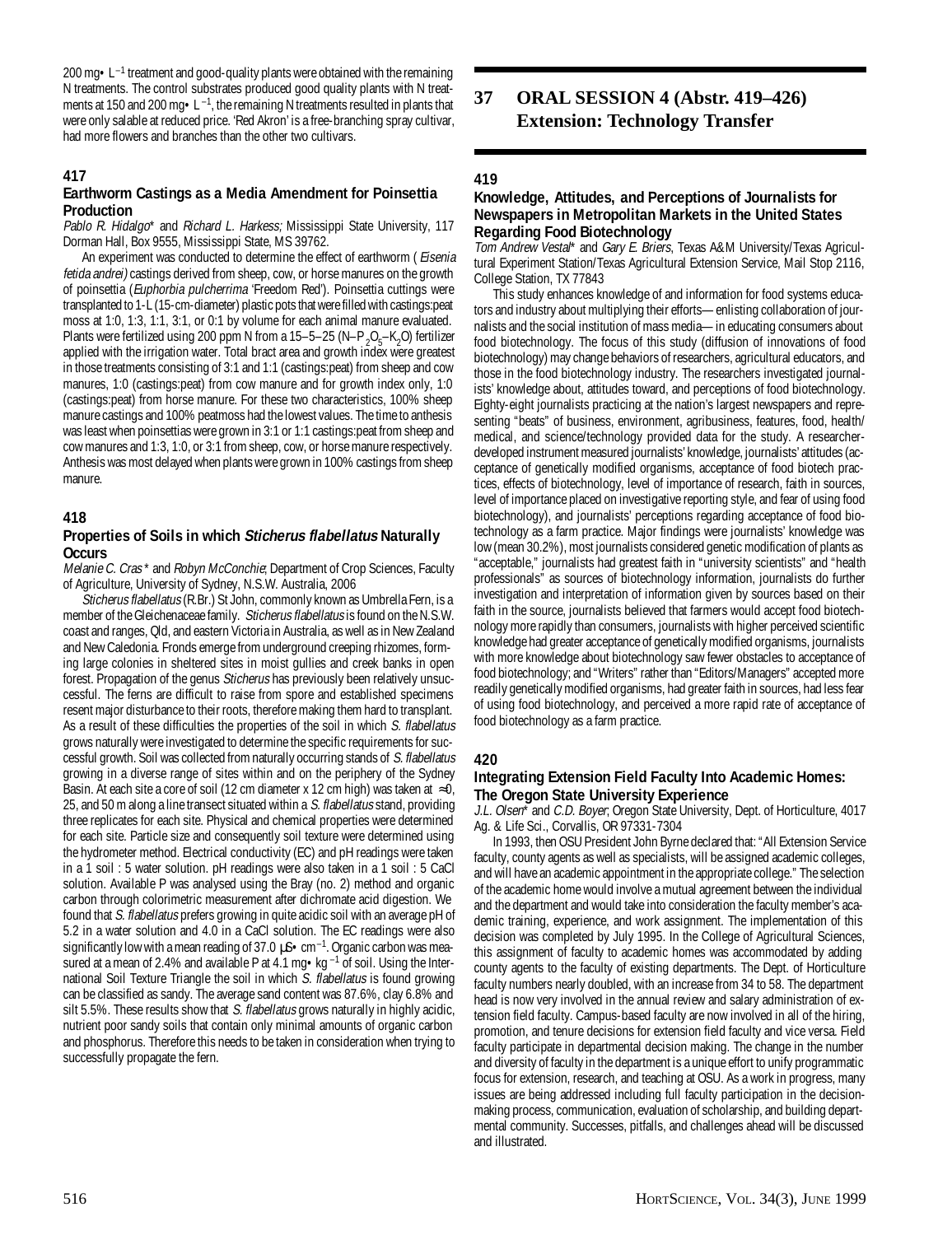#### **421**

#### **Commonalities of Australian Public Extension Programs**

Mike Murray\*; Farm Advisor & County Director, University of California Cooperative Extension, P. O. Box 180, Colusa, Ca. 95932

A 1995/96 sabbatical leave in Australia was conducted to elucidate trends in public extension programs related to technology transfer or information delivery. Interviews with imore than 500 extension providors and users in seven states or territories were conducted. Based on these discussions, 12 commonalities or recurring themes were identified. These were the delivery of public extension programs through State Departments of Agriculture that also have regulatory responsibilities; decreased public funding for extension programs; clear separations between applied research and extension functions; adoption of purchaser/ provider funding models; poor communication or collaboration between extension and universities; an emphasis on group facilitation programming; difficulties related to extension staff recruitment or retention; diminished clientele support for public extension programs; an emphasis on the sociological aspects of agricultural enterprises; the development of audio-visual educational materials; a movement to assist inefficient producers exit agriculture and; trends toward the privatization of, or cost recovery for, public extension programs.

## **422**

#### **Digital Video Images and Their Use in Extension Programs**

Charles Marr\*; Horticulture Division, Kansas State Univeristy, Manhattan, KS 66506

Digital images are becoming an essential part of computer "slide" presentations, identification of plants and problems from a distant location, and adding visual elements to Web pages. The use of digital video images allows capturing of single frames for individual or sequence photographs as well as "mass" storage of digital images. There are also some uses of short "video clips" to be included in slide or Web presentations. A discussion of digital image quality and demonstration of equipment used will be included in the presentation.

#### **423**

## **hortIPM: An Interactive Integrated Pest Management Program**

Don C. Wilkerson, Dan R. Lineberger, and Priscilla J. Files\*; Department of Horticultural Sciences, Texas A&M University, College Station, TX 77801

In response to the goals set forth in Target 2000, a long-range environmental plan for the Texas/Floral Industry developed by the TAMU Nursery/Floral Management Team in cooperation with the Texas Association of Nurserymen (TAN), an interactive, World Wide Web-based integrated pest management program (hortIPM) has been developed for commercial nursery and greenhouse growers. The objective of Target 2000 is to assist growers in initiation of innovative cultural and structural practices, which will result in the following changes by the year 2000: 1) reduce water consumption to 1990 levels; 2) reduce current fertilizer and pesticide usage by 50%; 3) lower current energy consumption by 25%; 4) reduce current solid wastes from agricultural plastics by 75%; 5) develop applications for municipal wastes and composted materials for nursery and floral crop production. More so than in any other cropping system, ornamental stock producers apply pesticides on a calendar basis regardless of pest damage to prevent cosmetic injury to their crops, thus reducing their marketability. As justification for this misuse of insecticides, growers cite the extraordinary low damage thresholds associated with their crops. Nursery and floral crops producers that have better access to educational resources and recommendations may be more inclined to follow biologically sound pest management principles. HortIPM is designed as a tool to facilitate access to pest management information and enhance IPM programs already in place. Currently, hortIPM is in the developmental phase, on the cusp of release to a number of sites for preliminary evaluation.

#### **424**

#### **Use of GPS in Golf Course Planning**

Derald A. Harp\*; Dept. of Horticultural Sciences, Texas A&M University, College Station, Texas 77843

A major problem in golf course construction is trying to optimize the use of existing vegetation, especially trees. In North Central Texas, this is made more difficult by the predominance of post oak (Quercus stellata), a tree that declines severely when cultural conditions are modified. The purpose of this project was

to create a map using GPS technology of the existing trees, before final planning and construction of the golf course. In addition to the map, a database was created which would be used for future maintenance and management decisions. The GPS equipment consisted of a Trimble PRO-XRS GPS receiver and Trimble TDC-1 data logger and a Laser Atlanta laser rangefinder. Information collected for the database included tree number, latitude, longitude, number, identification, caliper, estimated height, and quality. Quality ratings were defined as 1) specimen, 2) good, 3) fair, 4) poor, 5) unacceptable. Tree numbers were placed on each tree rated above unacceptable, using metal tree tags. Height estimates were made using the vertical offset feature of the GPS equipment. Base maps were created using Pathfinder Office. Hard copy maps were printed, and digital copies were saved in raw and.dxf format for importation into AutoCAD. This map was combined with existing course plans and adjustments were made to save as many specimen trees as possible. Raw information was also imported into a Microsoft Access 97 database. This project created a database and maps that will provide important information in the future, and the development of the course with minimal loss of specimen trees.

## **425**

## **Use of Geographic Information System (GIS) to Document Plant Populations for Germplasm Collections**

Sandra A. Balch\*, Cynthia B. McKenney, and Dick L. Auld; Dept. of Plant and Soil Science, Texas Tech Univ., Lubbock, TX 79409-2122

Geographically referenced information is an important aspect in the collection of wild plant species. It provides detailed information about the collection site as well as a method of relocating plant populations. In one project, native plants were collected and analyzed for the presence of gamma-linolenic acid, a valuable fatty acid used in medicinal products. In a second project, native wildflowers were collected and evaluated for potential use as drought-tolerant ornamental landscape plants. All native plants were initially tagged in the spring while in bloom. Each collection site was revisited later for seed collection. Due to a lack of landmarks in the collection area, a GeoExplorer Global Positioning System (GPS) unit was used to capture coordinate data of latitude, longitude, and altitude. This was added to the passport file of each collection site. Differential correction was used to increase accuracy of GPS data to within a range of 10 m. ARC/INFO software was used to assemble, store, and display collection data in map form. This method has been used to document over 300 accessions and identify areas with a high frequency of plants possessing desired characteristics.

#### **426**

## **Modeling a Flood–Freeze Situation of a Cranberry Bog using Finite Element Analysis**

James R. Altwies II\*, Beth Ann Workmaster, Joy E. Altwies, Jiwan Palta, and Teryl R. Roper; Dept. of Horticulture, Univ. of Wisconsin–Madison, Madison, WI 53706

It is commonplace in Wisconsin for cranberry growers to flood their beds to form thick ice during winter to protect the uprights from dangerously low winter air temperatures. However, the specifics of ice thickness and zone temperature within and below the ice vs. surface air temperature have not been studied. We have developed several models using finite element analysis, a process by which a complex system is divided into finite segments and analyzed individually. All pieces are then recombined into the complete system so a comprehensive picture of the activity of the freezing cranberry bed may be visualized. It was determined that cold surface air temperatures of –25 °C and thin ice of 15 cm, soil and gap air temperatures do not drop lower then  $-5$  °C, which is congruent with data collected from the field. Models on sand beds and peat beds did not show enough difference to be of concern. Temperatures within the ice, where the uprights would be encased, reached –15 °C under the cold air regime, which has been proven to be well within the survival range of the dormant buds.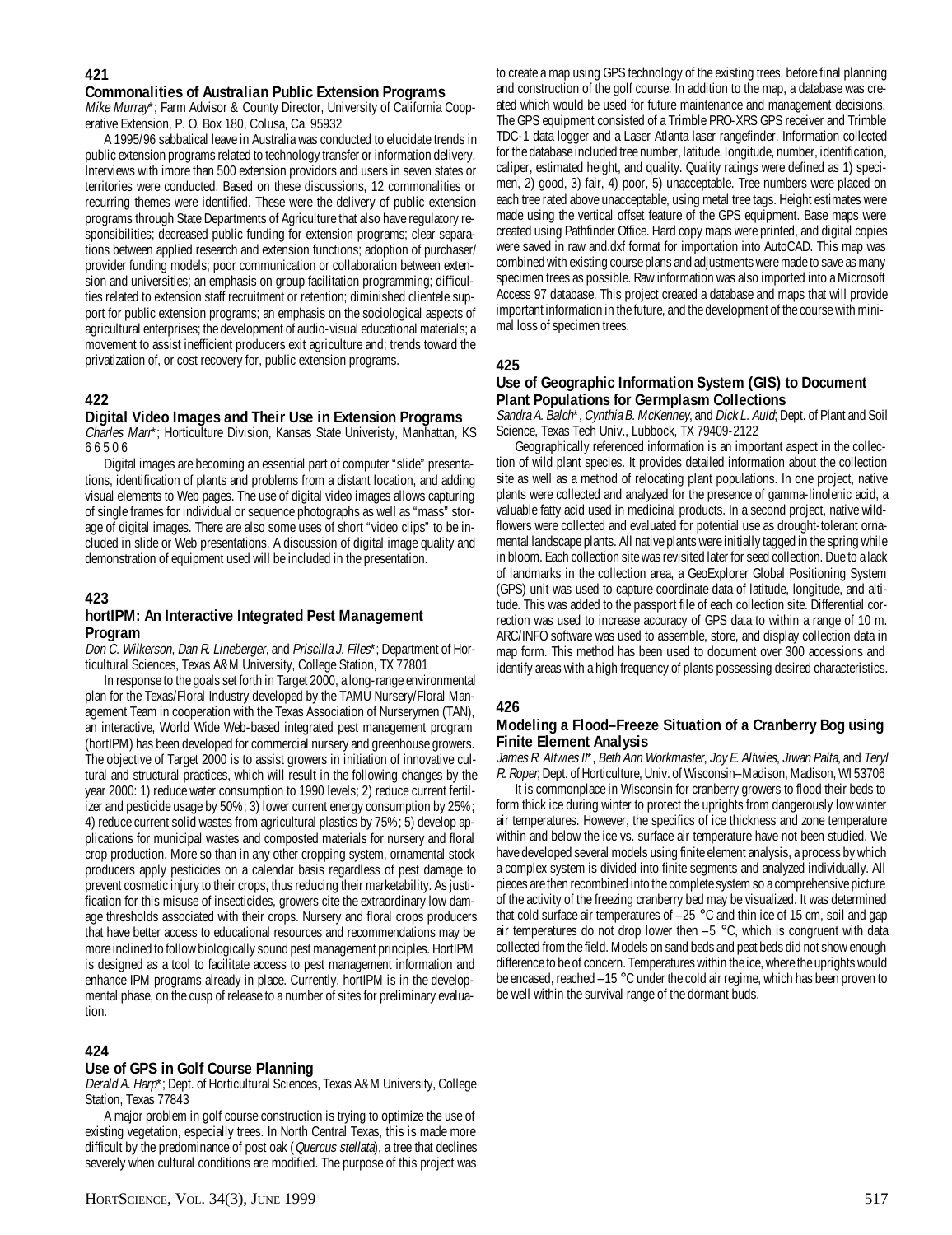**38 ORAL SESSION 5 (Abstr. 427–431) Vegetable Crops: Crop Production**

#### **427**

#### **Factors Determining Consumer Preferences for Colored Bell Pepper**

Chris Frank, Eric Simonne\*, Robert Nelson, Amarat Simonne, and Bridget Behe; Dept. of Horticulture, 101 Funchess Hall, Auburn University, AL 36849-5408

Most bell peppers produced and consumed in the United States are green in color. However, red, yellow, orange, brown, white, black, and purple bell pepper are also available. While bell pepper consumption has been increasing in the past 10 years, limited information is available on how color, retail price, and vitamin C influence consumer behavior. A conjoint analysis of 436 consumer responses showed that color (75%) and retail price (23%) were more important than vitamin C (3%) in shaping consumer purchase decision. Six consumer segments were identified. Segments II to V preferred green bell pepper, while segments I and VI favored the orange and brown color, respectively. Demographic variables were not good predictors of segment membership. However, previous purchases of bell pepper significantly affected the probability of membership in at least one segment. These results suggest that while green is the preferred color, a market exists for orange, red, and yellow peppers. Results on price sensitivity suggest that profits at the retail level are likely to increase by increasing the price of green peppers, and decresing that of the colored ones.

#### **428**

#### **In Search of the Kentucky Tomato**

Brent Rowell\*, Terry Jones, John Snyder, and William Nesmith; Department of Horticulture and Landscape Architecture, Department of Plant Pathology, N-318 Ag. Science North, University of Kentucky, Lexington, KY 40546-0091

We began trials of vine-ripened, staked tomato cultivars in 1998 to identify a variety suitable for marketing as a premium "Kentucky Tomato". In conversations with marketing specialists at the Kentucky Dept. of Agriculture and merchandising managers at the Kroger Company's regional distribution center, we identified essential qualities of our ideal Kentucky tomato. A carefully selected group of 16 varieties was evaluated at two locations for yields, appearance, quality, disease tolerance, and taste. New varieties were compared with commercial standards like 'Mountain Spring'. Yields of different sizes and grades of marketable fruit were multiplied by appropriate real-market prices for a given harvest date and summarized in a single income-per-acre variable for each variety. Some of the highest yielding varieties in eastern Kentucky ('Fabulous' 'Sunbeam') appeared to have some tolerance to early blight; other varieties in this highest-yielding group included 'Emperador', 'Enterprise', 'Sunleaper', and 'Sunbrite'. All of these had fruit quality we considered acceptable for commercial markets with the exception of 'Sunbrite'. 'Fabulous', 'Emperador', 'Sunleaper', 'SunGem', and 'Sunpride' were the highest yielding varieties in central Kentucky. 'Sunleaper' and 'Sunpride' appeared somewhat tolerant to tomato mosaic virus (ToMV), which occurred at this location. Preliminary taste tests identified six varieties that were evaluated further by consumers at a local farmers' market. 'Mountain Fresh' and 'Floralina' were considered the best tasting varieties overall. The search continues in 1999.

#### **429**

## **Production of Fresh Baby Corn**

C.A. Miles\*; Washington State University Cooperative Extension, 360 NW North St., Chehalis, WA 98532

Fresh baby corn is an ideal niche market crop. It is easy to produce and is growing in popularity in the U.S. In 1997 and 1998, we tested 10 corn varieties to determine suitability for fresh baby-corn production in western Washington. By harvesting ears 1 to 3 days after silk emergence, baby corn can be produced from many common sweet corn varieties, including 'Kandy King', 'Bodacious', 'Tendertreat', and 'Custer'. Ear quality characteristics such as length, width, and kernel size and appearance of these common sweet corn varieties were as good as for the variety Baby Corn, a specialty variety produced exclusively for baby corn. The corn variety GH2283, produced in the U.S. for sale of seed to Asia for baby-corn production, produced the best-quality baby corn ears in our trial. Using an in-row spacing of 2 inches, ears of baby corn can be harvested for 4 to 6

weeks, depending on variety, from a single planting. Market criteria for baby corn are 2 to 4 inches long and 1/3 to 2/3 inch in diameter at the butt end. Delaying harvest of sweet corn varieties for 3 days resulted in ears that were too large for baby corn. Field corn varieties in this trial required close monitoring to meet size criteria and delaying harvest 1 to 2 days resulted in ears that were too large. Harvest of baby corn is all by hand and height of the ear on the plant significantly affects ease of harvest, where dwarf varieties are the least easy to harvest.

#### **430**

#### **Spacing and Subsoiling Affect Yield and Quality of Gobo (Japanese Burdock)**

D.C. Sanders\*1 and W.R. Jester<sup>2</sup>; <sup>1</sup>Dept. of Horticultural Science, North Carolina State University, Raleigh, NC 27695; North Carolina Cooperative Extension Service, Lenoir County, Kinston, NC 28501

During 2 years, 'Takinogawa Long' gobo was seeded with two, three, or four rows per 1.5-m bed at in row spacings of 7.5, 15, 21.5, and 30 cm. Total and marketable yield increased with in-row spacing and marketable yield increased with row number, with greatest yields occurring at 15 cm regardless of row number. Average root weight and yield of forked roots were not affected by row number but increased with in row spacing. Similarly, percent forked roots decreased with more rows per bed. The 15-cm in-row spacing had the greatest yield, but also the greatest weight of culled roots, but none of the populations affected percentage culls. In another study, in-row subsoiling (SS) and in-row banded phosphorus (P) were evaluated. Marketable yield was increased by both SS and P but did not interact. P increased average root weight. Neither SS or P affected forked root yield or cull root yield, but SS decreased forked roots and increased cull production.

#### **431**

#### **Fruit Sugar and Yield of Three Muskmelon as Influenced by Spacing and Genotype**

F. Kultur, H.C. Harrison\*, and J.E. Staub; Univerisity of Wisconsin–Madison, Madison, WI 53706

Muskmelon (Cucumis melo L.) genotypes, Birdsnest 1 ['Qalya' (BN1)], Birdsnest 2 (BN2), and 'Mission' (V) were used to determine the effects of plant architecture and spacing on fruit sugar concentration and yield. The BN1 and BN2 genotypes possessed a highly branched growth habit specific to birdsnest melon types but not characteristic of standard indeterminate vining types (e.g., 'Mission'). Experiments were conducted at the Hancock (sandy soil, <1% organic matter) and Arlington (heavy, praire loam soil, >4% OM) Experimental Farms in Wisconsin. Plant response to two within-row spacings [35 cm (72,600 plants/ ha) and 70 cm (36,300 plants/ha)] in rows on 210-cm row centers was examined. Genotypes were grown in a randomized complete-block design with four replications at each location and evaluated for primary lateral branch number, fruit number per plant, fruit number per hectare, average fruit weight, yield (g) per plant, yield (MT) per hectare, and fruit sugar concentration. All genotypes produced higher yield, fruit number and sugar concentration on the mineral soil at Arlington compared to the sands at Hancock. The main effect of genotypes was significant for all traits examined. BN1 and V genotypes had greater yield (gram per plant, yield per hectare, and average fruit weight) as well as higher fruit quality (fruit sugar concentration) than the BN2 genotype. Spacing affected all traits examined except primary branch number and fruit sugar concentration. As withinrow spacing increased from 35 to 70 cm, fruit number per plant, yield per plant and average fruit weight increased. However, yield (MT) per hectare and fruit number per hectare decreased. Fertility was adjusted according to soil tests for the two different soil types at the two farm locations.

## **39 ORAL SESSION 6 (Abstr. 432–437) Undergraduate Education**

#### **432**

#### **Concept Mapping: Helping Students Make Connections in Landscape Design History**

Ann Marie VanDerZanden\*; Oregon State University, Corvallis, OR 97331-7304 The Landscape Design Theory class at Oregon State Univ. is composed of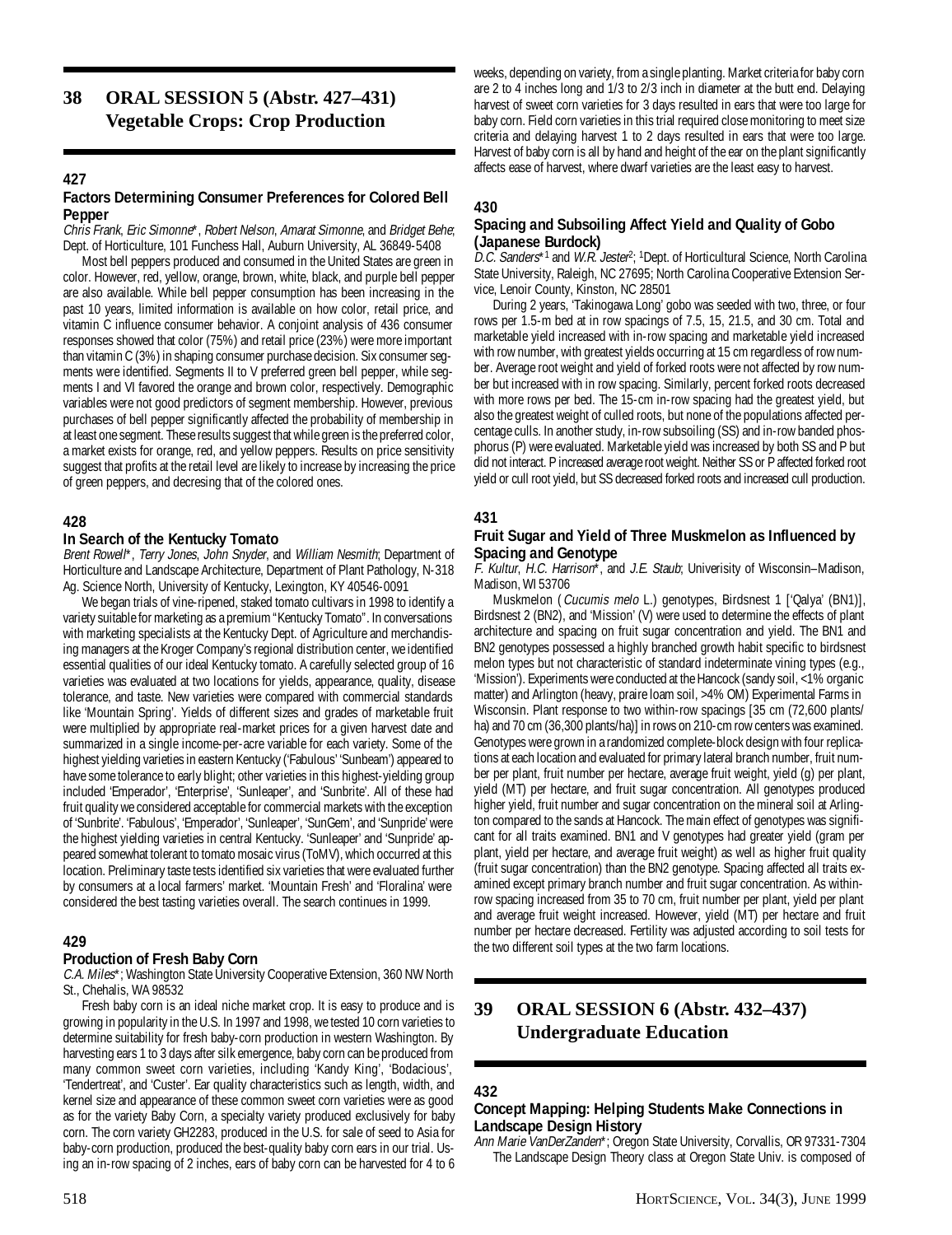undergraduate students from a variety of majors including, horticulture, housing and interior design, business, criminal justice, and art. This diversity of majors means there is a wide range of student knowledge about the history of landscape design and creates a unique teaching opportunity. To capitalize on this diversity and to encourage student participation, concept or knowledge maps were used at the beginning of the term before the material being covered in class lectures. Students were divided into groups of three and asked to develop a group concept map. They were given major societies or events that occurred in history from about 2000 BC (ancient Egypt) through the early 20th century. Additionally each group was given a list of 20 landscape design elements or features. Initially each group developed a historical timeline. After the timeline was complete they linked the different landscape design elements or features with a historical era thereby creating a map of their understanding of landscape design history. After the landscape design history segment of the class was completed the small groups reconvened and evaluated their initial concept map in light of the recently completed lectures. Each group discussed their original map, what associations were correct, and how they would do it differently with their newfound understanding of landscape design history. A class discussion followed regarding initial perceptions and benefits of this learning activity. This teaching strategy could easily be adapted to a number of other horticulture topics.

## **433**

#### **Offering a Horticultural Laboratory Experience at a Distance**

C.B. McKenney\*, R.E. Durham, and E.B. Peffley, Department of Plant and Soil Science, Texas Tech University, Lubbock, TX 79409-2122

The horticulture faculty at Texas Tech Univ. has developed an introductory horticulture laboratory course offered asynchronously through several media. A print version has been developed as a traditional correspondence course. Students can also choose to access the course over the World Wide Web with laboratory instruction provided from an accompanying CD-ROM. The course is based on an introductory horticulture textbook and is supplemented by additional information. Students conduct the laboratory exercises at a location of their choice and return photographs or video tapes of their results along with a formal lab report. Self-help exercises, worksheets, and proctored exams are submitted by correspondence or electronically via the World Wide Web. The most challenging aspect of this project was the development of laboratory exercises that ensured adequate experiential learning. This was accomplished by using easily accessible materials for laboratories that would allow students to apply the scientific method. A CD-ROM version of the lab includes compressed video segments used to demonstrate laboratory techniques. Details of these laboratory components and samples of student work will be presented.

#### **434**

## **Using Distance Technology: Inter-institutional Development and Delivery of a Course in Plant Nutrition**

Kim Williams<sup>1</sup>, Ellen T. Paparozzi\*<sup>2</sup>, and Jerry Maranville<sup>3</sup>;

<sup>1</sup>Department of Horticulture, Forestry and Recreation Resources, Kansas State University, Manhattan, KS 66506; Departments of <sup>2</sup>Horticulture and <sup>3</sup>Agronomy, University of Nebraska, Lincoln, NE 68583

As universities are required to "right-size," faculty resources of time and expertise are strained as the institution must cater to undergraduate students while providing a complete graduate curriculum. Thus, many institutions are offering more team taught courses. For a new upper-level undergraduate and lower-level graduate course offering in Plant Nutrition and Nutrient Management, the team consists of faculty from two institutions who each bring different expertise into the classroom. The course utilized weekly chat room discussions to bring students into contact with experts from around the United States and the world. Twoway compressed video was used to allow for synchronous lecture delivery and discussion across sites. A Web site was created to facilitate student interaction and provide chat room access. Multiple student evaluations were conducted to separate learning objectives with the effectiveness of using technology. A flowchart will be presented which details the steps and problems/accomplishments encountered in successfully delivering this course via distance technologies, including: funding procurement, determining technological compatibility across institutions, delineation of course content, Web page development, and course evaluations.

#### **435**

#### **Addition of Service Learning in Food Crops Curriculum Revision**

Harrison Hughes\*; Department of Horticulture & Landscape Architecture, Colorado State University, Fort Collins, CO 80523

The food crop concentration in the horticulture major was revised in response to discussions with students, faculty, and county agents to emphasis more service learning. A requirement for an internship or practicum was added. The practicum entails the design, maintenance, and data collection of the vegetable and small fruit display gardens. Emphasis will be on sustainable production and on collection of information for use in extension fact sheets for the citizens of Colorado. Other changes include the modularization of the commodity courses to provide greater flexibility and the addition of a capstone course. The capstone course will involve greater interaction with industry in the state and has a requirement for the development of both an enterprise budget as well as a production plan for a commercial operation.

#### **436**

#### **De Novo Synthesis of a Horticulture Teaching Program**

Milton E. Tignor, Jr.\* and Elizabeth M. Lamb; Horticultural Sciences Department. Indian River Research and Education Center, Univ. of Florida. Fort Pierce, FL 35945-3138.

The Univ. of Florida has had off-campus degree programs for over a decade. In 1998, a new program in a major agricultural region of the state developed under unique circumstances. Community driven support, leadership from local politicians, and guidance from academic administrators resulted in the legislative funding of a new undergraduate teaching program in south Florida. The program offers upper-division courses leading to Bachelor of Science degrees in horticultural science and food and resource economics. Another unique aspect was the partnership formed with local universities necessary to offer the degrees. Locally, Indian River Community College provides lower-division courses and Florida Atlantic Univ. offers four upper-division courses to complete the course offerings for the degrees. Funding was allocated for eight new faculty members with 70% teaching appointments, four support staff, and a new \$3.7 million teaching complex. In today's academic climate, having eight new faculty members at one time is a rare occurrence that allowed for creative growth on the part of the new teaching program. What was successful and unsuccessful concerning recruitment, advertising, purchasing, advising, collaborative efforts with local colleges, and administration will be discussed. In addition, demographics on the student body will be presented.

#### **437**

#### **Changing Demographics of Nontraditional Students in an Off-campus Horticulture Degree Program**

George E. Fitzpatrick\* and Kimberly A. Klock-Moore; University of Florida, Fort Lauderdale Center, 3205 College Ave., Fort Lauderdale, FL 33314

Over the 10-year period of 1987–1997, the demographics of the student population enrolled in the University of Florida off-campus BS degree in horticulture program at Fort Lauderdale have changed. Average student age has increased from 35.5 years to 38.1 years. Age range has increased from 22 to 54 years to 21 to 75 years. Age distribution changes have been most notable. In 1987, the age of the student population was normally distributed, whereas by 1997 the distribution had become bimodal, with one mode in the age group 26 to 30 and the other mode in the 41 to 45 age group. Estimated median one-way distance traveled to attend classes has not changed significantly, from 13.2 miles (range 3.9–89.8 miles) in 1987 to 14.2 miles (range 1.0–59.8 miles) in 1997.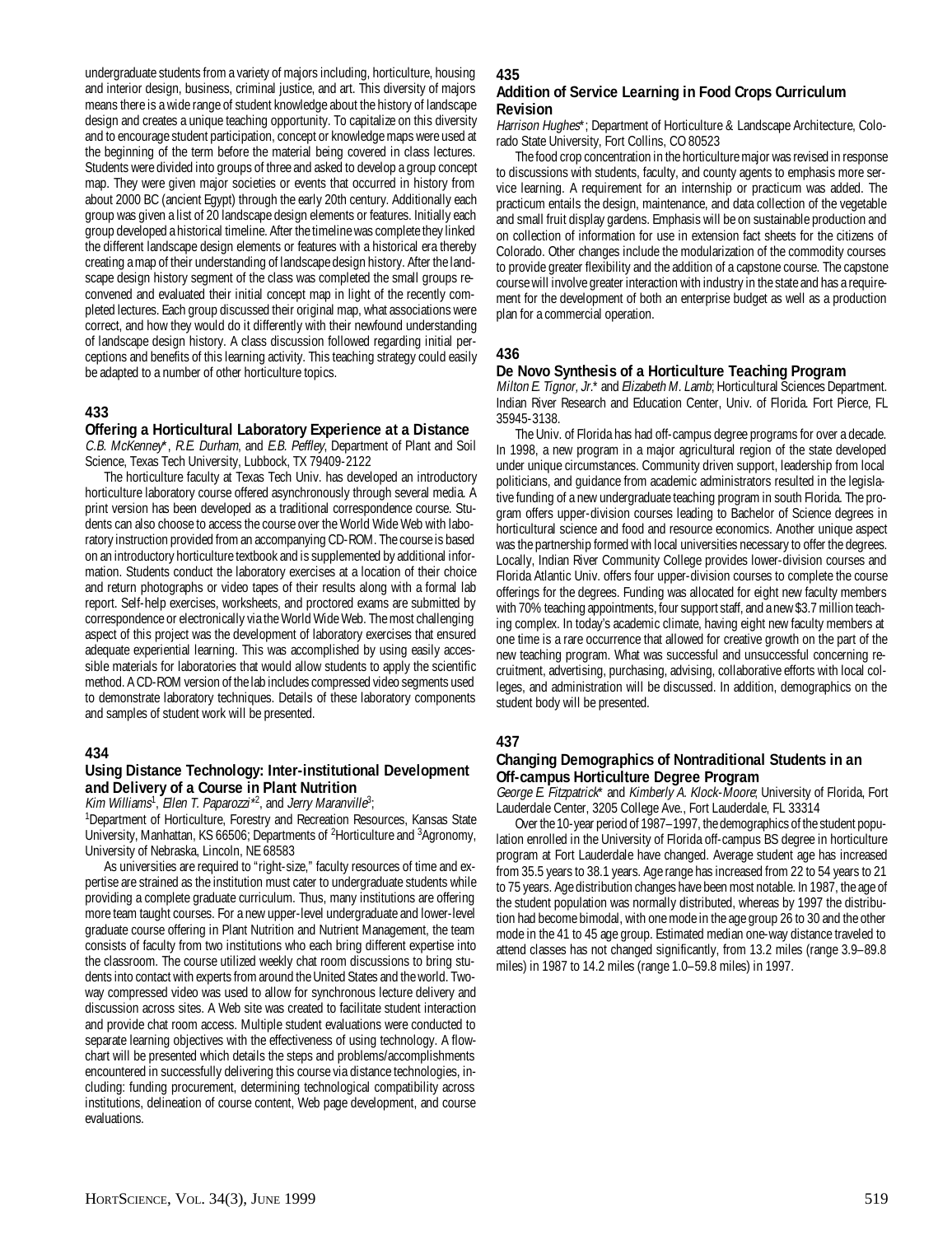## **53 ORAL SESSION 7 (Abstr. 438–444) Cross-commodity: Postharvest Physiology/ Food Science/Flavor/Nutrition/Quality**

## **438**

## **Optimization of a SPME Method for Flavor Characterization in Fresh-cut Cantaloupe**

John C. Beaulieu\*, Allison K. Rausch, and Elaine T. Champagne; United States Department of Agriculture, Agricultural Research Service, Southern Regional Research Center, 1100 Robert E. Lee Blvd. New Orleans, LA 70124

Fresh-cut melons in many consumer-ready packages are notorious for "wetting" and accumulation of standing juices. These conditions likely create undesirable flavor and aroma changes. We initiated a study to investigate flavor changes in stored fresh-cut cantaloupe. One objective was to optimize solid phase microextraction (SPME) to evaluate organoleptic compounds. Static head-space SPME analyses were performed on fresh-cut cantaloupe cubes (≈2.5 mm, 5 mm, or 2.5 cm), expressed juice, and homogenized slurries. SPME fiber (100 µm PDMS vs. 75 µm Carboxen/PDMS) exposure time (5, 7.5, 10, 12.5, 15, 17.5, 20 min) was evaluated at 40 °C with various head-space : product ratios, plus or minus NaCl to produce typical chromatograms. Fibers were desorbed in an HP5890 GC with a DB-624 or DB-5 column for 45-min runs and an HP6890 GC (DB-5) equipped with a 5973 MS detector for 35-min runs. Albeit qualitative, the best chromatograms were obtained with 7-ml slurries, stirred with NaCl, exposed to a 10 0µm PDMS SPME fiber for 12.5 min. The 100 µm PDMS fiber produced better chromatograms considering the fact that many important flavor volatiles are low-molecular-weight polar esters and alcohols. These conditions were subsequently used to analyze numerous fresh-cut cantaloupe samples stored various times (0 to 9 days). Over 100 peaks were identified, many of which changed through storage and some are suspected as probable agents responsible for undesirable flavor changes. Our analyses are progressing in an attempt to authenticate compounds associated with flavor-related changes in numerous fresh-cut cantaloupe varieties from various growing regions.

## **439**

#### **Quantification of the Lachrymatory Factor for Onion Flavor Assessment is Cultivar-dependent**

David E. Kopsell\*<sup>1</sup>, William M. Randle<sup>1</sup>; and Norman E. Schmidt<sup>2</sup>; <sup>1</sup>Department of Horticulture, University of Georgia, Athens, GA 30602; 2Department of Chemistry, Georgia Southern University, Statesboro, GA 30460

The tearing and burning sensations associated with raw onion consumption are caused by (Z,E)-propanethial S-oxide, the lachrymatory factor (LF). The LF is produced from the hydrolysis of S-1-propenyl-L-cysteine S-oxide (PREN), the dominant flavor compound in onions. Current methodology for LF quantification was optimized for Granex-type onions using a 2-min incubation time to allow for maximum formation. In this study, data were taken on PREN hydrolysis of 'Dehydrator #3' and 'Granex 33' at harvest and during storage and were compared to LF formation. 'Dehydrator #3' PREN hydrolysis was 98% complete 5 s after cellular disruption at each sampling date. However, using the 2-min incubation procedure, only 10.25 µmol of LF was recovered from the hydrolysis of 30.11 µmol of PREN at harvest, thereby underestimating LF for this cultivar. Percent PREN hydrolysis for 'Granex 33' was lower than 'Dehydrator #3' during the enzymatic reaction at each sampling date, suggesting slower PREN hydrolysis activity. At harvest, 6.96 umol of LF were recovered from 12.54 umol of PREN hydrolyzed. After 2 storage months, however, micromol of LF were equal to micromol of PREN. LF quantification is currently being considered by the onion industry as a direct measurement of gross onion pungency. This data suggests that more optimization of LF quantification is needed before it can be applied to a broad range of cultivar types.

## **440**

## **A Comparative Study on Flavor and Nutritional Attributes of 'BetaSweet' Maroon Carrot (Daucus carota L.)**

Carlos A. Lazcano\*, L.M. Pike, and K.S. Yoo; Vegetable Improvement Center, Texas A&M University, 1500 Research Parkway, Suite 120,College Station, TX 77843-2119 A new designer carrot, 'BetaSweet', with high levels of anthocyanin, beta-

carotene, and crispy texture was developed by the Vegetable Improvement Center at Texas A&M Univ. The new carrot contained low levels of low-volatile terpenoids, responsible for the harsh flavor in carrots and high levels of reducing sugars. Carotenoid content increased with carrot maturity and stabilize at 120 days after sowing for orange and maroon genotypes; however, the maroon genotype was 35% higher than the orange cultivar. Anthocyanin, a cancer preventive compound and not detected in ordinary orange carrots, is present in 'BetaSweet' maroon carrot with 89.8 mg $\cdot$  100 g<sup>-1</sup> of fresh weight. High percentage of soluble solids and succulence in the maroon cultivar seemed to contribute to the favored sweetness perception by consumers. A consumer taste panel showed a significant difference between orange and maroon genotype for sweetness, texture, and overall carrot flavor.

#### **441**

#### **Best Grapefruit Harvest Time for Potential Health Benefit of Pectin**

Y. Liu<sup>1</sup>, H. Ahmad<sup>2</sup>, D.T. Gardiner<sup>3</sup>, and B.S. Patil<sup>\*1</sup>; <sup>1</sup>Texas A&M University-Kingsville Citrus Center, P.O. Box 1150, TX 78599; 2Department of Chemistry, The University of Texas Pan American, 1201 West University Drive, Edinburg, TX 78539-2999; 3Department of Agronomy and resource sciences, Texas A&M University-Kingsville, TX 78363

Pectin is a class of complex polysaccharides that function as hydrating agents and cementing materials for the cellulose network. Pectin has various health benefits, such as decreasing serum cholesterol levels, alleviating diabetes mellitus, and preventing cancer. It has been reported that the cancer prevention effect is closely related to the structure of pectin (galactose-rich, molecular weight <10,000, and methylation degree 50% to 70%). This study was conducted to investigate the variation of grapefruit pectin content due to harvest time. 'Rio Red' grapefruit on sour orange rootstock grown at Texas A&M Univ.–Kingsville Citrus Center were harvested every 2 months and analyzed for pectin content, galacturonic acid concentration, methylation degree, and neutral sugar composition. Results showed that lamella contains more pectin than flavedo and albedo. In the lamella, the edible section, the uronic acid content ranged from 85% to 90% from August to April the following year. Methylation degree increased from August (31.89%) to April (46.99%). Total neutral sugar content of lamella pectin decreased from 110.54 to 61.77% mg $\cdot$ g<sup>-1</sup>. Galactose, arabinose, and rhamnose are the major sugar contents of pectin (85%), and glucose content increased with the season from 3.14 to 13.34 mg $\cdot$ g<sup>-1</sup>. Molecular weight of pectin was also determined.

#### **442**

#### **Enhancing Citrus Nutraceuticals through Variable Nutrient Rates**

*Bhimanagouda S. Patil*\*<sup>1</sup> and *Ashok K. Alva*<sup>2</sup>; <sup>1</sup>Texas A&M University–Kingsville Citrus Center, P.O. Box 1150, Wesalco, TX 78599; 2University of Florida, CREC, 700 Experiment Station Road, Lake Alfred, FL 33850

Accumulating epidemiological evidences indicate that citrus phytochemicals have prevented chronic diseases such cancer and heart diseases. To enhance nutraceutical levels, field experiments were conducted using 'Ruby Red' grapefruit on Carrizo citrange rootstock to evaluate the effects of variable fertilizer rates on nutraceutical contents. The trees received annual nitrogen rates from 0 to 280 kg•ha–1 (using a 1 N : 0.25 P : 1 K blend) under optimal irrigation schedule. Subsamples of fruit were analyzed for nutraceutical levels. HPLC analysis showed that naringin concentrations of the fruit collected from the trees treated with different levels of nitrogen differ significantly, and naringin levels decreased with increased nitrogen levels. Fruit from the control treatment had 1316 mg  $\bullet$  mL  $^{-1}$  of naringin compared to the fruit collected from 280 kg N/ha per year trees (1056 mg•mL –1). A similar trend was observed with tasteless flavonoid naringenin rutinoside (narirutin). Total vitamin C [ascorbic acid (AA) plus dehydroascorbic acid (DHAA)] content from the fruit collected decreased with the nitrogen levels increased. These results demonstrate that increased fertilizer rates have an influence on the nutraceutical levels; therefore, there is a potential for further investigations on fine tuning the preharvest production programs to improve the nutritional value of the fruit.

#### **443**

## **Postharvest Physiology and Quality Maintenance of Freshcut Pears**

James R. Gorny and Adel A. Kader\*; Dept. of Pomology, Univ. of California, Davis, CA 95616

The optimal 'Bartlett' pear ripeness stage for fresh-cut processing based on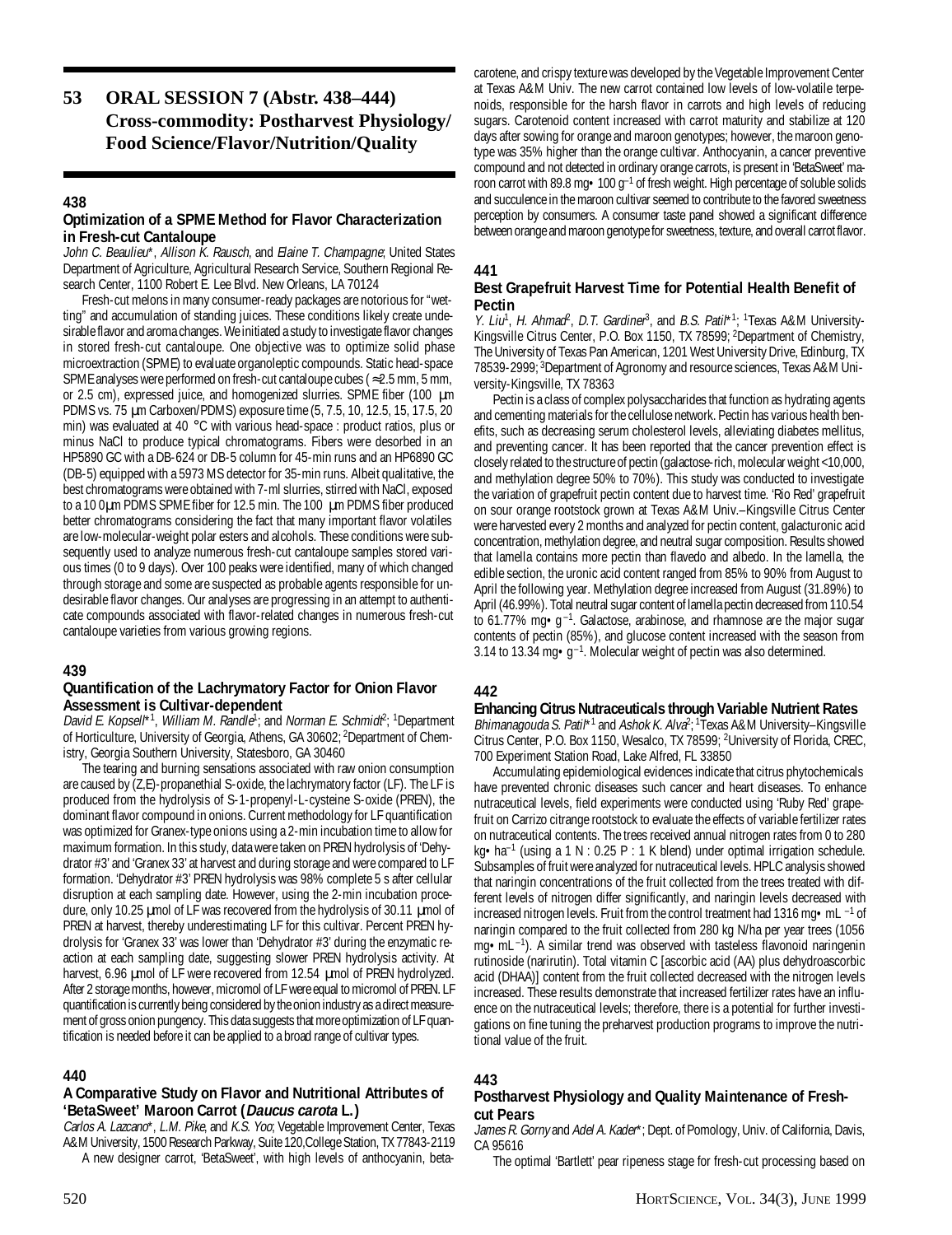flesh firmness ranges between 44.5 and 58 N (10 and 13 lbf). Use of softer pears reduces postcutting life due to flesh browning. Firmer pears may have longer postcutting life but lack good flavor. Dipping pear slices in a mixture of 2% (w/v) ascorbic acid + 1% (w/v) calcium lactate +  $0.5$  (w/v) cysteine (pH 7) for 5 min at 20 °C extended their shelf-life by inhibiting flesh softening and surface browning during storage at  $0^{\circ}$ C for 10 days. After 3 days at  $0^{\circ}$ C, ascorbic acid and cysteine residues dropped below detectable levels, while calcium content was double that of untreated slices. Preliminary sensory evaluation indicate no negative impact on flavor from this dip treatment. Exposure of intact pears to heat (35 or 40 °C) or controlled atmospheres (0.25 kPa O<sub>2</sub> and/or 40 kPa CO<sub>2</sub>) for 24 or 48 h did not influence postcutting cut surface browning of pear slices. Storage of 'Bartlett' pears at  $-1$  °C in 2 kPa O<sub>2</sub> (balance N<sub>2</sub>) resulted in longer postcutting life of the slices as compared to those made from air-stored pears at  $-1$  °C. The longer the storage duration of whole pears, the shorter the shelf-life of their slices was. Fruit size did not affect the postcutting life of the pear slices, provided that they were treated with the ascorbic acid + calcium lactate + cysteine mixture. Untreated slices made from small pears exhibited surface browning faster than those made from large pears.

## **444**

### **Changes in Quality and Maturity of Late-season Peaches (cvs. O'Henry and Nos 21) during Maturation and Ripening**

G.H. Reginato\* and L.E. Luchsinger; University of Chile, Fac. Ciencias Agronomicas, Casilla 1004, Santiago, Chile

Our objectives were to characterize the quality and maturity changes of peach [Prunus persica (L.) Batsch.] fruit cvs. O'Henry and Nos 21 during maturation and ripening and to identify harvest maturity indices by relating nondestructive and destructive variables. After fruit set, 400 fruit of similar diameter and tree position were tagged to follow maturation and ripening on the tree. During commercial harvest, 48 fruit were ramdomly harvested every 4 to 6 days. Ethylene evolution rate (EER) at 20 °C, fresh weight, and peel ground and cover color ( $L^*$ , a\*, b\*, C\* and Hue value) were measured to all 48 fruit. Flesh color, firmness at several fruit points, soluble solids (SS), pH, titratable acidity (TA), and SS/TA ratio were measured only to 24 fruit, and the rest were held for up to 7 days at 20 °C as a ripening period to measure the same characteristics previously mentioned. Pearson correlation coefficients were determined between variables to explore possible harvest maturity indices. The most significant changes occurred in EER and ground color (a\* value) for both varieties and fresh weight only for cv. O'Henry. For 'O'Henry' peaches the highest correlation  $(P < 0.001)$  was obtained between EER-suture firmness ( $r = -0.61$ ). For cv. Nos 21 the highest correlation was between EER-shoulder firmness ( $r = -0.69$ ). It was also found that fruit softening occurred mainly in the fruit shoulder for both cultivars. Therefore, no harvest maturity indices could be established for these cultivars.

## **54 ORAL SESSION 8 (Abstr. 445–450) Cross-commodity: Sustainable Agriculture**

#### **445**

#### **Solid Matrices for Supporting Plant Growth in Space**

Gary W. Stutte\* and Greg Goins; Dynamac Corporation, Kennedy Space Center, FL 32899

In preparation for a spaceflight experiment to measure photosynthesis of wheat (PESTO), four solid media were evaluated for use in the rooting modules of the Biomass Production System (BPS), a new plant growth unit for microgravity. The media were commercial peat–vermiculite (PV) mixture, zeolite developed at Johnson Space (Z/JSC), commercial zeolite developed by Boulder Innovative Technologies (Z/BIT), and arcillite (AR) with slow-release fertilizer. Wheat (cv. USU Super Dwarf) was grown in the media at 1500  $\mu$ mol/mol CO<sub>2</sub>, 350  $\mu$ mol·m<sup>-2</sup>·s<sup>-1</sup> PAR, 23 °C, and 75% relative humidity for 18 to 21 days. Water was delivered to the media through porous tubes imbedded in the media, and NDS pressures of –0.1 to –0.5 kPa were maintained with either a static or recirculating standpipe. Plant height, leaf area, and fresh mass were determined for each experiment. Results indicated that the AR and Z/BIT media resulted in larger and more uniform plants than Z/JSC or PV at the same NDS pressure. Additional experiments were conducted with AR to evaluate interactions between particle size and NDS

pressure. At  $≈14$  days after planting, there was a loss of NDS prime in AR >2.0 mm when the NDS pressure was less than –0.3kPa. This resulted in drying of the media and poor plant growth. There was excess water in the media, which resulted in reduced plant size, in AR <1.0 mm at NDS pressures more than –0.3 kPa.

#### **446**

### **Long-term Evaluation of Susceptibility of Selected Prairie Species to the Root Lesion Nematode Pratylenchus penetrans**

A.W. McKeown\*1, J.W. Potter<sup>2</sup>, M. Gartshore<sup>3</sup>, and P. Carson<sup>3</sup>; <sup>1</sup>University of Guelph, Box 587, Simcoe, Ontario, N3Y 4N5, 2 Agriculture and Agri-Food Canada, Box 6000, Vineland Station Ontario, LOR 2E0, <sup>3</sup>Pterophylla, R.R. # 1 Walsingham, Ontario, N0E 1X0, Canada

Because of the need to find plants that suppress root lesion nematodes for use in rotation or cover-crops, 16 native sand-prairie species were evaluated for host status for 6 years. Plants were grown on a Fox sand soil at a local prairie plant nursery. Soil cores were taken in the spring, summer, and fall and assayed for plant parasitic nematodes. Five species supported very low numbers (less than 100/kg soil) of root lesion nematodes. Brown-eyed Susan (Rudbeckia hirta) had no detectable nematodes for the duration. Switchgrass (Panicum virgatum L.) and Indiangrass (Sorghastrum nutans L., Nash) samples produced detectable nematodes on only two sampling dates over the 6 years and were statistically not different from brown-eyed Susan. Butterfly weed (Asclepias tuberosa L.) also had very low detectable nematodes as did sand dropseed [Sporobolus cryptandrus (Torr.) Gray.]. New Jersey tea (Ceanothus americanus L.), little bluestem [Schizachyrium scoparium (Michx.) Nash], and big bluestem (Andropogon gerardi Vitman) were poor hosts with <200 nematodes/kg soil. Mountain mint (Pycnanthemum virginianum L), wild bergamont (Monarda fistulosa L), horsemint (Monarda punctata L), and dwarf blazing star (Liatris cylindracea L) all had root lesion populations over 3000/kg soil. Horsemint and wild bergamont plants died out, possibly as a result of nematode infestation. Root lesion nematodes have an extremely wide host range in current agronomic and horticultural crops, and weeds and are difficult to manage using nonchemical means. Indiangrass, switchgrass, big bluestem, and little bluestem have all been used agriculturally for pastures and consequently have potential as beneficial long-term rotation crops for nematode management and soil building.

## **447**

## **Nutrient Removal by Five Ornamental Wetland Plant Species Grown in Treatment-production Wetland Biofilters**

Thomas C. Holt\*, Brian K. Maynard, and William A. Johnson; Department of Plant Sciences, Univ. of Rhode Island, Kingston, RI 02881

We assessed the capacity for nutrient removal of ornamental water garden plants being grown in treatment-production wetland biofilters. Plant biomass, nutrient uptake, tissue nutrient content, and production potential were compared for five popular ornamental water garden plant species: Typha latifolia L., Iris pseudacorus L., Phalaris arundinacea L. 'Picta', Canna glauca L., and Colocasia esculenta (L.) Schott. Plants were grown in triplicate  $0.3 \,\mathrm{m}^2$  x 0.3 m, deep gravelbed mesocosms fed with 20N–20P–20K Peter's fertilizer (Scotts–Sierra Horticultural Products Co., Marysville, Ohio) reconstituted to 100 ppm N. After 120 days, mean species total biomass ranged from 1.4 to 5.6 kg  $\bullet$  m  $^{-2}$ , while producing 105 to 206 divisions per square meter. Growth for Canna and Colocasia was greatest, while Typha produced the most divisions. Mean tissue N and P concentrations ranged from 18 to 29 and 2.1 to 3.0 mg $\cdot$ g<sup>-1</sup>, respectively. Maximum plant accumulation of 144 g N/m<sup>2</sup> and 15.6 g  $P/m^2$  accounted for 70% of the N and 15% of the P supplied by fertilizer. Mean removal of total N and P ranged from 42% to 90% and 18% to 58%, respectively, and was positively correlated with plant biomass. Nutrient removal ability was ranked as *Canna = Colocasia >* Typha > Iris = Phalaris.

## **448**

#### **Soil Problems Affecting Date Palm Growth, Yield, and Fruit Quality in Coachella Valley**

Aref A. Abdul-Baki\*<sup>1</sup>, S. Aslan<sup>2</sup>, S. Cobb<sup>2</sup>, E. Beardsley<sup>2</sup>, and T. Burke<sup>3</sup>; <sup>1</sup>U.S. Dept. of Agriculture, BARC, Beltsville, MD 20705; <sup>2</sup>U.S. Dept. of Agriculture, NARC, Indio Calif.; <sup>3</sup>Oasis Date Gardens, Thermal, Calif.

A 3-year experiment was conducted to identify problems in Coachella Valley date palm (Phoenix dactylifera) orchards that limit vegetative growth, yield, and fruit quality. Major problems that were identified included soil compaction and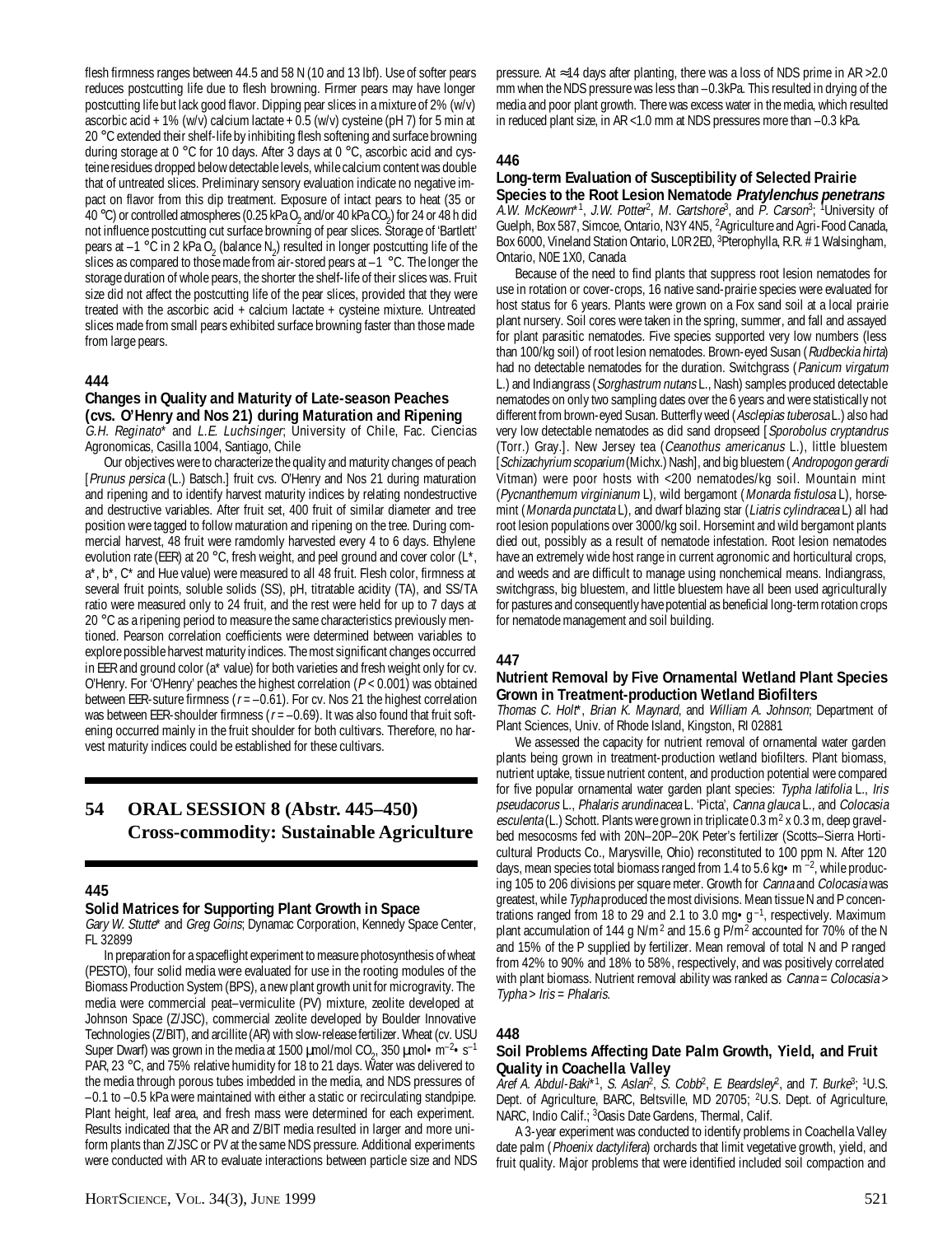stratification that restrict water permeation into the root zone, and low fertility as reflected by the low organic -matter content of the sandy soils. To eliminate the impact of these stresses on plant growth, yield, and fruit quality, a no-tillage alternative management system was introduced to replace the conventional practice of tillage that compacts the soil. No-till was coupled with the use of cover crops to enrich the soil with organic matter, fix N, recycle nutrients, and improve water holding capacity of the sandy soil. In already established orchards, an additional treatment—slip plowing—was also implemented to loosen the soil at lower depths to facilitate water permeation. The positive effects of the alternative system on the soil, tree growth, yield, and fruit quality will be presented.

## **449**

#### **Conservation Tillage Row Crop Production in California**

J.P. Mitchell\*1, W.T. Lanini<sup>n</sup>, S.R. Temple<sup>1</sup>, E.V. Herrero<sup>1</sup>, E.M. Miyao<sup>1</sup>, P. Brostrom<sup>1</sup>, *R. Morse<sup>2</sup>,* and *F. Thomas<sup>3</sup>;* University of California, Davis, CA 95616; <sup>2</sup>Virginia Polytechnic Institute and State University, Blacksburg, VA 24061; <sup>3</sup>Cerus Consulting

Conservation tillage (CT) row crop production is currently not widely adopted in California. Recently, however, interest in evaluating the potential of CT systems to reduce production costs and improve soil quality is growing in many areas in the state. In 1997 and 1998, we evaluated four cover crop mulches (rye/ vetch, triticale/vetch, Sava medic, and Sephi medic) in a CT-transplanted tomato system relative to the conventional winter fallow (CF) practice. In both years, yields were comparable to the CF under the triticale/vetch and rye/vetch mulches. Earthworm populations after 2 years of CT production were increased 2- to 5 fold under mulches relative to the CF system. Soil carbon was increased by 16% and 6% after 2 years of CT production under the triticale/vetch and rye/vetch mulches, respectively. Weed suppression under the triticale/vetch and rye/vetch was comparable to the CF with herbicide system early in the season in both years but was maintained through harvest in only one season. Soil water storage (0–90 cm) was similar at the beginning of the tomato season in triticale/vetch, rye/ vetch, and fallow plots but was higher under the mulches during much of the last 45 days of the 1998 season. Further refinement of CT practices in California's vegetable production regions is needed before wider adoption is likely.

#### **450**

#### **Impacts of Alternative Cropping Systems on Soil Physical Properties, Crop Productivity and Quality, and Water Management in California's Sacramento Valley**

J.P. Mitchell\*, G. Colla, B.A. Joyce, L.M. Huyck, W.W. Wallender, S.R. Temple, P.N. Brostrom, E.M. Miyao, and D. Poudel; University of California, Davis, CA 95616

The Sustainable Agriculture Farming Systems (SAFS) Project was established in 1988 to study the transition from conventional to low-input and organic farm management in California's Sacramento Valley. We evaluated the effects of these alternative farming systems on soil compaction, water-holding capacity, infiltration, and water storage in relation to tomato yield and fruit quality within the SAFS cropping systems comparison 10 years after it had been established. Soil bulk density (0–15, 15–30, 30–45, and 45–60 cm) was not significantly different among the farming systems. In situ water-holding capacity at 24, 48 and 72 h after water application was significantly higher in the organic system at all times and depths except 45–60 cm. Cumulative water infiltration after 3 h in the organic and low-input cover crop-based plots was more than twice that of the conventional system. The more rapid infiltration in the low-input and organic systems resulted in increased total irrigation needs, more water stored in the soil profile throughout the 30 days before harvest, and lower fruit soluble solids and titratable acidity in these systems relative to the conventional system. Yields were not significantly different in the organic, low-input, and conventional systems during either 1997 or 1998.

## **55 ORAL SESSION 9 (Abstr. 451–456) Vegetable Crops: Crop Production**

#### **451**

#### **Evaluating Skin-set of the Sweetpotato**

Lewis W. Jett\*; Louisiana State University Sweet Potato Research Station, P. O. Box 120, Chase, LA 71324

Skinning of sweetpotatoes [*Ipomoea batatas* (L.) Lam] can reduce marketable

yield and quality. The 'Beauregard' sweetpotato, despite its consistent high yield and quality, is very susceptible to skinning injury during harvest. A research project was initiated to investigate chemical and mechanical methods to improve skinset of 'Beauregard' sweetpotato. Approximately 14 days before harvest, Desicate II and Enquik (dihydrogen tetraxosulfate) were applied to the sweetpotato vines as a broadcast spray. Mechanical methods evaluated included mowing with a flail-type mower or pulling (vine detachment) 7 days before harvest. Skin-set was measured using a Halderson periderm shear tester fitted to a torquometer. The Enquik + Desicate II treatment significantly desiccated the vines relative to application of Desicate II alone. The skin set testing device was sensitive enough to detect differences between treatments. The highest skin-set reading was obtained from the pulled vine treatment. Marketable yield was not affected by application of any chemical or mechanical treatment. Curing of skinned sweetpotatoes(4 days; 30 °C; 90% relative humidity) significantly reduced postharvest moisture loss and disease incidence.

#### **452**

#### **Evaluation of Midrib Nitrate-N Tests for Desert Lettuce**

Charles A. Sanchez\* and M. Peralta; The University of Arizona, Yuma, AZ 85364 Criteria for managing fertilizer nitrogen (N) applications for lettuce (Lactuca sativa L.) based on midrib nitrate-N analysis were developed 25 years ago. However, this test had not been recently evaluated for the newer cultivars of lettuce currently grown or the higher yield potential now obtained. More recently, quick sap nitrate-N tests have been correlated to the traditional dry midrib test and preliminary criteria for making diagnosis based on these sap tests have been proposed. Field experiments were conducted at 20 locations across the low desert region of the southwestern United States from 1996–1999 to evaluate the traditional dry midrib and sap nitrate-N tests. Tissue samples were collected before each sidedress N application and diagnostic accuracy was evaluated by determining lettuce growth and yield on both N-treated and untreated plots and comparing predicted to actual response. Overall, the variability associated with the quick sap test seemed to limit its application as a predictive N management tool in the low desert. Although less variable than the quick sap test, the high frequency with which the dry midrib test resulted in incorrect diagnosis suggests that either this test needs revision or that it is an unreliable N management tool.

#### **453**

#### **N Management Strategies Affect Watermelon Yield and N Leaching**

G. Hochmuth\*1, R. Hochmuth<sup>2</sup>, S. Locascio<sup>1</sup>, D. Haman<sup>3</sup>, B. McNeal<sup>4</sup>, J. Kidder<sup>4</sup>, and *Jennifer Hornsby<sup>2</sup>;* <sup>1</sup>Horticultural Sciences Dept., Univ. of Florida, Gainesville, FL 32611-0690; <sup>2</sup>Suwannee Valley Research and Education Center, Live Oak, FL 32060-7434; 3 Dept. Agric. and Biological Engineering, Univ. of Florida, Gainesville, FL 32611-0570; <sup>4</sup>Dept. Soil and Water Science, Univ. of Florida, Gainesville, FL 32611-0510.

Nitrate concentrations in the springs and rivers in northern Florida have been increasing, and several state agencies are interested in implementing nitrogen management programs on farms to reduce N entering the groundwater. Watermelon was grown in the first season of a six-season project under various cultural and fertilization programs to investigate the relationship of N management with N leaching. Treatments were a factorial arrangement of two cultural systems (polyethylene mulch with drip-irrigated beds and unmulched, overhead irrigated beds) and three N fertilization programs [N at the extension-recommended rate, N at the commercial-watermelon-producer rate (1.5 times recommended), or N at the recommended rate with 50% of N from poultry manure]. Nitrate in the soil beneath the watermelon crop was monitored at the 2-m depth with porous-crop suction lysimeters and soil sampling. Yields were greater with the mulch/drip irrigation system compared with the unmulched/sprinkler cultural system; however, fertilization program had no effect on yield. Nitrate-N concentrations in the soil solution at the 2-m depth with all fertilizer treatments were only slightly elevated (3 to 5 mg  $\cdot$  L<sup>-1</sup>) above that in the unfertilized soil (< 1.0 mg  $\cdot$  L<sup>-1</sup>) early in the season when no rain fell. Later in the season, soil solution nitrate-N concentrations at the 2-m depth increased to >50 mg $\bullet$  L $^{-1}$  with the unmulched treatment and with the greater fertilization rate. Polyethylene mulch, drip irrigation, and recommended N rate combined to maintain groundwater nitrate-N concentration below 10 mg $\bullet$  L<sup>-1</sup> for most of the production season and only slightly above 10 mg•L–1 during the summer off-season when rainfall was frequent.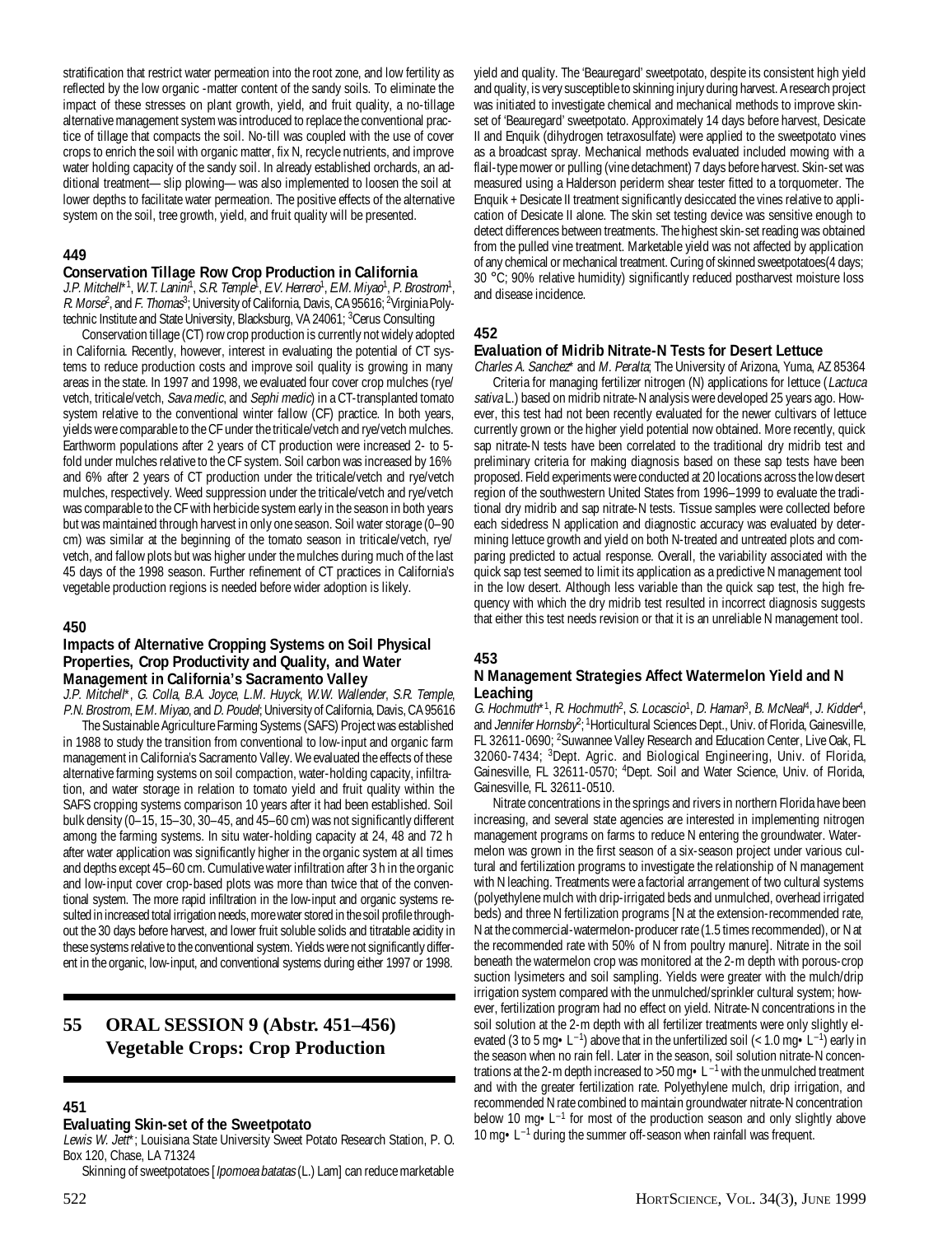#### **Deficit Irrigation Affects Yield and Quality of Triploid and Diploid Watermelon**

D.I. Leskovar<sup>\*1</sup>, P. Perkins-Veazie<sup>2</sup>, and A. Meiri<sup>8</sup>; <sup>1</sup>Texas Agricultural Exp. Station, Texas A&M Univ., Uvalde, TX 78801; <sup>2</sup>USDA, ARS, SCARL, Lane, OK 74555; 3 The Institute of Soil and Water, The Volcani Center, ARO, Israel

Water conservation strategies are being investigated for watermelon [Citrullus lanatus (Thunb.) Matsum. & Nakai] production in the Winter Garden region of southwest Texas. Our objective was to determine how yield and fruit quality of a triploid (cv. Summer Sweet 5244) and hybrid (cv. Summer Flavor 710) watermelon were affected by irrigation based on evapotranspiration (ET) rates and timing of application during spring. Irrigation treatments included constant 1.0 and 0.5 ET, three with varying ET before or after fruit set, and one with cycles of 1.0 and 0.5 ET. Fruit quality characteristics were measured at the unripe, ripe, and overripe maturity stages. Water deficit before or after fruit set decreased yield and fruit number. Flesh color was not affected by irrigation at any maturity stage. Soluble solid content at the ripe stage increased only in triploids irrigated with constant 0.5 ET or with 0.5 ET applied after fruit set. Triploid plants exposed to frequent cycles of water deficit set more and smaller fruit than hybrids. These data suggest that triploid watermelon types may have a different acclimation response to drought stress than diploid hybrids.

## **455**

#### **Response of Irrigated Potatoes to Polyolefin-coated Urea**

Francis Zvomuya\* and Carl J. Rosen; Department of Soil, Water, and Climate, University of Minnesota, 439 Borlaug Hall, St. Paul, MN 55108

Polyolefin-coated fertilizers are slow-release fertilizers coated with thermoplastic resins that have a temperature-dependent nutrient release pattern. A field study was conducted on a Hubbard loamy sand during 1997 and 1998 at Becker, Minn., to evaluate the effect of polyolefin-coated urea (POCU) fertilizers (Meister, Chisso Co., Japan) on yield and quality of irrigated 'Russet Burbank' potatoes (Solanum tuberosum L.). The coated fertilizers were POCU-50 and POCU-70, which release 80% of their N in 50 and 70 days, respectively, at 25  $\degree$ C, and a 1 POCU-50 : 1POCU-70 mixture. The study compared three soluble urea treatments (N at 0, 140, and 280 kg • ha<sup>-1</sup>) split-applied at planting, emergence, and hilling vs. the same N rates of coated urea fertilizers applied in a band at planting. In 1997, a season characterized by high leaching, total and large tuber (>168 g) yields were higher with coated urea sources than soluble urea at equivalent N rate, but the N sources gave similar yields in 1998 when leaching was minimal. In both years, doubling the rate of N as soluble or coated urea from 140 to 280 kg•ha<sup>-1</sup> had no effect on total yield, but increased the marketable yield (tuber size). Yields were higher in 1998 compared to 1997 due to poorer tuber set in 1997. However, the percentage of large tubers was higher in 1997. Specific gravity increased slightly with N rate but did not differ with N source at equivalent N rate. Hollow heart incidence was similar among all treatments in 1997, but it increased with N rate and was similar among N sources in 1998.

#### **456**

#### **An Automatic, Controlled Water-Table Irrigation System for Vegetable Transplant Production**

J.W. Buxton<sup>\*</sup> and Wenwei Jia; Department of Horticulture and Landscape Architecture, University of Kentucky, Lexington, KY 40517

The controlled water-table irrigation (CWT) system was evaluated for vegetable seed germination and transplant growth. The system is a modification of capillary mat irrigation except that the mat along one side extends over the edge of the bench into a narrow trough running along the side of the bench. The nutrient solution level in the trough is controlled by a liquid level controller, so it is at a fixed distance below the bench surface. The nutrient solution is drawn by capillarity from the trough upward to the bench surface and then moves by capillarity to the opposite side of the bench. The system automatically maintains a constant air : water ratio in the growing media. Seeds of broccoli, tomato, and pepper were germinated in a 96-cell plug tray and grown to transplanting stage with the CWT system. A factorial experiment consisted of two growing media combined with CWT treatments of 2 and 4 cm. Excellent germination and high-quality seedlings were produced with all treatments. No differences were observed in growth of seedlings at 2 vs. 4 cm or between the two growing media. The CWT system is capable of maintaining a constant uniform water : air ratio in all plug cells on a commercial growing bench. Nutrient solution does not run off the bench. The CWT potentially is an excellent system for the irrigation of vegetable transplants.

## **56 ORAL SESSION 10 (Abstr. 457–464) Cross-commodity: Genetics & Breeding**

## **457**

#### **Woody Plant Selections and Introductions from North Dakota State University**

Dale E. Herman\* and Lawrence J. Chaput; Dept. of Plant Sciences, North Dakota State University, Fargo, ND 58105

Woody plant improvement research has been an active program at North Dakota State Univ. (NDSU) for many years. Eighteen cultivars have been introduced since 1986, and ≈10 additional releases are anticipated over the next 6 years. These superior, winterhardy cultivars have increased the inventory of adapted woody plants for landscape use in the northern plains, particularly USDA hardiness zones 3 and 4. Emphasis will be placed on recent introductions and promising plants for potential future release. An extensive, statewide cooperative evaluation program is conducted at seven sites throughout North Dakota and also at the NDSU Research Arboretum near Absaraka.

## **458**

## **Inheritance of Tree Size in Pistachio (Pistacia vera L.)**

Chih-Cheng T. Chao<sup>1</sup>, Dan E. Parfitt<sup>\*1</sup>, Louise Ferguson<sup>1</sup>, Craig Kallsen<sup>2</sup>, and Joe Maranto<sup>2</sup>;<sup>1</sup>Department of Pomology, One Shields Ave, University of California-Davis, Davis, CA 95616; <sup>2</sup>University of California Cooperative Extension, Kern County, Bakersfield, CA 93307

Trunk cross-sectional area from a population of 6192 pistachio trees was used to estimate tree growth from 1995 to 1997. The narrow-sense heritabilities of trunk cross-sectional area were near zero across multiple locations based on analyses of progenies from 20 half-sib families. However, within individual location, there were values from 0.20 to 0.56 for 1995, 1996, and 1997, respectively. Broad-sense heritability estimates were considerably higher, from 0.36 to 0.64 at multiple locations and 0.51 to 1.35 for individual locations. These results suggest that dominance and significant interaction effects, epistatic and genotype by environment, were important. Breeding strategies should emphasize selection of superior parents based on individual performance, and parents should be selected in the environment in which the progeny are intended to be used.

#### **459**

#### **Inheritance of Alternaria Late Blight [Alternaria alternata (Fries) Keissler] Resistance in Pistachio (Pistacia vera L.) and Selection for Resistance in the Field and Greenhouse**

Chih-Cheng T. Chao\*1, Dan E. Parfitt<sup>1</sup>, and Themis J. Michailides<sup>2</sup>; <sup>1</sup>Dept. of Pomology, One Shields Ave., University of California–Davis, Davis, CA 95616; 2 Dept. of Plant Pathology, University of California–Davis/Kearney Agricultural Center, Parlier, CA 93648

Pistachio (*Pistacia vera* L.) progeny from the California cultivar improvement program were evaluated at two locations for their resistance to alternaria late blight [Alternaria alternata (Fries) Keissler] from 1995 to 1997. Large differences between seedlings were observed for disease resistance. Narrow sense heritabilities were calculated from half-sib analysis of 20 open pollinated families. Heritabilities of 0.48 and 0.11 at Kearney Agricultural Center were observed in 1995 and 1997, respectively. Narrow-sense heritability estimates were 0.56 and 0.54 at the Wolfskill Experimental Orchard near Davis for 1995 and 1997, respectively. Differences among progeny families to alternaria late blight infection were highly significant and were associated with the female parents. Greenhouse inoculation experiments were not strongly correlated with field results. Fifty-eight highly resistant seedlings were identified for use in future cultivar improvement efforts.

#### **460**

#### **Introgressing Seedlessness from Vitis vinifera into Vitis rotundifolia**

Jiang Lu\* and Lloyd Schell; Center for Viticultural Science, Florida A&M University, Tallahassee, FL 32311

Vitis rotundifolia (Muscadine grapes), a native species characterized with multiple resistance to grape diseases and insects, are cultivated throughout the south-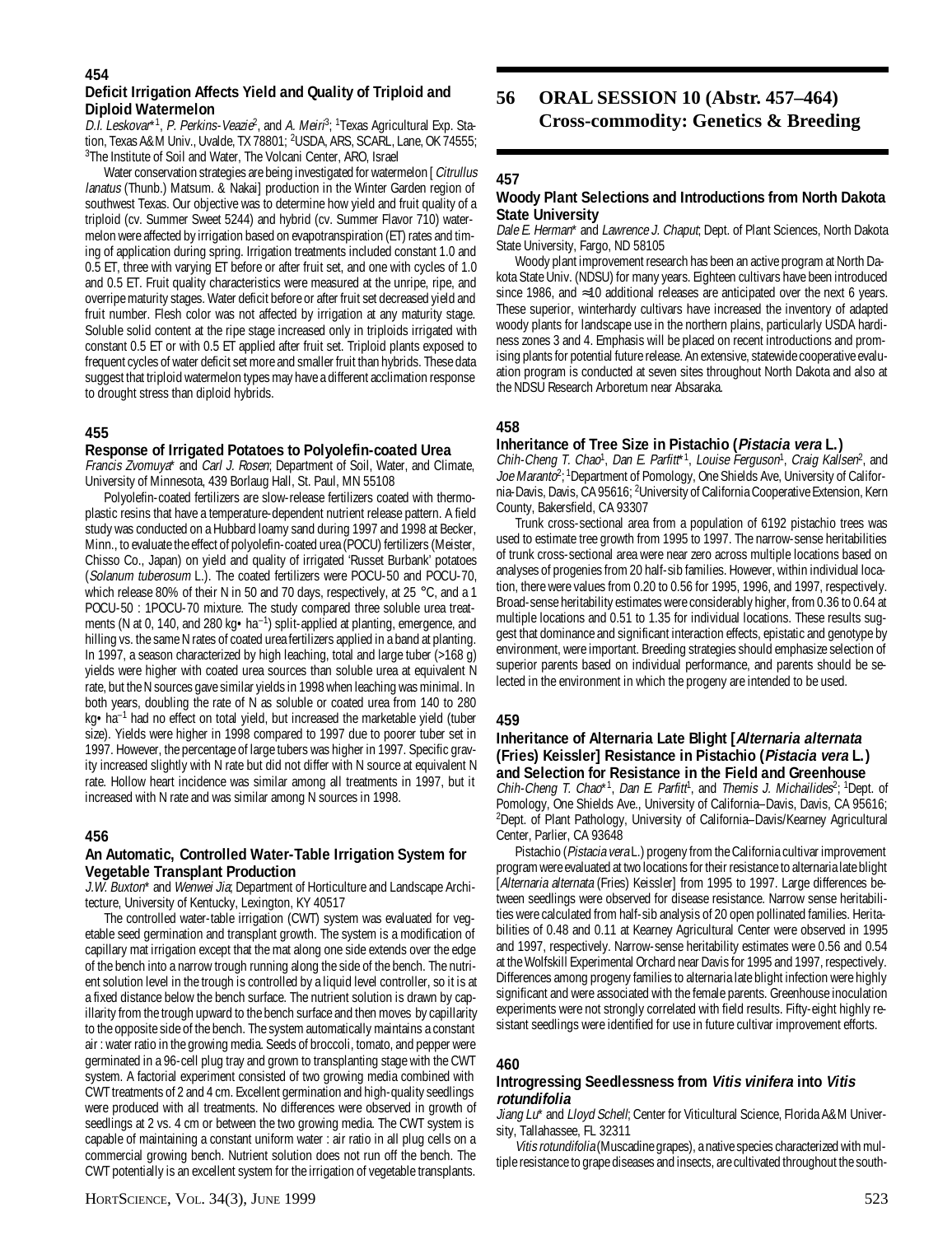eastern U.S. for fresh fruit and processing. However, the species falls short of consumer's expectation as fresh fruit due to its seediness and thick skin. However, Vitis vinifera, a predominant Vitis species grown worldwide possesses good fruit characteristics such as seedlessness and edible skin but is susceptible to many diseases. Attempts to produce *rotundifolia–vinifera* hybrids to combine good fruit quality and disease resistance of both into  $F_1$  hybrids have been made by grape breeders for many years. Limited success was only reported when the V. vinifera was used as seed parents. Pollinating seedless vinifera pollen onV. rotundifolia stigma was made in 1993 and 1994. More than 20,000 flowers from 34 cross combinations were pollinated. These crosses were made to see if there is any chance to produce hybrids when muscadine grapes were used as female parent and specifically to introgress the seedlessness from European grapes into muscadine grapes. A few hundred seeds were collected from these crosses and germinated in a greenhouse. Two seedlings were clearly distinguished from the others with morphology intermediate between muscadine and the vinifera grapes, while the rest looked straight muscadine grapes derived from possible contaminated pollination. This conclusion was further confirmed by isozyme and DNA markers. One of the seedlings produced from the cross of 'Jumbo' x 'Thompson Seedless' grew vigorously and has been setting fruit since 1996. Fruit are mixture of stenospermocarpic and pathonocarpic seedlessness. Fruit setting and pollen viability test indicated that this hybrid is at least partly self-fertile. Many other characteristics of the hybrid, such as leaves, stems, tendrils, time of budbreak, bloom date, and ripen date are intermediate between muscadine and bunch grapes. The hybrid is resistant to Pierce's disease, anthracnose disease, and downy mildew, which are the limited factor to growing V. vinifera in the hot and humid southeastern U.S. This is the first report of a seedless hybrid from *V. rotundifolia x V. vinifera.* 

#### **461**

#### **Genetics of the Necrotic Reaction to Lettuce Mosaic in Lettuce** Edward J Ryder\*; USDA-ARS, US Agr. Res. Sta., 1636 E. Alisal St., Salinas, CA 93905

Lettuce mosaic has been a serious virus disease for lettuce in all locations worldwide where lettuce has been grown. Consequently, the disease and its virus have been well studied. Lettuce plants react to lettuce mosaic virus in a variety of ways. The most common susceptible reaction is an overall vein clearing and mottling, followed by leaf recurving, leaf distortion, and stunting. However, some susceptible types manifest a mild mottling with little additional distortion. Others develop a necrotic reaction, which may be severe, mild, or seasonal. Finally, there are at least three resistant reactions, most frequently appearing as a systemic infection manifested with restricted yellowish lesions. Research is ongoing to sort out the various reactions and their genetic bases. This report describes the inheritance of the severe necrotic reaction and its relationship to the resistant reaction conferred by the allele mo-1. Several previous crosses among necrotic types indicate that the same necrotic allele is operating except that found in 'Bibb'. Several crosses were studied. The cross 'Salinas' (mot.) x 'Crisp As Ice' (nec.) showed that necrotic is due to a single dominant allele. The cross 'Salinas 88' (res.) x 'Maikonig' (nec.) produced three phenotypes in  $F_2$ , indicating the action of two loci. The crosses PI 251245 (res.) x 'Prizehead' (nec.) and 'Vanguard 75' (res.) x 'Prizehead' disclosed two recombinant phenotypes, mottled and resistant-necrotic. Necrotic is dominant to nonnecrotic in both susceptible and resistant phenotypes. The genes are inherited independently.

#### **462**

#### **Inheritance of Light-Green Flower Color (gf) in Watermelon (Citrullus lanatus)**

Young-Seok Kwon\*<sup>1</sup> and Fenny Dane<sup>2</sup>; <sup>1</sup>National Alpine Agricultural Expt. Sta., Pyongchang, Korea 232-950; <sup>2</sup>Dept. of Horticulture, Auburn University, AL 36849

Watermelon (*Citrullus lanatus* Thumb. Matsum. and Nakai) flower petals usually are yellow, but in watermelon line Kw-695, light-green flowers were detected. To study the inheritance of light-green flower color, Kw-695 plants were crossed with yellow-flowered Korean cultures 'SS-4' and 'Dalgona'. The resulting  $F_{1}$ ,  $F_{2}$ , and reciprocal backcross generations were analyzed for flower color. Segregation ratios in the  $F_2$  and backcross to Kw-695 were 3 yellow : 1 light green and 1 yellow : 1 light green, respectively. Backcross generations to the yellow-flowered parents showed yellow flowers only. These results indicate that inheritance of the light-green flower character in Kw-695 is governed by a single recessive gene. We propose the *gf* gene symbol for the green flower trait. Kw-695 plants have large vines with large, light-green leaves. The plants are andromonoecious, have large, oval, bright yellow–green fruit with irregular dark-green stripes, bright yellow– orange, inedible flesh with very low sugar content (about 3.2 °Brix), and light-yellow

#### **463**

#### **Understanding Genetics of Freezing Tolerance: Expression of** Freezing Tolerance in the Interspecific F<sub>1</sub> and Somatic **Hybrids of Potatoes**

 $Y.-K.$  Chen<sup>\*1</sup>, J.P. Palta<sup>1</sup>, and J.B. Bamberg<sup>2</sup>; <sup>1</sup>Dept. of Horticulture, Univ. of Wisconsin, Madison, WI 53706; <sup>2</sup>USDA/Agricultural Research Service, Inter-Regional Potato Introduction Station, 4312 Hwy 42, Sturgeon Bay, WI 54235

Wild potato species provide a valuable source of genetic variability for the improvement of freezing tolerance in cultivated potato, Solanum tuberosum (tbr). However, breeding for freezing tolerance by using wild genetic resources has been hampered by contradictory results regarding the genetic control of this trait. Both dominance and recessiveness for this trait have been reported. To explore the genetic control of freezing tolerance, the expression of freezing tolerance was investigated in various interspecific  $F_1$  and somatic hybrids between hardy and sensitive species. In addition to 2 years of field evaluation, freezing tolerance before and after acclimation was characterized separately under controlled environments to dissect the two independent genetic components of freezing tolerance, namely nonacclimated freezing tolerance (NA) and acclimation capacity (ACC). The expression of freezing tolerance, including NA and ACC, was closer to that of hardy parent, sensitive parent, or approximate parental mean, depending on species combination. However, the expression of freezing tolerance tended to be greater when the hybrids contained more sets of chromosomes from the hardy parent than from the sensitive parent. The significance of hardy : sensitive genomic ratio was further supported by using sexual and somatic hybrids between tbr and S. commersonii (cmm) to achieve different genomic ratios without the confounding effect of species. Therefore, we propose that the hardy : sensitive genomic ratio is an important determinant for the expression level of freezing tolerance before and after cold acclimation.

## **464**

#### **Distribution of Sugars in Sweet Corn**

V.M. Russo<sup>\*1</sup>and T. Smith<sup>2</sup>; <sup>1</sup>USDA, ARS, SCARL, POB 159, Hwy. 3W, Lane, OK 74555; <sup>2</sup>Southeastern State Univ., Durant, OK 74701

Sweet corn (*Zea mays* L.) kernels are sinks, and sugars found in kernels must be translocated from a source. Stalk tissues can act as a source and a sink as sweet corn plants age. Quantity and types of sugars present in various sweet corn tissues during plant development are not well documented. Concentrations of fructose, glucose, sucrose, and their total were determined in the ninth stalk internodes (I9) from the 12-leaf stage (V12) to fresh-market maturity (R3) in sweet corn cultivars carrying either the su1se1, su1, or sh2 endosperm genotype. Developing ears were sampled at tassel emergence (VN) and silking (R1). Kernels and cob tissue were sampled separately at blister stage (R2) and R3. Correlation analysis was performed on concentrations of sugars at all developmental stages. In I9, from V12 to R3, levels of fructose and glucose declined and sucrose increased. In developing ears, concentrations of fructose and glucose increased from VN to R1. Concentrations of sugars in cobs in all cultivars were generally the same at R2 and R3. In kernels from R2 to R3 in the su1se1 cultivar, glucose decreased while the other sugars were unchanged; in the  $su1$  cultivar, fructose decreased while levels of the other sugars stayed the same; and in the sh2 cultivar, fructose decreased, glucose was unchanged and sucrose increased. Correlation analysis suggested that the cultivars moved sugars to the kernels differently. The pattern of movement of sugars to kernels was most complex in the su1se1 cultivar than in the su1, which was more comlex than in the sh2 cultivar. Knowing how sugar content changes in the plant may be used to predict sugar content in kernels.

## **64 ORAL SESSION 11 (Abstr. 465–469) Fruit/Nuts: Dormancy & Flowering**

#### **465**

#### **Dormancy Completion—A Dual Response**

Amnon Erez\*, Institute of Horticulture, A.R.O., The Volcani Center, P.O.Box 6 Bet Dagan, 50250, Israel

Most of the works evaluating dormancy completion relies on measuring the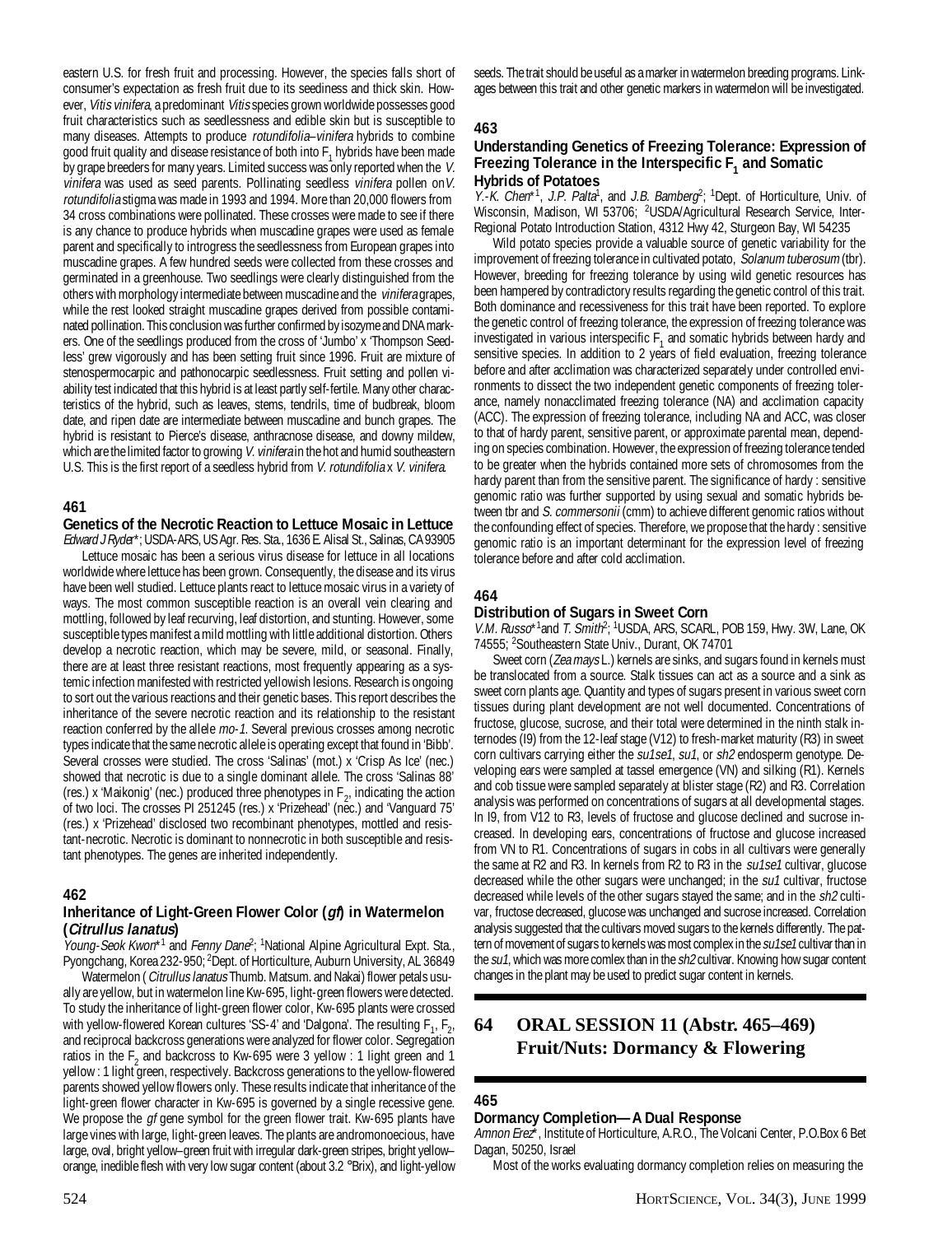level of budbreaking or the time needed for buds to break in forcing conditions. In all cases, the evaluation of budbreak is limited to the initial stages of bud opening in both vegetative and floral buds. Very rarely the response of the new growth is determined. It is accepted that dormancy completion of the bud is of a qualitative nature of yes or no. This reasoning led to using excised branches that can not support normally a growing bud but may support the evaluation of the emerging buds. In practice, the effect of breaking bud dormancy is far reaching and has an impact on the development after budbreaking. Growth vigor is a characteristic tied to the rate of dormancy completion in a quantitative manner. After exposure to sufficient chilling growth is rapid and vigorous. When buds are exposed to warm winters, growth is sluggish and poor. Under certain conditions, budbreak may be high, but all vegetative buds will form rosettes. Likewise with floral buds, they may break satisfactorily but will not set normal fruit especially in stone fruit species. In a recent study of bud dormancy inheritance in apricots, budbreak showed a clear dominance of the low chilling characteristic; level of vegetative vigor showed a similar effect to the high and low chilling parents. Thus, two characteristics of dormancy completion should be considered. The first is the level of budbreak and the other is the vigor of the growing vegetative buds and the functionality of the flower buds, as both are affected by the conditions that induce dormancy completion.

#### **466**

#### **Floral Cold Acclimation in Strawberry and Sour Cherry**

Christopher L. Owens\*, J.F. Hancock, and A.F. Iezzoni; Department of Horticulture, Michigan State University, East Lansing, MI 48824

Sour cherry and strawberry are examples of two Rosaceous species that often suffer crop reductions due to spring freezes. Breeding for improved floral freezing tolerance has the potential to mitigate the susceptibility of these plants to spring frosts. In model plant systems, researchers have been able to identify genes that play a role in freezing tolerance by initially searching for mRNAs regulated in response to cold temperatures. To search for cold-responsive freezing-tolerance genes in strawberry and sour cherry, it is necessary to first define their cold acclimation response. To test the hypothesis that sour cherry and strawberry flowers have the ability to cold acclimate, blooming plants were exposed to 4 °C and 16 h light for 14 days. Sour cherry styles and strawberry receptacles from open, fully developed flowers were excised, and electrolyte leakage curves were generated over a range of subzero temperatures. The temperature at which  $50\%$  electrolyte leakage ( $E L^{50}$ ) occurred was used to compare treatments. The flowers of two strawberry cultivars were tested for the ability to cold acclimate. Non-acclimated 'Chandler' receptacles had an  $EL^{50}$  of  $-2.9$  °C, while non-acclimated 'Honeoye' had an  $EL^{50}$  of  $-3.4$  °C. Conversely, acclimated 'Chandler' receptacles had an  $E^{50}$  of  $-7.7$  and acclimated 'Honeoye' receptacles had an EL $^{50}$  of  $-8.7$  °C, both are significantly different from non-acclimated values ( $P \le 0.01$ ). Additionally, sour cherry styles were collected from the field at full bloom from a mapping population of 86 individuals from the cross 'Rheinische Schattenmorelle' x 'Erdi Botermo' and acclimated as previously described. The EL<sup>50</sup> of the 86 progeny ranged from approximately  $-2.0$  to  $-6.0$  °C.

#### **467**

#### **Overcoming Dormancy, Advancing Budbreak, and Advancing Fruit Maturity in 'Bing' Sweet Cherry (Prunus avium L.): Surfactants/ Dormant Oils + Calcium Ammonium Nitrate or Hydrogen Cyanamide**

K.G. Weis<sup>1</sup>, S.M. Southwick\*1, J.T. Yeager<sup>1</sup>, M.E. Rupert<sup>1</sup>, R.E. Moran<sup>1</sup>, J.A. Granf<sup>2</sup>, and W.W. Coates<sup>3</sup>; <sup>1</sup>Pomology Dept., Univ. of California, Davis CA 95616; <sup>2</sup>Univ. of California Cooperative Extension, San Joaquin County, Stockton, CA 95205; 3 Univ. of California Cooperative Extension, San Benito County, Hollister, CA 95023

In continuing trials (1995–current), we have used a variety of treatments to overcome inadequate chilling, coordinate bloom, improve leaf out and cropping, and advance/coordinate maturity in sweet cherry, cv. Bing. Treatments have included hydrogen cyanamide (HCN, Dormex) and various surfactants or dormant oils combined with calcium ammonium nitrate (CAN17). Chill hour accumulation, (required chilling for 'Bing' = 850 to 880 chill hours) has varied greatly in each dormant season from 392 (Hollister, 1995–1996) to adequate, depending both on the season and location (central valley vs. coastal valley). In 1998, 4% HCN advanced budbreak significantly compared to any other treatment, although other chemical treatments also were more advanced than the untreated control. Dormex advanced completion of bloom 11% to 40% more than other treatments, although other dormancy-replacing chemicals were at least 16% more advanced in petal fall than the untreated control. Dormex contributed to slightly elevated truss bud death, as did 2% Armobreak + 25% CAN17. In 1998, fruit set was

improved by 2% Armobreak + 25% CAN17 (79%) compared to the untreated control (50%); all other treatments statistically equaled the control. Fruit set was not improved by Dormex, although bloom was advanced by a few days in this treatment. As fruit set was increased by treatments, rowsize decreased (as did fruit weight), as expected, but no treatment resulted in unacceptable size. In 1997, fruit set was also improved by 2% Armobreak + 25% CAN17; however, fruit set was so low overall in that year that no real impact was found. In 1997 and 1998, 4% HCN advanced fruit maturity compared to other treatments, with darker, softer, larger fruit at commercial harvest. These and additional results will be presented.

#### **468**

### **Effect of Hydrogen Cyanamide (Dormex) and Ethephon (Ethrel) on Fruiting of 'Surecrop' Peaches**

Arlie A. Powell\*, James Pitts, and Bobby Boozer, Auburn University, AL 36849 Early flowering of peach in the southeastern United States can result in annual crop loss as a result of late winter–early spring freezes. In peach and other prunus, a fall application of ethephon delays flowering several days; however, delayed harvest and smaller fruit size of certain varieties may occur. Hydrogen cyanamide replaces the late stage of chilling in peach but can also advance bloom and harvest date while maintaing or enhancing fruit size. A randomized complete-block experimental design using 13-year old 'Surecrop' trees was used to evaluate whether hydrogen cyanamide could offset the delayed harvest and smaller fruit size disadvantages of using ethephon without advancing bloom dates. Treatment combinations of ethephon (at 20%, 50%, and 90% of required chilling) and hydrogen cyanamide (at 90% to 100% of required chilling) were applied as whole-tree foliar sprays to near point of drip. Although not significant, there were trends toward hydrogen cyanamide overcoming both smaller fruit size and delayed harvest induced by ethephon. This agrees with an earlier study using 'Redhaven'. Dormex negated the late flowering effects of ethephon applied at 20% chilling but did not cause flowering earlier than the control.

#### **469**

#### **Some Citrus Flower Characteristics Limit Bee Preference of Hybrids and Their Pollination**

L.G. Albrigo\*, R. Russ, R. Rouseff, and R.A. Bazemore; University of Florida, Citrus Research and Education Center, Lake Alfred, FL 33580

Except for 'Orlando' and 'Minneola' tangelos, most citrus hybrids grown in Florida are small-flowered and produced less than half the nectar of largeflowered cultivars. Sugar contents in large- and small- flowered cultivars were not different in 1997, but the concentration of sugars doubled in 1998 over 1997 for small-flowered hybrids, while nectar volume was about one-half of that in the previous year. Nectar volume of large-flowered cultivars increased slightly in 1998 compared to 1997. Of four aromatic volatiles measured from headspace over flowers, 'Robinson' and 'Ambersweet' were lowest in total while other cultivars had only some specific differences. Grapefruit flowers produced high limonene levels, while 'Sunburst', 'Fallglo', and 'Valencia' gave off the most myrcene. Bees were tested for flower preference in a round, white screenhouse using a mini-hive and duplicated fresh-cut flower bouquets each day. Bees preferred largeflowered cultivars with more nectar. Some other preferences also were observed. In the field, hedge-rows limited cross movement of bees in mature blocks of hybrids, which limits the number of contiguous rows of the preferred cultivar for good pollinization. Timing of bee hive placement was also critical to get bee movement into the intended block because flowering times differ for some cultivars and bees develop inital preferences.

## **66 ORAL SESSION 12 (Abstr. 470–477) Cross-commodity: Postharvest Physiology/ Temperature Stress**

#### **470**

**Ethylene Inhibits the Development of Chilling Injury in Fresh-cut Tomato Slices during Storage at Low Temperature** Ji Heun Hong\*and Ken Gross; Hort. Crops Quality Lab., Plant Sci. Inst., Beltsville Agr. Res. Ctr., Agricultural Res. Serv., USDA, 10300 Baltimore Ave., Beltsville, MD 20705-2350

Experiments were conducted to determine if ethylene influences chilling in-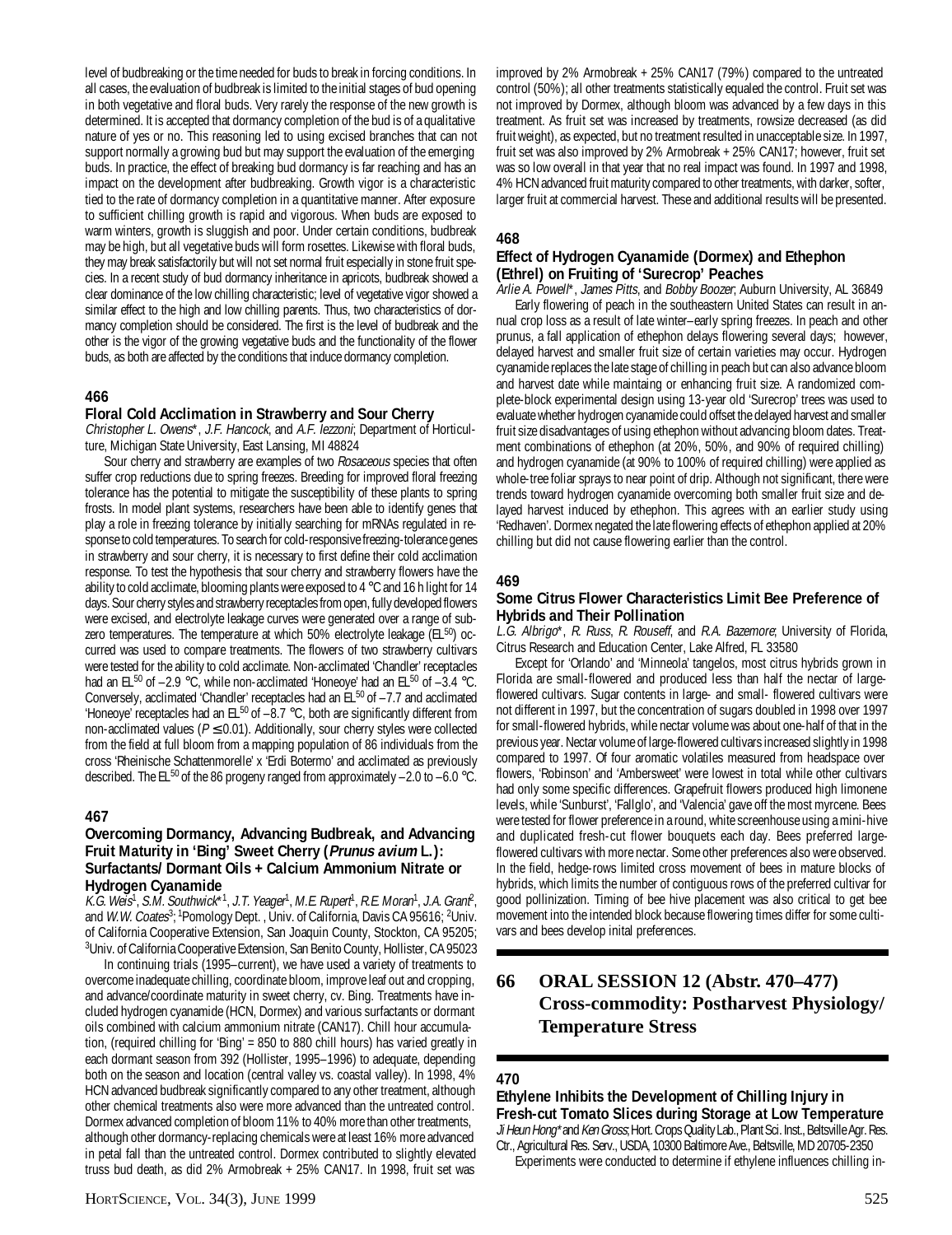jury, as measured by percent of slices showing some water-soaked areas and associated fungal growth in fresh-cut tomato slices (Lycopersicon esculentum Mill.; cvs. Mountain Pride and Sunbeam). Ethylene concentration in containers without a perforation (perforations were made by piercing the lid of the container forming a 0.7-mm hole) significantly increased during storage at 5 °C, while little or no accumulation of ethylene occurred in containers with from one to six perforations. Chilling injury was greatest in slices in containers with six perforations, compared to slices in containers with one perforation an,d was over 12-fold greater than that of slices in control containers with no perforations. The percent ofage visible fungal growth of slices was roughly correlated with the degree of chilling injury. An experiment was also performed to investigate the effectiveness of including an ethylene absorbent pad in containers on subsequent ethylene accumulation and chilling injury. While ethylene in the no-pad control increased continually during storage at 5 °C under modified-atmosphere conditions, no increase in accumulation of ethylene was observed in containers containing ethylene absorbent pads throughout storage with 'Sunbeam' and 'Mountain Pride' tomatoes. The ethylene absorbent pad treatment resulted in a significantly higher percent of chilling injury and visible fungal growth compared with the no-pad control. In studies aimed at inhibiting ethylene production using 1-aminoethoxyvinylglycine (AVG) during storage of slices, the concentration of ethylene in control containers (no AVG) remained at elevated levels throughout storage compared to containers with slices treated with AVG. Chilling injury in controls was 5-fold greater than that in slices treated with AVG. All slices treated with AVG had visible fungal growth, while the percent of slices showing visible fungal growth in no-AVG controls was 54%. Furthermore, we tested the effect of ethylene pretreatment of slices on subsequent slice shelf-life and quality. In slices treated with ethylene (0, 0.1, 1, and 10  $\mu$ L  $\cdot$  L<sup>-1</sup>) immediately after slicing, ethylene production in untreated controls was greater than that of all other ethylene pretreatments. However, pretreatment of slices at 3 days after slicing resulted in a different pattern of subsequent ethylene production during storage. The rate of ethylene production by slices treated with 1  $\mu L \cdot L^{-1}$  ethylene at 3 days after slicing was greater during storage than any of the other ethylene treatments. With slices pretreated with ethylene both immediately and 3 days after slicing, the rate of ethylene production tended to show an negative correlation with chilling injury.

#### **471**

## **Tomato Fruit Treated with 1-methylcyclopropene Provide Adequate Non-ripening Controls in Low-temperature Storage Experiments**

Domingos P. F. Almeida\* and Donald J. Huber, Horticultural Sciences Department, University of Florida, Gainesville, FL 32611

Chilling injury limits the postharvest handling of many fruit and vegetables. In low-temperature storage trials, control treatments typically consist of fruit stored above the injury threshold. Since chilling exposures for tomato fruit often exceed 2 weeks, controls stored above the threshold continue to ripen, confounding comparisons with fruit maintained at low temperatures. In this study, the ethylene action inhibitor 1-MCP was used to arrest ripening to permit more valid comparisons between fruit stored under the two temperature regimes. Mature-green tomatoes were treated with EthylBloc and then stored at 5 or 15 °C for 2 or 3 weeks after which time the fruit stored at 5 °C were transferred to 15 °C to allow the expression of injury symptoms. 1-MCP inhibited ripening of fruit stored at 15 °C for 2 to 3 weeks. Color, pericarp firmness, and pectin solubilization of MCP-treated fruit stored at 15 °C remained at the values of mature-green fruit, validating their use as controls for these physiological characteristics. After 2 to 3 weeks at 15 °C, MCP-treated fruit resumed normal ripening. Comparing the fruit removed from low-temperature storage with nonripening controls at 15 °C revealed that storage at 5 °C for 2 to 3 weeks decreased the hue (yellowing) but did not affect chroma or lightness, maintained firmness, and did not affect pectin metabolism. Electrolyte leakage increased or remained unaffected by cold storage. MCP-treated fruit had slightly higher electrolyte leakage than non-MCP-treated fruit after storage at either 5 or 15 °C. We conclude that MCP-treated fruit provide adequate controls in experiments designed to study many aspects of low-temperature storage.

## **472**

#### **Effects of Low-temperature Storage on Carbohydrate Metabolism in Potato Tubers**

Robert W. Blenkinsop\*, Leslie J. Copp, Alejandro G. Marangoni, and Rickey Y. Yada; Dept. of Food Science, Univ. of Guelph, Guelph, Ont., Canada, N1G 2W1 Following exposure to low temperatures (i.e., <10 °C), potato tubers undergo

low-temperature sweetening (LTS), the conversion of starch to sugars. This phenomenon is of great importance to potato chip processors because high levels of reducing sugars lead to undesirable nonenzymatic browning during potato chip frying operations. The purpose of this study was to elucidate the biochemical differences in carbohydrate metabolism between a tolerant (ND 860-2) and a sensitive (Novachip) cultivar during 4 °C storage. On chilling, there was an increase in the levels of sucrose, fructose, and glucose in both cultivars, with levels being at least 2-fold higher in the sensitive cultivar. Increased levels of ATP and NADH, along with a higher respiratory rate observed in the tolerant tubers, collectively indicate a higher metabolic rate in the LTS-tolerant cultivar. ATP- and pyrophosphate-dependent phosphofructokinase activity was similar in both cultivars. Higher levels of ethanol and lactate were also observed in ND 860-2, suggesting a greater flux of sugars via anaerobic respiration. No significant differences were observed in enzymatic activities in the oxidative pentose phosphate pathway (PPP) or in levels of NADPH, thereby suggesting that the PPP does not play a role in conferring LTS tolerance. Therefore, we propose that LTS-tolerant potatoes may maintain low tissue sugar concentrations via an overall increased metabolism, rather than differing in one specific metabolic step. This increased metabolic rate does not appear to be due to greater enzyme expression (i.e., coarse control) but, rather, to a greater overall flux of carbohydrates through glycolysis and respiration.

## **473**

#### **Beneficial Effect of Heat-shock Treatments on Lettuce Applied before and after Wounding**

Julio G. Loaiza-Velarde\* and Mikal E. Saltveit; Department of Vegetable Crops, Mann Laboratory, University of California, Davis, CA 95616-8631

Changes in phenolic metabolism are induced by minimally processing, which ultimately leads to the browning of lettuce tissue. Phenylalanine ammonia-lyase (PAL, EC 4.3.1.5.) is greatly influenced by storage temperature. Evaluation of PAL activity at temperatures going from 0 to 25 °C showed that peaks occurred sooner at higher temperatures but at lower levels. Heat-shock treatments (50 °C, 90 s) have a protective effect against browning, help to retain greenness of tissue, and decrease the production of phenolics when applied either after or before wounding. To achieve a considerable, beneficial effect from hot water treatments applied after wounding these should not be delayed more than 36 h. The best results for heat-shock treatments before wounding occurred when applied at ≈12 h before cutting the tissue. Although cycloheximide did reduce PAL activity in a similar pattern as heat-shock treatments, it did not prevent browning itself. Cycloheximide seems to cause some sort of chemical damage that promotes the browning of lettuce tissue. When cycloheximide was applied in combination with heat-shock treatments browning did not occur.

#### **474**

## **Effect of Vigor and Duration of Chilling on Heat Shockinduced Chilling Tolerance in Cucumber Radicles**

Mary E. Mangrich\* and Mikal E. Saltveit; Mann Laboratory, Dept. of Vegetable Crops, University of California, One Shields Ave., Davis, CA 95616-8631

Chilling 10-mm cucumber ( Cucumis sativus L. 'Poinsett 76') radicles at 2.5 °C reduced their subsequent growth during 3 days at 25 °C. The reduction in radicle growth was linear for 1 to 3 days of chilling but then increased substantially until subsequent radicle growth was all but eliminated by 6 days of chilling. Heat shocks of 40 °C applied for 4 to 12 min increased chilling tolerance such that 4 days of chilling caused only a 36% decrease in radicle growth compared to 66% for seedlings not heat shocked, which brought the response in line with the responses of the non-heat-shocked seeds chilled for 1 to 3 days. Eight-minute heat shocks applied before 5 days of chilling resulted in a 45% inhibition of subsequent growth, compared to 82% for chilled non-heat-shocked controls. Heat shocks applied before 3 days of chilling did not result in a significant increase in subsequent growth compared to the non-heat-shocked controls chilled for 3 days. Heat shocks were only able to protect that part of radicle growth that was in excess of the linear decrease in radicle growth. There appears to be two effects of chilling on radicle growth. The first is linear and cannot be affected by heat shocks. The second is much more severe and can be prevented by heat shocks. Seeds were selected for three categories of vigor according to the rate at which their radicles grew to 10 mm. Seeds classified with different vigors neither responded significantly differently to 3 days exposure to 2.5 °C nor did they respond differently to chilling stress following application of heat shocks.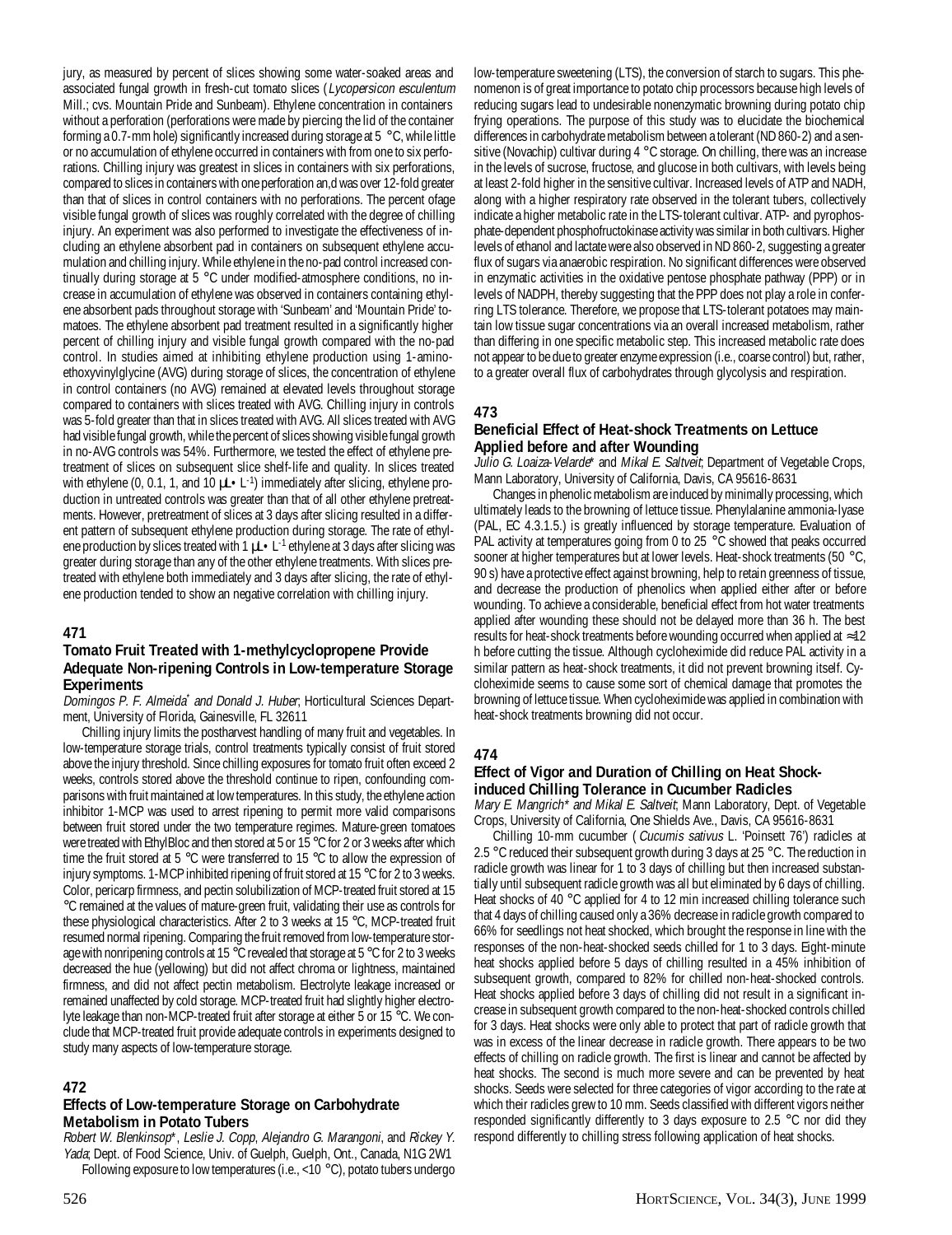#### **475**

#### **Heat Treatments Reduce Irradiation-induced Changes in Phenylpropanoid Metabolism in Grapefruit**

R.E. McDonald\*<sup>1</sup>, W.R. Miller<sup>2</sup>, and *T.G. McCollum*<sup>2, 1</sup>USDA-ARS, 2199 South Rock Rd., Fort Pierce, FL 34945; <sup>2</sup>USDA-ARS, 2120 Camden Road, Orlando, FL 32803

Irradiation is being evaluated as a quarantine treatment of grapefruit (Citrus paradisi, Macf.), but it can cause damage to the fruit. We wanted to determine if pre-irradiation heat treatments would improve fruit tolerance to irradiation as they improve tolerance to low-temperature injury. 'Marsh' grapefruit were harvested from interior and exterior canopy positions and irradiated at 0 or 1.0 kGy at a dose rate of 0.148 kGy•min–1 before storage for 4 weeks at 10 °C. Following storage, pitting of flavedo tissue was the most evident condition defect noted as a result of irradiation. Pitting was noted on 15% and 27% of irradiated interior and exterior canopy fruit, respectively, whereas there was no pitting on non-irradiated fruit. Temperature conditioning before irradiation decreased the susceptibility of fruit to damage. Pitting was 26%, 19%, and 17% when fruit were held 2 h at 20 (ambient), 38 or 42 °C, respectively. There was a marked increase in phenylalanine ammonia-lyase (PAL) activity following irradiation. Maximum activity ( $\approx$ 18fold increase) was attained 24 h after irradiation. Irradiation-induced PAL activity was reduced significantly by temperature conditioning at 38 or 42 °C. Exterior canopy fruit flavedo contained higher levels of total phenols, including flavanols and coumarins, compared with interior canopy fruit. The deposition of lignin was not related to canopy position. Neither irradiation nor heat treatment had an effect on total phenols or lignin deposition. It seems that irradiation causes a stress condition in the fruit, which leads to pitting of peel tissue. Heat treatment before irradiation reduced the damaging effects of irradiation.

## **476**

#### **In Vitro Mortality of Eggs and Third Instar Larvas of Anastrepha ludens and A. obliqua with Insecticidal Controlled Atmospheres at High Temperature**

Elhadi M. Yahia\*<sup>1</sup>, Dora Ortega<sup>1</sup>, Alejandro Martinez<sup>2</sup>, and Pamela Moreno<sup>2</sup>; <sup>1</sup>DIPA, Facultad de Química, Universidad Autónoma de Querétaro, Querétaro, QRO, 76190, Mexico; 2 Planta Moscafrut, DSVG-SAGAR, Chiapas, Mexico

In this study, we report on the effect of insecticidal controlled atmospheres at high temperatures on the in vitro mortality of eggs and third instars larvas of A. *ludens* and A. *obliqua*. Atmosphere evaluated were air, 0%  $O_2$ , 13%  $O_2$  + 20% CO<sub>2</sub>, and 0% O<sub>2</sub> + 50% CO<sub>2</sub> at 44°C for 160 min. Other treatments evaluated included 0%  $O_2$  + 50% CO<sub>2</sub> at 48°C for 160 and 220 min and the same atmosphere at 40, 50, 51, 52, 54, and 55°C for 240 min and at 48°C and 55°C for 80, 160, and 240 min. Both species responded similarly to the treatments applied. Larvas were more sensitive than eggs in both species. A 100% mortality of larvas of the two species was obtained in 0%  $O_2$  + 50%  $CO_2$  at 48°C, but there were survivals in eggs of both species. Treatment with 0%  $O_2$  + 50% CO<sub>2</sub> at 55°C for 240 min resulted in 100% mortality in eggs and larvas of both species. Less extreme conditions (temperature and duration of treatment) caused high but inconsistent mortality, probably due to variability in insect population. Statistical analysis for the calculation of probit 9 will be discussed.

#### **477**

#### **Effect of High-temperature Controlled-atmosphere Treatments for Insect Control in 'Bartlett' Pear Fruit**

Elizabeth Mitcham\*, Lisa Neven and Bill Biasi; Department of Pomology, University of California-Davis and USDA, Wapato, Wash.

High-temperature, controlled-atmosphere treatments were explored for disinfestation of codling moths from 'Bartlett' pear fruit. Fruit were freshly harvested in 1996 and 1997 and sorted for uniformity and absence of defects. Fruit were exposed to forced-heating at 46  $\degree$ C for 1, 2 and 3 h in either air or a controlled atmosphere of 1% oxygen and 15% carbon dioxide. Fruit were evaluated during ripening at 20 °C immediately after treatment (1997 only) and after 3 weeks of cold storage at  $-1$   $\degree$ C. Fruit were ripened with and without an exogenous ethylene treatment in 1997. Heat treatments, and particularly heat plus CA treatments, slowed fruit ripening, even after fruit had been stored for 3 weeks. The longer the treatment, the greater the inhibition. Fruit from longer treatments were firmer than untreated fruit after 4 days of ripening, but treatment with exogenous ethylene did not overcome the inhibition in the rate of ripening, although fruit from all treatments softened faster. The mortality of codling moths following exposure to the same treatments was also determined. With the heat plus controlled-atmosphere

treatments, 100% mortality was achieved in 2.5 h with the faster heating rate used in our 1996 experiment, while it took 3 h to achieve 100% mortality with the slower heating rate.

## **76 ORAL SESSION 13 (Abstr. 478–483) Floriculture: Postharvest Physiology/Plant Growth Regulators**

#### **478**

#### **Preharvest Calcium Application and Its Benefit on Vase Life of Lupinus havardii Watts Cut Flowers**

Mario Valenzuela-Vazquez\* and Geno A. Picchioni; Dept. of Agronomy and Horticulture, New Mexico State Univ., Box 30003, Las Cruces, NM 88003-0003

Lupinus havardii has gained popularity as a potentially new and unique cut flower species, but its compound, ethylene-sensitive inflorescences (racemes) undergo rapid senescence and deterioration on cutting. The purpose of this study was to evaluate the influence of Ca culture solution applications on L. havardii cut-flower longevity. Four supplemental Ca treatments were incorporated into the nutrient solution (0, 2.5, 5.0, and 10.0 mM Ca using CaCl<sub>2</sub>), with four replications in a randomized complete-block design. Raceme Ca concentration increased with increasing Ca application, ranging from a low 5300 mg • kg<sup>-1</sup> dry weight (0 mM supplemental Ca) to a high of 7500 mg $\cdot$ kg  $^{-1}$  (10.0 mM supplemental Ca). Calcium application deferred the daily loss in raceme fresh weight (FW) for up to 10 days of vase life in a concentration-dependent manner ( $P < 0.01$ ), with the effect most pronounced between 5 and 9 days following cutting (average FW of 72% and 83% of day zero values for the control and 10.0 mM Ca, respectively, with 2.5 and 5.0 mM treatments intermediate). The cut racemes of L. havardii are model organs for spatially and sequentially organized postharvest development, with continued, 6-day postcutting life including 4-fold increases in cell permeability of basal, most mature flowers, marginal but significant increases in cell permeability of the most recently expanded flowers, and a 50% increase in total flowers number resulting from inflorescence expansion. Preliminary data indicate that manipulation of Ca nutrition may be a viable, inexpensive, and environmentally safe alternative to silver-based compounds currently in use for the vase life extension of L. havardii inflorescences.

#### **479**

## **Pulsing and Packing Methods to Reduce Flower Opening of Cut Lilies during Long-distance and Ambient-temperature Transport**

Young-Sang Lee<sup>\*1</sup>, Yong-Sun Lee<sup>2</sup>, and Chang-Sung Kang<sup>2</sup>; <sup>1</sup>Dept. of Biological Resources, Soonchunhyang University, Asan, Korea; 2 Kyonggi Agricultural Research and Extension Service, Hwasong, Korea

The cut Lilium oriental hybrid 'Casablanca' was pulsed with chitosan (MW = 5000–10,000), grapefruit seed extract (GFSE), GA, and sucrose and enclosed with a polyethylene (PE) film of different perforations before packing into a cardboard box. Simulated transport (ST) was conducted by storing plants at 22 °C for 3 days, and the flower opening and weight loss during ST as well as post-ST floral longevity were evaluated. Pulsing with 600 ppm chitosan effectively reduced open flower percentage and weight loss during ST by 6.5% and 36%, respectively. The same concentration of chitosan, however, slightly decreased post-ST floral longevity. Adding 8% sucrose and 100 ppm GA enhanced chitosan effects. In contrast to chitosan, 500 ppm GFSE increased flower opening during ST. Enclosing plants with perforated PE film significantly reduced weight loss during ST, but increased flower opening although no ethylene accumulation over 0.08 ppm was detected in enclosed atmosphere. The opening of flowers during ST also increased in proportion to the time delay between harvest and pulsing.

#### **480**

#### **Evaluation of Potted Anthurium Cultivar Performances under Interior Environments**

Jianjun Chen\*, R.J. Henny, T. Mellich, R.D. Caldwell, and C.A. Robinson; Department of Environmental Horticulture and Central Florida Research and Education Center, University of Florida, 2807 Binion Road, Apopka, FL 32703

Anthurium cultivars are being produced primarily as cut-flower plants. Whether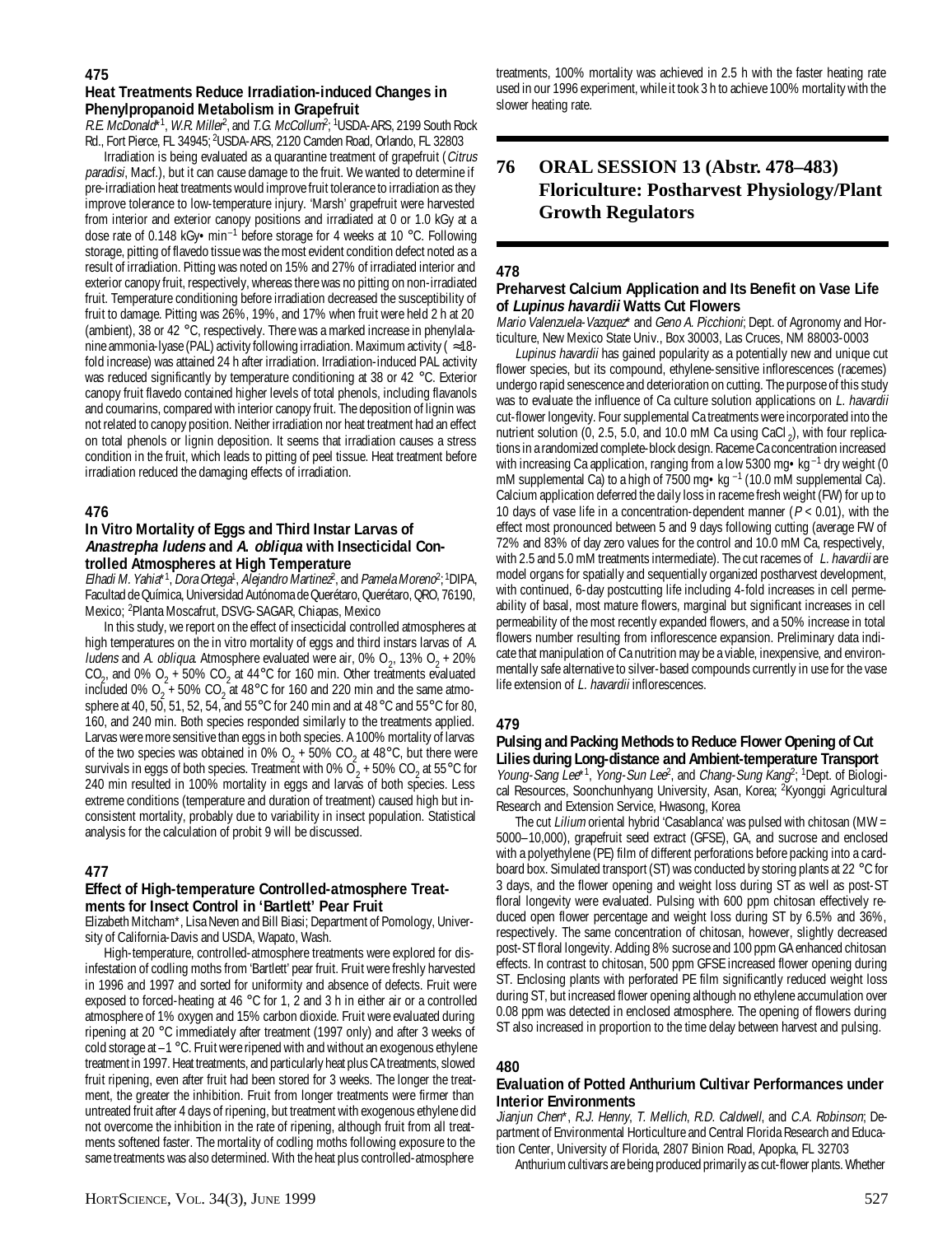Anthurium can be used as a flowering interiorscape plant is not well documented. Therefore, five finished Anthurium cultivars were evaluated in interior acclimatization rooms under two light intensities provided by cool-white fluorescent lamps for 12 hours daily: 16 mmol • m<sup>-2</sup>•s<sup>-1</sup> (low light) and 48 16 mmol • m<sup>-2</sup>•s<sup>-1</sup> (high light). Temperature of the rooms was maintained at 24 °C with a relative humidity of 60%. Total number of open flowers and number of senesced flowers were recorded weekly over 5 months. In addition, plant canopy height and width and total number of leaves were measured monthly. Number of open flowers per week ranged from 1.4 to 4.7 under low light and 2.4 to 6.3 under high light. The cultivar Red Hot showed the best performance with a weekly average flower count of 4.7 under low light and 6.3 under high light. All cultivars continued to produce new leaves, ranging from one to five per month under low light and two to five leaves under high light. Leaves were dark green and shiny under the interior conditions. Growth index of 'Red Hot' increased 31% under low light and 20% under high light. Results from this study demonstrate that Anthurium can continue to grow and produce flowers under interior environmental conditions. Variation among cultivars indicates that genetic potential exists for selecting improved cultivars based on interior performance.

## **481**

## **Early Applications of Growth Regulators to Bedding Plants**

J.E. Barrett\*, C.E. Wieland, T.A. Nell, and D.G. Clark; Environmental Horticulture Dept., Univ. of Florida, Gainesville, FL 32611

In some species of bedding plants, rapid hypocotyl elongation during germination makes size control in plug production difficult. Commercial growers often start applying growth regulators as cotyledons are expanding or after the first true-leaves are expanding. Using 'Bonanza Spry' marigolds, we evaluated applying paclobutrazol at sowing and after 3 and 6 days. Sprays at 30 mg $\cdot$ L<sup>-1</sup> in a volume of 0.2 L•m<sup>-2</sup> or 3 mg•L<sup>-1</sup> in 0.6 mg•L<sup>-1</sup> applied at sowing reduced hypocotyl elongation by 25% and produced more compact plugs. In a second study, plugs of 'Double Madness Rose' petunia, 'Showstopper Orange' impatiens, 'Wizard Rose' coleus, and 'Cooler Rose' vinca were grown in 10-cm pots with a growing medium that did not contain pine bark. Uniconazole was sprayed in a volume of 0.2 L $\cdot$ m<sup>-2</sup> onto the surface of the medium before planting at concentrations of 25%, 50%, and 100% of the label's recommended concentration for each crop. An additional treatment was uniconazol applied 2 weeks after planting at the label concentration. All early applications reduced final plant size compared to the nonsprayed plants. For impatiens, the early application at 25% of the label concentration produced plants similar to the spray at 2 weeks after planting. For the other crops, the 50% treatment prodcued plants similar to the spray after planting. The early applicaiton of growth regulators offers the industry an additional stradagy to use for controlling the growth of vigorous bedding plant crops.

## **482**

## **Effects of Plant Growth Regulators on Plant Size, Branching, and Flowering in Petunia x hybrida**

Shi-Ying Wang\*; PanAmerican Seed Co., 1S861 Green Road, Elburn, IL 60119 Five Wave™ petunias, i.e., 'Purple Wave™', 'Pink Wave™', 'Misty Lilac Wave™', and 'Rose Wave™', and two hedgaflora petunias, i.e., 'Dramatica Cherry™', and 'Dramatica Hot Pink™', were investigated to determine the effects of plant growth regulators on plant size, branching, and flowering. Plant regulator treatments consisted of daminozide (B-Nine) spray two times at 7500 ppm, Paclobutrazol (Bonzi) spray two times at 30 ppm, paclobutrazol drench at 5 ppm, paclobutrazol drench at 5 ppm plus spray at 30 ppm, and ethephone (Florel) spray two times at 500 ppm. Plant diameter and central stem height were controlled effectively through daminozide spray and paclobutrazol drench. Plant branching was promoted by ethephone and daminozide. However, time to flowering was delayed significantly in the ethephone treatment. The size of the first flower responded to plant growth regulators negatively. The different responses to growth regulators among different types of petunias and different varieties in the same petunia type will be discussed based on the current trial and other separated experiments.

**483 WITHDRAWN**

## **77 ORAL SESSION 14 (Abstr. 484–488) Vegetable Crops: Crop Protection**

## **484**

## **Effect of Viral Infection and Clonal Variability on Sweetpotato Yield and Quality**

Heather L. Wallace\*<sup>1</sup>, Christopher A. Clark<sup>2</sup>, and Don R. La Bonte<sup>1</sup>; Deparments of <sup>1</sup>Horticulture and <sup>2</sup>Plant Pathology and Crop Physiology, Louisiana State University Agricultural Center, Baton Rouge, LA 70803

Virus infections and genetic mutations have been implicated in the decline of sweetpotato yield and quality. Virus-tested mericlones were derived from 12 infected clones of 'Beauregard' sweetpotato by meristem-tip culture. Field studies were conducted to evaluate yield differences between the virus-tested and the virus-infected plants of each respective clone. After a 90-day growing period, the storage roots were harvested, weighed, and analyzed with a colorimeter to gauge color of skin and flesh. Yield was 7% to 130% greater in virus-tested mericlones compared to their respective virus-infected clone. Data also show these 12 virustested mericlones vary in yield by up to 118%. This suggests genetic differences between clones greatly affect yield. The virus-tested mericlones also show a more desirable darker-red hue for skin and flesh than the virus-infected clones. The incorporation of virus-tested material into foundation seed programs could potentially increase yield and quality with little added expense to growers, thereby netting a higher return on their crop.

## **485**

#### **Helping Vegetable Growers Manage Gemini Viruses in Dade County, Florida**

Mary Lamberts\*<sup>1</sup> and Jane Polston<sup>2</sup>; <sup>1</sup>Univ. of Florida, Miami–Dade Co. Coop. Ext. Serv., Homestead, FL 33030; <sup>2</sup>Univ. of Florida, Gulf Coast Research & Education Center, Bradenton, FL 34203

Florida tomato growers have been managing tomato mottle mosaic virus (TMoV), vectored by the silverleaf whitefly (Bemesia argentifolia) since 1990. Bean growers in the Dade and Palm Beach County area have tried to control bean golden mosaic virus (BGMV) since it entered the area with Hurricane Andrew in 1992. During Summer 1997, tomato yellow leaf curl virus (TYLCV) was found in summer-grown tomatoes in Dade County. In Fall 1997, tomato growers were notified of the new problem and attended a workshop discussing the rigorous control that would be needed to minimize its effects. They instituted scouting and roguing programs in conjunction with appropriate pest management procedures. Dade bean growers worked with the Florida Fruit & Vegetable Assn. to obtain a Section 18 for imidacloprid. Bean and tomato growers learned about gemini viruses affecting both crops and the distribution of these viruses in the Americas in the fall of 1998. Bean growers have also learned how to use imidacloprid in late 1998/early 1999. Extension methods used and their success will also be discussed.

#### **486**

## **Growth Responses of Tomato, Pepper, Broccoli, and Corn Grown in Soils Amended with Ammonium Lignosulfonate**

Nader Soltani\* and George Lazarovits; Southern Crop Protection and Food Research Centre, Agriculture and Agri-Food Canada, 1391 Sandford Street, London Ontario, Canada. N5V 4T3

Ammonium lignosulfonate (ALS) is a liquid waste by-product of pulp and paper industry that may be a source of organic fertilizer. Four plots each of tomato, pepper, broccoli, and corn were set up in a randomized block design on the AAFC-SCPFRC farm in the Spring 1998. Treatments were untreated control, 0.5% (v/w) ALS, and 1% (v/w) ALS. Soil samples were taken at 0, 2, 4, 8, and 22 weeks after amendment incorporation and analyzed for pH, microbial population, and water soluble ions. Soil temperature was measured at 8-cm depth. Leaf chlorophyll content was measured at four sampling dates. Tomato and pepper fruit were evaluated for symptoms of diseases. Soil temperature in 0.5% and 1.% ALS treatments were 2 and 7 °C warmer, respectively, than the control. Soil pH was lower in ALS-treated plots. 1% ALS caused more than 10-fold increase in bacterial population. Fungal populations in both 0.5% and 1% ALS treatments were 10- to 100-fold higher than control soil and continued to be higher to the last sampling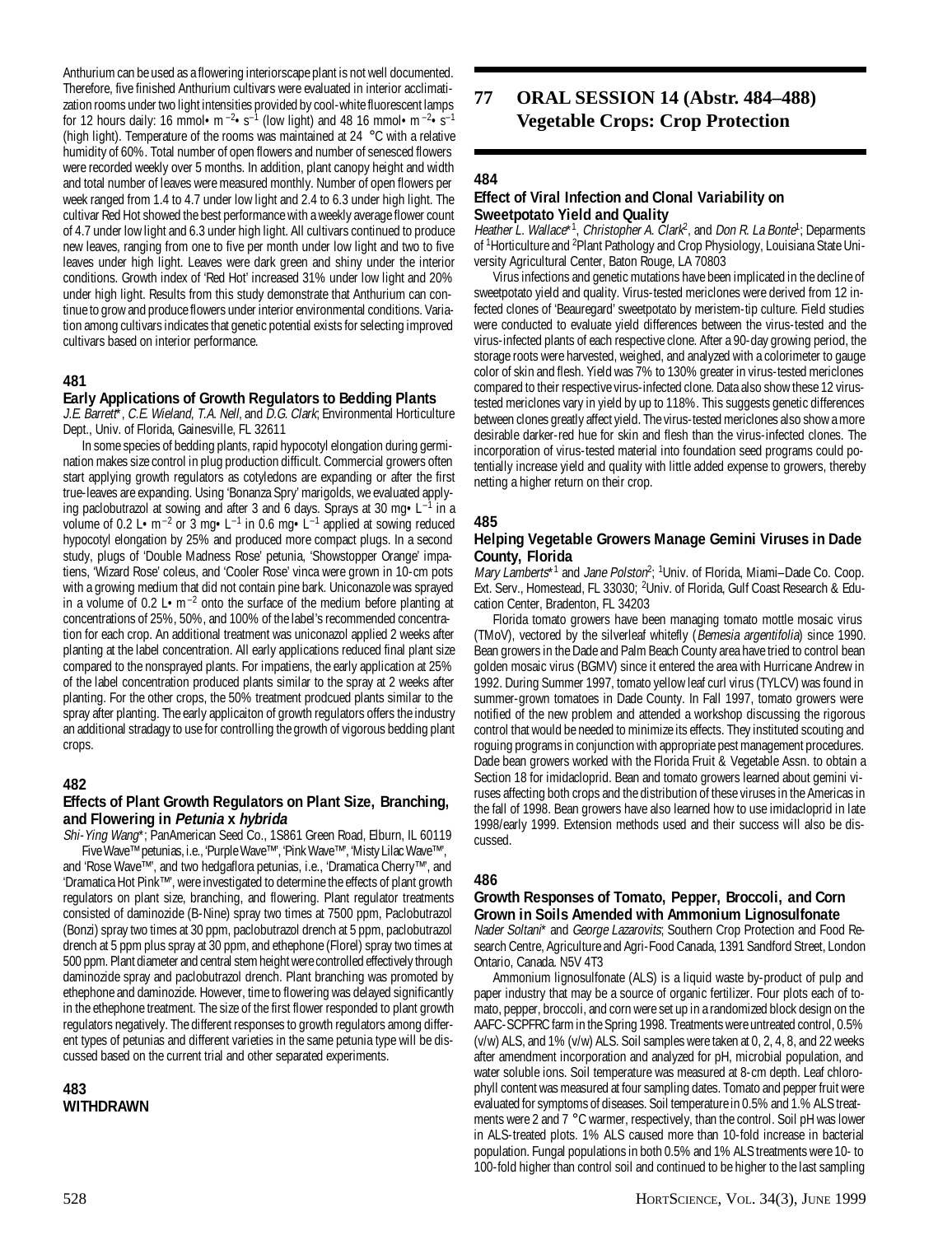date. Weeds were reduced by more than 50% by 0.5% or 1% ALS treatments. Both ALS rates caused an initial increase in  $NH_{4}$ , NO<sub>3</sub>, NO<sub>2</sub>, K, Na, Cl, PO<sub>4</sub>, Ca, and  $SO_4$ . NH<sub>4</sub> and  $SO_4$  remained elevated for 22 weeks in both ALS treatments. ALS slightly increased chlorophyll content in tomato, pepper, and corn, but not in broccoli plants. The number of diseased tomato fruit in ALS plots were reduced by 50% to 70%. Bacterial spot decreased by more than 50% in both ALStreated plots, while anthracnose declined by 50% to 75%. There were no significant differences in early and total yield of tomato, peppers, and corn. Early broccoli yield decreased in ALS treatments, while total yield increased over that of control in both ALS treatments.

### **487**

#### **Assessment of Chemical Induction of Acquired Resistance to Phytophthora Fruit Rot in Field-grown Pickling Cucumber**

Priscilla M. Hockin\* and Irvin E. Widders; Department of Horticulture, Michigan State University, East Lansing, MI 48824

Systemic acquired resistance (SAR) is a physiological defense response in plants conferring broad spectrum resistance to pathogens. SAR is inducible through infection by necrotizing pathogens or chemical inducers and involves the systemic activation of defense related genes. Our objectives were to evaluate resistance expression to phytophthora soft rot fruit in cucumber in response to increasing concentrations of 2,6 dichloroisonicotinic acid (INA) and benzo (1,2,3)thiadiazole-7-carbothioc acid S-methyl ester (BTH) by foliar applications. Excised leaves exhibited a resistance response to foliar applications of all concentrations of INA and BTH tested when challenge inoculated with Colletotrichum lagenarium. There was increasing benefit with increasing concentration of each chemical applied. Harvested cucumber fruit, 3.4 to 4.5 cm in diameter, were challenge inoculated with *Phytophthora capsici*; there were no significant chemical and rate interactions in terms of internal lesion measurements. Overall, INA consistently reduced lesion size in cucumber fruit. A bioassay conducted on fruit of different maturity levels, as defined by fruit diameter, revealed that larger sized fruit (4 to 5 cm) were more resistant to fruit rot. Fruit with diameters of 3 to 4 cm from plots treated with BTH showed little resistance as compared to the control and fruit from the same treatment with diameters of 2 to 3 cm. Fruit from plots treated with INA had at least 50% reduction in lesion size than the control. It is unclear if these differences were attributable to changes in physiological or anatomical factors. The true importance of these results should be interpreted with caution. Yield studies have not been conducted, and thus, with the experienced stunting, treatment with 100 ppm INA would be expected to lower yield and perhaps fruit quality. Determination of the optimal application regime and other cultural factors will provide broad control of plant diseases.

#### **488**

#### **Effect of Oat Extract on Pea Root Rot Pathogen Aphanomyces euteiches**

M.A. Chandler\*<sup>1</sup>, V.A. Fritz<sup>1</sup>, F.L. Pfleger<sup>2</sup>, and R.R. Allmaras<sup>3</sup>; Departments of <sup>1</sup>Horticultural Science and <sup>2</sup>Plant Pathology, University of Minnesota, St. Paul, MN 55108, USA; 3 Agricultural Research Service, U.S. Department of Agriculture, St. Paul, MN 55108, USA

Pea root rot is a serious economic threat to pea production in the Great Lakes region. The primary causal organism is Aphanomyces euteiches Drechs., which is responsible for an estimated 10% annual crop loss. A fall oat (Avena sativa) rotation before spring pea planting reduces disease severity. To better understand the beneficial effect of oat on A. euteiches, isolated individual pathogen lifecycle stages of zoospores, mycelium, and oospores were treated in culture with oat extract. Resulting mycelial mats were dried and weighed. Treatment with 90%, 70%, 50%, and 30% oat extract resulted in significant spore germination and mycelial growth of A. euteiches. In the presence of nutrient solution, oat extract concentrations of 90%, 70%, 50%, and 30% significantly enhanced spore germination and mycelial growth of the pathogen. These results demonstrate that the use of oat extract results in dosage dependent germination and growth of A. euteiches.

## **78 ORAL SESSION 15 (Abstr. 489–494) Cross-commodity: Flowering/P ollination**

#### **489**

#### **Detection of Hidden Sectorial Chimeras in Almond Shoots through Distortions in Flower Symmetry**

Thomas M. Gradziel\* and Mary Ann Thorpe; Department of Pomology, University of California, Davis, CA 95616

Somatic mutations in shoot growing points, while considered relatively common in many horticultural clones, cannot be detected unless the mutation results in a distinguishable change and comes to occupy sufficient shoot area to be observable. Noninfectious bud-failure (BF) in almond, a genetic mutation which results in failure during early development of vegetative but not flower buds, behaves as a chimera in its incidence within an affected tree and in vegetative progeny from bud-failure prone clonal sources (i.e., vegetative lineage). Early stages of BF development are thought to occur as very limited and so undetected sectorial or mericlinal chimeras. Detection of BF during these early stages would be very valuable for the selection of low-BF source clones for nursery increase. Flower symmetry, as measured by differences in the size of each of the five petals of an almond flower, was evaluated as an indicator of the relative fitness of the individual cell lineages from which different petals were derived. Several hundred flowers from individual clonal sources of the almond variety 'Nonpareil', known to produce either very low, medium, or very high levels of BF in their vegetative progeny, were tested over 3 separate years. Significant reductions in flower symmetry were consistently observed for medium BF potential clonal sources relative to either low- or high-BF sources despite the lack of any observable BF symptoms in the medium-BF trees tested. Associated with asymmetric-flower-prone sources was a greater number of an easily distinguishable distorted petal morphology. Medium BF-potential sources consistently produced 2- to 3-fold greater numbers of this petal morphology relative to low BF-sources, although the occurrence of distorted petals in both low and medium BF sources limits its use as an efficient field selection tool. Research findings, however, are allowing a more detailed understanding of the developmental ontogeny of "bud-sport" mutations and may have application in the analysis of otherwise hidden chimeras resulting from either somatic mutations or genetic transformation/regeneration schemes.

#### **490**

## **Toward Conserving a Threatened Orchid (Platanthera praeclara)**

Margaret From\* and Paul E. Read; Horticulture Dept., Univ. of Nebraska, Lincoln, NE 68583-0724

Platanthera praeclara, commonly called western prairie fringed orchid, is a showy forb native to seven states and one Canadian province. The species had resisted previous attempts at propagation. Small, isolated populations in the sandhills region of western Nebraska are disjunct and visitation by natural pollen vectors appears to be in decline. Modern cultivation practices and other habitat encroachment factors, including urban development, recreational activities, and natural fluctuations in seasonal water availability all have the potential to exert pressure on current populations. Federal and state permits have allowed a limited hand-pollination study to be conducted on federal land. Hand-pollinated plants showed a greater fruit production compared to control plants receiving no human pollination assistance. Germination studies were conducted using aseptic in vitro techniques. The microscopic seeds possess testa that are extremely hard and resistant to liquid absorption, which presents challenges to germination in vitro. These challenges will be discussed. Alternating cold treatments with room temperatures appeared necessary to promote protocorm development after germination. Three media tested produced varying germination responses. Juvenile plants produced through micropropagation can offer propagules for possible future reintroduction efforts of this protected species.

#### **491**

#### **An Evaluation of Dry Particulates as Pollen Diluents for Supplemental Mass Pollination**

Hazel Y. Wetzstein\*1 and S. Edward Law<sup>2</sup>; Departments of <sup>1</sup>Horticulture and <sup>2</sup>Biological and Agricultural Engineering, University of Georgia, Athens, GA 30602 Pollination is essential in the production of many agricultural crops. Insuffi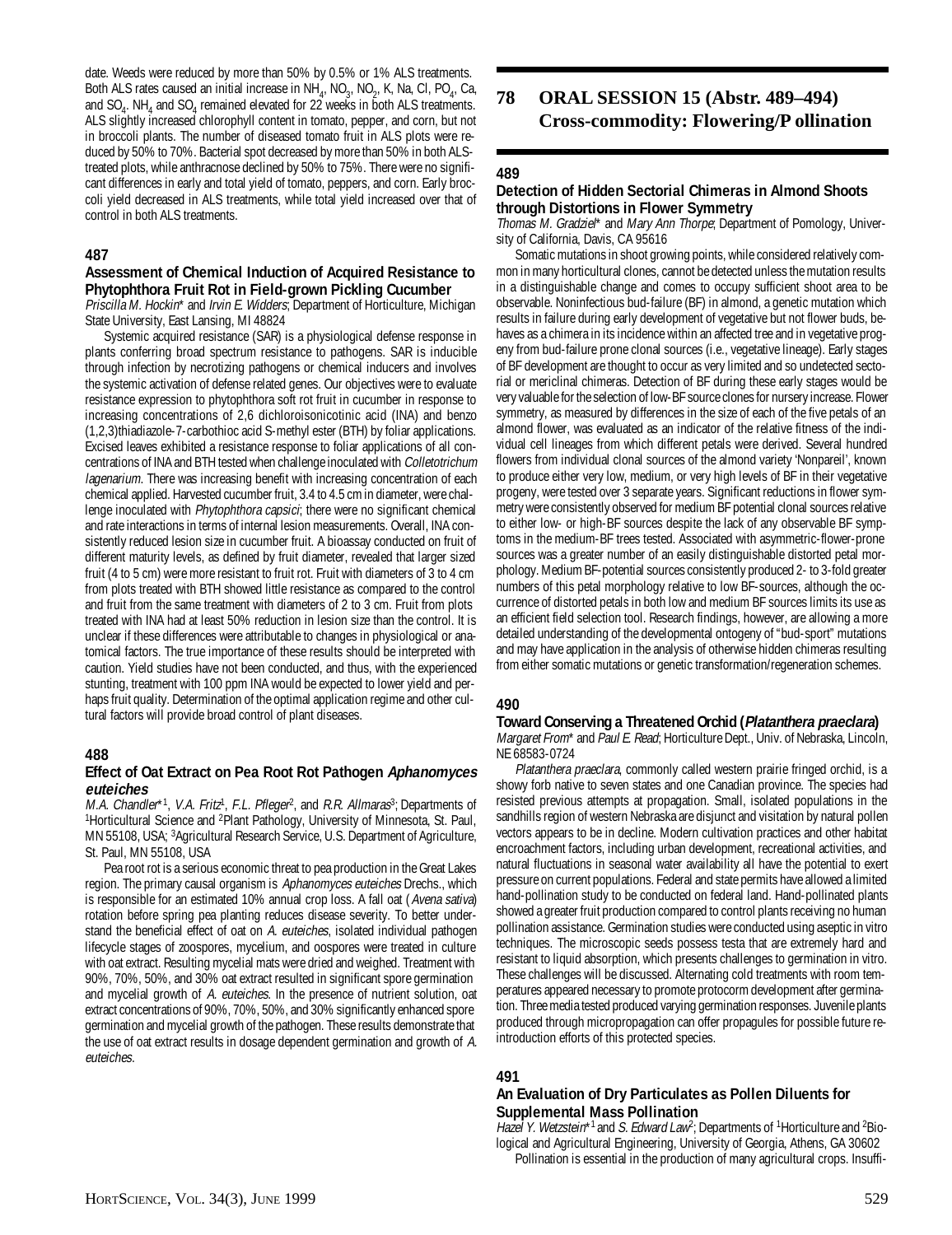cient pollination can lead to reduced yield and lower harvest quality in many fruit and vegetables. Recent declines in insect pollinators and the use of cultural systems where compatible pollen is limiting have caused pollen-related production problems in many crops. Supplemental mass pollination (SMP) may be beneficial in such cases. However, the high cost of pollen may prohibit its use unless pollen is efficiently and uniformly applied. Our objective was to evaluate the feasibility of using selected dry particulate materials as pollen diluents for SMP. Viability was assessed in apple pollen mixed and held with selected powders (i.e., two formulations of Rilsan® nylon, polyester resin, diatomaceous earth, wheat flour, and CaCO<sub>3</sub>). Also, an assessment of inhibitory substances was made using in vitro germination tests with extracts obtained from liquid suspensions of the different particulates. Several powders, viz., Rilsan® nylon formulations, polyester resin, and wheat flour were identified as nontoxic to pollen held for 1 h as dry pollen : particle mixtures. Likewise, leachates from these diluents had no significant effect on pollen germination. Diatomaceous earth exhibited slight, but statistically significant, inhibitory effects on germination, while  $CaCO<sub>3</sub>$  completely inhibited germination. The morphology and size of particulates were evaluated using scanning electron microscopy and will be discussed vis-a-vis pollen dispersion and metering requirements.

## **492**

#### **Storage of Abelia R. Br. Pollen**

S.M. Scheiber\*, C.D. Robacker, and M.A. Dirr, Dept. of Horticulture, Univ. of Georgia, Griffin, GA 30223

The genus Abelia contains ≈30 species, but A. x grandiflora, its cultivars, and A. 'Edward Goucher' are the primary taxa grown. The nursery industry has stated that Abelia R. Br. taxa are important economically, and new selections or cultivars with increased cold hardiness, richer pink-rose flower colors, unique foliage colors, and compact habits are desired. Breeding and selection work in the genus is very limited due in part to limited access to germplasm. Pollen storage enables breeders to cross taxa with incongruent flowering cycles, save time and resources by eliminating the need to grow vast amounts of plant material, and incorporate otherwise unavailable germplasm into a breeding program. An experiment was conducted to determine the optimum levels of temperature and humidity for the long-term storage of A. chinensis and A. x grandiflora 'Golden Glow' pollen. Temperature and humidity levels were analyzed by incubating undesiccated pollen of a given taxon at four humidity levels (0%, 50%, 80%, and 100%) for 72 h at 5 °C. Following incubation, the pollen was stored in glass vials at each of the following temperatures: 5, –20, and –70 °C. All combinations of temperature and humidity were tested. Pollen viability was assessed after 60 days by in vivo germination tests on styles. Abelia chinensis pollen germinated following storage at all temperature and humidity levels. Pollen of A. x grandiflora 'Golden Glow' pollen germinated following all treatments except storage at –20 °C.

#### **493**

#### **Inducing Polyploidy Pollen in Apple Cultivars**

Yinping Shi\*, Qiangsheng Wang, Jianming Yang, Congyi Sui, and Qingrong Sun; Shandong Institute of Pomology, Taian, Shandong 271000, P.R.of China

To perform apple polyploid breeding the ways of inducing polyploidy pollen with temperature and chemicals were studied. Materials include 13 diploid cultivars: Red Chief, Dai Hong, Rose Red, Golden Delicious, Mollie's Delicious, Gala, Bella, Jonathan, Fuji, Qiu Kou Hong, and Yan Qing, OBIR-2T-47. Chemicals: Chloroform, N-nitroso-ethylurea. At the beginning of PMC meiosis, fruiting branching groups were covered with plastic bags to raise temperature or were treated with chemical. After covering, temperature during the day increased 2 °C, generally not lower than 0 °C. Whether branches received high temperature or chemicals treatment, polyploidy pollen was induced to produce. The pollen grain of CK is tricolporat, its polar view is triangular, and its diameter almost 40 µm, showing no difference in size. Rate of empty pollen grain is low. Pollen grains that were treated were different in size, and rate of empty pollen is high, part of pollen grains germinating colporat change into tetracolporat with a few polycolporat, its polar view is square, round, and oval. The diameter of large pollen grains was 45–48 µm, increased by 11–12%. Giant pollen grain are 50–68 µm, increased by 25%–70%. Rate of induction is different in different cultivars. For most cultivars, giant pollen grain is 0.3%–0.5%. Gala and OBIR-2T-47 were higher, reaching 2.5%–7%. Chemicals caused damage on cultivars. Delicious strains were easily damaged.

#### **494**

#### **Study on the Effects of Different Pollen Grains of Citrus Cultivars on Some Quantitative and Qualitative Characteristics of 'Page' Mandarin in Northern Iran**

A. Talaie<sup>1</sup>, B. Goleyn\*<sup>1</sup>, Y. Ebrahim<sup>p</sup>, and A. Vezvaei<sup>1</sup>; <sup>1</sup>University of Tehran, Karaj, Iran; 2 Citrus Research Station, Ramsar, Iran

'Page' mandarin is a complex hybrid between 'Minneola' tangelo and 'Clementine' mandarin. Because of self-incompatibility, this cultivar severely needs pollinizers and, if a suitable pollinizer does not exist, it will produce few and small fruit. In this study, the effects of pollen grains of nine cultivars of citrus ['Sour' orange, 'Duncan' grapefruit, 'Sweet' lemon, 'Salustiana' orange, 'Local' mandarin, 'Hamlin' orange, 'Siavaraz III Locan' orange, 'Marrs' orange, and 'Shell' mahaleh (natural hybrid)] on the quantitative and qualitative characteristics of fruit (weight, diameter, length, volume, peel thickness, juice content, developed seeds, undeveloped seeds, total soluble solids, acidity, pH, vitamin C, and percentage of final fruit set) were investigated and evaluated. After artificial pollination and during fruit growth and development, seven times abscission and fruit color and diameter were recorded. Fruit were harvested 29 weeks after pollination and were analyzed. The results showed that this cultivar, in addition to the complete self-incompatibility, has the ability of week parthenocarpy, which results in small and low-quality fruit and also parthenocarpy is induced. 'Page' mandarin is cross-compatible with some cultivars, such as 'Marrs' orange. There is a positive and significant correlation between developed seed number and fruit weight. The pollen of 'Siavaraz III Local' orange has the most effects on percentage of final fruit set. The pollen of 'Shell' mahaleh (natural hybrid) has the most effect of the quantitative characteristics, and the pollen of 'Marrs' orange has the most effects on qualitative characteristics. It was concluded that 'Hamlin' orange is the best pollinizer for 'Page' mandarin in northern Iran. The results of this study were analyzed with the use of a randomized complete-block design.

## **83 ORAL SESSION 16 (Abstr. 495–501) Human Issues: Horticultural Therapy**

#### **495**

#### **Prison Master Gardener Program Contributes to Improved Social and Vocational Skills**

Jon H. Traunfeld<sup>\*1</sup> and D.M. Kafam<sup>p</sup>; <sup>1</sup>Home and Garden Information Center, University of Maryland, 12005 Homewood Road, Ellicott City, MD 21042; <sup>2</sup>Director of Research, Patuxent Institution, P.O. Box 700, Jessup, MD 20794

Patuxent Institution, a maximum security prison in central Maryland, enlisted Maryland Cooperative Extension (MCE) in 1996 to develop a master gardener (MG) program for inmates as part of its horticultural therapy program. The twin goals are to improve inmate social and coping skills and provide vocational training in horticulture. The program has graduated 30 certified master gardeners over three training cycles. Selected trainees are carefully screened and must complete a preliminary horticulture course before entering the MG program. To earn the MG certificate, inmates receive 65 hours of training, pass a 100-question closedbook exam, and contribute 40 hours of service to the program. The inmates apply their knowledge to a 2-acre garden site that includes a production greenhouse. Placing released inmates in green industry jobs is an important program goal. The program has two unique features: 1) inmates are taught by MG from surrounding counties and MCE faculty. MG volunteers who present subject matter, earn volunteer credit for their participation, gain experience in a horticultural therapy setting, and express a high degree of satisfaction teaching and interacting with inmates. 2) All horticultural crops are produced organically by the inmates (all of whom have a substance abuse history) to demonstrate that life can be nurtured without chemical substances. One self-report research instrument showed that participants had a decreased vulnerability to addiction.

#### **496**

#### **Public Perception in Determining Water Management in Urban Landscapes**

L.L. Lockett\*, C.B. McKenney, and D.L. Auld; Department of Plant and Soil Science, Texas Tech University, Lubbock, TX 79409-2122

Many segments of private industry use data gathered from public attitude and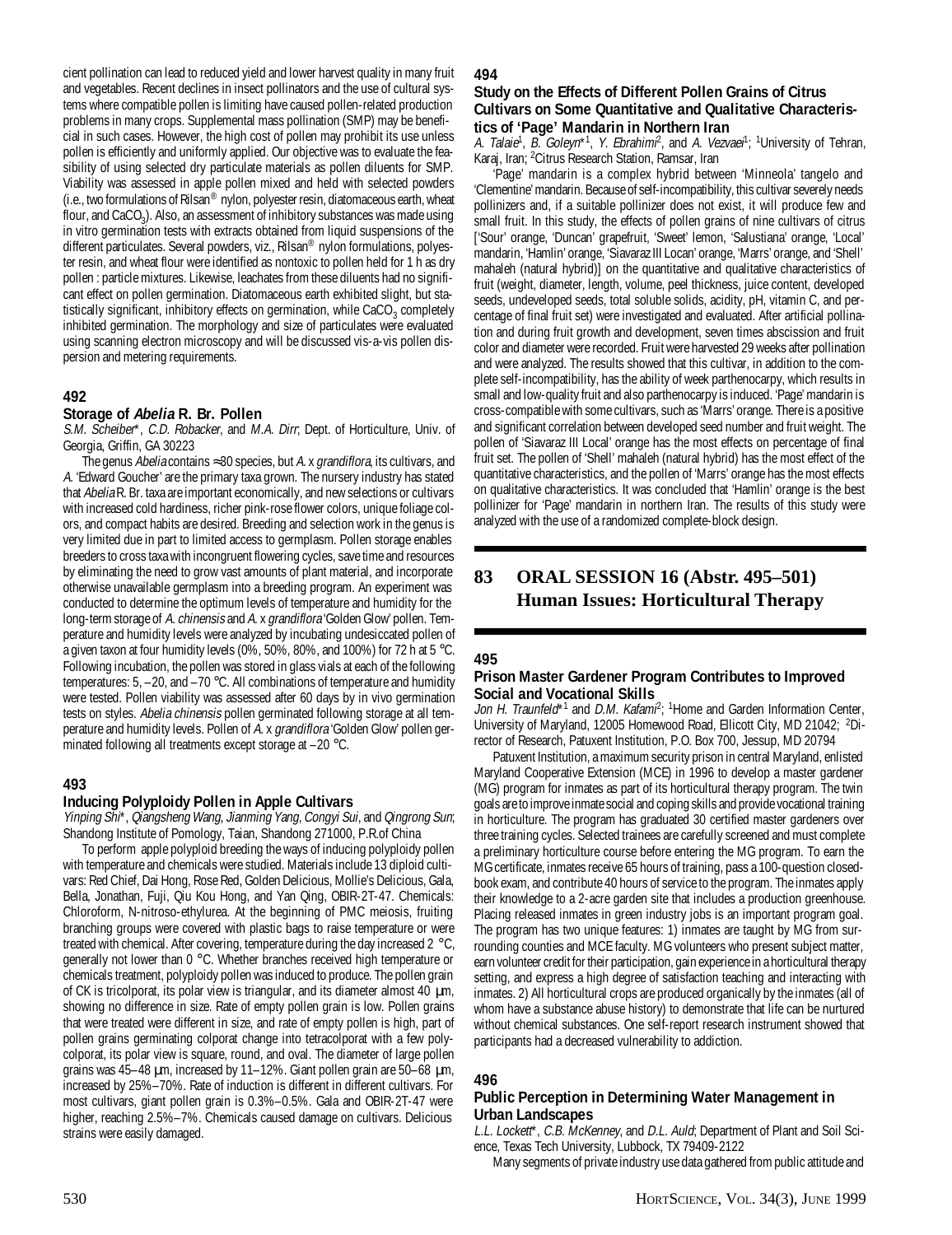opinion research as an integral part of the planning, program development, and evaluation process. These basic techniques were used to determine public perception of five species of Texas native plants grown at three irrigation rates under xeriscape conditions. Nearly half of the average annual residential water costs go to lawns and gardens. Minimizing the amount of water used in irrigation could provide significant savings of money and a precious natural resource. The complexities of measuring social attitudes, how to develop a valid survey instrument, methods of analyzing survey data, and appropriate interpretation will be discussed. Use of public perception could be a powerful tool in developing water conserving technologies.

## **497**

#### **Customers in Seven U.S. Markets Assess Service Quality In Traditional and Non-traditional Retail Garden Center Outlets**

Bridget Behe\*<sup>1</sup> and Susan Barton<sup>2</sup>; <sup>1</sup>Dept. of Horticulture, Michigan State University, East Lansing, MI 38824; <sup>2</sup>Dept. of Plant and Soil Sciences, University of Delaware, Newark, DE 19717

SERVQUAL has been demonstrated to be a reliable and valid tool to measure customer perceptions and expectations of service quality. Two previous uses of the survey in the horticulture industry were identified. In Spring 1997, we adapted the SERVQUAL instrument to survey 701 customers of 10 retail garden centers (TR) and four nontraditional retail or mass-merchandise outlets (MM) in seven U.S. markets. Among the seven markets, customers differed on only two of six demographic characteristics: income and number of people residing in the household. Demographic characteristics of TR and MM customers were similar in terms of age (47 and 45 years), people residing in the household (2), percent female respondents (77% and 73%), and family status. Customers differed demographically on 1996 household income (\$50,722 and \$44,753). Customers of TR and MM had similarly high expectations for three of five service quality and one product quality dimensions. However, TR customer perceptions were consistently higher on all service and product quality dimensions than MM customers. This yielded consistently higher service quality gaps for MM customers when compared to TR customers. We concluded that TR hold an advantage in these seven markets with higher customer perceptions of product and service quality.

#### **498**

#### **School Gardens: Do They Affect Children's Food Preferences and Eating Behaviors?**

Sarah Lineberger\* and J.M. Zajicek; Department of Horticultural Sciences, Texas A&M University, College Station, TX 77843-2133

Nutrition plays an important role in the life of a child because of the impact it has on growth, development, and the ability to learn. One part of proper nutrition is consumption of five fruits and vegetables a day. Currently, children eat an average of 2.5 fruits and vegetables a day, which is only half of the recommended servings. Education is needed to help increase consumption. School gardens are one education tool that can provide active hands-on activities in supportive environments. Through gardening, children learn not only what they should eat but also obtain a greater appreciation for how their food is grown. The main goals of this study were to provide teachers with a guide book for teaching nutrition through horticulture activities and school gardens and to test the effect of gardening on food preferences and eating behaviors of children. A curriculum guide, "Nutrition in the Garden", was developed for teachers to use with their garden containing background information in horticulture and nutrition. Each lesson includes three to four related activities that can be completed with a garden or in the classroom. A pretest/posttest instrument developed by Tom Baranowski, Professor of Behavioral Science, Univ. of Texas MD Anderson Cancer Center, was used to determine students' attitudes toward fruits and vegetables. A 24-hour recall food journal was used to determine eating behaviors. Results examine the effects of school gardens on nutritional attitudes and behaviors.

#### **499**

#### **An Annual Children's Garden for Educational Outreach**

Susan D. Schoneweis\*; Horticulture Dept., Univ. of Nebraska–Lincoln, NE 68583-0724 Festival of Color, an annual open house and educational outreach event, is sponsored by the UNL Horticulture Dept. and Institute for Agriculture and Natural Resources. In 1995, a children's garden was added to the site to educate, entertain, and motivate families to garden together. Different theme gardens helped over 10,000 attendees learn vegetable and flower culture in 1998. Educational

gardens have included: alphabet, pizza, taco, food and fiber, Christmas tree recycling, bees, international cuisine and lemon gardens. Fun themes have included a plant petting zoo, maze, flower "beds," and a bean tepee. Most attendees are adults, so different home gardening topics are demonstrated in the grown-up section of the garden, including fall gardening, tomato caging, reblooming amaryllis, consequences of saving hybrid seed, and edible flowers. Plants are mulched with wood chips or multi-colored ground corn cobs to ease maintenance, conserve water and demonstrate these benefits of organic mulches. Of surveys returned by 541 first-time attendees, 98% indicated they learned to choose plants based on site/location, 41% said they learned to identify at least one pest, and 42% learned to implement water conserving landscape techniques. Of the 298 surveys by repeat attendees, 86% have learned improved plant selection skills, 63% now use water more efficiently, and 41% can identify some pests in the lawn and landscape.

#### **500**

## **Consumer Viewpoints on Prairie Grass and Wildflower Plantings**

Greg L. Davis\* and Julie Schimelfenig; Horticulture Dept., Univ. of Nebraska, Lincoln, NE 68583

Public interest in installing landscapes for reduced maintenance remains high. While availability and specification of native and/or adapted landscape plants such as wildflowers and prairie grasses increase, establishment, management, and expectations of such plantings are not well understood. Our objectives in this study were to measure temporal changes of mixed prairie wildflower plantings under various management regimes and to determine consumer expectations and preferences in these plantings. Nine combinations of wildflowers and prairie grasses were planted in June 1997 at the John Seaton Anderson Turfgrass and Ornamental Research Area, Univ. of Nebraska Agricultural Research Development Center near Mead. On-site surveys were conducted during the Festival of Color, a popular outreach event that occurs annually in September at the site. In 1997 and 1998, the festival attracted more than 9000 and 10,500 participants, respectively, of which 750 completed the survey. To determine preferences for planting compositions, plot desirability ratios were calculated from scaled responses. In 1997, respondents preferred the planting composed of only annuals by a ratio of 5.8 : 1 (rated desirable vs. undesirable). This result changed dramatically by the second year, in which the desirability ratio for annuals was 0.3 : 1, while that of the combination of perennials and annuals was 11.2 : 1. Our plant population density and flowering data validate consumers' preference for abundant color. In late summer of the establishment year (1997), the percentage of the plant population in full bloom was highest in the planting of annuals alone as expected and in 1998 was lowest in the annuals.

#### **501**

## **Viewing Red-flowering Geraniums Altered Fast-beta Brain Wave Activity and Improved Positive Attention of Lowattentive Female College Students**

Eunhee Kim\* and Richard H. Mattson; Dept. of Horticulture, Forestry and Recreation Resources, Kansas State Univ., Manhattan, KS 66506

Psychophysiological responses to geranium visual stimuli were analyzed on female college students with low attentiveness. Alpha and fast-beta brain wave activities, electrodermal activities, and skin temperature were measured continuously during a 5-min baseline, a 10-min induced stressor, and a 5-min treatment. Each of 75 female college students viewed a film of a stressful human situation—an induced stressor, then was exposed to a randomly assigned treatment: red-flowering geraniums, nonflowering geraniums, or no plants. Based on responses to the induced stressor, students were placed into non-, mild-, and high-induced stress groups. Regression models of psychophysiological responses to each treatment were developed for over-all stress levels. Non-induced stress female students exposed to red-flowering geraniums in contrast to nonflowering geraniums and no-plants showed greater fast-beta brain wave activity. Greater fast-beta of non-induced stress female students exposed red-flowering geraniums was associated with increased positive attention and not because of increased stressful tension. This conclusion was supported by more positive emotional states self-reported using the Zuckerman Inventory of Personal Reactions. Conclusive findings from over-all stress levels suggest that benefits of viewing redflowering geraniums occur to both nonstress and high stress female college students; red-flowering geraniums improve positive attention of female students with no stress (low attentiveness) and enhance stress recovery of female students with high stress (tension).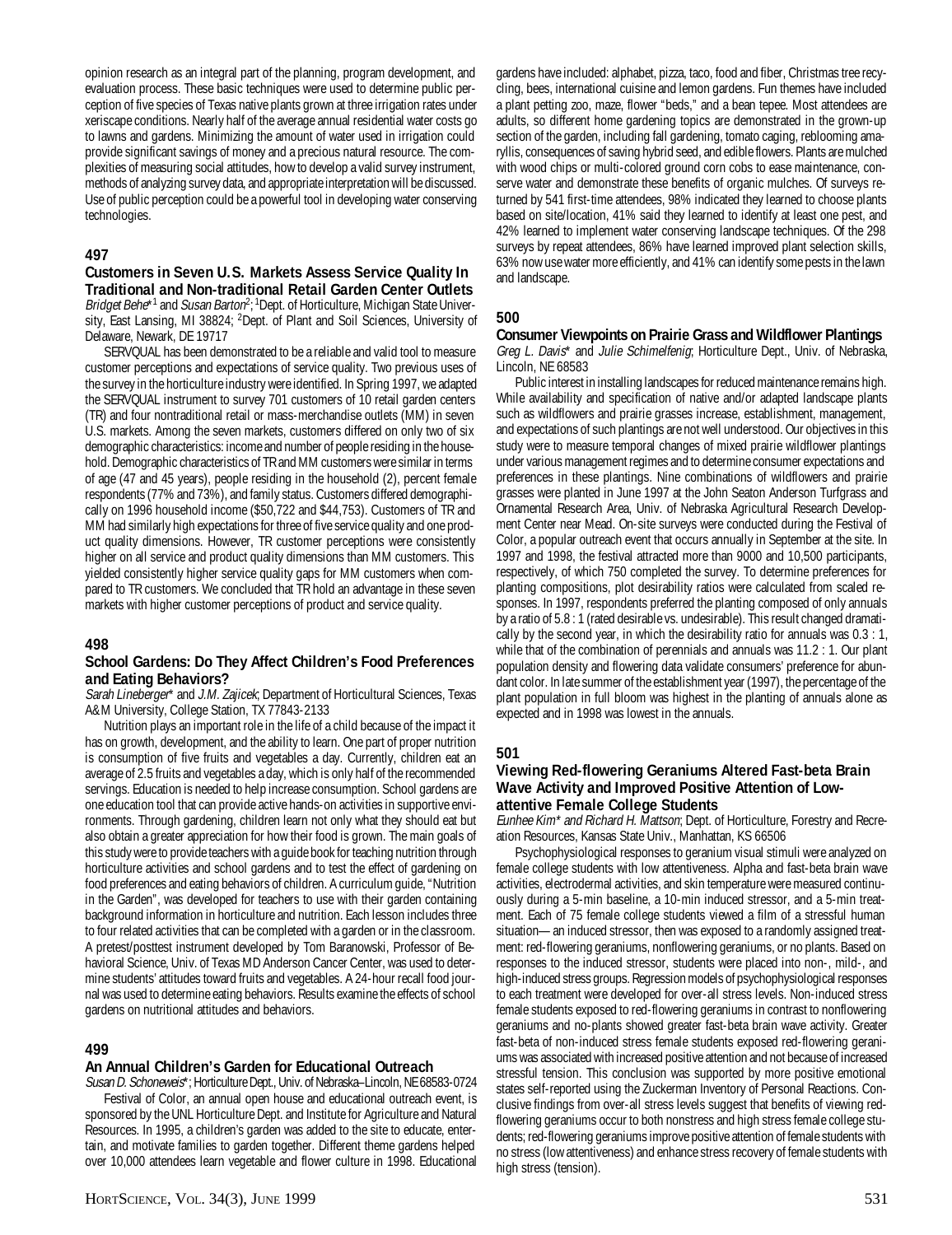## **84 ORAL SESSION 17 (Abstr. 502–508) Vegetable Crops: Greenhouse Management/Controlled Environmental Agriculture**

## **502**

## **Intermittent CO<sub>2</sub> Enrichment for Hydroponic Lettuce Production**

David S. de Villiers\*, Robert W. Langhans, A.J. Both, Louis D. Albright, Sue Sue Scholl; Cornell University, Ithaca, NY 14853

 $CO<sub>2</sub>$  enrichment increases efficiency of light utilization and rate of growth, thereby reducing the need for supplemental lighting and potentially lowering cost of production. However, during warmer periods of the year,  $\mathrm{CO}_2$  enrichment is only possible intermittently due to the need to vent for temperature control. Previous research investigated the separate and combined effects of daily light integral and continuous  $CO_2$  enrichment on biomass accumulation in lettuce. The current research was designed to look at the efficiency with which lettuce is able to utilize intermittent CO<sub>2</sub> enrichment, test the accuracy with which growth can be predicted and controlled, and examine effects of varying  $CO_2$  enrichment and supplemental lighting on carbon assimilation and plant transpiration on a minute by minute basis. Experiments included application of various schedules of intermittent CO<sub>2</sub> enrichment and gas exchange analysis to elucidate underlying physiological processes. Same-day and day-to-day adjustments in daily light integrals were made in response to occasional CO<sub>2</sub> venting episodes, using an upto-the-minute estimate of growth progress based on an integration of growth increments that were calculated from actual light levels and  $CO_2$  concentrations experienced by the plants. Results indicated lettuce integrates periods of intermittent CO<sub>2</sub> enrichment well, achieving expected growth targets as measured by destructive sampling. The gas-exchange work quantified a pervasive impact of instantaneous light level and  $CO<sub>2</sub>$  concentration on conductance and  $CO<sub>2</sub>$  assimilation. Implications for when to apply supplemental lighting and CO  $_2$  enrichment to best advantage and methods for predicting and controlling growth under intermittent CO $_2$  enrichment are discussed.

#### **503**

## **Evidence for Toxic Effects of Cellulose Acetate in UV Exclusion Studies on 'Ashley' Cucumber Seedlings**

Donald T. Krizek\* and Roman M. Mirecki; Climate Stress Laboratory, ARS, U.S. Department of Agriculture, Beltsville, MD 20705-2350

Cellulose diacetate has been widely used in UV-B enhancement studies under field and controlled-environment conditions since the early 1970s to remove wavelengths below ≈290 nm, without any evidence of toxicity effects. However, while conducting UV-B exclusion studies in window boxes covered with cellulose diacetate (CA) or in Plexiglas chambers lined with CA, there was marginal chlorosis and cotyledon epinasty in 'Ashley' cucumber, which is normally resistant to elevated UV-B, while seedlings exposed to open sunlight and those grown under polyester (PE) film to exclude UV-B were free of visible injury. These findings suggested that the CA filter itself may be causing toxicity. To test this hypothesis, a UV exclusion study was conducted in which CA or Teflon (T), both UV-B and UV-A transmitting films, were used to cover window boxes in the following four combinations (top/bottom): CA/CA, CA/T,T/CA, and T/T. When CA was used as the bottom filter (CA/CA and T/CA), the plants showed significantly greater leaf injury and a 2- to 3-fold reduction in growth than when T was used as the bottom filter (CA/T and T/T). These findings suggest that toxicity is caused by CA itself rather than by solar UV-B radiation, possibly as a result of outgassing of phthalates known to be used as plasticizers in the manufacture of CA. Further evidence that CA was responsible for leaf injury was provided by a companion study in which T was replaced by PE and damage was still observed, although no significant growth effects of CA position were observed.

#### **504**

### **Detection of Water Stress Using Infrared Imaging**

W.C. Lin\*, G.S. Block, S. Chen, and D.L. Ehret; Pacific Agri-Food Research Ctr., Agriculture and Agri-Food Canada, PO Box 1000, Agassiz, BC V0M 1A0, Canada In commercial production of greenhouse cucumber, moderate water stress is

often undetectable until plants show severe wilting. The purpose of this study was to establish a noncontact, early detection method for such moderate stress before visual wilting takes place. An infrared imaging system including an infrared camera, a personal computer, and necessary image processing software was placed in a greenhouse with the camera elevated and viewing the plant canopy. Selected plants, each in a bag of sawdust growing medium, were subjected to water stress by removing irrigation tubes from the growing medium. The infrared images obtained from a crop canopy displayed an increase in foliar temperature of stressed plants, which were located among normally watered (control) plants in the same greenhouse. Increased foliar temperatures of stressed plants occurred 1 to 3 days before wilting was observed. When visual wilting occurred, the stress treatment was stopped and irrigation was resumed within the same day. Cucumber plants showed no crop loss after one cycle of moderate stress. Repeated moderate stress caused yield loss. The potential applications of this nondestructive, noncontact detection method in plant science research and in commercial greenhouse production will be discussed.

#### **505**

### **Analysis of Leaf Development Rates as Affected by Environment Conditions for Modeling Vegetative Propagation of Sweetpotato**

Chieri Kubota\*, Ayami Yamaguchi, and Toyoki Kozai; Department of Bioproduction Science, Faculty of Horticulture, Chiba University, Matsudo, Chiba 271-8510, Japan

For vegetative propagation of sweetpotato, single or multi-node leafy cuttings are used as propagules. A quantitative understanding of leaf development and the effects of environment conditions on leaf emergence and expansion rates is important for predicting the number of propagules produced after a given production period. Single-node cuttings each with a fully expanded leaf were grown under two levels of photosynthetic photon flux (PPF, 160 and 250  $\mu$ mol • m<sup>-2</sup> • s<sup>-1</sup>) and photoperiod (10 and 16 h/day). The time courses of the number of leaves larger than the standard leaf area (As) were obtained by analyzing the time courses of leaf blade length recorded every day on each leaf. The number of leaves larger than a given As increased almost linearly after the first leaf reached to the As. PPF and photoperiod affected both the duration until the appearance of the first leaf with As and the leaf development rates (leaves per day). The effects of PPF were more pronounced than photoperiod for the development rate of the leaves regardless of As. Results obtained in these experiments were incorporated into our previously developed model, and the number of propagules produced under different environment conditions was predicted. Such techniques need to be used effectively for planning and environment control of vegetative propagation.

#### **506**

#### **Plant Density and Shoot Pruning Management on Yield of a Summer Greenhouse Sweet Pepper Crop**

Elio Jovicich\*, Daniel J. Cantliffe, and George J. Hochmuth; Horticultural Sciences Dept., University of Florida, 1251 Fifield Hall, PO Box 110690, Gainesville, FL 32611-0690

In greenhouse crops, fruit yield and quality can be increased by managing shoot pruning and plant density. The effect of plant population density (2, 3, and 4 plants/m<sup>2</sup> as function of in-row plant spacings of 66.5, 44.3, and 33.3 cm, respectively), and shoot pruning (one, two, and four main stems) was studied for effects on fruit yield, quality and plant growth of greenhouse-grown sweet pepper (Capsicum annuum L. cv. Robusta) during Summer 1998 in Gainesville, Fla. Red fruit were harvested 84 and 118 days after transplanting (14 Apr.). Additional fruit set was inhibited due to the high temperatures. Marketable yield (number and weight) per square meter increased linearly with plant density and was greater on plants with four stems than in those with two or one stem. Extra-large fruit yield per square meter was not affected by plant density, but was higher in four-stem plants. Total marketable yield and extra-large fruit yields per plant were greatest in the four-stem plants at two plants per square meter. The stem length and the number of nodes per stem increased linearly with the decrease in plant spacing. Stem length and number of nodes per stem were greater in single-stem than in four-stem plants. Number and dry weight of leaves, stem diameter, and total plant dry weight were higher in four- and two- stem plants than in single-stem plants. Results indicated that four plants per square meter pruned to four stems increased marketable and extra-large fruit yield in a short harvest period of a summer greenhouse sweet pepper crop in north central Florida.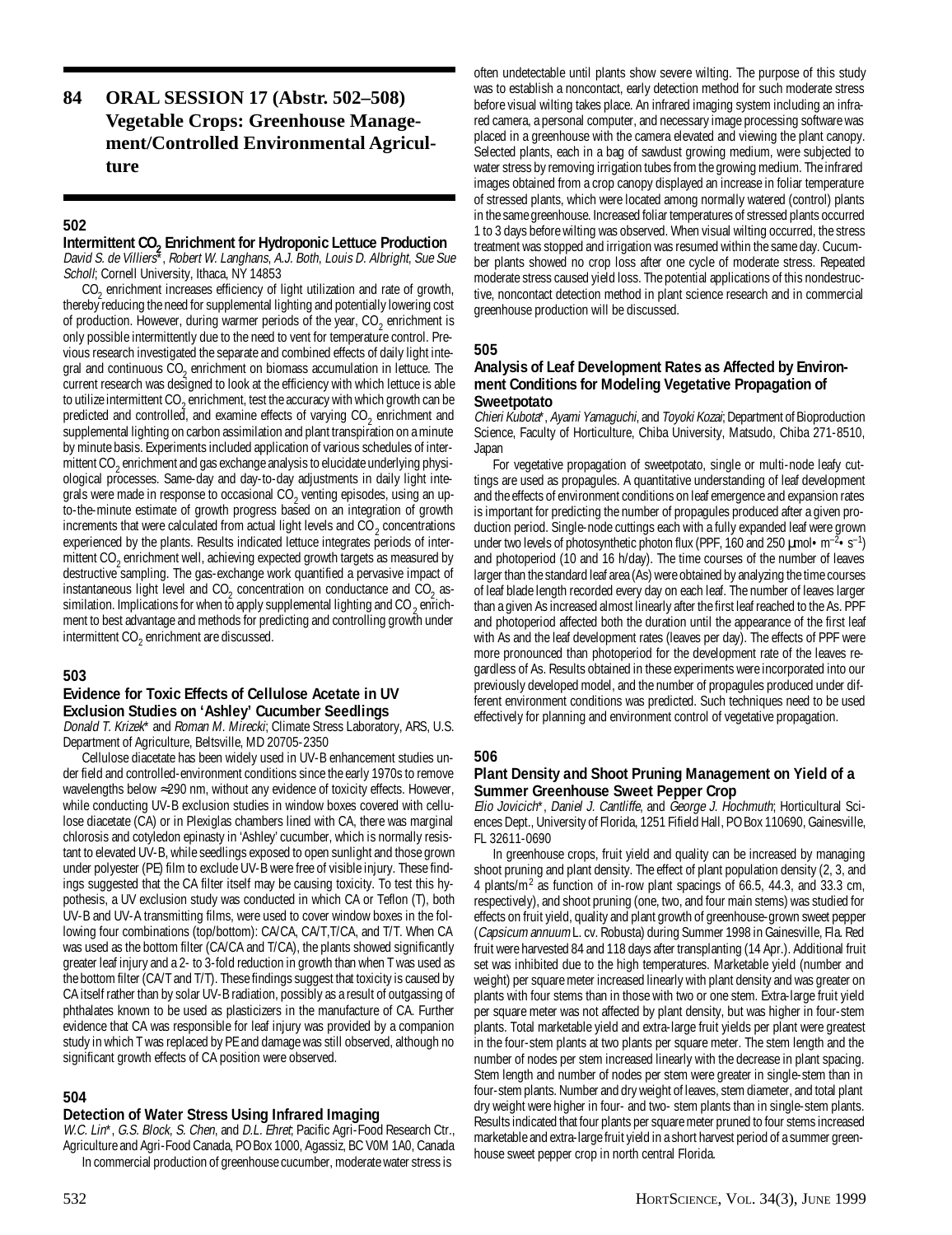## **Production of Compact Cucumber, Tomato, and Bell Pepper Transplants by Use of Photoselective Plastic Films**

Shumin  $L^*$ <sup>1</sup>, Nihal C. Rajapakse<sup>1</sup>, and Ryu O<sup>p</sup>; <sup>1</sup>Department of Horticulture, Clemson University, Clemson, SC 29634, USA.; <sup>2</sup>Organic Performance Materials Laboratory, Mitsui Chemicals, Inc., 1190, Kasama-cho, Sakae-ku, Yokohama 247, Japan

Growth chamber experiments were conducted to investigate the effectiveness of several photoselective plastic films in controlling height of 'Sweet Success' cucumber, 'Mt. Pride' tomato, and 'Capistrano' bell pepper transplants. Four types of treatment films; a control, two far-red light intercepting films (YXE-1 and YXE-10), and a red light intercepting film (SXE-1), with R : FR ratios of 1.0, 2.0, 1.6, and 0.8, respectively, were used as the covering materials of experimental chambers. Photosynthetic photon flux (PPF) was adjusted to be the same in all chambers with cheese cloth. Treatment period for cucumber and tomato was 15 days and that for bell pepper was 20 days. At the end of the treatment, significantly shorter plants were found in both YXE-1 and YXE-10 chambers for all the three tested crops. However, YXE-10 was more effective than YXE-1 in producing compact cucumber, tomato and bell pepper transplants. SXE-4 film produced taller plants than control film. Magnitude of response to filtered light varied with the crop species. Number of leaves was not significantly affected by the light transmitted through photoselective filters, indicating that the height reduction was mainly caused by the reduction in internode length. With the commercial development of photoselective greenhouse covers or shade material in the near future, nursery and greenhouse industry could potentially reduce the cost for growth regulating chemicals, reduce the health risks to their workers and consumers, and reduce environmental pollution.

## **508**

#### **Ascorbic Acid Content in Tomato and Bell Pepper Fruit during Development, Maturation, and Senescence on the Plant and Relation with Ascorbate Oxidase and Polyamines**

E.M. Yahia\*<sup>1</sup>, M. Contreras-Padilla<sup>1</sup>, and G. Gonzalez-Aguilar<sup>2</sup>; <sup>1</sup>DIPA, Facultad de Química, Universidad Autónoma de Querétaro, Querétaro, 76010; <sup>2</sup>CIAD, Hermosillo, Sonora, México

Plants were grown in a greenhouse in controlled hydroponic conditions, and fruit were harvested at different intervals from 18 to 94 days from fruit set (DFFS). AsA was higher in pepper than in tomato fruit. In pepper fruit, it increased very fast and reached a maximum at 50 DFFS and then decreased suddenly and reached a minimum about 60 DFFS. AsA in tomato fruit increased slowly and reached a maximum after about 75 DFFS and then declined slowly. The decrease in AsA is correlated with the initiation of ripening and with an increase in the activity of AAO. There was more putrescine in pepper than in tomato fruit. There were no major changes in spermine and spermidine in pepper and spermidine in tomato fruit. However, putrescine in pepper fruit and spermine in tomato fruit increased very early until about 30 to 38 DFFS and then decreased in a manner similar to the decrease in AsA. Putrescine in tomato fruit increased consistently and did not decrease even during the senescence of the fruit. We conclude that AsA decreases in tomato and pepper fruit after 75 and 50 DFFS, respectively, and this decrease is related to an increase in AAO and a decrease in putrescine in pepper and spermine in tomato fruit.

## **85 ORAL SESSION 18 (Abstr. 509–515) Vegetable Crops: Genetics/Biotechnology**

## **509**

## **A Glycine-rich Protein from Tomato Involved in Pollen Wall Formation**

Alan G. Smith\* and Kenneth J. McNeil; Department of Horticulture, University of Minnesota, St. Paul, MN 55108

The sporophytic tissue of the anther and, in particular, the tapetum, a cell layer surrounding the pollen sac, is know to be essential for the production of pollen. The isolation and characterization of the gene 92B from tomato that encodes an extracellular glycine rich protein (GRP) has been used to further elucidate the role of the tapetum in pollen development. RNA from the 92B gene accu-

mulates exclusively in the tapetum. Polyclonal antibodies raised against the 92B GRP detect four proteins in stamens with microspores beginning meiosis. In pollen extracts, the antibodies detect a single protein. Expression of the tomato 92B gene in transgenic tobacco indicates that the four protein products are derived from only the 92B gene. The 92B GRP is localized to the tapetum, the callose wall of microspore mother cells, the exine (outer wall) of mature pollen, and orbicules. Orbicules are globular bodies derived from tapetal material that form on the tapetum wall and line the exterior of the pollen sac. Expression of 92B antisense RNA resulted in a significant decrease of 92B RNA and protein levels in transgenic tomatoes. This reduction was correlated with a decrease in pollen germination and an abnormal exine morphology. The function of the 92B protein in pollen development and function will be discussed.

## **510**

#### **Alteration of Fruit Characteristics in Transgenic Tomatoes with Modified Gene Expression of Endo-xyloglucan Transferase**

Kiyozo Asada\*, Toshiharu Ohba, Shuichi Takahashi, and Ikunoshin Kato; Biotechnology Research Laboratories, Takara Shuzo Co., Ltd, Shiga, Japan

Endo-xyloglucan transferase (EXGT, also called xyloglucan endotransglycosylase, or XET) is a cell wall enzyme catalyzing molecular grafting between xyloglucan molecules, which is essential for expansion and morphological change of plant cells. EXGT gene was first isolated by us from Azuki bean hypocotyl and sequenced and later isolated by several other groups from variety of plants including monocots. In tomato, three genes have been identified, i.e., LeEXGT, tXET-B1, and tXET-B2. LeEXGT mRNA accumulated transiently in early stage of development (immature green and mature green stage). It accumulated slightly also in breaker stage in which fruit color turns to pink. The peak of LeEXGT mRNA accumulation was ≈12 days after pollination. To elucidate a physiological role of EXGT, especially in fruit development, tomato plants were transformed to produce LeEXGT sense or antisense RNA constitutively using Ti plasmid-based transformation system, and we obtained several lines of plants with different levels of LeEXGT transcripts. In these transgenic tomatoes, fruit size was positively correlated with the level of LeEXGT transcripts monitored at its peak stage of expression. However, the refractive index of tomato fruit sap, which is closely correlated with the total solids contents and reflects the sugar status of the fruit, was negatively correlated with the level of LeEXGT transcripts. These results first represent the evidence that EXGT can control in vivo morphological and biochemical properties of plants by changing the level of its expression. This finding opens the possibility of improvement by transgenic approach of fruit plants, such as melon, watermelon, kiwifruit, and apple, in which sugar contents are important economic characters for evaluation.

## **511**

#### **Toward Mapping and Cloning Late Blight Resistance Derived from the Wild Solanum bulbocastanum using Potato + S. bulbocastanum Somatic Hybrids**

James M. Bradeen\*, S. Kristine Ness, Geraldine T. Haberlach, Susan M. Wielgus, and John P. Helgeson; USDA-ARS and Department of Plant Pathology, University of Wisconsin, 1630 Linden Drive, Madison, WI 53706 USA

Late blight of potato, caused by the fungal pathogen Phytophthora infestans, is of great economic significance and no important U.S. potato cultivars are reliably resistant. The diploid species Solanum bulbocastanum is highly resistant to late blight, even under extreme conditions, but is sexually incompatible with potato. We have generated potato  $+ S.$  bulbocastanum somatic hybrids. These hexaploid hybrids are highly resistant to late blight and progeny from two successive backcrosses to cultivated potato are either fully resistant or susceptible. The advanced generations are morphologically similar to potato. We have initiated mapping efforts to identify bulbocastanum chromosomal regions responsible for late blight resistance. Using RFLPs, RAPDs, and AFLPs, we identified a single chromosomal region (i.e., single gene or group of linked genes) on chromosome 8 that accounts for 62.2% of the observed resistance. The tomato cDNA clone CT88 cosegregates with late blight resistance in our material and was used to isolate a homeologous BAC clone from a S. bulbocastanum library. Our current efforts include mapping resistance in both fusion-derived and diploid S. bulbocastanum materials via map merging. As markers linked to late blight resistance are identified, we will attempt to convert them to marker forms useful for large-scale breeding efforts. To date, we have successfully converted RAPD and RFLP markers to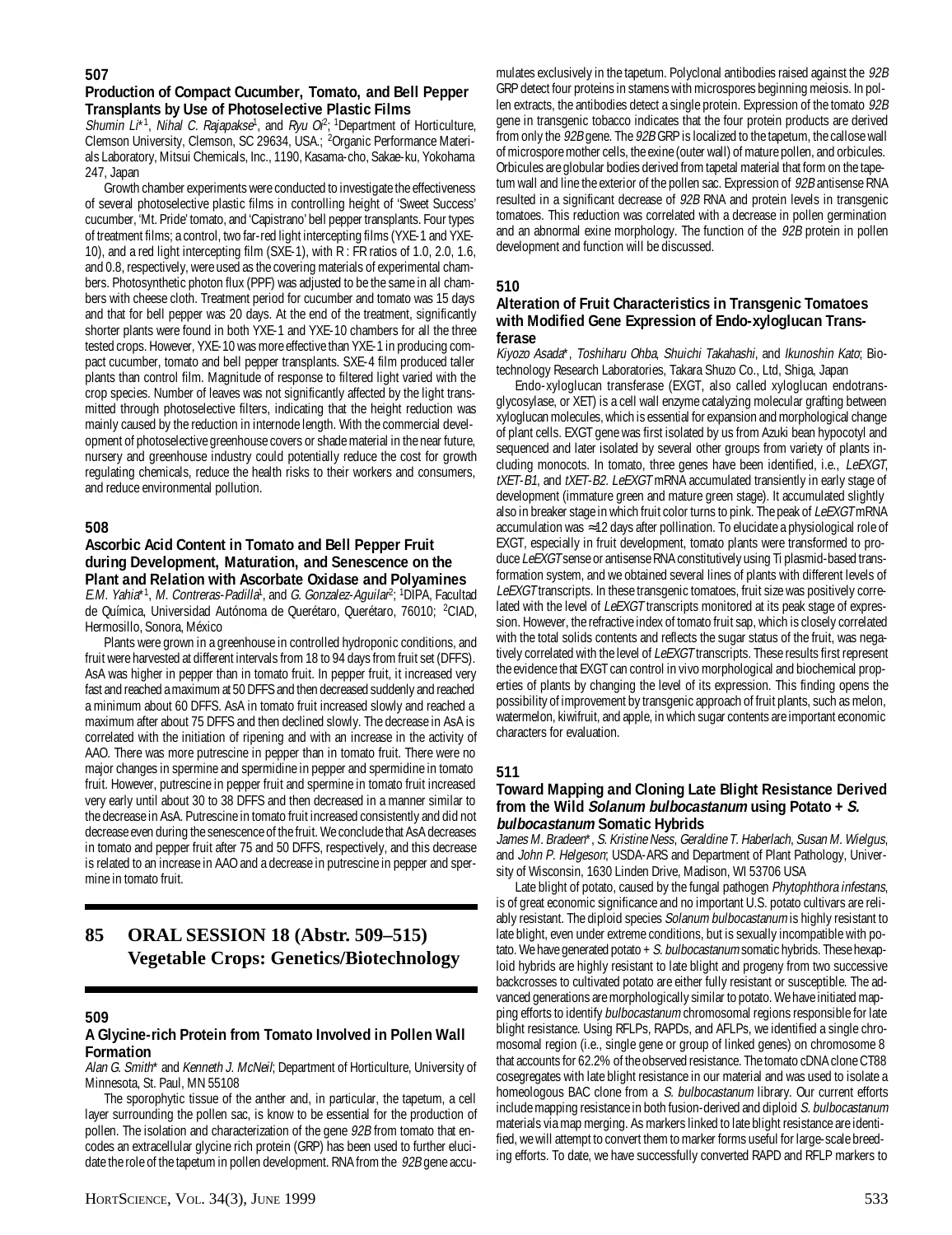SCAR and CAPS marker forms. Finally, continued fine mapping and BAC clone characterization will enable future map-based cloning efforts.

#### **512**

#### **Copia-like Retrotransposon Sequences in the Ipomoea batatas Genome**

Arthur Villordon<sup>\*1</sup>, Don La Bonte<sup>1</sup>, and Robert Jarref<sup>2</sup>; <sup>1</sup> Louisiana State University Agricultural Center, Baton Rouge, LA 70803; <sup>2</sup>USDA-REE-ARS-SAA-PGRCR, Griffin, GA 30223

The presence of copia-like retrotransposon sequences in sweetpotato [*lpo*moea batatas (L.) Lam.] was investigated. PCR-based amplification using primers to highly conserved copia-like reverse transcriptase sequences produced several products corresponding to the expected target size (≈300 bp) that were subsequently isolated and cloned. A random sample of the clones were sequenced and all six reading frames were translated into their corresponding amino acid sequences. Sequence analysis revealed the presence of 22 copia-like reverse transcriptase sequences corresponding to various subfamilies. The presence of several sequence families in the genome is indicative of past or recent transposition activity. Southern blot analysis suggested that these copia-like sequences were present in several hundred copies in the sweetpotato genome. Data also showed retrotransposon insertion polymorphisms between a limited sample of virus-tested and virus-infected sweetpotato clones, indicating putative activity and mobility. This investigation documented the presence of copia-like retrotransposon sequences in the sweetpotato genome. This is an important step in clarifying the possible association between mobile genetic elements and the unusually high incidence of somatic mutations that may result in clonal decline in sweetpotato and other asexually propagated crops. Data presented provides information on the possible use of retrotransposons as genetic markers for sweetpotato crop improvement.

#### **513**

#### **Use of Reverse Transcription PCR (RT-PCR) to Study the Potato Stearoyl-ACP Desaturase (Delta9) Gene Expression at the Transcript Level during Cold Acclimation**

Sandra E. Vega<sup>\*</sup> and Jiwan P. Palta; University of Wisconsin–Madison, Department of Horticulture, 1575 Linden Drive, Madison WI 53706-1590

Previous studies in our laboratory both in pine needles and potato leaves have shown evidence of an increase in 18 : 2 (linoleate) in the purified plasma membrane fraction during cold acclimation. This increase was reversible on deacclimation, thereby suggesting a link between the accumulation of 18 : 2 and acquisition of freezing tolerance. These studies suggest that the activity of specific desaturases may be modulated during cold acclimation. This study was aimed at studying the possible involvement of stearoyl-ACP desaturase (delta9) in potato cold acclimation response. Our approach was to study the induction of delta9 desaturase at the transcript level by using potato delta9 desaturase gene specific primers and reverse transcriptase. For this purpose, mRNA from S. tuberosum (cold sensitive, unable to acclimate) and S. commersonii (cold tolerant, able to cold acclimate) was extracted before and after acclimation. Sequence analysis confirmed that the amplified band was delta9 desaturase. Our results show that there is an increase in delta9 desaturase gene transcripts during cold acclimation and that this increase is associated with the cold acclimation response in potato. These results together with previous reports on the increase in 18 : 2 in the plasma membrane during cold acclimation give more evidence toward the involvement of stearoyl-ACP desaturase (delta9) in the potato cold response.

#### **514**

#### **Consistency of Detected QTL for Bacterial Brown Spot Resistance Using RAPD Markers over Environments in Common Bean**

G. Jung<sup>\*1</sup>, H. Ariyarathne<sup>2</sup>, D.P. Coyne<sup>2</sup>, J. Nienhuis<sup>1</sup>, S. Hirano<sup>1</sup>, and C. Upper<sup>1</sup>; <sup>1</sup>Univ. of Wisconsin, Madison, WI 53706; <sup>2</sup>Univ. of Nebraska, Lincoln, NE 68583

Bacterial brown spot (BBS), incited by the bacterial pathogen Pseodomonas syringae pv. syringae is important disease of common bean. Phenotypic visual readings of infected areas and a leaf freezing assay estimating the population size of Pss on leaf surface were used for disease assessment for 2 years using 78 RI lines derived from Belneb RR-1 x A55 population grown in Wisconsin. The objectives of this research were to determine the genomic regions of QTL affecting the genetic variation of bacterial brown spot resistance in both assays over 2

years (1996 and 1998) and to determine the size of their genetic effects. In addition, we examined the consistency of detected QTL over environments. Three chromosomal regions associated with QTL for BBS resistance were identified in both assays in 1996 and one chromosomal region was consistently detected over 2 years.

#### **515**

#### **Mapping of Molecular Markers and Seedcoat Pattern Associated with QTL Affecting White Mold Resistance in Common Bean**

Soon O. Park\*1, Dermot P. Coyne<sup>1</sup>, James R. Steadman<sup>1</sup>, and Geunhwa Jung<sup>2</sup>; <sup>1</sup>University of Nebraska, Lincoln, NE 68583; <sup>2</sup>University of Wisconsin, Madison, WI 53706

White mold, incited by Sclerotinia sclerotiorum (Ss), is an important disease of common bean (Phaseolus vulgaris). Our objective was to identify RAPD markers and seedcoat pattern associated with QTL affecting resistance to Ss isolates 152 and 279 in a molecular marker-based linkage map previously constructed using a recombinant inbred (RI) population from the common bean cross 'PC-50' (resistant to Ss) x XAN-159 (susceptible to Ss). White mold reactions were derived from a greenhouse straw test. Continuous distributions for the reactions to Ss isolates 152 and 279 were observed for RI lines, indicating quantitative inheritance. An intermediate (+0.67) Pearson correlation was observed between the reactions to Ss isolates 152 and 279. Low (0.24 and 0.23) narrow-sense heritabilities were found for the reactions to Ss isolates 152 and 279. Three QTL affecting resistance to Ss isolate 152 explained 33% of the phenotypic variation. Four QTL affecting resistance to Ss isolate 279 explained 54% of the phenotypic variation. The seedcoat pattern marker (C) on linkage group I was most consistently associated with resistance to Ss isolates 152 and 279, and explained 10% and 24% of the phenotypic variation for the traits, respectively. This is the first report on detection of QTL for white mold resistance in common bean. The RAPD markers and seedcoat pattern could be useful in breeding for white mold resistance.

## **86 ORAL SESSION 19 (Abstr. 516–523) Fruit/Nuts: Crop Physiology/Plant Growth Regulators**

### **516**

#### **Predicting Fruit Set and Evaluating the Effects of Chemical Thinners on Apples**

Duane W. Greene\*, Department of Plant and Soil Sciences, Univ. of Massachusetts, Amherst, MA 01003

The lack of pollination and the effects of blossom thinners were simulated by enclosing selected 'McIntosh' apple spurs in super-light insect barrier netting at the pink stage of flower development. Fruit set was recorded and fruit size measured at 2- to 3-day intervals from petal fall until initial set. The effects of lack of pollination or the use of blossom thinners on initial set could not be determined with any degree of accuracy until at least 8 days after petal fall. NAA was applied at 8 ppm when fruit were 8.5 mm in diameter. Fruit set and fruit size were taken at 2- to 3-day intervals until the end of June drop. Fruit set on NAA-treated trees was greater than that on check trees for 2 weeks following application. Although NAA ultimately did cause significant thinning, it was not until 3 to 3.5 weeks after application that it was possible to determine with accuracy the thinning response to NAA. However, the thinning response to NAA could be predicted within a week after application, since growth of fruitlets that ultimately abscised slowed 4 to 7 days after the application of NAA. A working model to predict effective pollination and the response to chemical thinners in apples will be discussed.

#### **517**

## **Bloom Thinner Wilthin Decreased Fruit Set and Increased Fruit Yield and Quality of Three Apple Cultivars**

Ejaz Mohammad Ansari\*, Frank B. Matta, Taqueer Abbas, and Mohammad Baquir; Mississippi State University, Mississippi State, MS 39762

The influence of bloom chemical thinner Wilthin on three apple cultivars (Royal Gala, Blushing Gold, and Ultra Gold) was investigated. Two experiments were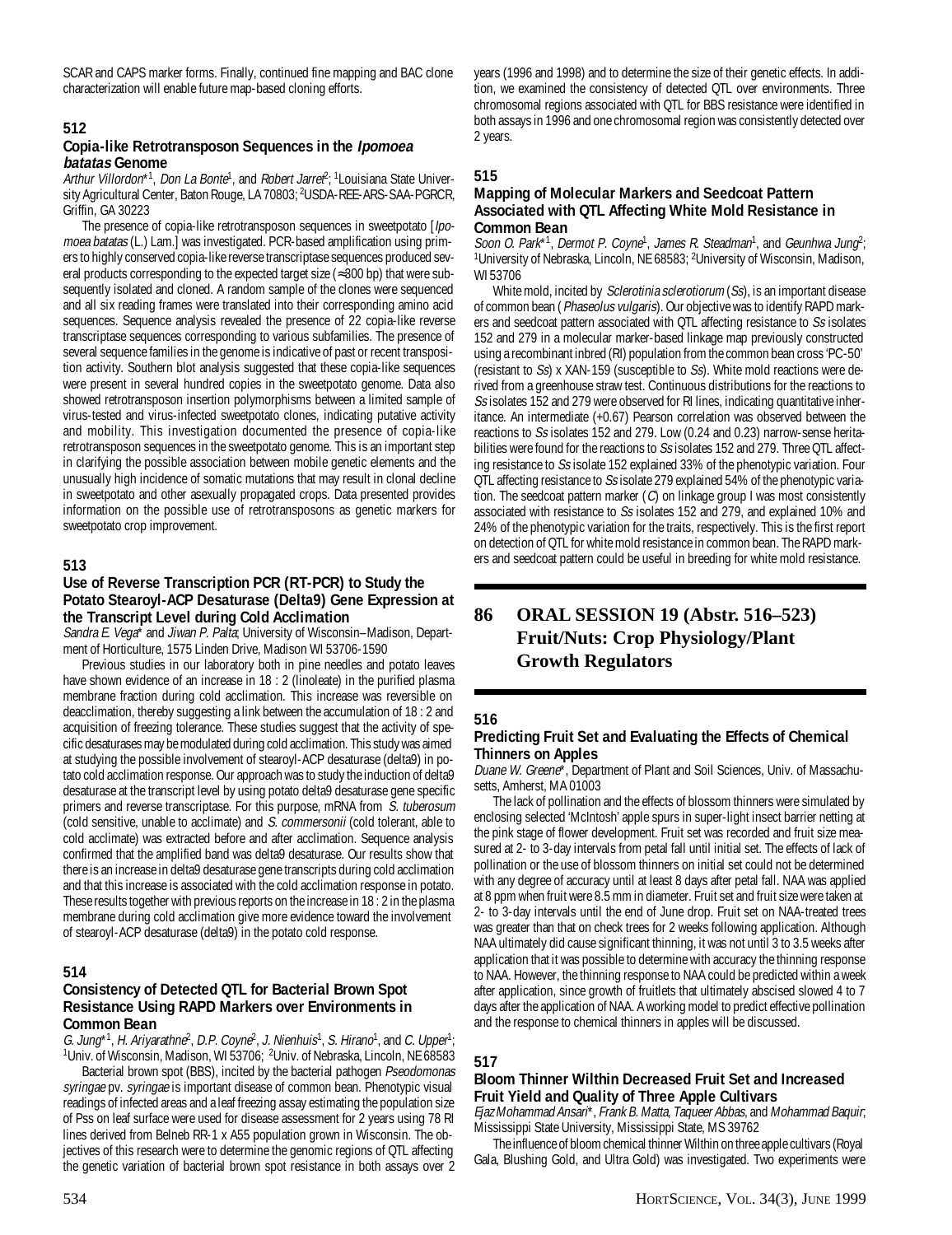conducted in 1995 and 1996 to determine the effect of Wilthin at 0%, 0.5%, 1.0%, and 1.5% on fruit length, fruit diameter, fruit weight, yield, juice pH, acidity, SSC, sucrose, glucose, fructose, fruit firmness, and fruit set. Wilthin reduced fruit set of 'Royal Gala', 'Ultra Gold', and 'Blushing Golden' and increased yield of all cultivars. In general, Wilthin increased fruit weight of 'Royal Gala', 'Ultra Gold', and 'Blushing Golden' both years. Wilthin increased fruit length and diameter of 'Royal Gala' and 'Ultra Gold', but it did not affect fruit length of 'Blushing Golden'. Wilthin increased fruit juice pH of 'Royal Gala', 'Ultra Gold', and 'Blushing Golden' during both years. Wilthin decreased fruit juice acidity of 'Royal Gala', 'Ultra Gold', and 'Blushing Golden'. In 1995, Wilthin increased SSC of 'Royal Gala' and 'Ultra Gold'. In 1996, Wilthin did not effect SSC of 'Royal Gala' and 'Blushing Golden', but increased SSC of 'Ultra Gold'. Wilthin increased sucrose concentration of 'Royal Gala', 'Ultra Gold', and 'Blushing Golden'. Wilthin did not effect fruit juice glucose concentration of 'Royal Gala' but increased fruit juice glucose concentration of 'Ultra Gold' and 'Blushing Golden'. Wilthin did not influenced fructose content of 'Royal Gala' and 'Blushing Golden' apples. Wilthin increased fructose contents of 'Ultra Gold'. Accel increased fruit firmness of 'Royal Gala', 'Ultra Gold', and 'Blushing Golden' and increased fruit firmness of 'Royal Gala'.

#### **518**

#### **Regulating Fruit Set and Maturity of 'Macoun' Apples**

J.R. Schupp\*; Highmoor Farm, University of Maine, Monmouth, ME 04259

'Macoun' is a high-value apple cultivar in the northeastern United States that is very difficult to produce. It is difficult to thin and prone to alternate bearing. 'Macoun' is also prone to preharvest drop. Small fruit size, bruising, and lack of red color are additional obstacles to profitable production. The objective of this study was to compare the efficacy of two chemical thinning treatments—accel plus carbaryl, or NAA plus carbaryl—with an untreated control. A second objective was to evaluate the efficacy of ReTain for delaying 'Macoun' fruit maturity and to determine if there was an interaction between ReTain and thinning treatment on fruit characteristics at harvest. Both thinning treatments were effective in reducing fruit set in 1997. Accel plus carbaryl was effective again in 1998, while NAA plus carbaryl over-thinned. Accel increased fruit size in 1997 compared to unthinned controls, and both thinning treatments increased fruit size in 1998. Accel increased fruit firmness in both years. ReTain reduced preharvest drop and delayed fruit maturity both years. In 1997, firmness was greatest for fruit treated with accel and ReTain, while ReTain had no effect on firmness of fruit from NAA thinned trees. ReTain had no effect on fruit firmness in 1998.

#### **519**

## **The Negative Impact of Sevin XLR Plus Thinner Use on Apple Fruit Quality under Certain Environmental Conditions**

C.R. Unrath\*; Dept. of Horticultural Science, North Carolina State University, Mountain Horticultural Crops Research and Extension Center, 2016 Fanning Bridge Road, Fletcher, NC 28732

The use of Sevin XLR Plus in chemical thinning applications at or shortly after petal fall in 1998 resulted in serious negative fruit quality effect, especially on 'Red Delicious'. This negative fruit quality impact was worse in certain Henderson Co., N.C., orchards. Fruit diameter was reduced by 9%, fruit weight was reduced by 22%, misshapen fruit increased by 30%, eliminator fruit (<2.25") increased by 102%, severely stunted fruit (<2.0") increased by 317%. Surface russetting increased by 160% and seed numbers per fruit dropped by 27%. These are "never before seen" fruit quality problems for North Caronlina, which appear to be related to the unusual environmental conditions between full bloom and fruit thinning. Comparing the 30-year weather records, Apr. 1998 was the wettest April on record with twice the average rainfall. There were only two rain free days between bloom and petal fall, and only 9 of the 30 days following bloom were rain-free. Daily lows were at or above while daily highs were below the 30-year average, resulting in an extremely small daily temperature fluctuation. The departure from normal for average daily temperature was highly negative from partial petal fall until 2 weeks post petal fall. Daily relative humidity values for daily minimum, average and maximum were consistently and substantially above 30 year average values. It appears that these environmental extremes with Sevin XLR Plus use has an impact on fruit quality. In one 'Golden Delicious' orchard where Sevin formulations could be compared side by side, fruit russetting jumped from 5.3% with 50 WP to 36.2% with the *XLR Plus* formulation.

## **520**

## **Methyl Jasmonate Causes Ethylene Production and Abscission in Citrus**

J.K. Burns\*, U. Hartmond, R. Yuan, and W.J. Kender; Citrus Research and Education Center, University of Florida, 700 Experiment Station Road, Lake Alfred, FL 33850

Methyl jasmonate (Me-Ja) is a naturally occurring ubiquitous compound in plants. Me-Ja is considered to be a putative plant hormone because of its effect on plant processes such as senescence, germination, tuber formation, signal transduction, ethylene production, and abscission at low exogenous concentrations. We applied Me-Ja to fruit or whole trees of 'Hamlin' or 'Valencia' orange to determine the potential of this compound as a mature fruit abscission agent. Me-Ja (0, 1, 5, 10, or 20 mM in 0.1% Kinetic adjuvant) was applied to whole trees with a handgun or boom sprayer rates of 4850 and 1790 L • ha<sup>-1</sup>, respectively. Alternatively, tree fruit were dipped in Me-Ja solutions. Fruit drop, leaf drop and ethylene production in both fruit and leaves and fruit detachment force in fruit were monitored at various times up to 2 weeks after application. Me-Ja treatment resulted in increased ethylene production in fruit and leaves 1 to 2 days after application. Fruit detachment force significantly declined 6 to 10 days after application followed by significant fruit drop. Applications of Me-Ja >10 mM resulted in an unacceptable amount of canopy defoliation. The results suggest that Me-Ja has potential as an abscission agent for citrus. Future work will focus on improving uniformity of application and response.

## **521**

## **Effects of Apogee on the Growth and Fruit Quality of Three Apple Cultivars in California**

Kathy Kelley\*<sup>1</sup> and *Carol Regusci*<sup>2</sup>; <sup>1</sup>University of California Cooperative Extension, Stanislaus County, Modesto, CA 95358; <sup>2</sup>BASF Corporation, Salida, Calif.

Apogee at rates of 125 and 250 ppm applied at 2-cm average shoot growth and a split application of 125 ppm applied at 2-cm shoot growth and 2 weeks later reduced vegetative growth of 'Pink Lady', 'Gala', and 'Fuji' in 1997 and 1998. Cultivar response varied with rate and year. Fruit size was significantly increased in 'Gala' at the low rate and split low rate applications and in 'Fuji' at the low and high rate single application in 1998. There was no effect on return bloom or fruit color.

#### **522**

## Study on the Effect of GA<sub>4+7</sub>, GA<sub>3</sub>, and Dimethoate on **Russeting of 'Golden Delicious' Apple**

A. Talaie and J. Mojtahed\*; University of Tehran, Karaj, Iran

Skin russet in apple fruit, which causes a considerable decrease in marketing and exporting potentials, is one of the major problems in the word fruit markets. In this project, the effect of  $GA_{4+7}$ ,  $GA_{3}$ , and dimethoate on russeting of 'Golden Delicious' apple was examined. A complete randomized-block design with 13 treatments and four replications was used. In all treatments, the trees had the same size and medium growth and were homogeneous. The distances between trees were 6 x 6 m and the age was 18 years. The total number of trees, including controls, was 52. The 12 treatments were  $GA_{4+7}$  and  $GA_3$  with 10 ppm and 20 ppm concentrations in one and two times of spray in petal fall (PF) and PF + 10 days. Dimethoate at a concentration of 0.03% and 0.05% in one and two times of spray in PF and PF + 10 days. Fruit russeting was reduced in all treatments except with GA<sub>3</sub>. The largest decrease of russeting was caused by GA<sub>4+7</sub>, especially with 20 ppm and also dimethoate with a significant decrease in russeting. Seed number also decreased significantly with  $GA_{4+7}$  and  $GA_{3}$ , but dimethoate had no significant effect on TSS, while ACD ratio was decreased significantly by  $GA_{4+7}$ and dimethoate, but  $GA_3$  had no significant effect. Compared with the control, the treatment did not show differences with the other characteristics.

## **523**

## **Prohexadione-Ca: Induction of Resistance against Bacterial and Fungal Pathogens in Apple**

W. Rademacher\*1, J.B. Speakman<sup>1</sup>, G. Krack<sup>2</sup>, M. Scholtissek<sup>2</sup>, R. Wolf<sup>2</sup>, J.R. Evans<sup>3</sup>; S. Roemmelt<sup>4</sup>, and D. Treutter<sup>4</sup>; <sup>1</sup>BASF Agricultural Center, 67114 Limburgerhof, Germany; 2BASF Analytical Department, 67056 Ludwigshafen, Germany; 3BASF Corporation, P.O.Box 13528, Research Triangle Park, NC 27709- 3528, USA; 4Institute for Fruit Science, Technical University of Munich, 85350 Freising, Germany

Prohexadione-Ca (BAS 125 W) is currently developed as an inhibitor of ex-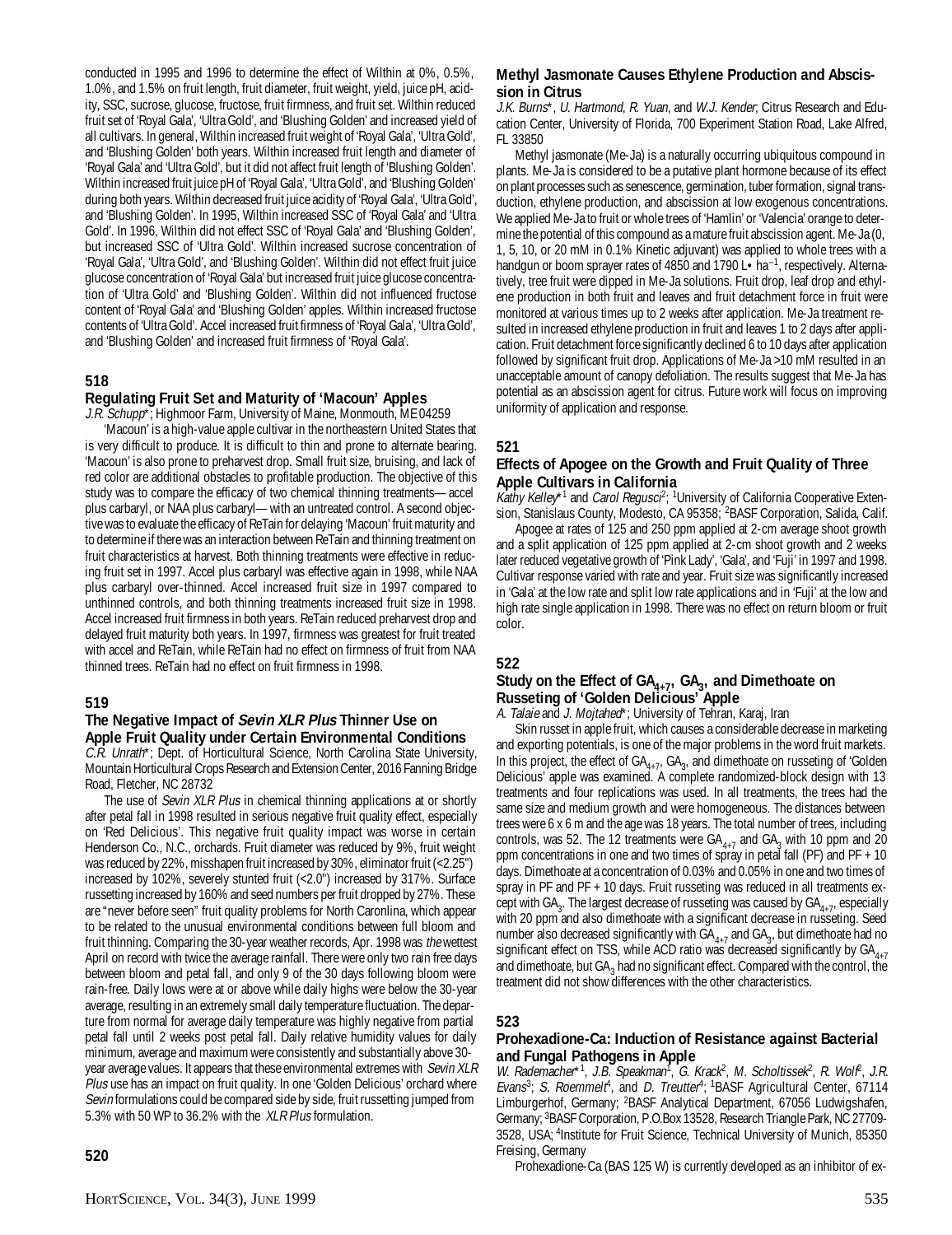cessive vegetative growth in apple. In addition to the control of shoot growth, pronounced effects on the incidence of scab (Venturia inaequalis) and fire blight (Erwinia amylovora) are observed that are not due to any fungicidal or bactericidal effect of the compound. Prohexadione-Ca induces marked changes in the metabolism of phenylpropanoids most likely by inhibiting distinct dioxygenases, such as flavanone 3-hydroxylase, which require 2-oxoglutarate as a co-substrate. The content of flavonoids such as luteoliflavan (which does not normally occur in apple tissue) and eriodyctiol is drastically increased reaching levels in the range of 50 mg per gram of dried young shoot tissue. Simple phenols, the identity of which is still unknown, also undergo intense changes. Since phenylpropanoids have often been found to be involved in defense mechanisms of higher plants, further studies on their role in pathogen resistance in apple are justified from these results.

## **97 ORAL SESSION 20 (Abstr. 524–531) Small Fruit/Viticulture: Production & Physiology of Raspberries/Blueberries/ Cranberries**

## **524**

## **Primocane Tipping to Delay 'Heritage' Red Raspberries Harvest Date in Chile**

M. Pilar Bañados\*, Carolina Alvarez, and Alejandra Soto; Facultad de AgronomÌa, Pontificia Universidad Católica de Chile, Casilla 306-22 Santiago, Chile

To evaluate the effect of the time of primocane tipping on harvest date of 'Heritage' red raspberry in the central valley of Chile (southern hemisphere), we tipped primocanes at three dates during the 1996–97 growing seasons: in Nov. 1996 (PN), Dec. 1996 (PD), and Jan. 1997 (PJ). Tipping was done manually at a 1.10-m height. Harvest date, fruit quality, and yield component was evaluated in the control and three tipping dates. A difference of 75 days on the initiation of harvest date was detected among treatments. Harvest date initiation was on 20 Jan. for the control with no tipping and for PN, 3 Mar. for PD, and 4 Apr. for PJ. Fruit of the PN treatment was smaller and lighter than the rest of the treatments; however, little differences in soluble solids, acidity, and pH were detected among treatments. Primocane lateral number was 14 for the control treatment and decreased to seven in tipped primocanes. Lateral length increased largely with tipping treatments: 7.8 cm in the control, 30 cm in PN, 29 cm in PD, and 42 cm in PJ. Fruit per lateral ranged between 6.2 in control and 12.2 in PD. Yields estimation for the fall production were 8.5 t/ha in the control, and increased to 12 t/ha estimated for the PJ treatment. The time of primocane tipping had an important effect on 'Heritage' red raspberry harvest date, lateral length, and estimated yield.

## **525**

## **Advanced Development of Split Trellis for Red Raspberry: Cultural Management and Machine Harvest Studies**

Stephen F. Klauer\*, Chuhe Chen, and J. Scott Cameron; Washington State University Research and Extension Unit, Vancouver, WA 98665

In 1998, yield of the split (ST) vs. conventional trellis was again compared in 'Meeker' red raspberry with work at Vancouver focusing on advanced trellis development and technology transfer. Field testing was expanded from two to five sites in northern (Lynden) and southwestern (Woodland, Ridgefield, WSUV REU) Washington, with a total of eight trials. These tested a variety of widths (28–51 cm), crossarm styles, and machine harvesters in fields with varied cultural practices. Four trials were machine-picked, and, in Vancouver, harvest efficiency was studied. For widths >43 cm, yields were 10% to 13% greater for ST in four trials, while widths less than 43 cm showed no increase. As in previous years, estimated yield potential was 20% to 59% higher for ST in three of four trials. Differences between actual/estimated yields were due to several factors, including damage to laterals, harvest inefficiency, and poor early fruit release. Yield potential was greater (28%) for ST in a second-year trial, suggesting sustainability. In various trials, numerous data were collected including canopy and primocane measurements, aboveground biomass, light interception and leaf : area, gas exchange, chlorophyll content, fourth derivative spectra, fluorescence, N content, and tissue for anatomical analysis. Results were similar to last year. Increased light within ST causes earlier and larger canopy growth and fruit development.

### **526**

## **Hydrogen Cyanamide Hastens Fruit Development and Increases Fruit Yield and Berry Size of Blueberry**

J.G. Williamson\* and E.P. Miller; Horticultural Sciences Dept., IFAS, University of Florida, Gainesville, FL 32611-0690

Field-grown 'Misty', 'Star', and 'Southmoon' southern highbush, and 'Climax' rabbiteye blueberry plants were sprayed to drip with 0, 7.7 and 15.4  $g \cdot L^{-1}$  concentrations of hydrogen cyanamide in north central Florida on 17 Dec. 1997 and 6 Jan. 1998. Plants were dormant with slightly swollen flower buds (stage 2) at the times of applications. The extent and earliness of vegetative budbreak were increased by both hydrogen cyanamide sprays. Hydrogen cyanamide also increased mean fruit fresh weights and reduced fruit development periods for 'Misty', 'Southmoon' and 'Climax' but not for 'Star'. Yield response to hydrogen cyanamide was variable among cultivars. Fruit yields of 'Misty' and 'Climax' increased slightly by 7.7  $g \cdot L^{-1}$  sprays and decreased significantly by 15.4  $g \cdot L^{-1}$  sprays. In that case, increased fruit yields appeared to be the result of greater mean fruit fresh weights while reduced yields resulted from significant flower bud thinning that occurred at the highest spray concentration. Both hydrogen cyanamide spray concentrations increased fruit yield for 'Southmoon' and decreased fruit yield for 'Star' when compared to controls. Spray date had no effect on fruit yield and little effect on fruit development period. Hydrogen cyanamide has potential for increasing fruit quality and earliness of some blueberry cultivars that are grown in the lower southeastern United States.

#### **527**

#### **A Highly Efficient in Vitro Cranberry Regeneration System using Leaf Explants**

Luping Qu\*, James Polashock, and Nicholi Vorsa; Blueberry and Cranberry Research Center, Rutgers University, Chatsworth, NJ 08019

We have established a very efficient cranberry regeneration (shoot organogenesis) system from leaf explants using a basal medium consisting of Anderson's salts and Murashige and Skoog (MS) organics supplemented with 1-phenyl-3- (1,2,3-thiadiazol-5-yl) urea (TDZ) and N<sub>6</sub>-(-??-dimethyallylamino) purine) (2ip). Characteristics examined include combinations of varying levels of three plant growth regulators (TDZ, 2ip, and naphthaleneacetic acid (NAA), explant orientation (adaxial or abaxial side in contact with the media), and leaf position relative to the distal end of the shoot. Genotypes ('Early Black', 'Pilgrim', 'Stevens', 'Ben Lear', and US#35) differed significantly in regeneration capacity, and there were no genotype by treatment interaction effects. Regeneration occurred on more than 95% of the explants with 'Early Black' and 'Pilgrim' producing as many as 100 shoot tips per explant with one particular treatment. Emerging adventitious shoots were always observed on the adaxial side of the leaves regardless of explant orientation. However, regeneration was much greater when the adaxial side was in contact with the media. Regeneration efficiency was not significantly affected by leaf position (10 leaves). Elongation of shoot tips began about 2 weeks after the regenerating explants were transferred to the basal medium without hormones and continued for several months. Elongated shoot cuttings rooted readily.

#### **528**

### **Use of Cultivar and Plant Characteristics as the Basis for Fertilizer Nitrogen Applications in Cranberry (Vaccinium macrocarpon Ait.)**

*Carolyn DeMoranville*\*<sup>1</sup> and *Joan Davenporl*<sup>9</sup>; <sup>1</sup>University of Massachusetts Cranberry Experiment Station, E. Wareham, MA 02538; <sup>2</sup>Department of Crop and Soil Science, Washington State University, Prosser, WA 99350

The relationship between yield and applied N in cranberry has been investigated. Cultivar was important in determining optimum seasonal N rate. Sustained production for the hybrid 'Stevens' required an annual seasonal total of N at up to 67 kg•ha–1, higher than was optimal for native selections 'Early Black' and 'Howes'. High N rates were associated with increased fruit rot and vine overgrowth. Optimum N rate varied within cultivar, likely due to variation in soil conditions, but soil N test results have not correlated well with subsequent yield in cranberry. Soil organic matter content can predict potential N release, but plant response must also be taken into account. To refine N rate recommendations, plant charac-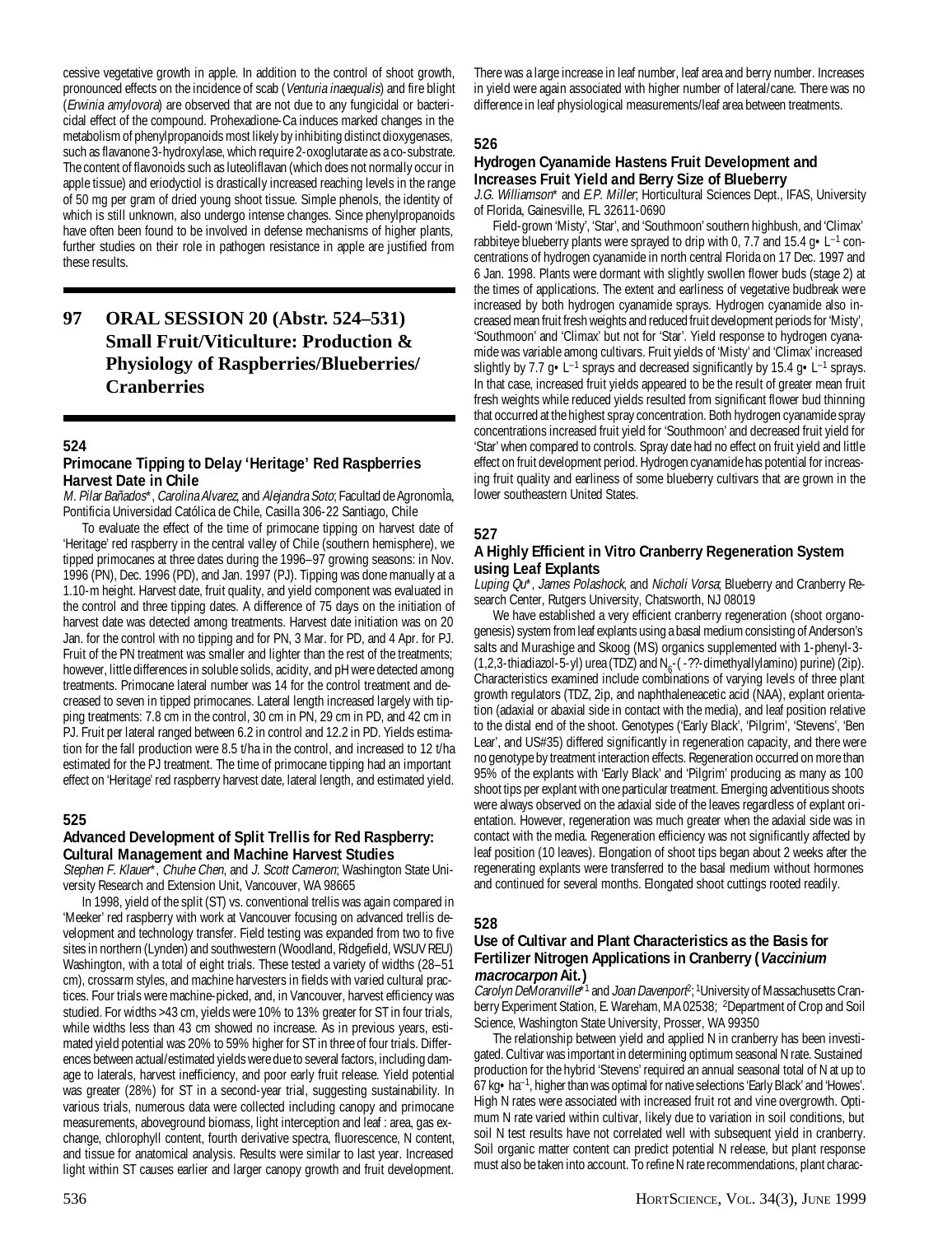teristics that might predict N requirements/status of cranberry were investigated. A standard of 0.9% to 1.1% N in August tissue has been established for cranberry. To find characteristics that could be used earlier, we surveyed 30 sites for percentage of N in tissue, length of new growth, SPAD chlorophyll meter ratings, fertilizer N use, and yield. Length of new growth could be used as an indicator of cranberry N status from June until bloom, being positively correlated with subsequent yield. The SPAD meter proved to be a viable alternative to in-season monitoring of tissue N during June and July. Readings below proposed standard values indicated the need for N fertilizer if vegetative growth was in the standard range. Thus, the easily determined factors of upright length and SPAD rating could be used to refine fertilizer rates during the active growing season, while tissue testing for percentage of N could be used as a "report card" on the fertilizer program at the end of the season.

## **529**

#### **Relationship of Soil Temperature, pH, and Organic Carbon Content to Nitrogen Release in Cranberry Soils**

Joan R. Davenport<sup>\*1</sup> and Carolyn DeMoranville<sup>2</sup>; <sup>1</sup>Dept of Crop and Soil Science, Washington State University, Prosser, WA 99350; <sup>2</sup>Cranberry Experiment Station, University of Massachusetts, E. Wareham, MA 02538

Soluble nitrogen (ammonium and nitrate) is released when soil organic matter is mineralized. The amount of N released by this process depends on the amount of organic matter present and soil temperature. Cranberry ( Vaccinium macrocarpon Ait.) grows in acidic soils with a wide range in organic matter content. To evaluate how soil N release is affected by soil temperature, intact soil cores were collected from sites that had received no fertilizer and placed in PVC columns. Four different soil types, representing the range of cranberry soils (sand, sanded organic soil, peat, and muck), were used. Each column was incubated sequentially at six different temperatures from 10 to 24 °C (2.8 °C temperature intervals) for 3 weeks at each temperature, with the soils leached twice weekly to determine the amount of N release. The total amount of N in leachate was highest in organic soils, intermediate in the sanded organic soil, and lowest in the sands. The degree of decomposition in the organic soils was important in determining which form of N predominated. In the more highly decomposed organic soil (muck), most of the N was converted to nitrate. The data from this study resulted in the development of two models—one predicting the N mineralization and the other predicting the proportion of N in each of the two forms. Key factors for N release rate were soil temperature, percentage of clay, and organic carbon content. For predicting the proportion of N as ammonium vs. nitrate, key factors were soil temperature, soil pH, and the distribution of mineral matter in the silt and sand fractions.

#### **530**

## **Fruitfulness of Evergreen vs. Deciduous Southern Highbush Blueberry after Cross-, Self-, and No Pollination**

Ingrith D. Martinez and P.M. Lyrene\*; Horticultural Sciences Dept., University of Florida, Gainesville, FL 32611

Fruit set, fruit size, and seed production after hand pollination in a greenhouse were compared for southern highbush blueberry managed in two ways: a) 69 clones were allowed to go dormant and lose their leaves in the field before being dug and subjected to 1000 hours at 5 °C and b) 26 clones were kept growing in a greenhouse through fall and winter without leaf loss and without chilling, to induce flowering on plants that had mature leaves. On each plant in both management systems, some flowers were self-pollinated, some were cross-pollinated, and others had the styles removed before anthesis to prevent pollination. For >1000 flowers per pollination treatment on the deciduous plants, fruit set averaged 1% for no pollination, 46% for self-pollination, and 76% for cross-pollination. The corresponding values for the evergreen plants were 23%, 59%, and 81%. Parthenocarpic berries averaged 0.37 g/berry for deciduous plants and 1.01 g for evergreen plants. Both crossed and selfed berry weights averaged slightly higher for the evergreen plants than for the deciduous plants, but seed number per berry was much lower for the evergreen plants (12 seeds in crossed berries and four seeds in selfed berries) compared to deciduous plants (37 and 8). Southern highbush blueberry plants that flower without going dormant appear to have much higher parthenocarpic capabilities than those that flower after a dormant period.

#### **531**

## **Relating the Accumulation of Heat Units to Changes in the Phenology and Frost Hardiness of Cranberry during Spring**

Beth Ann A. Workmaster\* and Jiwan P. Palta; Department of Horticulture, University of Wisconsin, Madison, WI 53706

Little is known about the growth and development of the cranberry plant (Vaccinium macrocarpon Ait.) in response to air and soil temperatures in the spring. During this period, marked changes in cranberry bud hardiness are known to occur (from –20 to 0 °C), with the greatest changes occuring before bud elongation. The ability to predict changes in bud phenology and hardiness in relation to thermal time would be useful to growers in making frost management decisions. To establish a working growth model, canopy air and soil temperatures were continuously recorded in 1996, 1997, and 1998 in a cranberry bed (cv. Stevens) in central Wisconsin. In spring, samples of uprights were randomly collected from several locations within the bed and sorted according to a nine stage bud classification from tight bud to bloom. Controlled freezing tests were performed on uprights from the most advanced stages present that constituted 10% or more of a sample on a given date. Heat units were calculated from hourly canopy air temperatures. Despite the varied weather conditions over the3 years, a distinct relationship existed between the accumulation of heat units and the advancement of the crop. Spring 1998 was very early and resulted in the accumulation of more heat units before initial and advanced bud swell was observed compared to the other 2 years. Initial evaluation suggests that soil temperatures between 5 to 10 °C and photoperiod may play a role in modulating the effect of air temperatures. Further refinement of this model and the predictive value for frost hardiness changes will be discussed.

## **98 ORAL SESSION 21 (Abstr. 532–539) Cross-commodity: Postharvest Metabolism/Plant Growth Regulators**

#### **532**

## **Lovastatin Inhibits** α**-Farnesene Synthesis without Affecting Ethylene Production during Fruit Ripening in Apples**

Zhiguo Ju<sup>\*</sup> and *Eric A. Curry*, USDA, ARS, Tree Fruit Research Lab, 1104 North Western Avenue, Wenatchee, WA 98801

At harvest, internal ethylene was >0.5 mL $\cdot$ L<sup>-1</sup> and  $\alpha$ -farnesene concentrations were below detectable levels in 'Golden Supreme', 'Delicious', and 'Granny Smith' apples. After 30 days of storage at 20 °C, control fruit produced high levels of internal ethylene and α–farnesene. Lovastatin at 100 to 1000 mL•L<sup>-1</sup> did not affect ethylene synthesis, but significantly inhibited  $\alpha$ -farnesene production. In 'Golden Delicious', ethephon treatment increased ethylene synthesis in lovastatin-treated fruit but did not stimulate α-farnesene production. In lovastatintreated fruit peel of 'Delicious' and 'Granny Smith', mevalonate (MAL) and farnesyl pyrophosphate (FPP) induced α-farnesene production, but hydroxymethylglutaric acid (HMG) did not. The induction of  $\alpha$ -farnesene synthesis by MAL and FPP was concentration-dependent. Precursor feeding did not affect ethylene production in fruit peel. When high level of  $\alpha$ -farnesene was detected in fruit peel (5 mm thick), it was not found in outer (adjacent to peel) and inner cortex (mid of flesh) tissues. Adding HMG, MAL, and FPP induced  $\alpha$ -farnesene biosynthesis in both cortex tissues. When lovastatin was added to the feeding solution, MAL and FPP induced  $\alpha$ -farnesene production but HMG did not.

## **533**

### **Metabolic Changes Associated with Strawberry Cultivars with Different Tolerances to High Carbon Dioxide during Storage**

J.P. Fernandez-Trujillo\*, J.F. Nock, and C.B. Watkins; Department of Fruit and Vegetable Science, Cornell University, Ithaca, NY 14853

Several strawberry fruit cultivars were exposed to air or  $CO_2$  at 2 °C for up to 9 days. Concentrations of fermentation products and organic acids, and activities of pyruvate decarboxylase (PDC) and alcohol dehydrogenase (ADH), were measured. Acetaldehyde, ethanol, and ethyl acetate concentrations accumulated in CO2 -treated fruit of 'Honeoye' and 'Kent', but not in 'Cavendish' or 'Annapolis'. We classified the former group of cultivars as intolerant to high CO  $_2$  and the latter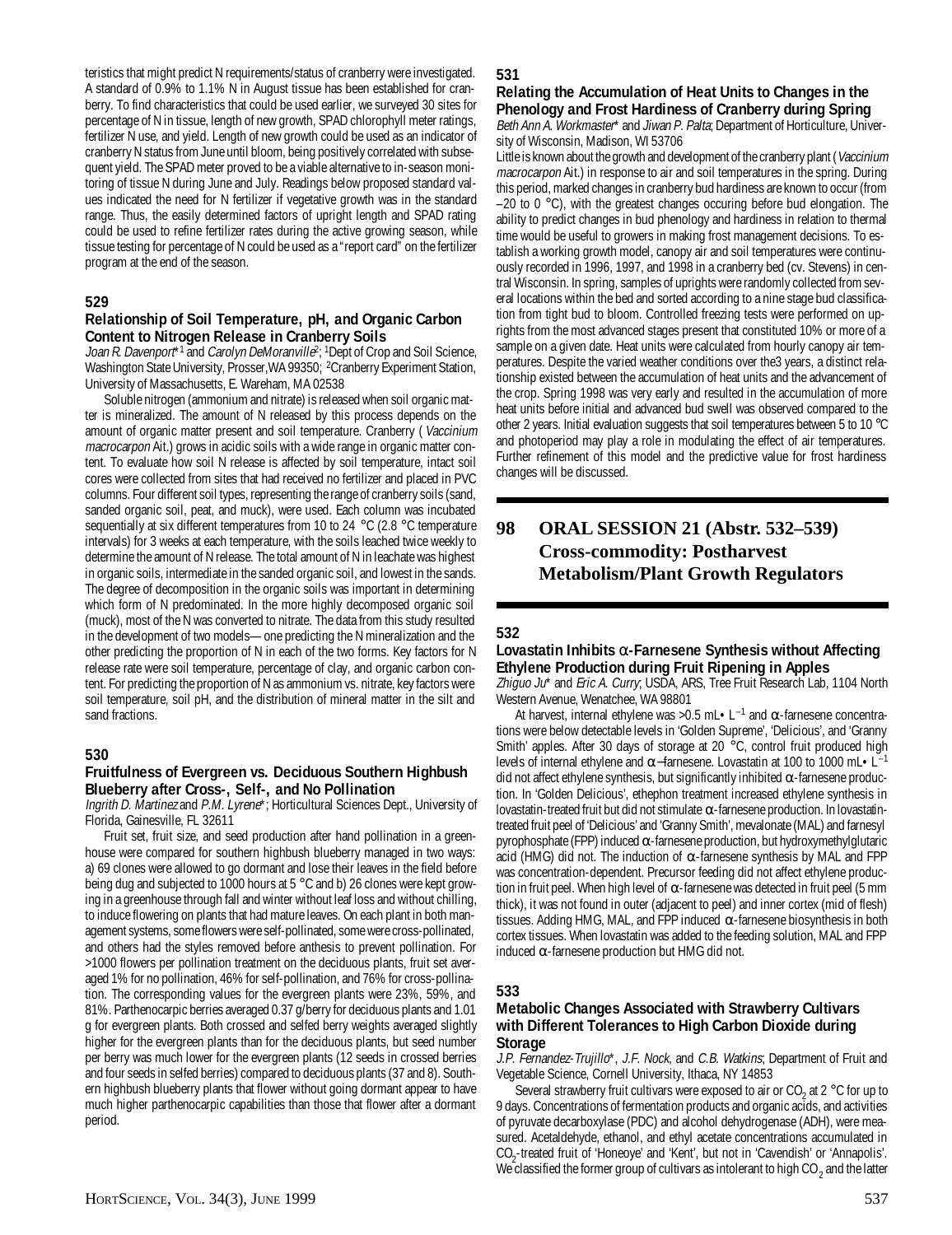group as tolerant to high  $CO_2$ . Activities of PDC and ADH were higher in  $CO_2$ treated than air-treated fruit of the tolerant cultivars but not in the intolerant cultivars. Succinate accumulated in fruit of all cultivars, but concentrations were highest in the tolerant than in the intolerant cultivars. These results will be discussed in relation to mechanisms of CO  $_2$  action on fruit metabolism.

## **534**

## **1-Methylcyclopropene Extends Shelf Life of Tomato at All Stages of Maturity**

Nazir A. Mir<sup>\*</sup>, Najma Khan, and Randolf M. Beaudry; Dept. of Horticulture, Michigan State University, East Lansing, MI 48824

The effects of 1-MCP on ripening and shelf life in fruit of five classes of maturity (1, mature green; 2, turning; 3, half-ripe; 4, ripe; and 5, over-ripe) of 'Plum' tomato (Lycopersicon xesculentum, Mill) at 22 °C were evaluated. 1-Methylcylopropene (1-MCP) reduced the rate of red color development in fruit of all maturity classes. However, the effect was more discernable in fruit with higher hue angle value. Single application of 1-MCP delayed the color development by 10 days. While a second application of 1-MCP at day 10 delayed color development by another 10 days for mature green tomatoes, it did not influence the color change in all other classes of maturity. The effects of 1-MCP on firmness loss were similar to color development. Compared to the control, 1-MCP reduced the ripening-related rate of respiration by approximately 40%. Contrary to this, ethylene production was not affected by 1-MCP application. Potential exists to use 1-MCP in tomato to reduce ethylene-associated changes in texture and color.

## **535**

#### **The Potential Benefits of 1-Methylcyclopropene (1-MCP) for Regulating the Ripening and Extending the Storage Life of Avocados**

Jiwon Jeong\*, Donald J. Huber, and Steven A. Sargent; Horticultural Sciences Department, University of Florida, Gainesville, FL 32611-0690

Ethylene is integrally involved in the ripening of climacteric fruit. The ability to prevent ethylene action, or manipulate fruit sensitivity to ethylene, would provide a powerful means of extending postharvest storage life of these fruit, particularly for those that ripen rapidly and/or that are not tolerant of low-temperature storage. In this study, 1-methylcyclopropene (1-MCP), an inhibitor of ethylene action, was used to investigate ripening, respiration, and ethylene production in avocado fruit. 'Monroe' avocados were treated with 1-MCP (Ethylbloc®) for 24 h at 20 °C. The fruit were subsequently stored at 13 or 20 °C. Some fruit were exposed to 100 ppm ethylene at 13 and 20 °C before or after MCP treatment. As evaluated by flesh firmness, respiration rate, and ethylene evolution, 1-MCP completely inhibited the ripening of avocado fruit stored at 13 and 20 °C and 85% relative humidity. Ethylene evolution and respiration rates were dramatically depressed, greater than 95% and 52%, respectively, by 1-MCP. Whereas firmness of control fruit decreased from over 100 N to 10 N in as few as 7 days, fruit treated with 1-MCP remained firm (>45 N) for periods of up to 3 weeks at 13 °C. Treatment of avocado fruit with 100 ppm ethylene at 20 °C for 12 h did not overcome the influence of MCP treatment. Similarly, treatment with ethylene before MCP exposure did not circumvent the effects of the cyclic olefin on ripening. Current studies are addressing the effects of MCP concentration and exposure time on avocado ripening.

## **536**

## **Role of Phospholipase A2-derived Lysophospholipids as Senescence Retardants of Plant Tissues: From Basic Science to Commercial Applications**

Stephen B. Ryu\* and Jiwan P. Palta; Department of Horticulture, University of Wisconsin–Madison, Madison, WI 53706

Lipids have been thought to be important largely in membrane structure and energy reserve. It is now evident that lipids and lipid-derived metabolites play a role in many critical cellular processes. Recent studies have shown that membrane lipid-based signaling mediated by phospholipases such as phospholipase A2 (PLA2), phospholipase C (PLC), and phospholipase D (PLD) constitutes a crucial step in plant responses to abiotic and biotic stresses. Phospholipases and their products also play a role during plant growth and development. For example, PLA2-derived lysophospholipids acted as growth regulators that retard senescence of plant tissues. Interestingly, the PLA2 products inhibited the activity of PLD, which has been suggested to be a key enzyme responsible for mem-

brane lipid breakdown leading to plant senescence. Endogenous levels of lysophospholipids, such as lysophosphatidylethanolamine (LPE), could be increased in castor bean leaf discs by the treatment of auxin (50  $\mu$ M), which is known to be a activator of PLA2. Pretreatment of leaf discs with a PLA2 inhibitor before auxin treatment nullified the auxin effect and rather resulted in accelerated senescence even compared to the nontreated control. Our recent results suggest a potential role of PLA2 products as biologically active molecules mediating hormonal regulation of growth and senescence. One such product LPE is being commercially exploited for retarding senescence and improving shelf life of fruits, vegetables, and cut flowers.

## **537**

## **Use of Lysophoshatidylethanolamine (LPE), a Natural Lipid, to Prevent Damaging Effects of Ethephon on Tomato Plants**

Mustafa Ozgen\* and Jiwan P. Palta; Department of Horticulture, University of Wisconsin, Madison, WI 53706

Ethephon [2-(chloroethyl) phoshonic acid] is used widely to maximize the yield of ripe tomato fruit. However, ethephon causes rapid and extensive defoliation, overripening, and promotes sunscald damage to the fruit. Recent studies from our laboratory have provided evidence that lysophoshatidylethanolamine (LPE) can reduce leaf senescence. We investigated the potential use of LPE to reduce damaging effect of ethephon on tomato foliage. Three-month-old tomato plants (variety Mountain Spring) grown in greenhouse conditions were sprayed with 200 ppm LPE (with 3% ethanol) at 6 and 24 h before ethephon treatment. After 8 days, plants treated with ethephon alone showed about 80% foliar damage while plant treated with LPE before ethephon treatment showed about 25% foliar damage. In a parallel study, LPE together with ethephon was found to maintain three to four times greater chlorophyll content in the leaves compared to ethephon alone. Treatments of LPE did not reduce the fruit ripening response by ethephon. Both sources of LPE were effective in preventing damaging effects of ethephon on the foliage. These results suggest that LPE treatments 6 and 24 h before ethephon application can prevent damaging effects of ethephon on foliage while allowing the acceleration of fruit ripening.

## **538**

## **Use of Lysophoshatidylethanolamine (LPE), a Natural Lipid, to Accelerate Ripening and Enhance Shelf Life of Cranberry Fruit**

Mustafa Ozgen, Senay Ozgen, and Jiwan P. Palta\*; Department of Horticulture, University of Wisconsin, Madison, WI 53706

Recent studies from our laboratory have demonstrated that lysophoshatidylethanolamine (LPE) is able to accelerate fruit ripening while at the same time promoting shelf life. LPE is a natural lipid and is commercially extracted from egg yolks and soybeans. We studied the influence of LPE on the pattern of anthocyanin accumulation and storage quality of cranberry fruit (Vaccinium macrocarpon Ait. cultivar Stevens). For this purpose 2 x 2-m plots were established in cranberry beds at two separate locations near Wisconsin Rapids. Experiments were conducted in 1997 and 1998 seasons. Plots were sprayed with LPE (extracted from egg yolk and soybean) 3 to 4 weeks before harvest. Spray solution included 200 ppm LPE, 3% ethanol, and 0.1% detergents (either Tergitol or Sylguard). Fruit samples were taken from a part in the plot periodically to determine the changes in the fruit. The rest of the plots were commercially wet harvested with a machine and stored in cold storage. Marketable fruit were counted at various times of cold storage to determine effect of LPE on shelf life of cranberries. In general, application of LPE from both sources resulted in 20% to 35 % increase in fruit anthocyanin contents. Also LPE treatment resulted in 10% to 20% increase in marketable fruit in cold storage. A postharvest dip of cranberry fruit with 50 ppm LPE solution for 15 min also resulted in about a 20% to 30% increase in marketable berries during cold storage. The results of this study shows that preand postharvest applications of LPE can add value to cranberry crop including better and more uniform colored fruit, enhance self life, and earlier harvest.

#### **539**

## **Firmness of Blueberry Fruit Following Storage in Air or Controlled Atmospheres**

Charles F. Forney\*, Kumudini U.K.G. Nicholas, and Michael A. Jordan.; Agriculture and Agri-Food Canada, Atlantic Food and Horticulture Research Centre, 32 Main St., Kentville, N.S., B4N 1J5, Canada

Factors affecting the firmness of 'Burlington', 'Coville', and 'Jersey' highbush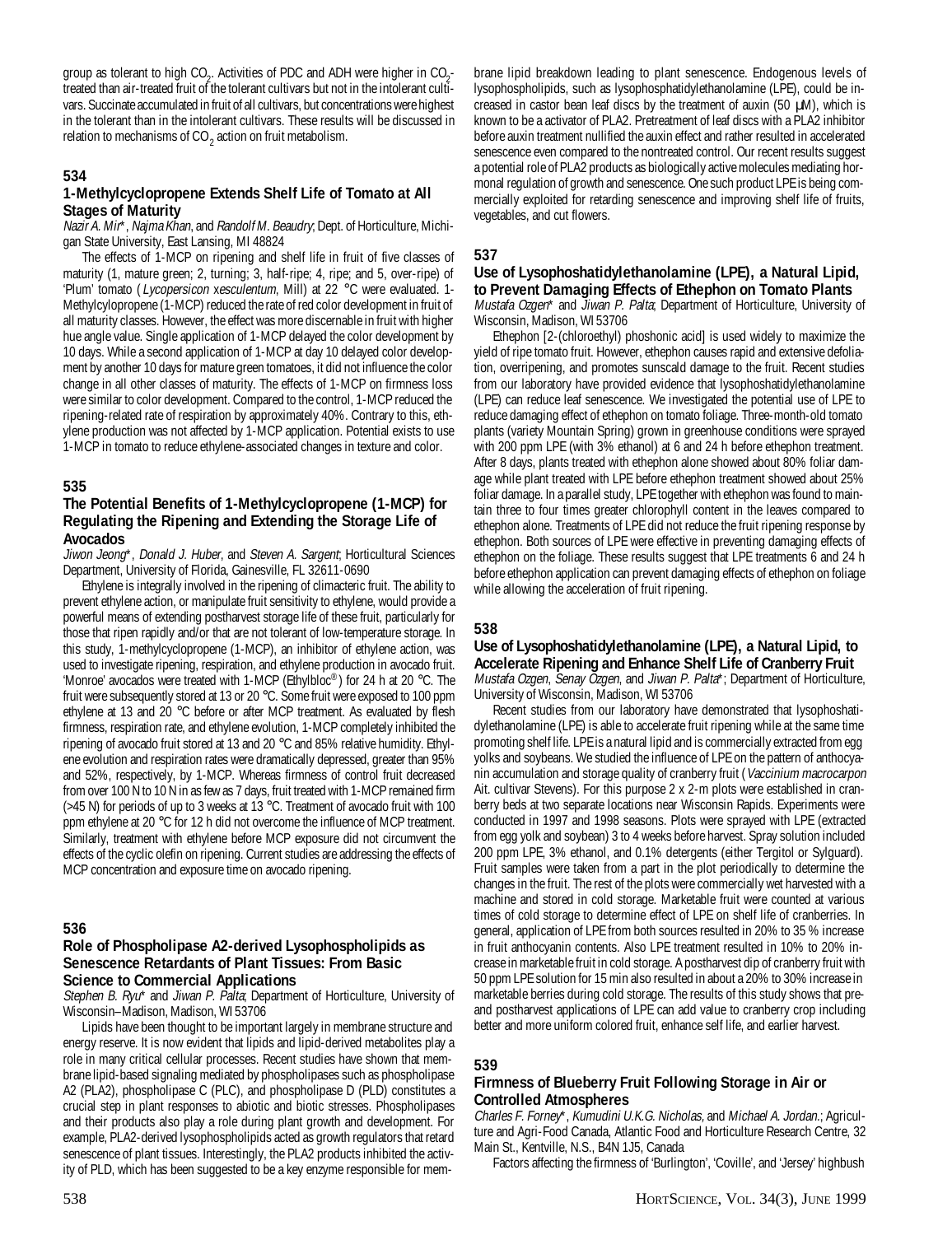blueberries (Vaccinium corymbosum L.) during storage in controlled atmospheres or air were characterized. Fruit were stored for up to 9 weeks in 6-ounce plastic clamshells at 0 or 3 °C. Fruit firmness was measured as grams per millimeter of fruit deformation using a FirmTech1 firmness tester (Bioworks, Stillwater, Okla.). Blueberry fruit held in sealed chambers in 0% CO  $_2$ /15% O<sub>2</sub> did not soften during storage. At 0 and 3 °C, fruit firmness of all cultivars increased an average of 30% after 9 weeks of storage. Changes in fruit firmness varied between cultivars and ranged from no change in 'Coville' fruit held at 3 °C to an increase in firmness of 9 g•mm<sup>-1</sup> per week in 'Burlington' fruit held at 3 °C. CO<sub>2</sub> inhibited the postharvest firming of blueberry fruit and at higher concentrations induced softening. At 0 °C, fruit firmness decreased below initial values when held in concentrations of  $CO_2$  >12% for 'Burlington' and >10% for 'Coville' and 'Jersey'. At 3 °C, fruit were more tolerant to  $CO<sub>2</sub>$  and softening occurred at  $CO<sub>2</sub>$  concentration >17% for 'Burlington', and >12% for 'Coville' and 'Jersey' fruit. CO<sub>2</sub>-induced softening was enhanced by increased storage time.  $CO_2$  also was effective in reducing fruit decay. After 9 weeks, 2% and 36% of fruit held in air at 0 and 3  $^{\circ}$ C, respectively, were decayed. However, all fruit held in 10 to 25%  $CO_2$  had <1% decay. Controlled atmospheres of 10% to 15% CO  $_2$  reduced decay while maintaining fruit firmness.

## **99 ORAL SESSION 22 (Abstr. 540–545) Floriculture: Manipulation of Flowering**

#### **540**

#### **Field-grown Garden Chrysanthemum Responses to Pinching and Plant Date**

Terri W. Starman\* and James E. Faust; Dept. of Ornamental Horticulture and Landscape Design, Inst. of Agriculture, Univ. of Tennessee, Knoxville, TN 37901-1071

Our objective was to determine the effect of planting date and pinching on flowering dates and plant size of field-grown garden mums. Experiments were conducted in the field during two consecutive growing seasons in 1997 and 1998. In one experiment, 15 to 20 cultivars were planted on five dates (14 May, 4 June, 25 June, 16 July, and 4 Aug.) and received no pinching, one manual pinch 2 weeks after potting, or two manual pinches 2 and 4 weeks after potting. In another experiment, four cultivars were planted at the five dates. Pinch treatments were control, one manual pinch, two manual pinches, one Florel spray at 500 mg $\cdot L^{-1}$ , or two Florel sprays at the same time as the manual pinches but on separate plants. Data were collected for days to first color, first open flower, 10 open flowers, and full bloom. Height and width were measured at 10 open blooms. Although the 1998 season was warmer and caused heat delay, the flowering data followed the same trends as the 1997 experiments. Pinching delayed flowering for the early plant dates. Pinching did not affect plant height or plant width. Planting date affected days to 10 blooms for most early season varieties but not lateseason varieties. Planting early produced larger plants and more uneven flowering and resulted in greater heat delay of heat-sensitive varieties. Florel delayed flowering and increased plant size. We concluded that pinching was not required to produce high-quality garden mums of many new cultivars.

## **541**

#### **Floral Initiation of Regal Pelargonium Grown at Varying Daily Light Integrals**

Marietta Loehrlein\*<sup>1</sup> and *Richard Craig*<sup>2</sup>; <sup>1</sup>Department of Agriculture, Macomb, IL 61455; <sup>2</sup>Department of Horticulture, Pennsylvania State University, University Park, PA 16802

Nine cultivars of Pelargonium xdomesticum representing three germplasm sources were evaluated for the effect of daily light integral on floral initiation. Plants were grown at four daily light integrals: 5, 10, 15, or 20 mols/day for a 16 h photoperiod in environmental growth chambers at constant 15.5 °C. Meristems were examined at 50-mol intervals (0 to 350 mols) for morphological changes associated with floral initiation. Two phenotypes were identified, cultivars with an association between floral initiation and irradiance and those with association between floral initiation and chronological time. Genotypic variation was observed among the cultivars of each phenotype.

#### **542**

#### **Influence of Sowing Time and Temperature on Growth and Flowering of Platycodon grandiflorus (Jacq.) A. DC. 'Sentimental Blue'**

Donglin Zhang\*1, A.M. Armitage<sup>2</sup>, J.M. Affolter<sup>2</sup>, and M.A. Dirr<sup>2</sup>; <sup>1</sup>Dept. of Biosystems Science and Engineering, University of Maine, Orono, ME 04469; 2 Department of Horticulture, University of Georgia, Athens, GA 30602

Platycodon grandiflorus (Jacq.) A. DC. 'Sentimental Blue' can be used as a pot plant and garden perennial. Plants can be grown year-round in a greenhouse as cutting flowers if supplemental heat is provided in the winter. Sowing time did not affect plant growth and flowering. Seeds took 10 to 20 days to germinate at 20–25 °C day/15–20 °C night temperatures. As the day/night temperature decreased, time to germination increased and germination rate decreased. Temperature also influenced shoot proliferation and number of basal branches increased as temperature decreased. Plants reached reproductive growth about 20 days after transplanting and took another 20 days to reach full bloom. Open flowers lasted 3–7 days. Cold treatment was not necessary for flowering, but plants were forced into dormancy when provided with 5 °C for 4 or more weeks. Plants began to emerge 2 to 3 months later and two growth forms, "rosette" and "dwarf", occurred in the second growth cycle. The dwarf form produced one or two stems with six to eight clustered flowers per stem while the rosette form produced an average of 10 stems with one or two flower per stem. For the "rosette" form, each stem could be divided as a new plant.

## **543**

#### **Flowering and Growth Response to Photoperiod and Cold Treatment of Arabis sturii Mottet**

Donglin Zhang\*1, A.M. Armitage<sup>2</sup>, J.M. Affolter<sup>2</sup>, and M.A. Dirr<sup>2</sup>; <sup>1</sup>Dept. of Biosystems Science and Engineering, University of Maine, Orono, ME 04469; 2 Department of Horticulture, University of Georgia, Athens, GA 30602

Arabis sturii Mottet (Brassicaceae) has potential as a new crop for American nurseries and may be used as a perennial pot plant. Cold treatment was required for flowering of Arabis sturii and a 6-week cold treatment resulted in the greatest number of racemes and flowers per plant. Increasing or decreasing length of cold treatment resulted in less flowers per plant. Plant height increased as duration of cold treatment increased. Photoperiod had a significant effect on flowering and growth only after plants received 3 weeks or more cold treatment. All plants given a 16-h photoperiod flowered, while only 50% and 80% flowered under an 8- or 12-h photoperiod, respectively. A 16-h photoperiod shortened the time to production of flower buds and anthesis and the greatest difference occurred after the 9-week cold treatment. At the 6-week cold treatment, number of flowers per plant different significantly between long (145 flowers) and short day (59). The effect of photoperiod on number of flowers per plant became less as cold treatment increased or decreased. Although photoperiod did not induce flower initiation, it had a tremendous effect on flower development. Many more flowers were produced and plants were taller as photoperiod increased. No significant difference was found in plant dry weight.

#### **544**

## **Photoperiod and Juvenility Affect Campanula and Lupinus Flowering Response and Cut Stem Quality**

Todd J. Cavins\* and John M. Dole; Department of Horticulture and Landscape Architecture, Oklahoma State University, Stillwater, OK 74078-6027.

Campanula medium L. 'Champion Blue' (CB) and 'Champion Pink' (CP) and Lupinus hartwegii Lindl. 'Bright Gems' (LH) were grown in 8- or 16-h initial photoperiods, transplanted when two–three, five–six, or eight–nine nodes developed and placed under 8-, 12-, or 16-h final photoperiods. Greatest flowering percentage (100%) for CB and CP occurred when plants with two–three nodes were grown in the 16-h final photoperiod. The lowest flowering percentage for CB (3.3%) and CP (15.7%) resulted from plants grown in the 8-h photoperiod continuously (initial and final). CB and CP stem lengths (49.8 cm) were longest when grown in the 8-h photoperiod continuously and shortest with the 16-h initial and 8-h final photoperiods for CB (26.5 cm) and the 16-h photoperiod continuously for CP (25.4 cm). Fewest days to anthesis, 134 days for CB and 145 days for CP, resulted from the 16-h photoperiod continuously and greatest (216 days) from the 8-h photoperiod continuously. LH plants had a high flowering percentage (99.6%) regardless of photoperiod or transplant stage. Stem lengths were longest (60.1 cm) for LH plants exposed to the 16-h photoperiod continu-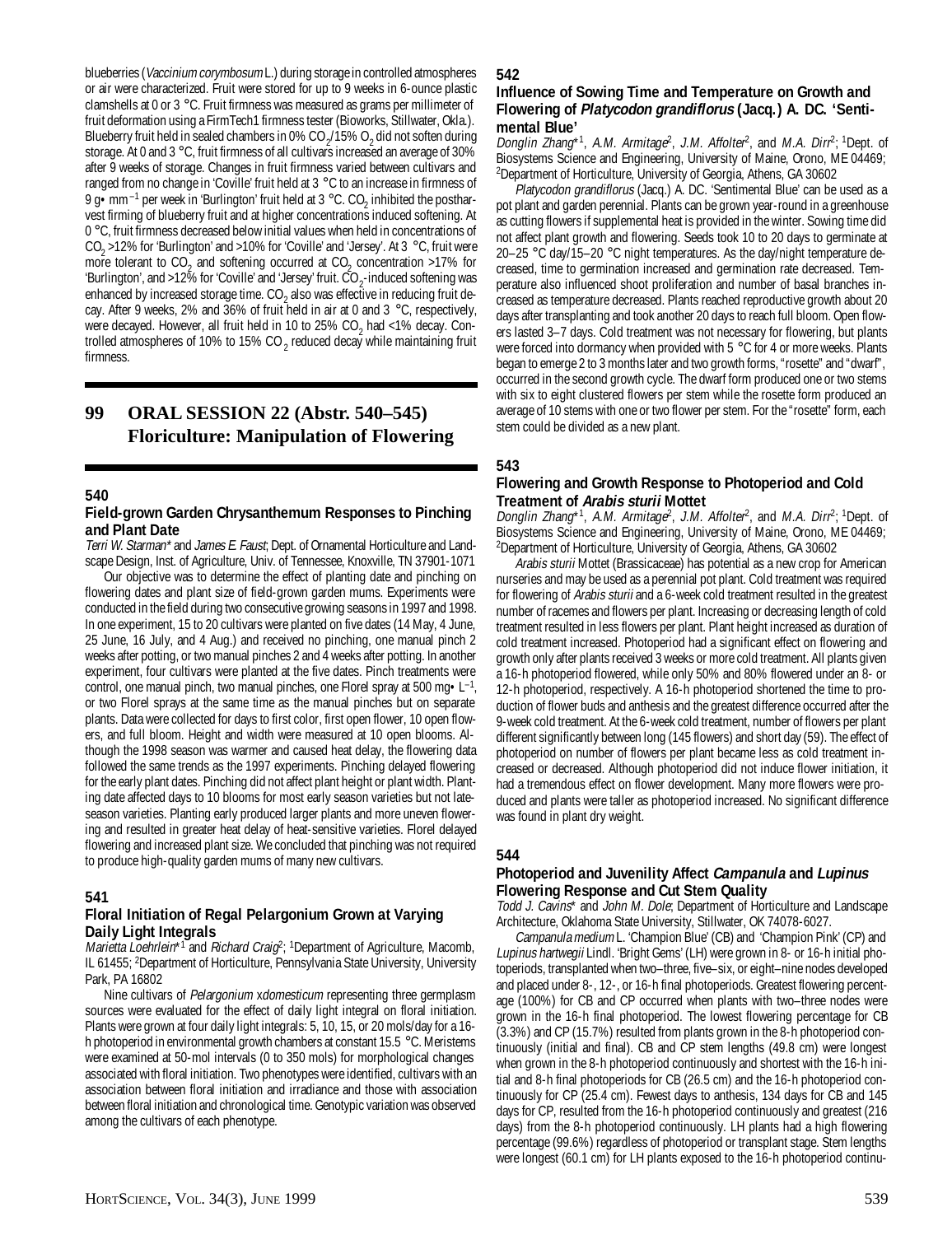ously and shortest (46.2 cm) when exposed to the 8-h photoperiod continuously. LH exhibited a curvilinear response for days to anthesis with the 16-h final photoperiod producing the shortest crop time (166 days) and the 12-h final photoperiod producing the longest crop time (182 days). The experiment was repeated in 1998/1999 with high intensity discharge (HID) lighting during the initial photoperiod which increased plant quality.

## **545**

## **Controlled Flowering of Oenothera fruticosa L. 'Youngii-Lapsley' and Stokesia laevis L'Hér 'Klaus Jelitto'**

Emily A. Clough\*, Arthur C. Cameron, Royal D. Heins, and William H. Carlson; Dept. Of Horticulture, Michigan State Univ., East Lansing, MI 48824-1325

Oenothera fruticosa L.'Youngii-Lapsley' and Stokesia laevis L'Hér. 'Klaus Jelitto' are two hardy herbaceous perennials with great potential as pot crops. The vernalization and photoperiod requirements were examined for each species. Plants were cooled for 0, 3, 6, 9, 12, or 15 weeks at 5 °C with a 9-h photoperiod. After cold treatment, plants were forced in greenhouses at 20 °C under a 16-h photoperiod using high-pressure sodium lamps. The photoperiod requirement was determined by forcing plants at 20 °C with and without a 15-week cold treatment at 5 °C under 10-, 12-, 13-, 14-, 16-, 24-h and 4-h night interruption using incandescent lamps. Plants of *Oenothera fruticosa* 'Youngii-Lapsley' cooled for 0 weeks did not flower. All plants cooled for 3 weeks flowered and time to flower decreased from 53 to 43 days as duration of cold increased from 3 to 15 weeks. 'Youngii-Lapsley' flowered under every photoperiod, but time to flower and number of flowers decreased from 54 to 40 days as photoperiod increased from 10 to 24 h. Percentage flowering of Stokesia laevis 'Klaus Jelitto' increased from 50 to 100, and time to flower decreased from 112 to 74 days as duration of cold increased from 0 to 6 weeks. Without a cold treatment, plants of 'Klaus Jelitto' flowered only under daylengths of 12, 13, and 14 h. After cold treatment, plants flowered under every photoperiod except 24 h, and time to flower decreased from 122 to 65 days as photoperiod increased from 10 to 16 h. Additional aspects of flowering and the effect of different forcing temperatures will be discussed.

## **109 ORAL SESSION 23 (Abstr. 546–550) Floriculture: Crop Production/Crop Protection**

## **546**

## **Quantifying the Dose Response of Several Basic Chemicals on pH of Soilless Media**

A.J. Bishko\* and P.R. Fisher; Dept. of Plant Biology, University of New Hampshire, Durham, NH 03824

Our objective was to systematically quantify the dose response from applications of several basic materials recommended for raising pH in acidic media. A peat (70%)/perlite (30%) medium was mixed with a pre-plant nutrient charge, a wetting agent, and 0, 0.3, 0.6, 0.9, 1.2, or 1.5 kg dolomitic hydrated lime/m  $^3$ , resulting in a range in initial pH from 3.4 to 6.4. Five rates of flowable dolomitic limestone, five rates of potassium bicarbonate, two rates of potassium hydroxide, a supernatant of calcium hydroxide and a distilled water control were applied as single drenches. The medium was irrigated with distilled water when it dried to 50% container capacity as determined by weight. Media pH and EC of four replicates were tested at 1 day and 1, 2, 3, and 4 weeks after application as a saturated media extract. Flowable limestone and potassium bicarbonate both significantly raised medium pH by up to 2 units compared with the control, depending on concentration. As initial medium pH increased, the effect of the basic chemicals on medium pH decreased. For example, flowable lime applied at 0.5 L•100 L –1 of distilled water increased pH by 2 units at an initial medium pH of 3.4 and by 0.4 units at an initial pH of 6.4. Potassium hydroxide and calcium hydroxide drenches did not significantly raise pH. Potassium bicarbonate was easier to apply than the suspension of flowable limestone, however both chemicals provide practical methods for raising pH of soilless media.

## **547**

## **Effects of Media Surfactants on Growth and Postharvest Dessication of Impatiens, Petunia, and Spathiphyllum**

Robert H. Stamps\*; CFREC, IFAS, University of Florida, 2807 Binion Road, Apopka, FL 32703-8504

Impatiens 'Dazzler Violet', Petunia x hybrida 'Carpet Blue', and Spathiphyllum 'Ty's Pride' plugs were planted in 10-cm pots containing a commercial peatbased soilless growing medium composed of Canadian 60 peat : 20 vermiculite : 20 perlite (by vol) not treated with surfactant. Growing medium was treated, or not treated, 1) at planting, 2) during production, and/or 3) preshipment with experimental surfactants. The production phase consisted of growing plants on raised benches in a greenhouse until they reached marketable size. Phytotoxicity, plant water use and growth were determined. At the beginning of the postproduction phase, growing medium in all pots was brought to container capacity. Plants were then dried to wilting three times. Water loss and water retained on rewatering and times to wilt and recovery were recorded. Surfactant treatments caused no foliar phytotoxicity and did not delay flowering for petunia or spathiphyllum. However, surfactant treatments delayed flowering for impatiens by ≈4 days. Surfactant treatments increased top growth of petunia but not of the other crops. Postproduction, water retention at rewatering, and times to wilt were increased for petunia and spathiphyllum when they were in surfactant-treated medium. For impatiens, treatments had no effects on water retention or wilting, probably due to the small root systems and limited attendant medium dewatering for this crop. Generally, all three experimental surfactants performed similarly and weekly and preshipment surfactant applications were of no additional benefit compared to a single initial application at planting.

## **548**

### **Repeated Applications of Growing Medium Surfactants Affect Dianthus barbatus Growth and Development**

Karen L. Panter\* <sup>1</sup>, Steven E. Newman<sup>2</sup>, Amy M. Briggs<sup>2</sup>, and Michael J. Roll<sup>2</sup>; <sup>1</sup>Department of Plant Sciences, P.O. Box 3354, University of Wyoming, Laramie, WY 82071-3354; <sup>2</sup>Department of Horticulture and Landscape Architecture, Colorado State University, Fort Collins, CO 80523-1173.

Three application rates of two new growing medium surfactants were tested under two different irrigation systems on *Dianthus barbatus* plants. The objectives of the study were to determine if either of the surfactants influenced plant growth and development and to determine if surfactant applications decreased irrigation frequencies. The three levels of surfactant tested were 0 mg•L–1 (control), 10 mg  $\cdot$  L<sup>-1</sup> applied at each watering, and 100 mg  $\cdot$  L<sup>-1</sup> applied once a week. Each surfactant and rate was tested on hand-watered and ebb-and-flood irrigated plants. D. barbatus plants were grown for 8 weeks in 875-ml (12.7 cm) pots. Plants were watered when at least one plant per treatment showed visible wilt. Results showed that phytotoxicity symptoms occurred with repeated applications of both surfactants tested, especially at the 10 mg•L–1 rate at each watering. Application of either surfactant at 10 mg · L<sup>-1</sup> at each watering decreased plant heights, dry weights, and plant widths, and increased phytotoxicity symptoms over the controls and the 100 mg•L–1 weekly treatments. Fewer waterings were required in surfactant-treated containers.

## **549**

### **Imidacloprid Applications for Whitefly Control on Poinsettia Using Ebb-and-flow Systems**

Marc van Iersel\* and Ron Oetting; Departments of Horticulture and Entomology, Georgia Station, The University of Georgia, 1109 Experiment Street, Griffin, GA 30223

Ebb-and-flow systems can be used to apply systemic pesticides to greenhouse crops without worker exposure or runoff. However, there is little information on the efficacy of pesticides applied with ebb-and-flow systems. We are using silverleaf whitefly (Bemisia argentifolii) control on poinsettia (Euphorbia pulcherrima) with imidacloprid as a model system to study pesticide efficacy in ebb-and-flow systems. The objective of this study was to determine the effect of the amount of insecticide taken up by the pot on the efficacy of whitefly control. Different amounts of imidacloprid uptake were obtained by not watering the plants for 0, 1, 2, or 4 days before the imidacloprid application. The imidacloprid (132  $g \cdot L^{-1}$ ) was applied once when the roots of the cuttings had reached the side of the pots. These treatments were compared to an untreated control on ebb-andflow and a standard drench application (100 mL) to hand-watered plants. Pots in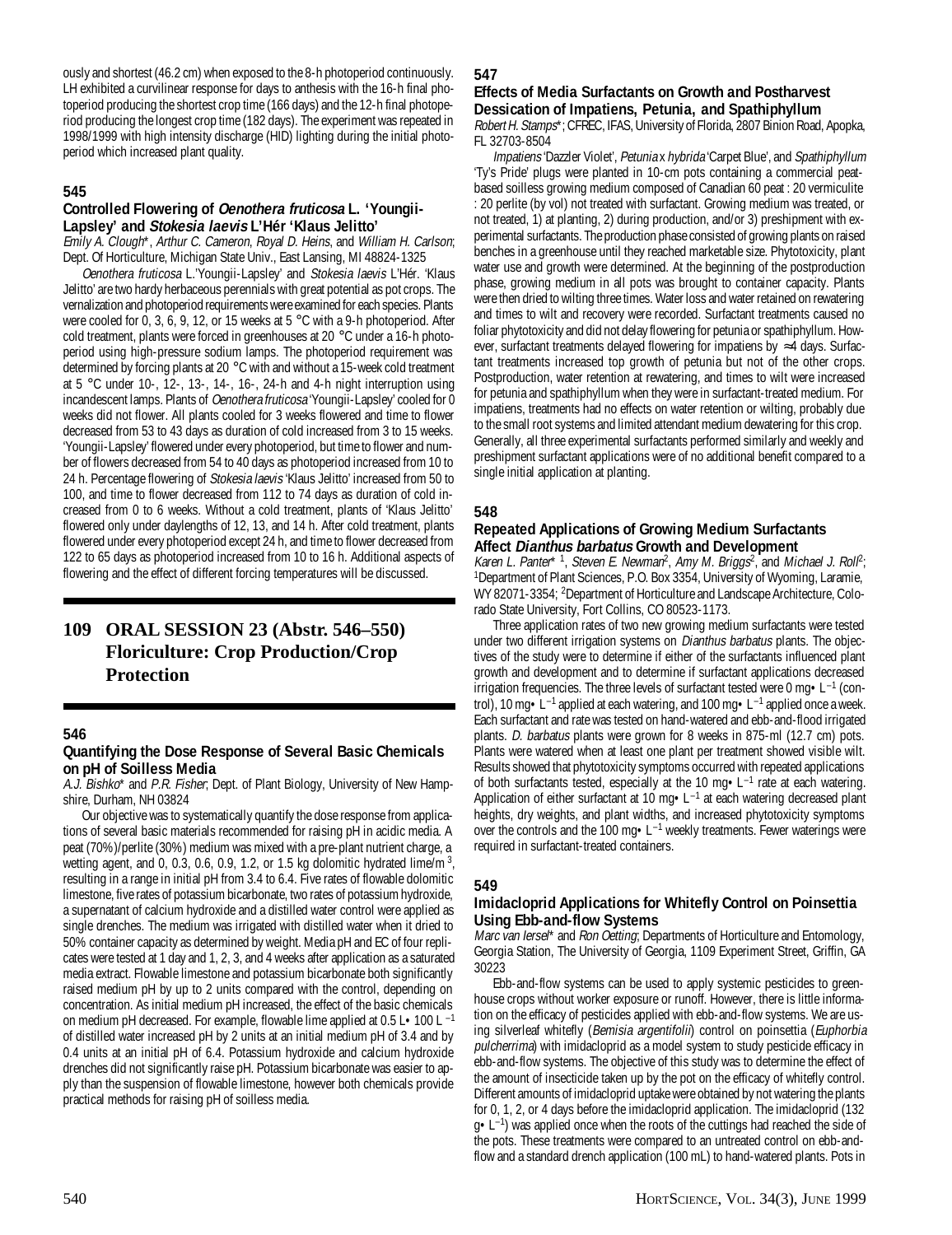the different subirrigation treatments absorbed 12 to 175 mL of imidacloprid solution. Four days after the application, leaf tissue of the hand-watered plants contained 8 to 20 times more imidacloprid than the subirrigated plants. Efficacy was determined from the percentage of surviving mature whiteflies after 2 days on the plants and by counting the number of immatures after 2 weeks. Surprisingly, imidacloprid efficacy was better in the subirrigated imidacloprid treatments than in the hand-watered treatment. Whitefly control in all subirrigated imidacloprid treatments was excellent, irrespective of the amount of imidacloprid solution taken up by the pots.

#### **550**

## **A Naturally Occurring Compound for Controlling Powdery Mildew of Greenhouse Roses**

Steven E. Newman\*<sup>1</sup>, Michael J. Roll<sup>1</sup>, and Ronald J. Harkrader<sup>2</sup>; <sup>1</sup>Department of Horticulture and Landscape Architecture, Colorado State University, Fort Collins, CO 80523-1173; <sup>2</sup>Camas Technologies, Inc., P.O. Box 1357, Broomfield, CO 80038-1357

Quaternary benzophenanthridine alkaloids (QBAs) isolated from plants in the family Papaveraceae are effective for the control of some fungal diseases. Extracts from Macleaya cordata, a species rich in QBAs, were formulated at 150  $mg \cdot L^{-1}$  QBA for spray application to greenhouse roses infected with *Sphaerotheca* pannosa var. rosae (powdery mildew). The QBA formulation was applied at 10 day intervals. For comparison, copper sulfate pentahydrate, piperalin, and fenarimol also were applied to mildew-infected plants within the same greenhouse at their respective labeled rates. One day after treatment, visible symptoms of mildew infection were reduced 60% by QBA, whereas fenarimol, copper sulfate pentahydrate, and piperalin reduced the symptoms of infection 50%, 75%, and 85%, respectively. Subsequent studies demonstrated that a tank mix of QBA and piperalin provided enhanced control of powdery mildew on rose. Results from this study indicate that QBAs have the potential to be developed as a biorational fungicide for greenhouse use with both fungicidal and fungistatic activity.

## **110 ORAL SESSION 24 (Abstr. 551–556) Vegetable Crops: Crop Physiology/ Nutrition**

#### **551**

#### **Evaluation of Vegetable Soybeans for Green Bean Yield and Nutritional Quality**

M.S.S. Rao\*<sup>1</sup>, Ajmer Š. Bhagsarí<sup>1</sup>, and Ali I. Mohamed<sup>p</sup>; <sup>1</sup>Agricultural Research Station, Fort Valley State University, Fort Valley (FVSU), GA 31030; <sup>2</sup>Virginia State University, Petersburg, VA 23806.

In Asian countries and among the oriental populations in the United States, vegetable soybeans are consumed much the same way as green peas are consumed. A need exists for developing soybean cultivars adapted to the U.S. environments to take advantage of the economic potential of vegetable soybeans for both domestic and international markets. During 1997, 12 vegetable soybean genotypes of exotic origin and two local U.S. soybean cultivars were evaluated for their agronomic performance in a randomized complete block, with four replications, at the Agric. Res. Stn. FVSU, Ga. At the R6 stage (when the seeds are of full size and still immature), plants from a half-meter-row length were sampled from each plot to estimate green pod and seed yield, and determine the nutritional quality of green beans. Significant differences were observed among genotypes for the agronomic and biochemical parameters studied. The green seed yield ranged from 7.1 (cv. Ware) to 14.0 Mg • ha<sup>-1</sup> (cv. Tanbagura). Three cultivars, Tomahamare, Mian Yan, and Tousan-122, produced green seed yields in excess of 12 Mg·ha<sup>-1</sup>. The number of green pods varied between 1518 (Tanbagura) and 3526/m<sup>2</sup> (cv. Hutcheson). The green bean oil and protein contents, ranged from 53.1 to 105.4 and from 354.2 and 418.3 g  $\bullet$  kg<sup>-1</sup>, respectively. Thus, the green seeds contained only 30% of oil, but 50% to 80% of protein normally found in mature soybean seed. The glucose content was between 4.1% and 7.0%, while the phytate content varied between 0.93% and 1.3%. T he green seed yield was significantly correlated with number of green pods, number of green seeds, and green pod weight. This study showed that some exotic vegetable soybean genotypes may be suitable for production in the southeastern U.S.

#### **552**

## **The Gradient Concept—Replacing the Soil as the Buffer Component**

C.M. Geraldson\*; University of Florida, 1111 99th St. NW, Bradenton, FL 34209 The gradient concept is designed with a soluble source of N–K banded on the soil bed surface in conjunction with a continuing source of water that synchronizes the nutrient–water input with rate of removal by the root. By placing the N– K on the surface rather than conventionally in the bed, nutrient movement to the root shifts from mass flow to diffusion. Nutrients that move by mass flow are a function of water requirement and potentially a source of nutritional instability. With the shift to movement by diffusion, nutrients move independently of the water to replace those removed from the gradient by the root. The gradient with a continuing nutritional stability replaces the variable and limited stability potential of the soil. Commercial tomato yields in Florida more than doubled with the shift to the gradient-mulch procedure. A containerized version of the concept (The EarthBox™) has been most successful for the home gardener and substantiates the validity of the gradient. Most innovative procedures with the gradient as the buffer component minimize pollution, require minimal management, and use minimal water with microirrigation or an enclosed system. To better understand the gradient concept and utilize the procedure, it may be necessary to consider the procedure as a nutritional paradigm shift.

## **553**

#### **Nutrient Content of a Model System of Rapid-cycling Brassica oleracea Responds to Increasing Sodium Selenate**

Dean A. Kopsell\*, William M. Randle, and Harry A. Mills; Department of Horticulture, University of Georgia, Athens, GA 30602

Brassica species are important economic vegetable crop, and it is possible to enrich them with selenium (Se) to supplement human diets. The health benefits associated with increased Se consumption include cancer suppression, reduced heart disease, and immune system enhancement. Vegetables enriched with Se can serve as excellent delivery systems of organic Se forms, which are more beneficial than traditional Se supplements. The vegetable Brassicas are consumed not only for their flavor, but also for their nutritional content. A heterogeneous population of rapid-cycling B. oleracea was used as a model system to study the effects of added selenate-Se on other plant micro- and macronutrients. Plants were grown in nutrient solutions amended with sodium selenate at 0.0, 3.0, 6.0, and 9.0 mg  $\cdot$  L<sup>-1</sup>. Leaf tissues were then analyzed for nutrient content. Boron (P= 0.001) and iron ( $P = 0.01$ ) content decreased, while selenium ( $P = 0.001$ ), sulfur  $(P = 0.001)$ , and potassium  $(P = 0.001)$  increased with increasing selenate-Se. Significant quadratic responses were found for calcium ( $P = 0.02$ ), copper ( $P =$ 0.05), magnesium ( $P = 0.01$ ), and molybdenum ( $P = 0.01$ ). No differences in leaf fresh or dry weight were detected. Changes in plant nutrient content can be expected when Brassicas are enhanced for delivery of beneficial organic Se.

## **554**

## **Sequentially Eliminating Sulfate during Onion Growth Affects Its Flavor Characteristics**

William M. Randle\* and Rachel Snyder; Department of Horticulture, University of Georgia, Athens, GA 30602-7273

Mild onion consumption is increasing in the U.S. The ability to produce mild onions depends on selecting proper cultivars and growing them in an appropriate environment. A major decision in producing onions with mild flavor is determining when to stop applying sulfate to the crop. While adequate sulfur is necessary for good early onion growth, high levels of sulfur increase bulb pungency. A study was conducted where sulfate was eliminated from the fertility program at biweekly intervals during onion growth and development. Mature bulbs were then analyzed for flavor precursors and their biosynthetic intermediates, and pungency. Pungency linearly increased from 3.7 to 5.1 umols pyruvic acid from the earliest cut-off date to the latest cut-off date, respectively. While total milligrams of flavor precursors did not significantly change in response to sulfate elimination, the methyl cysteine sulfoxide : 1-propenyl cysteine sulfoxide ratio did. Methyl cysteine sulfoxide concentration decreased in a quadratic manner while 1-propenyl cysteine sulfoxide linearly increased as sulfate fertility was extended in the growing season. Changes in individual precursors will significantly affect flavor perception as well as flavor intensity.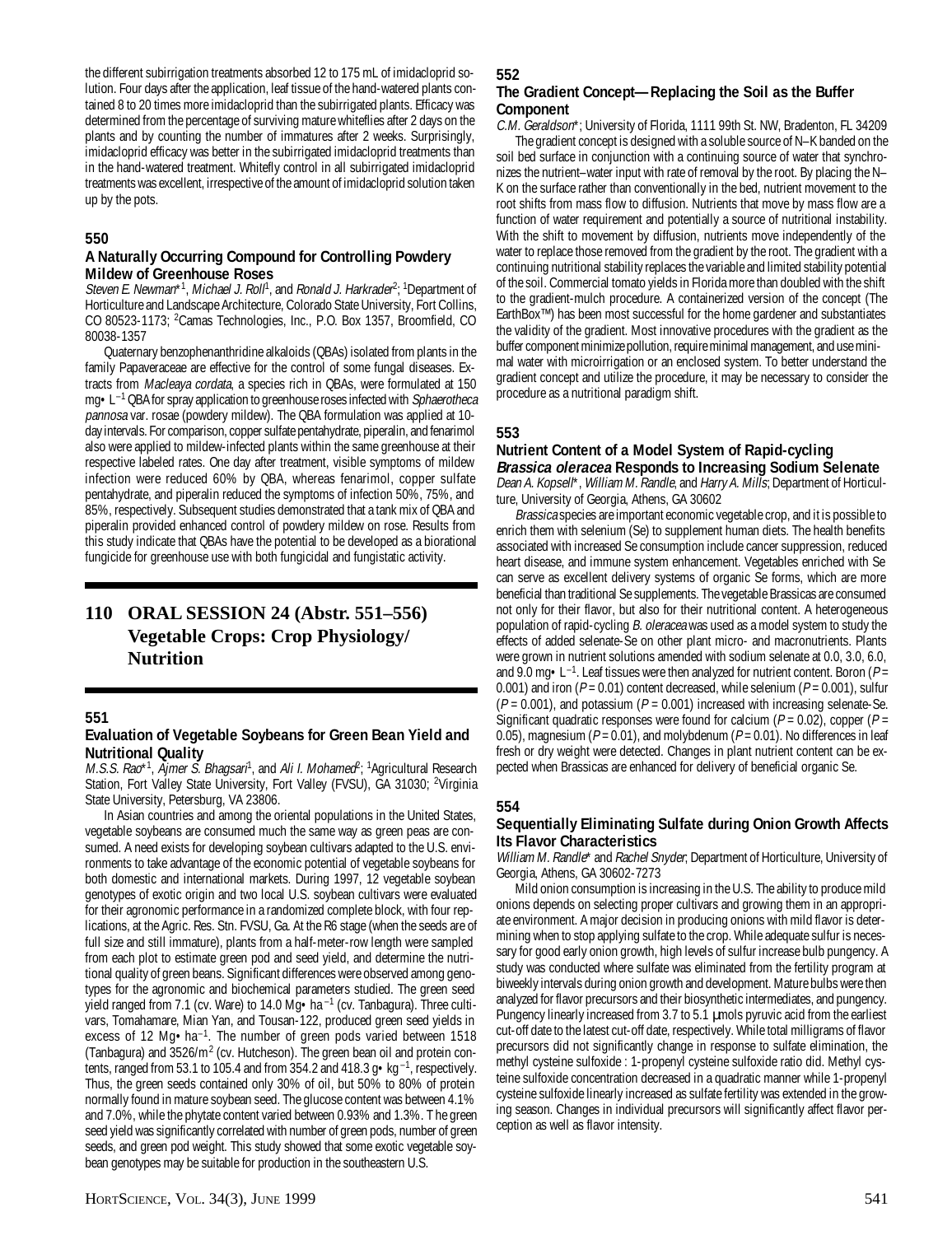## **555**

#### **The Impact of Supplemental Calcium Fertilization during Potato Seed Tuber Production on Subsequent Crop Performance**

Christopher C. Gunter\* and Jiwan P. Palta; University of Wisconsin–Madison, Department of Horticulture, 1575 Linden Dr., Madison WI 53706

Tuber tissue calcium has been linked to several potato quality characteristics, including internal defects and the susceptibility of tubers to decay by soft rotting Erwinia species. We were particularly interested in studying the relationship between supplemental calcium fertilization during the seed tuber production cycle to raise the seed piece calcium concentration and the impact on crop performance the following season. The role of seed tuber tissue calcium level on seed piece decay, growth, development, and performance of the plant was evaluated for cultivars Russet Burbank, Dark Red Norland, Atlantic, Superior, and Snowden. This study was performed over four growing seasons. Seed tubers were raised with varying calcium and the following season, individual tubers (over 3,000 total for 4 years of study) were sampled for calcium and hand planted in the field. They were evaluated for seed piece decay and total tuber yield during the growing season. Seed tubers raised with supplemental calcium resulted in significantly higher mean calcium content than the control tubers. In general, calcium-raised seed tubers tended to produce a more vigorous main sprout and higher tuber yield. We also found that there are significant differences among these cultivars for the characteristics measured. Consistently, in all three years, 'Atlantic' responded to test conditions with the lowest decay values, and 'Dark Red Norland' consistently showed the highest decay values. This suggests that there may be a genetic component involved in these two responses and these genotypic differences could be exploited to improve cultivated potatoes.

#### **556**

### **Influence of Supplemental Calcium Fertilization on Potato Tuber Size and Tuber Number**

Senay Ozgen\*, Mustafa Ozgen, and Jiwan P. Palta; Department of Horticulture,University of Wisconsin, Madison, WI 53706

Several recent studies, including from our laboratory, have provided evidence that by improving tuber calcium level, we can improve tuber quality such as low internal defects and better storability. The purpose of this study was to be determine the influence of supplemental calcium fertilization on tuber size and tuber number. For this purpose, plantlets of *Solanum tuberosum* cv. Russet Burbank raised in tissue culture were planted in 20-L pots filled with sandy loam soil with pH of 6.9 and soil calcium level of 350 ppm. All treatments received same total amount of nitrogen (at the rate of 280 kg $\cdot$  ha<sup>-1</sup>). Five treatments were evaluated: i) nonsplit nitrogen (from ammonium nitrate), ii) split nitrogen (from ammonium nitrate), iii) split nitrogen + gypsum, iv) split nitrogen (from liquid nitrogen) + calcium chloride, and v) split nitrogen (from calcium nitrate). The total calcium was applied at the rate of 168 kg $\bullet$  ha<sup>-1</sup>. Gypsum application was made at 4 weeks after planting, and other sources of calcium were applied on a split schedule (equally split at 4, 6, 8 weeks after planting). Four months after planting, tubers were harvested and evaluated. In general, all calcium treatments had lower tuber number and greater tuber size compared to the nonsplit nitrogen control. The percentage of total A-grade tubers as well as the percentage yield from A-grade tubers was increased by all calcium applications. These results suggest that calcium content I the soil can influence both potato tuber number and tuber size.

## **111 ORAL SESSION 25 (Abstr. 557–563) Cross-commodity: Biotechnology/Tissue Culture**

#### **557**

#### **Genetic Diversity in Wild Strawberry (Fragaria virgininia) of the Rocky Mountains**

Grey Horton<sup>\*</sup> and Jim Luby, Dept. of Horticulture, Univ. of Minnesota, St. Paul, MN 55108

This study of genetic diversity in a wild ancestor of the cultivated strawberry was undertaken to describe patterns of variation in nature, assess worth of existing germplasm collections, and identify promising locations for future collection.

Previous work reported a similar study of octaploid strawberry ranging east to west across North America. This complementary study focused on variation from north to south in the Rocky Mountains. The morphological diversity of 16 populations of Fragaria virgininia were characterized for morphological and molecular traits. Two clones of each of 133 genotypes from these populations were grown in a common environment in a greenhouse. Eighteen morphological traits, such as leaf area, runner color, and days to flowering, were measured and analyzed with principal components and canonical discriminant analyses. Molecular diversity data were obtained using seven randomly amplified polymorphic DNA primers. Resulting population marker frequencies were also subjected the previously describe anlayses. Differences due to latitude, longitude, and altitude were observed. Implications of the results will be discussed.

#### **558**

# Evaluation of Sequence-based PCR Markers in an F<sub>1</sub> Pseudo-

testcross and a BC<sub>1</sub> Hybrid *Citrus* Population<br>Courtney A. Weber\*<sup>1,3</sup>, Z. Deng<sup>2</sup>, F. Gmitter<sup>2</sup>, and Gloria A. Moore<sup>1</sup>; <sup>1</sup>Horticultural Sciences Department, University of Florida, Gainesville, FL 32611; <sup>2</sup>Citrus Research and Education Center, University of Florida, Lake Alfred, FL 33850; 3 Present address: New York State Experiment Station, Cornell University, Geneva, N.Y.

Specific primers were designed for 61 cloned RAPD fragments and from 10 Citrus EST sequences for the production of SCAR, CAPS, and STS markers for a Citrus grandis 'DPI 6-4' x Poncirus trifoliata 'Rubideaux' F<sub>1</sub> pseudo-testcross population. Fifteen SCAR, three CAPS, and one EST/STS markers were developed. An additional 17 SCAR and CAPS primer pairs developed at the Citrus Research and Education Center for a Citrus grandis 'Thong Dee' x (Citrus grandis 'Thong Dee' x Poncirus trifoliata 'Pomeroy') BC<sub>1</sub> population were screened in the pseudo-testcross population. A total of 27 markers were identified and scored in the pseudotestcross population in which 24 were mapped; 13 in the Citrus parental linkage map on seven linkage groups and 11 in the Poncirus parental map on five linkage groups. In the  $BC_1$  population, 20 of 27 markers tested were found to be polymorphic and 13 mapped to seven of nine linkage groups. Of these, 11 were mapped in both populations and could be used for aligning presumed homologous regions on the three linkage maps.

#### **559**

## **Isolation of an ETR1 Ethylene Receptor Homologue from Peach [Prunus persica (L.) Batsch]**

Carole L. Bassett\* and Timothy S. Artlip; USDA, ARS, Appalachian Fruit Research Station, 45 Wiltshire Road, Kearneysville, WV 25430

During the past several years, we have been interested in genes and geneproducts involved in various aspects of ripening and maturation in peach (Prunus persica) fruit. The ethylene biosynthetic and signal transduction pathways are of particular interest due to the role of this hormone in such processes. Recently, we isolated a cDNA encoding a homologue of the ethylene receptor ETR1 from a near fully ripe (20–60N) peach fruit cDNA library. This cDNA clone, PpETR1, is nearly 2300 bp in length, with a 5' untranslated region of 268 bp, a 3' untranslated region of 150 bp, and an ORF of 1881 bp, encoding a protein of 70 kDa. The cDNA is most closely related to an ETR1 homologue from apple ( Malus domestica), i.e., 95% identity at the amino acid level, but shows considerable similarity to Arabidopsis thaliana ETR1, as well. A comparison of the similarity among cloned ETR1 genes from a range of plant species will be presented.

## **560**

#### **Molecular Analysis of the First Intron of the Chalcone Synthase A Gene in Petunia**

R.J. Griesbach\* and R. Beck; Floral and Nursery Plants Research, US National Arboretum, USDA, ARS, Beltsville, MD 20705-2350

A new method was developed to analyze genetic diversity among Petunia species. The first intron of the chalcone synthase A gene was cloned through the polymerase chain reaction (PCR) and partially sequenced. This sequence was used to dissect the intron into two halves (3' and 5' halves). The PCR primers for the 5' half amplified a single fragment that was the same length for all of the species that were studied. Restriction fragment length polymorphism (RFLP) analysis of the 5' half resulted in the same number and length of fragments for all the species that were evaluated. The PCR primers for the 3' half amplified a number of fragments that were characteristic for each species. This research provides a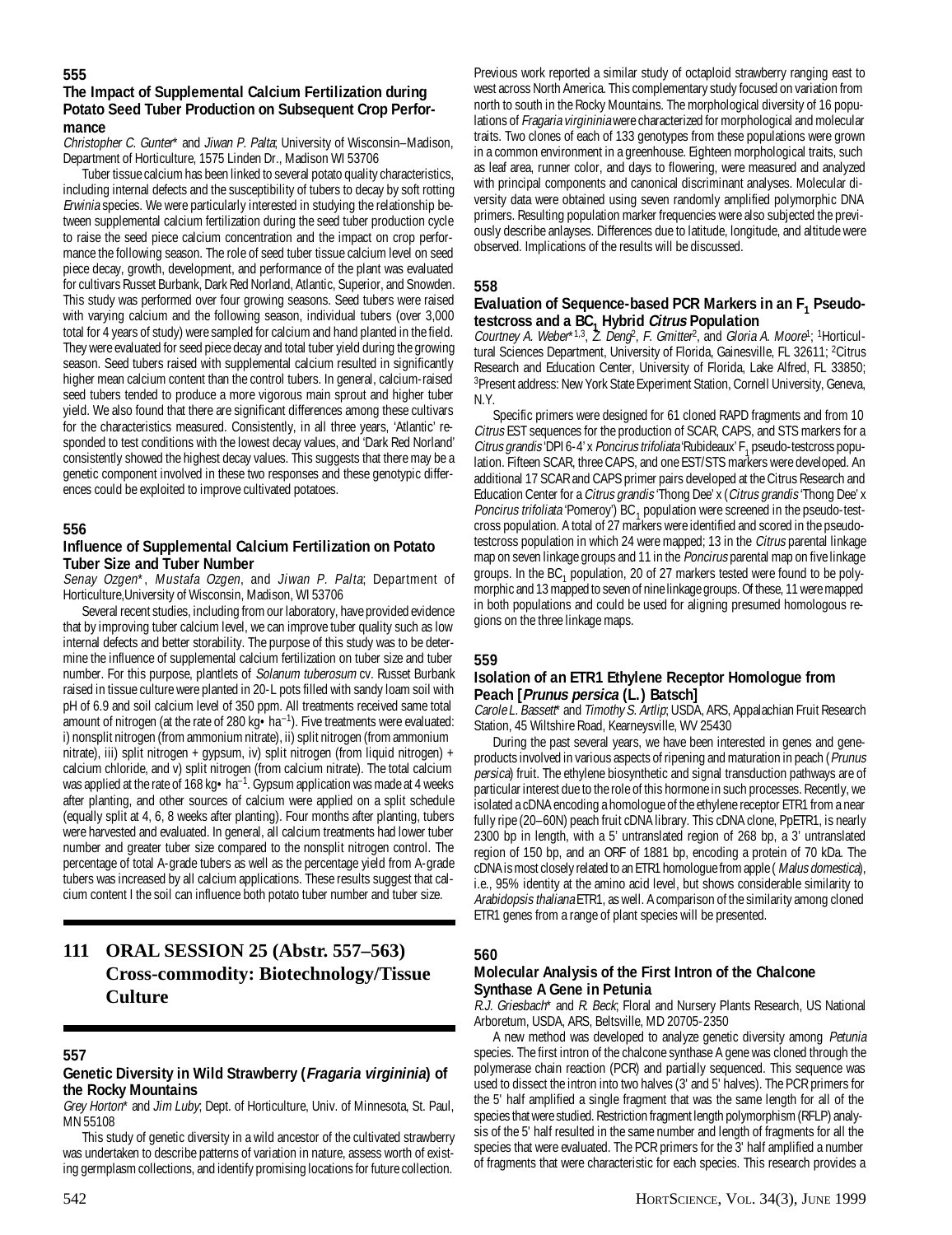new tool for measuring genetic diversity. Genetic diversity measured with this tool should be closely related to evolutionary distance.

## **561**

#### **Using AFLPs to Examine Genetic Diversity in Umbrella Fern**

F.J. Keiper\* and R. McConchie; Dept. of Crop Science, Univ. of Sydney, NSW, Australia, 2006

Umbrella fern [Sticherus flabellatus (R. Br.) St John] is a successful Australian native foliage product. Currently, all umbrella fern sold on the market is bushharvested. To meet the growing demand for this product on local and international markets, a commercially viable method for its production must be developed, with effective management of the germplasm resource in terms of conservation and exploitation. To manage this resource, breeders require a detailed knowledge of the amount and distribution of genetic variability within the species. Traditionally, plant breeders focus on a combination of agronomic and morphological traits (phenotype) to measure genetic diversity. In umbrella fern there are a limited number of morphological traits, and these are influenced by environmental factors and therefore do not reflect true genetic diversity. To overcome these problems, molecular techniques such as PCR-based DNA markers are used to complement traditional strategies for genotype assessment. DNA markers have the advantages of being independent of environmental effects, as well as being fast, cost-effective, reproducible, and largely accessible to the nonmolecular geneticist. Amplified fragment length polymorphisms (AFLPs) fulfil many of the desirable features of molecular markers, as well as requiring little knowledge of the genome to be investigated. AFLPs have been used widely in the analysis of breeding systems, ecogeographical variation, and genetic variation within and between natural populations. To date there are no published accounts of DNA molecular marker research on umbrella fern. A DNA extraction protocol has been developed for this species, and AFLP markers have been used to analyse genetic diversity within and between natural populations sampled in the Sydney Basin. A large number of polymorphic loci were revealed using 11 primer combinations. The genetic variation detected was partitioned between rather than within populations, suggesting that the mating system in Sticherus is primarily inbreeding. Data will be presented illustrating AFLPs as useful molecular markers for assessing genetic diversity within and between populations of umbrella fern and providing insight on the breeding system used by the species.

## **562**

#### **Plant Regeneration from Embryo and Cotyledons of Laiyang Dwarf Cherry**

Qingrong Sun\*, Yinping Shi, Qiangsheng Wang, and Hongyan Sun; Shandong Institute of Pomology, Taian, Shandong 271000, P.R.of China

Laiyang dwarf cherry (Prunus pseudocerasus Lindl. Var. Laiyang dwary cherry) is an important dwarf type of Chinese cherry. It is both directly used for production and used as rootstock of sweet cherry  $(P.$  avium  $L$ .). Material used in this study was Laiyang dwarf cherry seed, which is open-pollinated. The fruit surface is sterilized with 70% ethanol on sterile working table, the seed is removed from fruit, and embryo is taken out of cracking seed shell. Explants include whole embryo, embryo without cotyledons, and cotyledons. Basal media are MS and 1/ 4MS major elements, sugar 30 g · L<sup>-1</sup>, agar 5.5 g · L<sup>-1</sup>, adjusted pH 5.8. Hormone used included 6-BA,IBA and 2,4-D for a total eight treatments. Culture temperature was  $25^{\circ} \pm 2^{\circ}$ C, and photoperiod was 14 h. Results show 1) the plant regeneration rate from cotyledons is highest, second is from embryo without cotyledons, lowest is from whole embryo; 2) when BA is in the range of 0.7 to 5 ppm, plant regeneration is higher at a high concentration than that at low concentration; 3) at the same concentration, plant regeneration rate on the medium supplemented with 2,4-D is higher than that on the medium supplemented with IBA; 4) plant regeneration rate is higher on the medium containing cytokinin and auxin is higher than that on the medium only containing cytokinin; and 5) plant regeneration rate of continuous light culture cotyledons is higher than that of first dark culture 2 weeks cotyledons. Effects of light and dark/hormone and explant type on plant regeneration rate is discussed.

## **563**

## **Influence of Ultra-high Levels of Carbon Dioxide on Secondary Metabolite Production in Vitro**

Brent Tisserat\* and Steven Vaughn; USDA-ARS, National Agricultural Utilization Research Center, Peoria, IL 61604

The influence of a wide range of CO<sub>2</sub> levels on the growth, morphogenesis,

and secondary metabolite production in vitro was evaluated. Shoots of thyme (Thymus vulgaris L.) and a spearmint–peppermint cross (Mentha spicata x Mentha piperita) were grown on MS medium with and without 3% sucrose under 350, 1500, 3000, 10,000, and 30,000  $\mu$ L CO<sub>2</sub>/L for 8 weeks. Dichloromethane extracts from leafs were analyzed using GC-MS techniques. Prominent peaks were identified by comparison with known standards. Highest growth (i.e., fresh weight) and morphogenesis responses (i.e., leafs, shoots and roots) were obtained when shoots were grown under 10,000 µL CO<sub>2</sub>/L regardless of whether or not sucrose was included in the medium. Ultra-high CO<sub>2</sub> concentrations (3000  $\mu$ L CO<sub>2</sub>/L) stimulated secondary metabolite production regardless of whether or not the medium contained sucrose. However, the combination of certain ultra-high CO<sub>2</sub> levels (e.g., 3000 to 10,000  $\mu$ L CO<sub>2</sub>/L) and the presence of sucrose in the medium resulted in shoots producing the highest levels of secondary metabolites. These results suggest that in vitro photosynthesis, which is stimulated by ultrahigh CO $_2$  levels, may enhance secondary metabolite production.

## **131 ORAL SESSION 26 (Abstr. 564–567) Cross-commodity: Postharvest/Crop Protection/Quality**

#### **564**

#### **The Influence of Preharvest Treatments with ReTain™ (An Ethylene Biosynthesis Inhibitor) on the Fruit Maturation and Quality of 'Royal Gala' Apple in New Zealand**

M.D. White\*1, D.S. Tustin1, K.F. Foote1, R.K. Volz1, J. Stokes<sup>2</sup>, J. Campbell<sup>2</sup>, R. Marshal<sup>ß</sup>, and C. Howard<sup>8</sup>; <sup>1</sup>HortResearch, Private Bag 1401, Havelock North, New Zealand; 2HortResearch, Old Mill Road, RD3, Motueka, New Zealand; <sup>3</sup>HortResearch, Earnscleugh Road, RD1, Alexandra, New Zealand

ReTain™ is a plant bioregulator containing the active ingredient aminoethoxyvinylglycine (AVG), which inhibits the ethylene biosynthesis pathway. In 1997, the first efficacy studies on 'Royal Gala' apple with ReTain™ were conducted under New Zealand conditions in Hawkes Bay. ReTain™ was applied 4 weeks before the anticipated start of harvest on 'Royal Gala' at 850 and 1700 g•ha–1 with or without adjuvants. ReTain™ application delayed the onset of 'Royal Gala' fruit maturation between 1 and 2 weeks, resulting in enhanced fruit size and fruit flesh firmness at harvest. The optimum response for delaying the onset of fruit maturation was achieved using ReTain™ at 850 g  $\bullet$  ha<sup>-1</sup> if applied in combination with a wetter. Fruit were also graded for fruit quality and air-stored at 0.5 °C. Fruit after 10 weeks of storage showed no difference in fruit flesh firmness, but all ReTain™ treatments had fruit with less yellow background colour compared with untreated fruit. In 1998, efficacy studies were undertaken in three geographical locations on 'Royal Gala'. ReTain™ was applied at a rate of 830  $g \cdot ha^{-1}$  in combination with Silwet L-77 at 0.1%. All trees with the exception of 'Royal Gala' grown in the Hawkes Bay had not received any ReTain™ previously. In all regions, seasonal changes in background color and starch pattern index were delayed by ReTain™ treatment. A concurrent delay of an increase in soluble solids concentration and retention of higher flesh firmness were also induced by ReTain™ treatment.

#### **565**

#### **Evaluation of the Massive Use of Magnesium Infiltration to Predict Bitter Pit in Apples**

Jorge B. Retamales\*1, Claudio Valdes<sup>1</sup>, and Verónica Donoso<sup>2</sup>; <sup>1</sup>Centro de Pomáceas, University of Talca, Chile; 2Dole Chile S.A.

Bitter pit (BP) is the main physiological disorder of apples in Chile. Its incidence affects pre- and postharvest handling of the fruit and the profitability of this species. Since 1991, its control and prediction have been studied by this research team through field and laboratory trials. The BP incidence is linked to the fruit Ca concentration; however, fruit Ca analysis has not adequately predicted BP incidence in postharvest. Several authors have proposed Ca/Mg antagonism, which has been the basis to develop a predictive method through fruit Mg infiltration (IMG) 40 days before harvest. IMG has been massively used for two seasons in Chile, with 375 samples processed in 1997 and 1170 in 1998. The industry has been increasing its proportion of the samples processed, from 22% in 1997 to 71% in 1998. The most prominent varieties are 'Granny Smith' (GS) > 'Braeburn'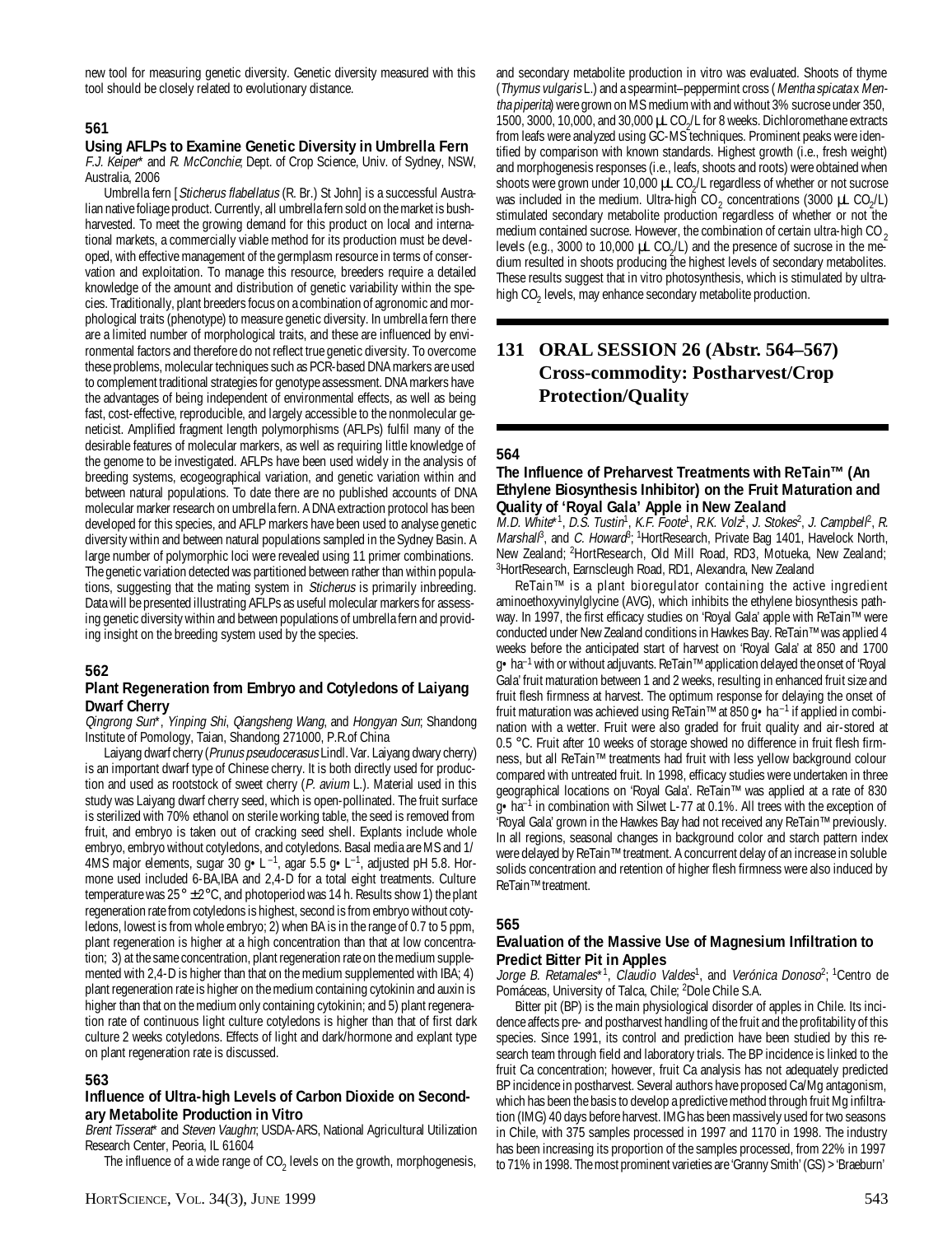(BR) > 'Royal Gala' (RG) > 'Red King Oregon' (RKO). The massive use of IMG has obtained predictive capacities ( $r^2$  between BP predicted and BP after 3 months regular cold storage) of 0.8 for 'Fuji'; 0.7 for GS, BR, and RG; and 0.58 for RKO. (This reduction in the predictive capacity with regards to the previous research under controlled conditions would, in part, be due to problems in obtaining fruit samples: non-uniform fruit size, inadequate sampling dates, diverse fruit numbers, etc.) Developments are underway to increase the geographical coverage of the service, the predictive capacity of the method for certain cultivars and productive areas and the number of samples processed.

## **566**

#### **Induction of Defenses Against Pathogens of Fruit and Vegetables by Elicitors**

M.V. Bhaskara Reddy\* and Joseph Arul; Department of Food Science and Nutrition, and Horticultural Research Center, Laval University, Sainte-Foy, Quebec, Canada, G1K 7P4

Fruit and vegetables are highly perishable and postharvest pathogens are one of the major causes in the early termination of their shelf life. Although synthetic fungicide are effective against postharvest pathogens, they face imminent problems. One alternate approach is the induction of host resistance against postharvest diseases. We tested the efficacy of chitosan, Milsana ®, and Bion® on carrot, tomato, potato, green pepper, and strawberries against postharvest fungal and bacterial rots. Chitosan was not only antimicrobial but also induced resistance against postharvest infections of Alternaria, Botrytis, and Erwinia in tomato, green pepper, carrot, and potato. Preharvest sprays of chitosan induced resistance against postharvest infection of Botrytis cinerea in strawberries and improved the storage quality. Ultrastructure and cytochemical investigations showed that chitosan not only induced several morphological alterations in B. cinerea and Alternaria alternata inhibiting the production of pathogenic factors by the fungi, but also stimulated various host defense reactions, such as papilla formation and induction of defense enzymes, phytoalexins, and phenols. Application of Milsana ®, a plant extract, and Bion®, an activator of host defenses, protected carrots from postharvest decay by B. cinerea. Milsana<sup>®</sup> was effective at 4 °C, while Bion<sup>®</sup> was effective at both 4 and 13 °C storage temperatures. Thus, there is great potential for defense inducers in postharvest disease control of fruit and vegetables.

## **567**

#### **Effects of Mancozeb, NOVA, GA, and Yeast-like Fungi on Stylar-end Russeting of Navel Orange**

E.W. Stover\*, M. Myers, R.M. Sonoda, and, Z. Guo; Indian River Res. & Ed. Center, Univ. of Florida, Ft. Pierce, FL 34945

Stylar-end russetting (SER) is a cosmetic defect of Florida citrus fruit most frequently associated with navel orange. SER is evident as spots or streaks of corky tissue that often form a network of intersecting lines. Occurrence of SER is reported to vary widely from year to year, but some orchards have a history of severe SER, with fruit culled annually for this defect. Growers report that SER is typically first evident in August. The cause of SER has not been determined. Reports of yeast-like fungi inducing russet in pome fruit suggest that similar organisms may be implicated in SER. Yeast-like fungi were isolated on acid PDA from navel oranges in an orchard with frequent severe SER. Strains were selected with a wide range of colony morphology, but were not identified taxonomically. These strains, and strains of Aureobasidium pullulans and Rhodotorula glutinis that caused russetting in pome fruit, were grown in liquid suspension and sprayed on navel orange trees with three repeated applications during July and Aug. 1998. No increase in SER was observed on strain-inoculated trees compared to controls. Two broad-spectrum fungicides were sprayed on other navel orange trees to further explore the possibility that fungi may be involved in SER. GA (gibberellic acid) was also applied in this experiment because it can reduce russetting in apples. All applications were made five times at 3-week intervals in June through Sept 1998. SER was assessed in fruit harvested late Sept. 1998. The proportion of fruit with less than 10% of the surface exhibiting SER was 51% for controls, increased to 69% where myclobutanil was applied at 74 mg a.i./L and increased further to 93% where manganese ethylenebisdithiocarbamate was applied at 1775 mg a.i./L. GA did not significantly influence SER.

## **132 ORAL SESSION 27 (Abstr. 568–575) Floriculture: Greenhouse Management/ Environmental & Production Technology**

### **568**

#### **Effect of Twilight and Temperature Difference (DIF) or Temperature Pulse at End-of-day on Height of Easter Lilies**

Theo J. Blom\* and David Kerec; Dept. of Plant Agriculture, Hort. Research Inst. of Ontario, Univ. of Guelph, Vineland Station, Ont., Canada, L0R 2E0

Potted bulbs of Lilium longiflorum Thunb. 'Ace', 'Nellie White', and 'Snow White' were grown under either ambient photo period (APP), 8-h photo period using blackout (no twilight) between 1600 and 0800 HR (8PP) or 8PP extended with 1-h of low-intensity far-red radiation (9PP) at end-of-light period in a greenhouse with either a +5  $\degree$ C DIF or a -5  $\degree$ C DIF (= day – night temperature). In a second experiment, Easter lilies were also grown under APP, 8PP, and 9PP regimes with a constant day/night temperature (0 °C DIF) but with either a +5 °C or  $-5$  °C temperature pulse for 3-h during end-of-light period. Each experiment was replicated twice and data was averaged over 2 years. The +5 °C DIF regime produced plants which were 19% taller than under –5 °C DIF. Plants grown under APP were 32% and 25% taller than under 8PP in the +5 °C and –5 °C DIF regimes, respectively. Regardless of the DIF regime, plant height under the 9PP was the same. In the second experiment, there was no significant difference in plant height of plants grown with the  $-5$  °C compared with the  $+5$  °C pulse at end-of-light period.

#### **569**

#### **Photoselective Filters Affect Flowering and Stem Extension In Viola xwittrockiana and Pisum sativum**

Erik S. Runkle\* and Royal D. Heins; Dept. of Horticulture, Michigan State Univ., East Lansing, MI 48824-1325

For many plants, light quality has a pronounced effect on plant morphology; light with a low red (R, 600 to 700 nm) to far-red (FR, 700 to 800 nm) ratio promotes stem elongation and a high R : FR, or blue light (B, 400 to 500 nm), suppresses it. In addition, FR light is required for rapid flowering in some species, particularly for long-day plants. Our objective was to quantify how flexible spectral filters, which selectively reduce FR, B, or R, influence plant height and flowering of the quantitative long-day plants Pisum sativum L. 'Utrillo' and Viola xwittrockiana Gams. 'Crystal Bowl Yellow'. Plants were grown at 20 °C with reduced FR, B, or R environments or with a neutral density control (C) filter. Calculated phytochrome photoequilebria were 0.78, 0.73, 0.71, or 0.46 for the altered FR, B, C, or R environments, respectively. All filter treatments transmitted a similar photosynthetic photon flux. Sixteen-hour photoperiods were created with natural daylight supplemented with high-pressure sodium lamps positioned above filters. Viola grown under the FR filter never reached 100% flowering within 8 weeks, and visible bud appearance was delayed by at least 17 days compared to all other filters. The R and B filters enhanced peduncle length by at least 25% compared to the C or FR filters. In Pisum, average internode length was 2.2, 2.9, 3.4, and 3.7 cm under the FR, C, B, and R filters, respectively, all statistically different. Fresh and dry shoot weights were similar under the C and FR filters but were at least 35% greater under the B filter and 35% lower under the R filter.

#### **570**

#### **The Poinsettia Stock Plant Light Environment Impacts Poinsettia Stem Breakage**

James E. Faust<sup>\*</sup> and Pamela Korczynski; University of Tennessee, Ornamental Horticulture and Landscape Design, Knoxville, TN 37901

In 1998, 'Freedom Red' poinsettia stock plants were grown outdoors under 0%, 60%, and 80% shade cloth. The stock plants received a single pinch leaving 10 nodes below the pinch. Cuttings were harvested once per week for 3 weeks. The cuttings were propagated, transplanted, pinched, and grown to anthesis in the same greenhouses. After anthesis, the plants were dropped onto a concrete pad from increasing heights ranging from 10 to 70 cm. Stem breakage was recorded each time the plants were dropped. Stem breakage of the finished plants increased as the percentage of shade cloth over the stock plants increased and as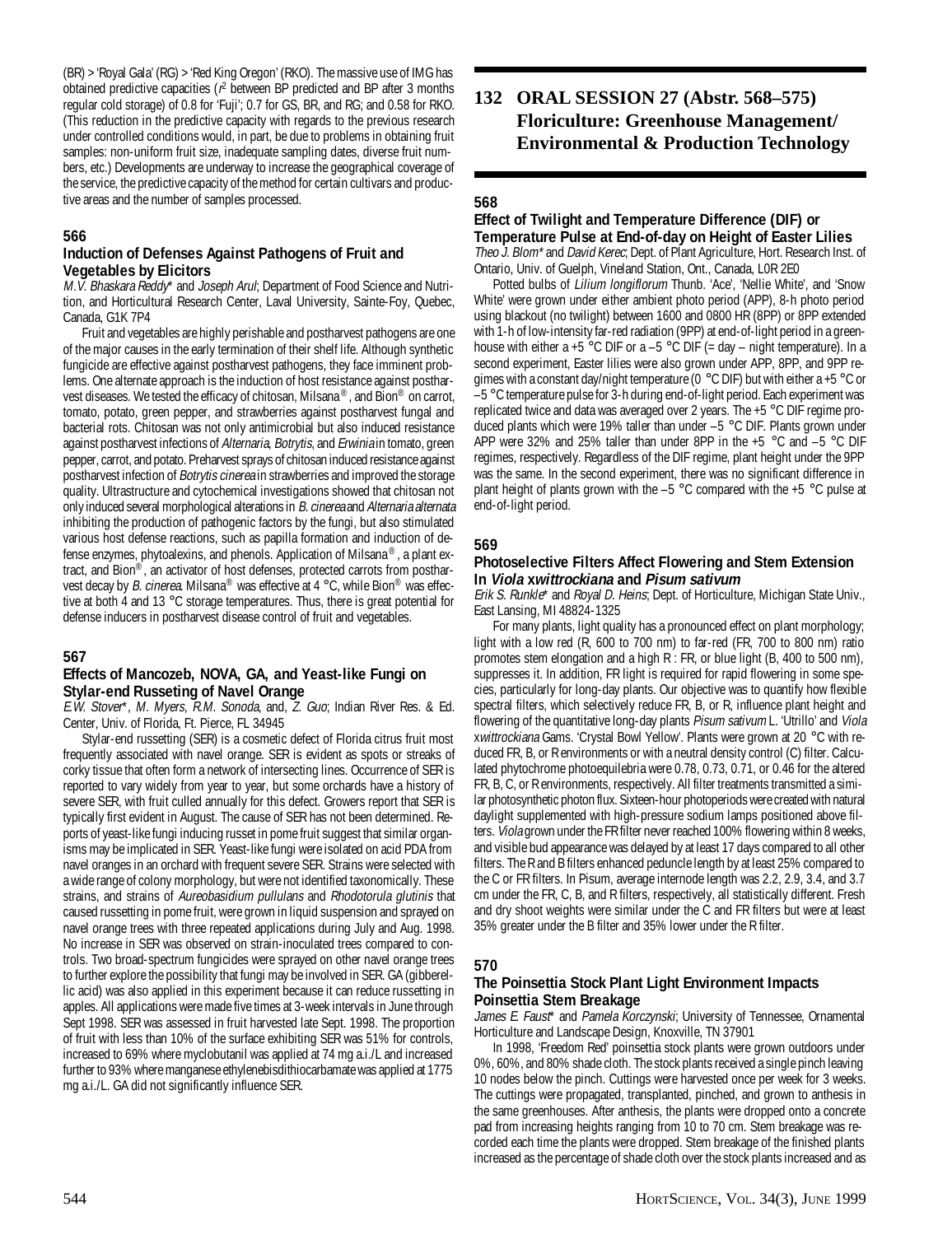cutting harvest week number increased. From the Week 1 cuttings, 0%, 8%, and 10% of the lateral stems broke off of plants from the 0%, 60%, and 80% shade cloth treatments when the plants were dropped 20 cm. From Week 2 cuttings, 6%, 30%, and 36% of the lateral stems broke off the 0%, 60%, and 80% shade treatments. From Week 3 cuttings, 0%, 29%, and 43% of the lateral stems broke off of the 0%, 60%, and 80% shade treatments that were dropped 20 cm. Thirtysix percent of the Week 3 cuttings broke off of the 80% shade treatment plants before anthesis, while none of the lateral shoots broke off of the 0% shade treatment until the plants were dropped from 40 cm.

## **571**

#### **Effect of Photothermal Ratio on Poinsettia Plant Quality at Anthesis**

Bin Liu\* and Royal D. Heins; Department of Horticulture, Michigan State University, East Lansing, MI 48824-1325

Photothermal ratio (PTR) is defined as the ratio of radiant energy (light) to thermal energy (temperature). The objective of this study was to quantify the effect of PTR during the vegetative (PTR<sup>v</sup>) and reproductive phase (PTR<sup>r</sup>) on finished plant quality of 'Freedom' poinsettia. In Expt. I, plants were grown under 27 combinations of three temperatures, three daily light integrals (DLI), and three plant spacings from pinch to the onset of short-day flower induction and then moved to a common PTR until anthesis. In Expt. II, plants were grown under a common PTR during the vegetative stage and then assigned to nine combinations of one temperature, three DLIs, and three plant spacings after the onset of short-day flower induction. Both PTR<sup>r</sup> and PTR<sup>v</sup> affected final plant dry weight. All components of dry weight (total, stem, green leaf, and bract) responded in a linear way to PTR<sup>r</sup> and in a quadratic way to PTR<sup>v</sup>. Stem strength was more dependent on PTR<sup>v</sup> than PTR<sup>r</sup>. When PTR<sup>v</sup> increased from 0.02 to 0.06 mol/degree-day per plant, stem diameter increased about 24% while stem strength increased 75%. The size of bracts and cyathia was linearly correlated to PTRr , but not affected by PTR<sup>v</sup>. When PTR<sup>r</sup> increased from 0.02 to 0.06 mol/degree-day per plant, bract area, inflorescence diameter, and cyathia diameter increased 45%, 23%, and 44%, respectively.

## **572**

#### **Cold Hardiness of Summer and Fall Flowering Evergreen Azalea Hybrids**

Orville M. Lindstrom\* and Malgorzata A. Florkowska; Department of Horticulture, The University of Geargia, Georgia Station, Griffin, GA 30223

To date, few summer and fall flowering azaleas exist. Recently, Rhododendron oldhamii, a summer-flowering species, was hybridized with several commercial hybrids. These crosses produced various sizes and colors of flowers that bloom throughout the summer until frost, and again in the spring. However, the cold hardiness level of these azaleas is unknown. Therefore, we evaluated their cold hardiness during several months of the fall and winter. Laboratory cold hardiness tests revealed that there was a range of cold hardiness levels among the new hybrids. 'Fashion' and hybrids 02003 and 4003 tended to acclimate earlier than the others, maintain a good level of midwinter cold hardiness, and retain their hardiness into the early spring. Hybrid 15001 acclimated early and had good midwinter cold hardiness, but lost its cold hardiness in the late winter, while 04003 and 09004 acclimated late in the fall and did not attain a high level of cold hardiness in the winter. 'Lee's Select' and hybrid 08002 seemed to fall between the groups previously mentioned showing intermediate cold hardiness throughout the winter season. The laboratory cold hardiness results were similar with field observations.

#### **573**

## **Seed Vigor Testing for Small-seeded Flower Species using Computer-aided Image Analysis**

Kay Oakley\*, Robert Geneve, Sharon Kester, and Patchara Wonprasaid; Department of Horticulture, University of Kentucky, Lexington KY 40546

Standardized seed vigor tests must be developed for greenhouse-grown flower species. Current vigor tests used to evaluate large-seeded agronomic crops are generally not useful for evaluating smaller-seeded flower species. One alternative is to use radicle length in seedlings grown under controlled environments as an indicator of seed vigor. For that purpose, a seed vigor test was developed that uses digital images taken using a flat bed scanner to measure radicle length in small-seeded flower species. A novel, cellulose substrate was used for germinat-

ing seeds. It provided similar moisture-holding properties to standard germination blotters used by commercial seed analysts, but is clear. This has allowed for quick image acquisition without removing seedlings from the petri dish. Correlations were made between seedling growth (radicle length, total seedling length, and total seedling area) with other vigor tests (saturated salts accelerated aging) and greenhouse plug flat emergence. For several seed lots of impatiens that varied in initial seed quality, radicle length after 4 days showed good correlations  $($ > $R$ <sup>2</sup> = 0.79) with other measures of seed vigor for describing seed quality. This system is an improvement over other attempts to use computer-aided assessment of digital images because it provides digital images that do not vary due to external lighting; it uses software that can evaluate radicle length in a petri dish assay that does not require a slant-board for straight radicle growth; it relies on standard germination technics used by every seed lab; it uses a clear substrate to replace the opaque blotter to allow digital images to be taken within the petri dish; and accurate measurements of seedling parts is performed in under 2 min per petri dish.

## **574**

## **Capital Investment Analysis of Adopting Zero Runoff Subirrigation Systems in Greenhouse Operations**

Wen-fei L. Uva<sup>\*1,3</sup>, Thomas C. Weiler<sup>2</sup>, and Robert A. Milligan<sup>3</sup>; <sup>1</sup>Dept. of Floriculture and Ornamental Horticulture; <sup>2</sup>Dept. of Floriculture and Ornamental Horticulture; 3Dept. of Agricultural, Resource, and Managerial Economics, Cornell University, Ithaca, NY 14853

Adoption of technology to achieve environmental stewardship and remain competitive is a high priority for greenhouse businesses. Zero runoff subirrigation (ZRS) technology offers great promise to manage fertilizer inputs while improving production efficiency. This study applied economic engineering methodology to quantify costs and returns associated with adopting ZRS systems and compare profitability of producing crops using alternative ZRS systems for greenhouse operations in the northeastern and north central United States. The production models showed that using ZRS systems to grow greenhouse crops can be profitable if growers select a system best suitable for their crop choices. Among the four ZRS systems studied (ebb-and-flow rolling benches, Dutch movable trays, flood floors and trough benches), the Dutch movable tray system returned the highest profit per square foot week (SFW) greenhouse area for small potted plant production (\$0.244/SFW), and the flood floor system returned the highest profit when producing large potted plants (\$0.002/SFW) and bedding crop flats (\$0.086/ SFW). The trough bench system was least profitable had the lowest profit for the two applicable crop categories—small potted plants (\$0.183/SFW) and large potted plants (–\$0.006/SFW). Sensitivity analysis showed that changes of cost variables generally did not affect the profitability rankings for alternative ZRS systems. Except for labor costs, as the hourly wage increased, the Dutch movable tray system gained advantages for small potted plant and large potted plant production. Among selected costs variables, changes in labor costs and tax rate had the highest impact on the profitability of small potted plant production, and changes in labor costs and initial investment costs had the highest impact on the profitability of large potted plant and bedding crop flat production.

## **575**

## **Greenhouse Specialty Cut Flower Production Using Bedding Plant Flats**

John M. Dole\*; Dept. of Horticulture and Landscape Architecture, Oklahoma State University, Stillwater, OK 74078-6027

Three cut-flower species, Ageratum houstonianum 'Tall Blue Horizon', Antirrhinum majus 'Spring Giants Mix', and Helianthus annuus 'Sunrich Orange' were grown in 806, 1801, or 1001 bedding plants flats resulting in 32 (85), 86 (280), and 156 (620) cm<sup>2</sup> (mililiter medium)/plant, respectively. Plants were sown Sept. 1997 (fall), Dec. 1997 (winter), or Mar. 1998 (spring). Increasing area per plant decreased number of stems harvested but increased percent of stems harvested for all species. Increasing area per plant increased stem length and selling price for Antirrhinum and Helianthus; no significant difference was noted for Ageratum. Days to anthesis decreased with later planting for Antirrhinum and Helianthus; however, for *Ageratum* winter planting had the longest crop time and spring planting the shortest. Gross profit per square meter and square meter per week increased with decreasing area per plant for Ageratum and Helianthus; no significant difference was noted for Ageratum. Gross profit per square meter per week increased with later planting for all species. With all species 806 flats or spring planting required frequent irrigation, which would best be supplied by an auto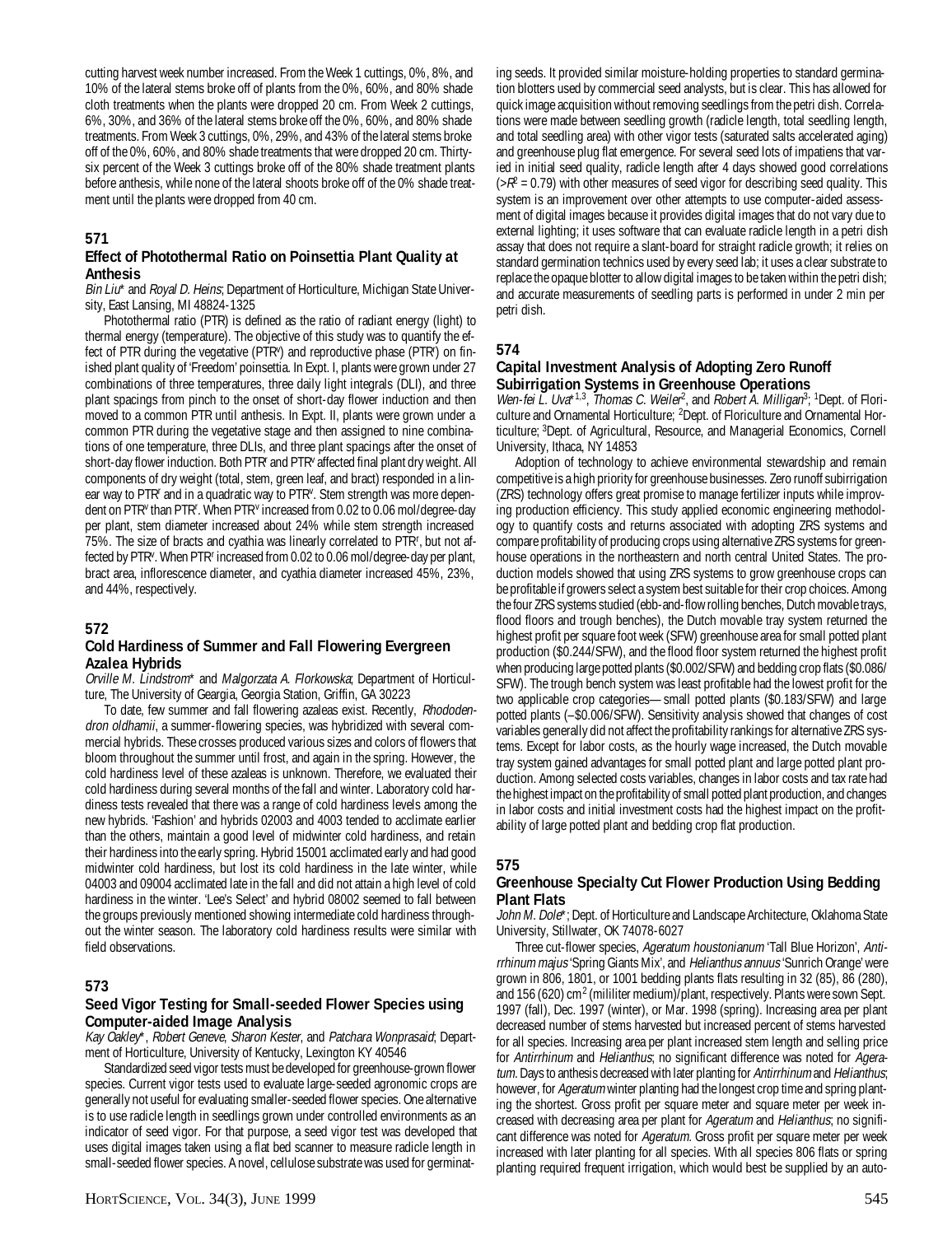mated irrigation system. Experiment was repeated in 1998/1999 using Carthamus tinctorius 'Lasting Yellow', Celosia argentea 'Chief Mix', Cosmos bipinnatus 'Early Wonder', Helianthus annuus 'Sunbright, Tagetes erecta 'Promise Orange' and 'Promise Yellow', and Zinnia elegans 'Giant Deep Red' and 'Oklahoma Mix'.

## **133 ORAL SESSION 28 (Abstr. 576–580) Small Fruit/Viticulture: Production & Physiology**

## **576**

## **Strawberry Yields of Normal vs. "J" Root Plants**

Warren E. Bendixen\*; Univ. of California Cooperative Extensions, 624 West Foster Road, Santa Maria, CA 93455

Many factors contribute to the reduction of strawberry yields. Field surveys in previous years have shown that the lack of plant vigor associated with poor crown and root systems was the result of "J" root plants. A 1998 strawberry trial was established on 7 Nov. 1997 to evaluate the fruit yield of "J" root plants in comparison with normal roots. A "J" root plant occurs when the workers place the crown at the soil surface, while the other hand then pushes the center of the root into the slotted area, leaving the lower roots near or above the ground surface. The workers used a trowel to plant the normal root plants, place the roots straight down. The variety Camarosa was planted on 64-inch-wide beds. Each plot was one bed wide and 30 feet long and replicated four times. The strawberry plants were spaced 14 inches apart within the rows and the rows 10 inches apart. Strawberry yields of normal vs. "J" root plants showed the "J" roots reduced yields more early in the season. The March, April, and May yields were harvested as fresh fruit. The normal plants yielded 33,653 lb/acre, compared to 28,411 lb/acre for the "J" roots. The June and July yields were harvested as freezer fruit. The yields for normal plants were 36,421 lb compared to 32,941 for "J" root plants. The season total yields were 70,074 lb/acre for the normal roots compared to 61,352 lb for the "J" roots, or a 14.2% yield reduction. In 1998, 10 commercial strawberry fields were surveyed to evaluate the number of "J" root plants. The results showed an average of 54% of the plants were "J" root plants, with the fields ranging from 25% to 77.5%.

## **577**

#### **Strawberry Runner Plant Root Pruning and Subsequent Growth and Yield in California**

Kirk D. Larson\*; Department of Pomology, University of California, Davis 95616 Each year, 500,000,000 bare-root plants (crowns) are used to establish strawberry plantings in California. Careful placement of plants in the planting holes is a critical determinant of plant growth and productivity, but large-rooted crowns are difficult to plant correctly. Use of uniform plant material would facilitate proper planting. I conducted a study in 1997–98 to determine the influence of three root pruning treatments on performance of 'Camarosa' bare-root strawberry plants. Crowns were machine-dug from a nursery on 27 Oct. 1997. Two-hundred-forty plants were selected for uniformity of size, and root systems of all selected plants were >12.7 cm in length. Root systems of individual plants were randomly subjected to three pruning treatments: nonpruned (NP), pruned to 8.9 cm in length (P1), or pruned to 4.45 cm in length (P2). Twenty plants were randomly selected from each pruning treatment, washed, divided into excised and intact root tissues, and dried at 70 °C for 6 days. Pruning resulted in the removal of 23% and 78% of root dry mass for plants in the P1 and P2 treatments, respectively. For each treatment, the 60 remaining plants were established in raised beds at the Univ. of California South Coast R.E.C. in Irvine on 1 Nov. 1997. Experimental design was a RCB, with one 20-plant plot per treatment in each of three replicate blocks. There was no plant mortality and no difference among treatments in plant canopy diameter in March (mean diam. = 36.7 cm). Fruit yields were determined for each plot at weekly intervals from 1 Feb. to 18 Apr. 1998. There was no effect of pruning on yield or fruit size, suggesting that strawberry root systems have considerable regenerative ability.

#### **578**

#### **How Much Cover Crop Affects Plant Growth and Yield Components in 'Selva' and 'Totem' Strawberry (Fragaria x ananassa Duch.) in the Establishment Year**

Braja B. Datta\* and Ray D. William; Department of Horticulture, Oregon State University, Corvallis, OR 97331

Field experiment on production systems of 'Selva' day-neutral and 'Totem' June-bearing strawberry was established in 1995 on the spring-killed cover crop mulched plots using randomized complete-block design. Seven soil cover treatments consisted of 'Wheeler' rye ( Secale cereale) and 'Micah' and 'Steptoe' barley (Hordium vulgare), 'Micah' residue applied on soil surface, a wedge of perlite (artificial medium) placed next to strawberry row, perlite with 'Wheeler' rye, and no treatment were used. During the early summer, cover crops were replanted between strawberry rows and mowed down after 6 weeks. In both cultivars, plant growth doubled during mid-summer, and 'Micah'on surface produced better growth than the growth in other treatments. No significant difference was found on  $CO<sub>2</sub>$ assimilation rate (mmol • m  $^{-2}$  • s<sup>-1</sup>), leaflet length, and number of leaves and runners among treatments ( $P \ge 0.1$ ). Yield of 'Totem' was ignored during the establishment year. In 'Selva', 'Micah' residue on surface produced 36% more crowns per plant and the greatest total yield than that of any other treatment. 'Micah' on surface produced 50% more shoot biomass and 45% greater yield compared to 'Micah' barley planted in the plot. Total 'Selva' yield was 61% greater in perlite treatment than the yield in perlite with 'Wheeler' rye and 31% greater than the control treatment. Comparison of 'Selva' strawberry total yield and average fruit production between cover crops vs. control treatment using non-orthogonal contrast indicated no significant difference might suggests no detrimental interaction between cover crops and strawberry.

## **579**

#### **Effect of Shoot Positioning, Leaf Removal, Cluster Shading, and Curtain Orientation on Fruit Composition and Primary Bud Cold Hardiness in 'Norton/Cynthiana' Grapevines (Vitis aestivalis)**

Sanliang Gu, Susanne Howard\*, and Martin K. Walsh; Dept. of Fruit Science, Southwest Missouri State Univ., Research Campus, 9740 Red Spring Rd., Mountain Grove, MO 65711

The effects of shoot positioning, leaf removal, cluster shading, and curtain orientation on fruit composition and primary bud cold hardiness were investigated in mature 'Norton/Cynthiana' grapevines (Vitis aestivalis) trained to Geneva double curtain (GDC) trellis system. For four years (1995–1998) juice soluble solids content, total titratable acidity, and pH were not affected shoot positioning. Cluster shading, curtain orientation, and leaf removal affected fruit composition at harvest. Fruit from the south-facing curtain of the GDC trellis system had higher juice soluble solid content, pH, and skin pigmentation than fruit from the northfacing curtain. Cluster shading decreased skin pigmentation while cluster shading at the highest level only (95%) increased pH and decreased total titratable acidity. Leaf removal, which increases light exposure of the fruit, increased juice pH in the 1997 experiment only. Juice potassium level was decreased by shoot positioning, but not cluster shading or curtain orientation. Cold hardiness of primary buds was affected by these treatments early in the winter, but the differences in primary bud cold hardiness among the treatments diminished toward the end of the dormant season.

#### **580 WITHDRAWN**

## **134 ORAL SESSION 29 (Abstr. 581–587) Fruit/Nuts: Crop Production/Growth Regulators**

## **581**

**Selection and Evaluation of Macadamia Nut (Macadamia integrifolia) Varieties and Hybrids in the Highlands of Kenya** L.A. Wasilwa\*, N. Ondabu, G.W. Watani, H. Mulli, S. Kiiru, A. Nyagah, and Kagiri; Macadamia Nut Res. Project of the Kenya Agr. Res. Inst., Kenya, Africa

Several outstanding macadamia trees (Macadamia integrifolia Maiden and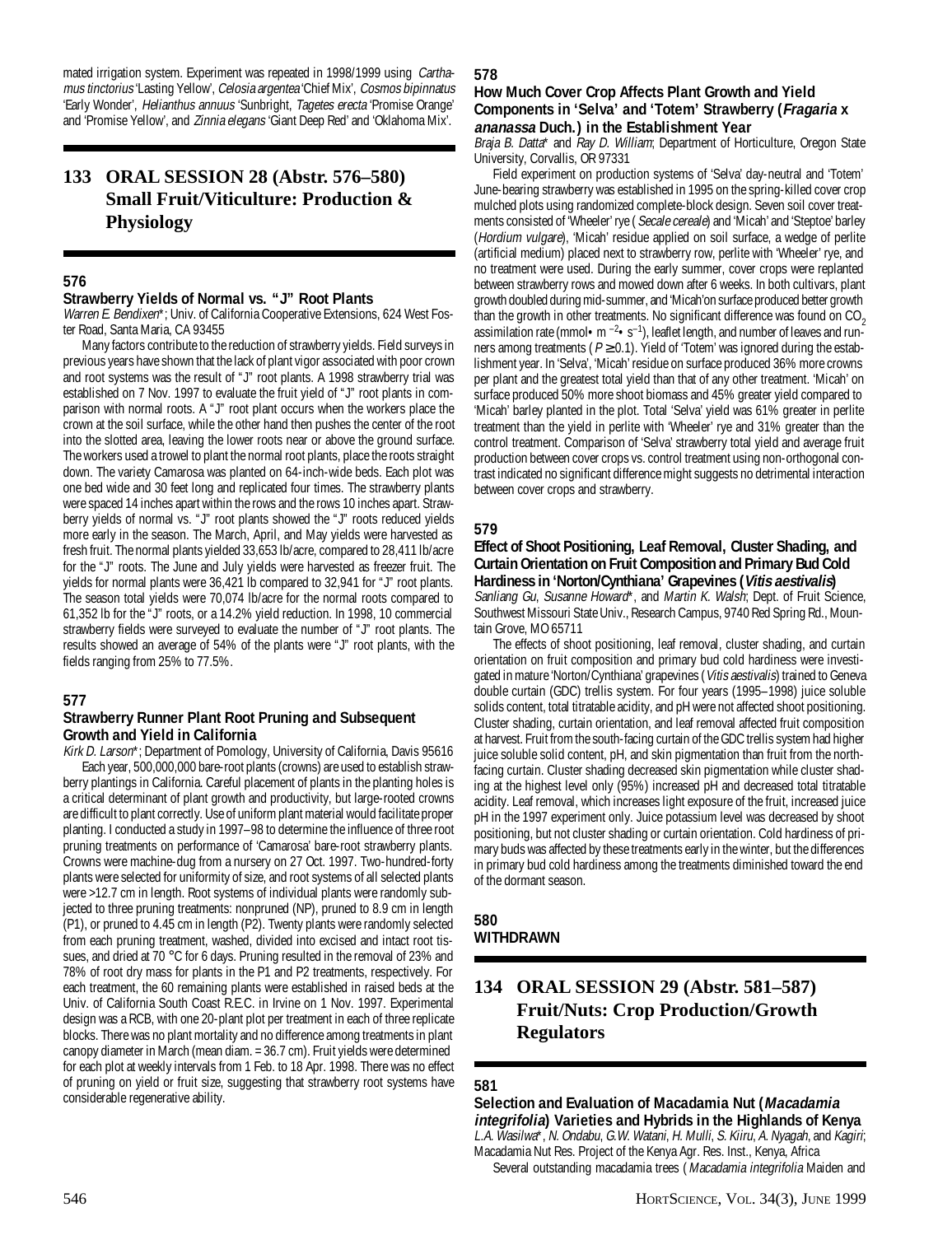Betche, M. tetraphylla L. S. or hybrid of these two species) were selected from orchards established in the 1960s in the central and eastern highlands and evaluated over a period of 10 years. In the thrid year of these evaluations, clones from 30 high-yielding trees (40 to 90 kg) were propagated by grafting and trials were established in the central and eastern highlands. Three to five Hawaiian varieties were included as controls. Each trial consisted of five to 10 trees of each clone. Trees were evaluated for vigor, flowering, age of bearing, and yield. From these tests, a subset of 10 of the most outstanding clones were selected and evaluated in 25 field trials located in the Kenyan highlands. Most these clones started to bear 3 years after transplanting. Three distinct flowering patterns have been observed. Ten years after transplanting, yields ranged between 30 to 60 kg nuts/ tree. The macadamia hybrids and M. tetraphylla performed best at the higher elevations (1700–1850 m), M. integrifolia clones performed best at elevations of 1500 to 1750 m. Only two Hawaiian varieties performed well and have been used in the breeding program. Most of the cultivated macadamia trees in Kenya are either M. integrifolia or hybrids. Cultivation of M. tetraphylla in Kenya is no longer recommended.

#### **582**

#### **Off-season Carambola (Averrhoa carambola L. cv. Arkin) Production under Glass**

Roberto Nuñez-Elisea and Jonathan H. Crane\*; University of Florida, IFAS, Tropical Research and Education Center, 18905 SW 280th Street, Homestead, Florida 33031

Carambola (Averrhoa carambola L.) is native to the humid tropics of southeastern Asia, where it bears fruit year-round. In south Florida, winter conditions (strong winds and night temperatures below 15 °C) repress growth and flowering of the main commercial cultivar, Arkin, and fruit is produced from July to February. Off-season fruit would reach premium prices. We have previously demonstrated that selective pruning stimulates flowering of carambola at any time of the year. However, flowers produced during cool, windy weather have consistently failed to set fruit. This study was conducted in 1994–1995 to determine whether protected cultivation would help obtain off-season fruit. Four-year-old 'Arkin' trees growing in 80-L containers were placed in a glasshouse or outdoors and pruned in November or December to force flowering during December–January. Glasshouse night temperatures during the winter were above 20 °C. All trees flowered in response to pruning. Outdoor trees produced less than one fruit per tree in late March to late April. Glasshouse trees produced 2.3 to 6.1 fruit per tree, 2 to 3 weeks earlier than trees outdoors. In the glasshouse, more than 98% of fruit were seedless, whereas all fruit produced outdoors were seeded. Production of seedless fruit indoors was achieved in the absence of insect pollinators, and yields were low compared to those of outdoor trees during the summer (at least 25 fruit per tree). We speculate that, under protected cultivation, the use of synthetic bioregulators during anthesis and insect pollinators may help increase production of off-season seedless and seeded fruit, respectively.

#### **583**

#### **Field performance of Grafted Chestnut Cultivars and their Seedlings**

Rachel Byard\* and Ian A. Merwin; Dept. of Fruit and Vegetable Science, Cornell University, Ithaca, NY, 14853

We planted grafted and seedling chestnuts of six cultivars in Lansing, N.Y., in April 1995 to evaluate performance of the different cultivars in our region and to compare grafted and seedling trees. We used the following cultivars: the Chinese chestnut cultivar Mossbarger (Castanea mollissima) and five interspecific hybrid cultivars [Douglas 1A (C. mollissima x C. dentata), Eaton [C. mollissima x (C. crenata x C. dentata)[, Skioka (C. mollissima x C. sativa), Layeroka (open-pollinated daughter of 'Skioka'), and Grimo 142Q (an open pollinated daughter of 'Layeroka')]. Growth was not significantly different between cultivars. There were no notable correlations between trunk cross-sectional area at planting and any measurement after the first year. Significant differences between cultivars were found for mortality, yield, and yield efficiency. 'Eaton' had the lowest mortality rate (2%) of all cultivars. 'Grimo 142Q' and 'Layeroka' had the highest dry weight yields and the greatest yield efficiencies, although 'Grimo 142Q' had significantly larger nuts than 'Layeroka'. In 1998, the largest nuts (5.2 g) were harvested from 'Mossbarger' and 'Eaton trees'. 'Skioka' had the highest mortality (48%), lowest yield, lowest yield efficiency, and smallest nut size. In the first 2 years, most grafted trees showed significantly higher yields and greater yield efficiency than seedling trees. By the third year, differences in yield between grafted and seedling trees were no longer significant for most cultivars. Over the 3 years most grafted

trees revealed higher mortality and slower growth than seedlings of the same cultivar. Seedlings did not show more variability in measurements than grafted trees of the same cultivar.

#### **584**

## **The Effects of IBA Hormone Concentration, Cutting Type, and Media on Rooting of Local Hazelnut Cuttings**

A *Talaie*\*1 and *M.R. Nejatie<sup>2</sup>;* <sup>1</sup>University of Tehran, Karaj, Iran; <sup>2</sup>Tarbiat Modarres University, Tehran, Iran

This work was conducted for the purpose of propagation of hazelnut cuttings, using hard-, semi-hard-, and softwood cuttings produced from 1-year-old suckers of local varieties of hazelnuts from the Alamout-Qazvin area of Iran. The research was carried out in a greenhouse with a mist system at the Faculty of Agriculture of Tarbiat Modarres University. This experiment was based on the complete randomized-block design with a factorial framework and resulted in two levels of 5% + 1% according to the Duncan test. The effect of rooting media (sand and pumice), cutting type (hard-, semi-hard-, and softwood), and use of a hormone with five concentrations (control, 1500, 3000, 4500, and 6000 ppm IBA) were investigated. The cuttings, being wounded and treated with hormones on certain beds, were kept in a greenhouse with a mist system. After 4 months, the number of rooted cuttings, mean number of roots per rooted cuttings, total length of roots, mean length of one root, average of dry weights, and average of young shoots were evaluated. The results indicate that the rooting medium and hormone are considerably effective for rooting of the cuttings and is considered as a significant facture. The general conclusion is that the most favorable result is reached with pumice and 4500 ppp IBA. The interaction between rooting medium and hormone on the rooting process was significant, and finally, it was found that there is not a significant relation between callusing and rooting in hazelnut. Also, the wounding is an effective factor for rooting of hazelnut cuttings.

#### **585**

#### **Indole Acetic Acid Reduced Some Adverse Effects of Salt Stress on Date Palm Seedlings**

Hameed J. Aljuburi\*; University of Qatar College of Science, Biology Dept. Botany and Agricultural Programme, P.O. Box 2713, Doha, Qatar

An experiment was conducted at the United Arab Emirates Univ., in Al-Ain, to study the effect of saline water on the growth characteristics of date palm (Phoenix dactylifera L.) seedings cultivar Lulu-salt alone or a combination of NaCl and indole acetic acid (IAA) or IAA alone were tested with different levels. Then the plant growth characteristics were measured. Hormone did not antagonize the salt effect on shoot length of date palm seedlings. Application of 24 mg $\cdot$ L<sup>-1</sup> salt alone or in combination with hormone and 12 mg $\cdot$  L<sup>-1</sup> in combination with 0.2 mg•L–1 IAA significantly increased the root : shoot ratio over the control. Irrigation date palm seedlings with saline water alone or in combination with IAA for 80 days resulted in a significant increase in dry matter (percentage) of leaves with salt symptoms, whereas the number of leaves per seedling were reduced over the control. The results also showed that the irrigation of seedlings with 0.15 mg $\cdot L^{-1}$ IAA in combination with 24 or 12 mg $\cdot L^{-1}$  salt alleviated adverse effect of salt by increasing or reducing significantly root length or leaves with salt symptoms percentage over using 24 or 12 mg $\cdot L^{-1}$  salt alone.

#### **586**

#### Studies on the Mode of Action of NH<sub>4</sub>NO<sub>3</sub> as a Spray Additive **on Penetration of 14C-NAA through Isolated Tomato Fruit Cuticle**

Royal G. Fader\*, Tsuneo Ogata, and Martin J. Bukovac; Department of Horticulture, Michigan State Univ., East Lansing, MI 48824

NAA, a weak organic acid plant growth regulator (pK<sub>a</sub> 4.2), penetrates the plant cuticle preferentially as an undissociated molecule (<10% dissociated at pH 3.2). We have reported, using a finite dose diffusion system, that  $NH<sub>4</sub>NO<sub>3</sub>$ (AN, 8 mM) at pH 5.2 (>90% dissociated) enhanced the penetration of  ${}^{14}C$ -NAA through isolated tomato fruit cuticular membranes (CM). AN appears to preferentially enhance penetration of the dissociated NAA molecule over the nondissociated form. A possible mode of action is that AN affects the cuticle matrix, allowing for greater NAA penetration. Acid treatment (4 N HCl) of the cuticle, which alters the cuticle's ionic characteristics, resulted in a 10% reduction in NAA penetration from droplets in the presence of AN. When AN (80 mM) was included in the receiver solution of the diffusion cell in an effort to infuse the cuticle matrix, NAA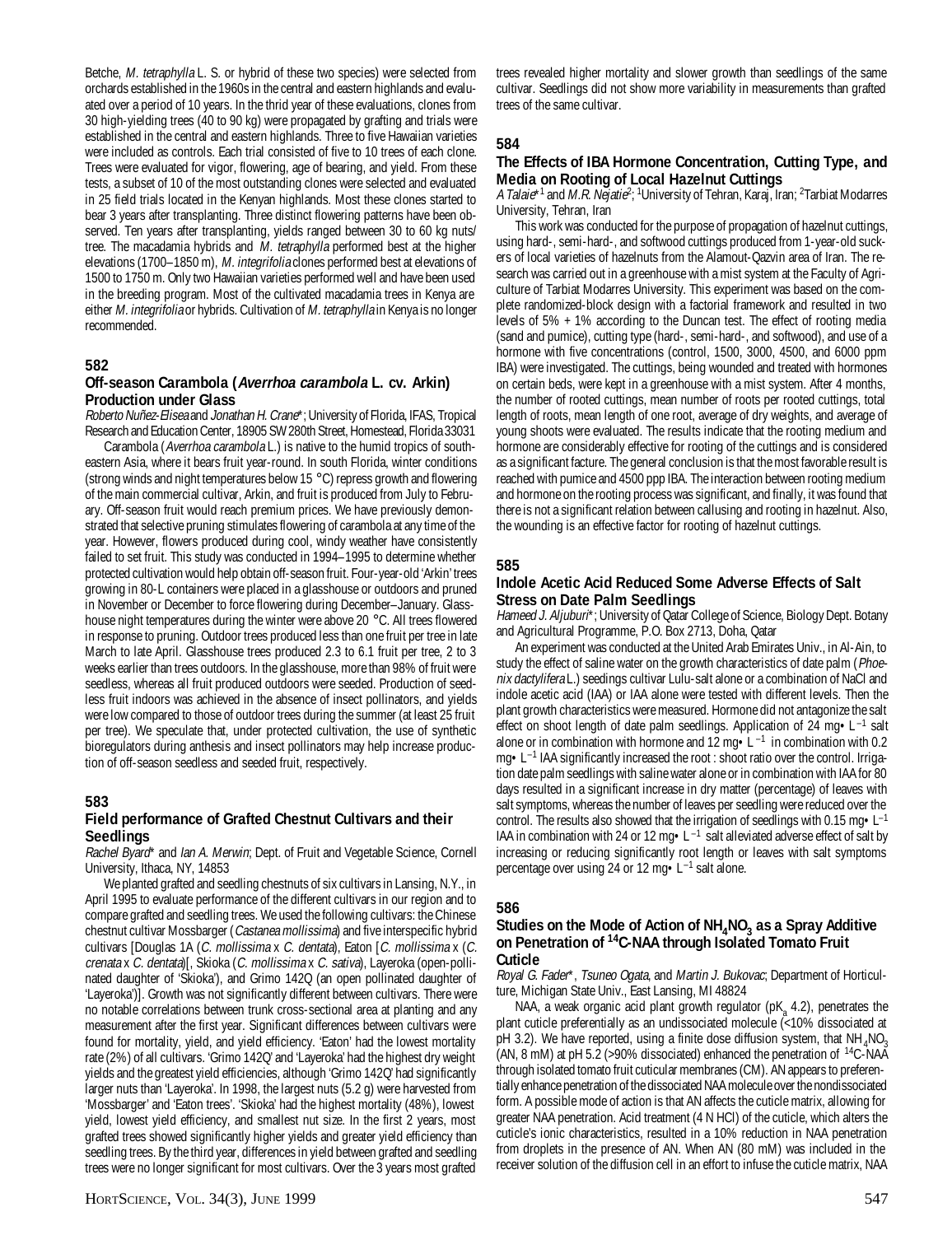penetration was not increased compared to when AN was present in the applied droplet. AN (8 mM) also increased NAA penetration through dewaxed tomato cuticular membranes (DCM; +252% for DCM vs. +190% for CM in 120 h). Since AN only enhances NAA penetration when included with the NAA in the treatment droplet, the AN effect may be related to the role of the droplet/deposit (droplet residue) as a donor. This conclusion is further supported with sorption studies, where AN over a 100-fold concentration range (0.8–80 mM) did not increase NAA sorption by tomato fruit CM and where no deposit is present. The role of the physicochemical nature of the deposit, including the chemical/ionic characteristics of any additive (i.e., AN) and active ingredient will be discussed.

#### **587**

#### **Study on Adoptability of Pecan, Carya illinoensis L., under Climatic Conditions of the Safiabad Area of Iran**

A. Talaie and A. Khezrian\*; University of Tehran, Karaj, Iran

To select proper varieties, several seedlings of Carya illinoensis (pecan) were imported from the United States about 28 years ago and were planted at the Safiabad Research Center, Iran. Because of the existence of docogamy in pecan, protandrous and protoginous cultivars were first determined. Then, qualitative and some quantitative characteristics were studied in a completely random plant test and, with regard to treatments and repetitions, the total yield of trees, weight of kernel, kernel : bark ratio , oil percentage (fat), protein percentage, and the size of fruit were examined. With regard to all circumstances and statistical results, out of 14 examined varieties, varieties 12 ('Wichita') and 1 ('Gratex') were selected on the basis of their high yields, respectively.

## **152 ORAL SESSION 30 (Abstr. 588–595) Fruit/Nuts: Environmental Physiology**

#### **588**

#### Photosystem II Efficiency and CO<sub>2</sub> Assimilation in Response to Light and CO<sub>2</sub> in Leaves of Deciduous Tree Fruit

Lailiang Cheng\*, Leslie H. Fuchigami, and Patrick J. Breen; Dept. of Horticulture, ALS 4017, Oregon State University, Corvallis, OR 97331

Photosystem II (PSII) efficiency and  $CO_2$  assimilation in response to photon flux density (PFD) and intercellular  $CO_2$  concentration (Ci) were monitored simultaneously in leaves of apple, pear, apricot, and cherry with a combined system for measuring chlorophyll fluorescence and gas exchange. When photorespiration was minimized by low O<sub>2</sub> (2%) and saturated CO<sub>2</sub> (1300 ppm), a linear relationship was found between PSII efficiency and the quantum yield for  $CO<sub>2</sub>$ assimilation with altering PFD, indicating  $CO_2$  assimilation in this case is closely linked to PSII activity. As PFD increased from 80 to 1900 µmol•m–2•s–1 under ambient CO<sub>2</sub> (350 ppm) and O<sub>2</sub> (21%) conditions, PSII efficiency decreased by increased nonphotochemical quenching and decreased concentration of open PSII reaction centers. The rate of linear electron transport showed a similar response to PFD as CO<sub>2</sub> assimilation. As Ci increased from 50 to 1000 ppm under saturating PFD (1000  $\mu$ mol • m<sup>-2</sup>•s<sup>-1</sup>) and ambient O<sub>2</sub>, PSII efficiency was increased initially by decreased nonphotochemical quenching and increased concentration of open PSII reaction centers and then leveled off with further a rise in Ci. CO<sub>2</sub> assimilation reached a plateau at a higher Ci than PSII efficiency because increasing Ci diverted electron flow from  $O_2$  reduction to  $CO_2$  assimilation by depressing photorespiration. It is concluded that PSII efficiency is regulated by both nonphotochemical quenching and concentration of open PSII reaction centers in response to light and  $\mathtt{CO}_2$  to meet the requirement for photosynthetic electron transport.

#### **589**

#### **Summer Pruning Effects on Leaf and Whole Canopy Gas Exchange in Apple Trees**

Kuo-Tan Li\* and Alan N. Lakso; Cornell University, NYS Agric. Exper. Sta., Geneva, New York, USA

Summer pruning is primarily used in apples to increase the light penetration into inner canopy to improve fruit color. However, summer pruning may reduce fruit size. We hypothesize that removing healthy exterior shoots reduces the wholetree carbon supply in relation to pruning severity. If the crop load (i.e., demand) is high, fruit size and quality will be reduced. The effects of summer pruning on photosynthetic activity and recovery of shaded leaves after re-exposure were monitored on a range of exposures in canopies of 'Empire' apple trees. The photosynthetic ability of leaves was positively related to its prepruning exposure. There was little recovery of photosynthetic activity of shade leaves until late growing season, indicating the re-exposure of shade leaves after summer pruning cannot replace the role of exterior leaves removed by pruning. Whole canopy net  $CO<sub>2</sub>$ exchange (NCER) was measured on 'Empire'/M9 trees with a commercial range of pruning severity. Reductions in NCER were approximately proportional to pruning severity and % leaf area removed and were as great as 60% in the most severe pruning. Canopy light interception decreased slightly. The effects on canopy NCER thus appeared to be primarily related to reduced photosynthetic efficiency and secondarily to reduced light interception.

#### **590**

# **Growth and Physiological Characteristics of Diploid and**

Tetraploid Citrus Rootstock Seedlings Grown at Elevated CO<sub>2</sub><br>J.P. Syvertsen\*<sup>1</sup> J.W Grosser<sup>1</sup> and *L.S. Lee*<sup>2</sup>; <sup>1</sup>University of Florida, IFAS, Citrus Research and Education Center, Lake Alfred, FL 33850; <sup>2</sup>Centre for Plant Conservation Genetics, Southern Cross University, Lismore, NSW, 2480, Australia

We grew three diploid (2X) Citrus rootstock seedlings and their autotetraploids (4X) at elevated  $CO_2$  to obtain insights into limitations on growth and net gas exchange that have been associated with tetraploidy. Well-nourished Volkamer lemon (Volk), Troyer citrange (Troy), and Cleopatra mandarin (Cleo) were grown in greenhouses at ambient or twice ambient  $CO_2$  for 3 months. We measured plant growth, water relations, mineral nutrition, and net gas exchange characteristics of leaves. Overall, tetraploid roots were thicker as 4X had lower root length : dry weight ratio or specific root length (SRL) than 2X roots. Tetraploid plants were smaller and had higher root/shoot ratios, shorter fibrous roots, and lower whole plant transpiration than 2X. Tetraploids also had lower leaf N and P concentrations on a dry weight basis. Since 4X leaves had thicker leaves (more dry weight per area) than 2X leaves, these nutrient differences disappeared when expressed on an leaf area basis. Elevated  $CO<sub>2</sub>$  increased plant growth but decreased leaf N, P, and K apparently by a growth dilution effect. Elevated CO<sub>2</sub> also increased fibrous root thickness, leaf thickness, and net assimilation of CO  $_2$  (ACO<sub>2</sub>) but decreased stomatal conductance and transpiration such that leaf water use efficiency increased. There was no effect of ploidy level on  $\mathsf{ACO}_2$  but 4X Volk and Troy had lower rates of ACO<sub>2</sub> than their diploids at elevated CO<sub>2</sub>. Hydraulic conductivity of intact root systems (measured in a pressure pot) was correlated to total plant growth but variability obscured effects of  $CO<sub>2</sub>$  or ploidy on root conductivity. The low SRL of tetraploids were correlated with lower rates of water use and lower leaf nutrient concentrations, which may be operative in determining the growth characteristics associated with tetraploidy.

#### **591**

## **Potential Use of Infrared Thermometry for the Detection of Water Stress on Apple Trees**

Rita Giuliani\* and James A. Flore; Dept. of Horticulture, Michigan State University, East Lansing, MI 48824-1325 USA

Infrared thermometry was applied to estimate the canopy temperature of apple trees with the aim to detect a water stress condition early by remote sensing. The measurements were taken in Michigan during Summer 1998 in a 4-year-old apple orchard. Digital thermo-images of the canopy were taken using a IR imaging radiometer on well-watered trees and trees in a water shortage condition. The images were taken considering the geometrical relationship among camera position, canopy, and sun position. During the measurements, environmental (air and soil) conditions were also monitored. A software program was developed to analyze the thermal data, to show the thermal frequency distribution and to estimate the statistical parameters, which are able to represent the physiological condition of the trees. An increase of the canopy surface temperature (connected to the partial stomatal closure that is affecting the leaf energy balance) was detected early in the non-irrigated plants, compared to the well-irrigated trees, already when physiological responses as photosynthetic activity and fruit growth were not yet negatively affected by water deficit. The study confirms that there are the theoretical basis to use infrared thermometry and digital image processing to early detect the water stress on fruit trees.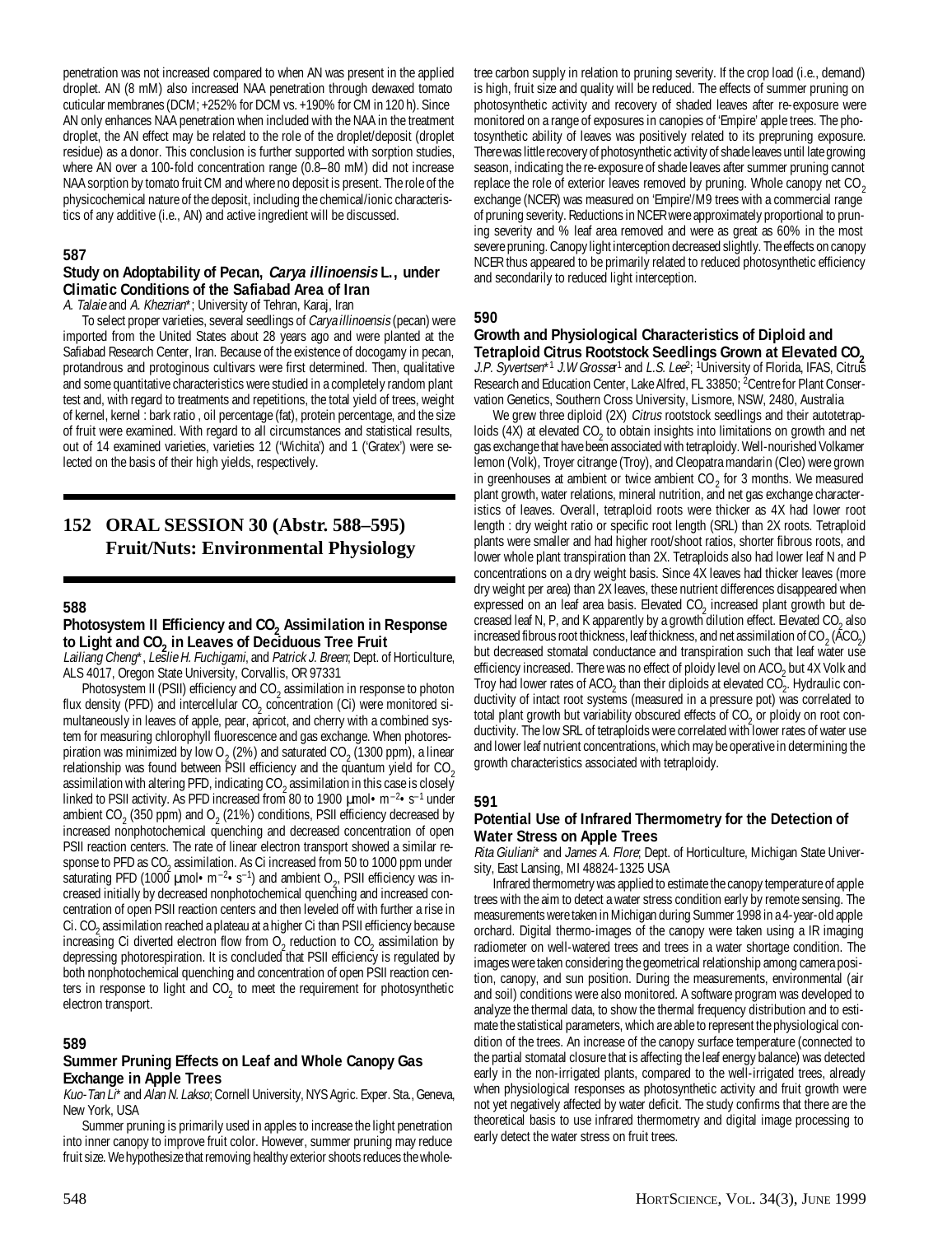## **Use of Infrared Thermometry and Heat-pulse Technique for Detection of Water Stress in Apple Trees**

L. Lombardini\* and J.A. Flore; Department of Horticulture, Michigan State University, East Lansing, MI 48824

The recent development of small portable infrared thermometers has made canopy temperature an easily measured characteristc in the field. Our objective was to correlate a reduction of soil water with foliage temperature and to compare it with other indicators of plant stress (Pn, E,  $g_{s}$ , leaf expansion, sap flow). During Summer 1998, we evaluated the responses of potted apple rootstocks (cultivars Budagowski 9, M9, and Mark) to soil water deficit. Irrigation was withheld for 7 days, and the canopy temperature  $(T_c)$  was measured daily with an infrared camera. T<sub>c</sub> was always higher than air temperature (T<sub>a</sub>). T<sub>c</sub> between control and stress plants began to differentiate from day 3. In Mark, this difference was maintained until the end of the experiment. However, gas exchange in Mark seemed to be less affected by the stress than in the other two cultivars. At day 7, midday stomatal conductance  $(g_s)$  was 38.0, 32.3, and 72.0 mmol • m  $^{-2}$  • s $^{-1}$  in Budagowski 9, M9, and Mark, respectively (control values varied between 161.6 and 164.3 mmol $\cdot$ m $^{-2}$  $\cdot$ s $^{-1}$  for all the cultivars). Heat-pulse sapflow sensors installed on Mark indicated that the speed of the xylem sap was affected by the stress from day 4 (19-26 cm/h for the controls vs. 15–21 cm/h for the stressed plants). Specific details on the physiological data will be presented.

## **593**

### **Water Stress Influences Soil/Root Respiration Rate and Root Morphology of Young Apple Trees**

Georgios Psarras and Ian A. Merwin\*; Dept. of Fruit and Vegetable Science, Cornell University, Ithaca, NY 14853

One-year-old potted 'Mutsu' apple (Malus domestica) trees on MM.111 and M.9 rootstocks were grown outdoors from May to Nov. 1997, under three levels of soil-water availability (–20, –80, and –200 kPa), to evaluate the effects of water stress on soil/root respiration and root morphology. At weekly intervals, we measured soil/root respiration using a portable infrared gas analyzer and rootsystem size or functional activity using an electric capacitance meter. These observations were tested as nondestructive methods to estimate relative differences in root size and morphology in situ compared with final dry weight and form of excavated apple rootstocks. Root size-class distributions were estimated by digital imaging and analysis of harvested root systems. Root growth was substantially reduced by water stress; the magnitude of reduction was similar for both rootstocks, but the percentage of shoot growth reduction was higher for MM.111. Root : shoot ratios were higher and average specific respiration rates over the growing season were lower for M.9 root systems. Water stress increased the root : shoot ratio, specific root length, and carbon costs of root maintenance as indicated by specific respiration rates. Soil/root respiration was more closely correlated than root electric capacitance with actual root system size. The observed  $r^2$ values between root capacitance and root dry weight were as high as 0.73, but root capacitance was also confounded by other factors, limiting its usefulness for nondestructive estimation of root size or activity. Rootstock genotype significantly affected root capacitance, which provided better estimates of root dry weight for M.9 than for MM.111.

## **594**

#### **Effect of Water Stress during the Harvest Period on the Carbohydrate Reserves of Mature Almond Trees**

Gaston Esparza\*, Ted M. DeJong, and Steve A. Weinbaum; Department of Pomology, UC Davis, One Shields Avenue, Davis, CA 95616 USA

The effect of water stress during the harvest period on carbohydrate reserves at the end of the growing season was studied for mature, field-grown almond trees. The following irrigation treatments were imposed during 1995, 1996, and 1997: a) full irrigation (FI) (irrigation every 3–7 days), b) moderate stress (MS) (18 days of irrigation cut-off), and c) severe stress (SS) (35, 47, and 53 days of irrigation cut-off for 1995, 1996, and 1997, respectively). Midday stem  $(Y_{mg})$  and predawn leaf  $(Y_{\text{nd}})$  water potentials were monitored during each season's stress. Three trees of contrasting treatments (FI vs. SS) were excavated on 10 Dec. 1997 and divided into tree components for dry weight and TNC concentration determination. Although there was no significant difference in whole-tree biomass between the excavated FI and SS trees, total new stem growth of SS trees was half of FI trees. TNC concentrations in the organs of SS trees were significantly reduced

compared to FI trees. Total calculated whole tree TNC content for SS trees was 26.1% less than FI trees. The difference in TNC content between FI and SS trees was larger for roots (34.9%) than for the aerial parts (21.1%) indicating the higher sensitivity of roots for reflecting reserve status. Although roots constituted just 13.4% of the whole tree biomass, they stored 36.4% of TNC. Only roots exhibited a clear association between the minimum values of Y  $_{\text{ms}}$  and Y<sub>nd</sub> during the season and TNC concentration of 12 non-excavated additional trees that were subsampled at the end of the growing season.

## **595**

## **The Cuticular Membrane: A Critical Factor in Rain-induced Cracking of Sweet Cherry Fruit**

Martin J. B̃ukovac\*1, Moritz Knoche<sup>2</sup>, Alicia Pastor<sup>1</sup>, and Royal G. Fader<sup>1</sup>; <sup>1</sup>Dept. of Horticulture, Michigan State University, East Lansing, MI 48824; <sup>2</sup>Dept. of Horticulture, Martin-Luther University, 06099 Halle (Saale), Germany

Morphological and physical characteristics of the cuticular membrane (CM) of selected cultivars of sweet cherry (Prunus avium L.) fruit were studied relative to rain-induced cracking. Two characteristics of the CM may be determinants in rain-induced fruit cracking. The surface morphology and chemistry determine surface wettability and water retention, and the morphology and physicochemical characteristics its water permeability. The fruit epidermis as well as the guard cell walls adjacent to the outer vestibule and stomatal pore are covered by a thin lipoidal CM. Stomata were present at a frequency of 0.1 to 2 per mm  $^2$  depending on cultivar and fruit surface position. However, most appeared nonfunctional with many pores partially or completely occluded with wax-like material. There was no evidence of water (containing fluorescein or AgNO<sub>3</sub>) penetration into stomatal pores following surface application or submerging fruit for short periods. There was stomatal pore penetration when submerged fruit were infiltrated by reduced pressure in the presence of 0.1% L-77. Preferential sorption of AgNO<sub>3</sub> and fluorescein by cuticular ledges and guard cells was noted. The epicuticular wax (ECW) had no significant fine-structure. The CM was isolated enzymatically (cellulase/ pectinase) and found to be 1 to 2  $\mu$ m thick with an area weight of 1.2 to 2.3 g  $\cdot$  m<sup>-2</sup>, of which 25% to 40% was chloroform/methanol (1 : 1by vol.) soluble. Fractionation of the chloroform/methanol fraction indicated the presence of four groups of nonpolar constituents. The fruit surface was moderately difficult to wet, forming contact angles of 85% to 105%, and with an estimated critical surface tension in the range of 16-24 mN $\bullet$ m<sup>-1</sup>. Fruit water loss (transpiration) and uptake on submersion was followed and found to be complex. Transpiration increased with an increase in temperature, and both rate of transpiration and water uptake increased after removal of the epicuticular and cuticular waxes. Pathways of water uptake and the significance of our findings to rain-induced fruit cracking will be discussed.

## **153 ORAL SESSION 31 (Abstr. 596–601) Woody Ornamentals/Landscape/Turf: Stress Physiology/Crop Protection**

## **596**

## **Landscape Design and History Affect Urban Plant Gas Exchange Parameters**

L. Brooke McDowell\* and Chris A. Martin; Department of Plant Biology, Arizona State University, Tempe, AZ, 85287-1601

Effects of landscape design and land use history on gas exchange parameters were evaluated for woody plants in a factorial site matrix of formerly desert or agricultural land uses and xeric or mesic residential landscape designs within the metropolitan area of Phoenix, Ariz. Remnant Sonoran Desert sites and an alfalfa agricultural field functioned as controls. Residential landscapes and the alfalfa field were irrigated regularly. Monthly instantaneous measurements of maximum leaf and stem carbon assimilation (A), conductance (gs), and transpiration (E) were made within three replicates of each site type during 1998 and 1999. Measurements were repeated monthly on three woody plant life forms: trees, shrubs, and ground covers. Assimilation fluxes were not related to former land use, but were lower for plants in xeric compared with those in mesic landscapes. Transpiration fluxes were higher for plants in formerly agricultural sites than in formerly desert sites, and were lower in xeric than in mesic landscape design. Compared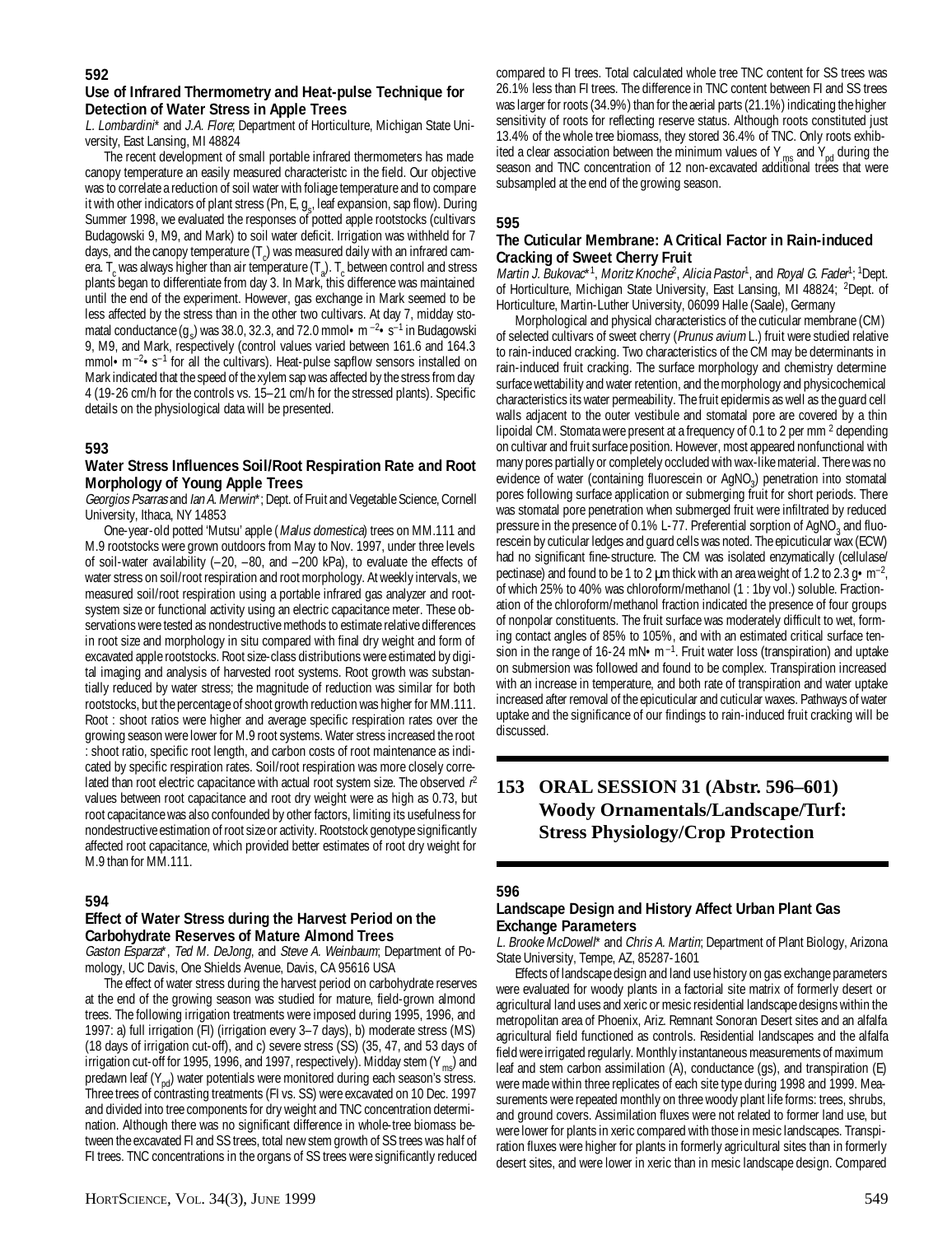with plants in residential landscapes, A and E fluxes were generally higher for plants in the agricultural control sites and were lower for plants at the desert control sites. Plant instantaneous transpiration efficiency (ITE = A/E) was higher in formerly agricultural sites than in formerly desert sites but was not affected by landscape design. Patterns of A, gs, and shoot temperature at irrigated sites suggest that maximum plant carbon assimilation was not limited by shoot conductance but was more responsive to shoot temperature. Similarities in patterns of ITE between plants in the different landscape design types suggest that xeric and mesic landscape plants do not differ in terms of water use efficiency.

## **597**

#### **Tree Establishment and Soil Surface Covers**

Garry V. McDonald\* and Michael A. Arnold; Texas A&M University, Dept. Horticultural Sciences, College Station, TX, 77443-2133

The purpose of this study is to determine the effects of a variety of commonly used soil surface covers on the establishment of Cercis canadensis L. var. texensis (Wats.) Rose. 'Alba'. Containerized 23.3-L trees were planted into 1.1 x 1.5-m plots separated by metal landscape edging in 20-cm-deep raised beds constructed of exterior treated landscape timbers. Eight soil surface treatments were imposed with five replicates each. Controls included bare soil with no cover. The remaining seven treatments consisted of 8-cm depth of pine bark mulch, Trachelospermum asiaticum (Siebold & Zucc.) Nakai on 30-cm centers mulched with 8 cm of pine bark, solid sodded Stenotaphrum secundatum (Walt.) Kuntze, 8 cm of decorative gravel, 3 cm of recycled paper mulch, brick pavers underline with 5 cm of coarse builders sand (brick-on-sand), and seasonal color mulched with 8 cm of pine bark. The color rotation for summer, fall / winter, and spring is Catharanthus roseus (L.) G. Don, Viola x wittrockiana Gams., and Petunia x hybrida Hort. Vilm.-Andr., respectively. Preliminary data indicates that mulching with pine bark resulted in similar or slightly increased trunk diameter growth over that of bare soil. Brick-on-sand and the recycled paper mulch had smaller increases in trunk diameter than the other treatments. Mid-day leaf water potentials of most treatments were similar to bare soil, but the mid-day water potentials of trees mulched with recycled paper were among the most negative. All treatments except brick-on-sand trees recovered as well or better than trees in the bare soil by the next morning. Poor predawn water potential recovery of brick-on-sand trees may be due to the elevated temperatures observed in their root zone. Bare soil, recycled paper mulch, and the annual treatments had the most negative soil moisture tensions on average. The bare soil may be due to increased evaporative loose over mulched soils. The large biomass of vinca as the season progressed may account for the more negative readings in the annual seasonal color plots.

#### **598**

#### **Drought Stress Affects Carbohydrate Partitioning in Three Species of Herbaceous Perennials**

Kelly J. Prevete\*<sup>1</sup>, R. Thomas Fernandez<sup>1</sup>, and William B. Miller<sup>2</sup>; <sup>1</sup>Department of Horticulture, Clemson University, Clemson, SC 29634-0375; <sup>2</sup>Dept. of Floriculture and Orn. Hort, Cornell University, Ithaca, NY 14853

Drought stress durations of 2, 4, and 6 days were imposed on *Boltonia* asteroides 'Snowbank', Eupatorium rugosum, and Rudbeckia triloba to determine the effects on carbohydrate partitioning in the plant. Drought stress was imposed on 19 Sept. 1997 on 1.9-L containerized plants. Plants were planted in the field the day following release from stress. Crown and leaf samples of the three species were collected 21, 23, 25 Sept. 1997 and 30 Jan. and 4 May 1998 and were analyzed for low molecular weight sugars and fructans. The species differed in the time it took for longer chain fructans to break down to shorter chain fructans and low molecular weight sugars (glucose, fructose). The drought tolerant *Boltonia* and Rudbeckia had shifts from longer chain to shorter chain fructans by day 4 of stress. Boltonia had a change in carbohydrate partitioning in the leaf tissue, while Rudbeckia had a change in crown tissue carbohydrate partitioning. Eupatorium did not have a shift in longer chain fructans to shorter chain fructans in crown tissue until day six of stress. The slower shift from longer chain fructans to shorter chain fructans by Eupatorium, compared to Boltonia and Rudbeckia, could explain the lack of drought tolerance of *Eupatorium*. The shift from high molecular weight sugars to low molecular weight sugars suggests that the higher molecular weight sugars broke down to lower molecular weight sugars in response to drought stress.

#### **599**

### **Flooding Effects on Stomatal Conductance and Leaf Color Vary among Genotypes of Red and Freeman Maples**

James A. Zwack\*1, William R. Graves<sup>1</sup>, and Alden M. Townsend<sup>2</sup>; <sup>1</sup>Department of Horticulture, Iowa State University, Ames, IA 50011-1100; 2U.S. Department of Agriculture, Agricultural Research Service, U.S. National Arboretum, Floral and Nursery Plants Research Unit, 11601 Old Pond Drive, Glenn Dale, MD 20769

We compared two putative Freeman maples ['Jeffersred', (Autumn Blaze ®) and 'Indian Summer'] and five red maples ['Franksred' (Red Sunset ®), 'Autumn Flame', 'PNI 0268' (October Glory®), 'Fairview Flame', and unnamed selection 59904] for effects of flooding on stomatal conductance. A method for quantifying changes in leaf color that occurred on flooded plants also was developed. Potted plants grown from rooted cuttings in a greenhouse were subjected to 75 days of root-zone inundation (flood treatment) or were irrigated frequently (control treatment). Across genotypes, stomatal conductance of flooded plants initially increased by about 20% and then fell to and was sustained below 50 mmol  $\cdot$  s<sup>-1</sup>  $\cdot$  m<sup>-2</sup>. Stomatal conductance of flooded plants of 'Indian Summer' decreased to 20 mmo $\cdot$ s<sup>-1</sup> $\cdot$ m<sup>-2</sup> after 8 days of inundation, and two of three flooded 'Indian Summer' plants died during treatment. Other genotypes required at least twice this time to display a similar reduction in stomatal conductance, indicating 'Indian Summer' may be particularly flood sensitive. Intensities of red, green, and blue color at a consistent interveinal position were analyzed with Visilog software by using scanned leaf images of the youngest fully expanded leaf of each plant in both treatments. A genotype x irrigation interaction existed for the ratio of green to red intensity. This method provided numerical data that corresponded well to differences among genotypes we observed visually. For example, while flooding did not alter the color of 'Autumn Flame' leaves, the ratio of green to red was three times greater for controls of Autumn Blaze® than for the flooded plants of this cultivar.

#### **600**

#### **The Effect of Weed Control Methods on Soil Physical Properties and Plant Growth**

Amy O'Leary\*, Paul Henry, and She-Kong Chong; Dept. Plant, Soil and General Agriculture, Southern Illinois University, Carbondale, IL 62901

There has been recent speculation in trade journals that landscape fabrics, while doing an excellent job of weed control, may have a detrimental effect on ornamental plant growth. A study is in progress to investigate the manner in which hardwood mulch and applied landscape fabric affect soil temperature, soil aeration, and water content over 18 months. Two experiments are in progress, one with compost incorporated at 50% soil volume, the other with no compost incorporation. The experimental design is a randomized complete block with four treatments (mulch, fabric, fabric plus mulch, and control) and four plants per plot. Each plot has been planted with herbaceous perennials so as to allow analysis of treatment effects on plant growth. Soil temperature within plots is monitored on a continual basis. Soil aeration is measured every two weeks using installed oxygen tubes. Water content is measured using time domain reflectometry 24 and 48 h after a significant rainfall event. Preliminary results suggest that hardwood mulch and landscape fabric are similar in their effect on soil water content 0 to 48 h after a significant rainfall event. However, after 48 h, hardwood mulch increases soil water retention compared to landscape fabric.

#### **601**

#### **An Evaluation of Sulphosate and Four Glyphosate Formulations on Conifers**

Larry Kuhns\* and Tracey Harpster; Department of Horticulture, The Pennsylvania State University, University Park, PA 16802

Though glyphosate is considered to be a nonselective herbicide, conifer growers have long known that under certain conditions, they could contact the lower branches of their trees with the herbicide Roundup without injuring them. Species, time of application, rate of application, surfactant, method of application, and pruning wounds are all factors affecting conifer tolerance to glyphosate. Because Roundup was widely used by conifer growers, they were very concerned when the formulation of Roundup was changed to contain a more active surfactant. The new product was marketed under the name Roundup Pro. This change increased its herbicidal activity and raised the possibility that it could damage trees if applied in the same way as Roundup. To determine the tolerance of conifers grown in the northeast to a variety of glyphosate formulations, and sulfosate, a set of studies was established. Roundup, Roundup Pro, Glyfos, Accord, and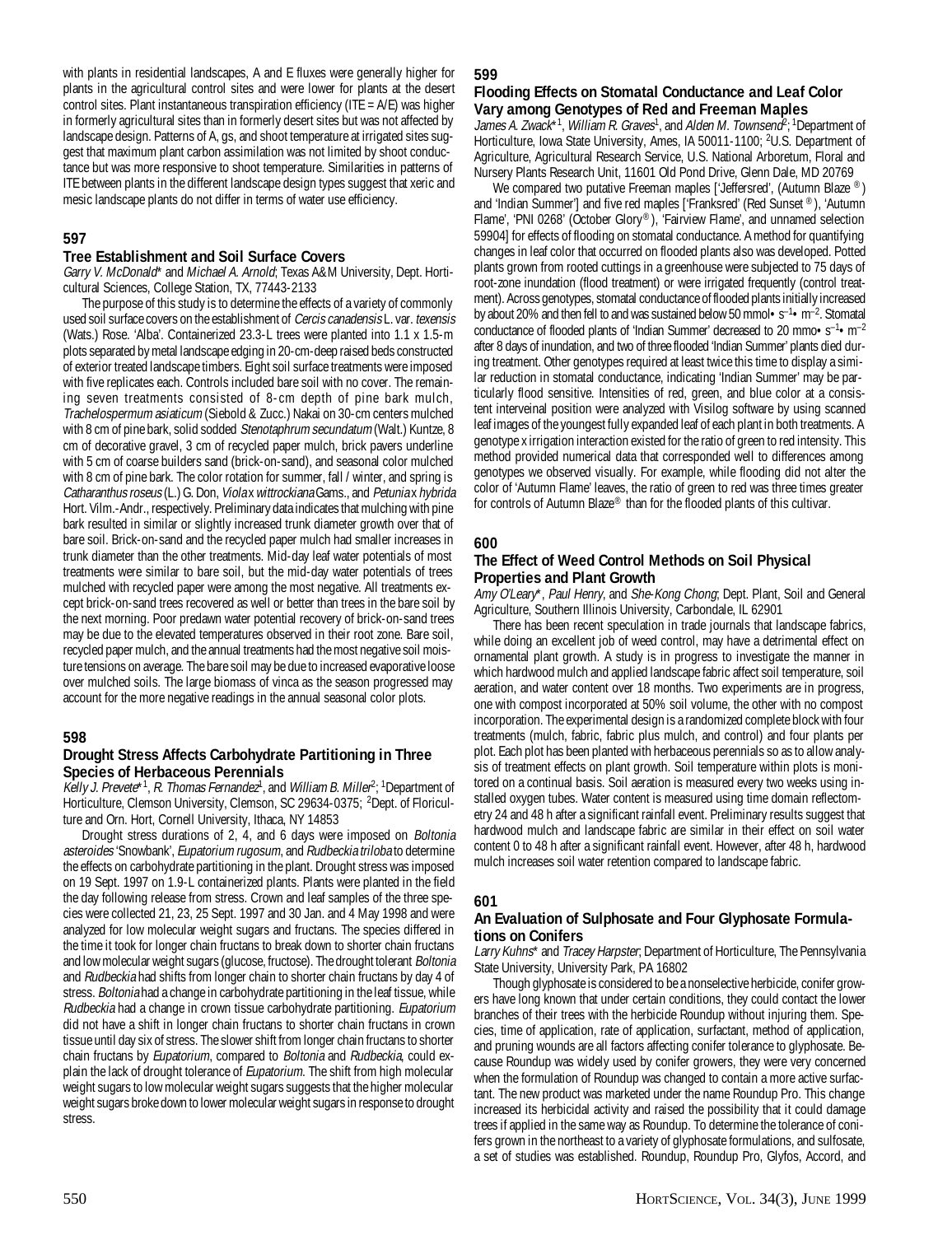Sulfosate were all applied to field grown hemlock, white fir, Canaan fir, fraser fir, douglas fir, Colorado spruce, and eastern white pine. Rates of 1 to 3 lb active ingredient/A were applied in the fall after new growth was hardened off. In general, it was found that the risk of injuring trees with Roundup Pro is greater than with the old formulation of Roundup. However, in all cases in which Roundup Pro caused more injury than Roundup, the Roundup Pro was applied at 3 lb active ingredient/A. This rate is double the rate recommended for this use. In calibrated, directed spray applications at 1.5 lb active ingredient/A or less, Roundup Pro should be safe for use around the species tested after their growth has fully hardened in the fall.

## **154 ORAL SESSION 32 (Abstr. 602–607) Cross-commodity: Sustainable Agriculture**

#### **602**

#### **Influence of Tillage and N Source on Gas Exchange in Tomato**

Wayne F. Whitehead\* and Bharat P. Singh; Agricultural Research Station, Fort Valley State University, Fort Valley, GA 31030-3298

The purpose of this study was to evaluate the tillage method effects of N sources on gas exchange (GE) at the flowering, fruiting, and pre-senescence in tomato. Measurements of transpiration (E), stomatal conductance  $(g_s)$ , photosynthesis  $(P_n)$ , and internal leaf  $CO_2$  concentration  $(C_i)$  were reported. The following fall/spring tillage and fertility treatments were applied: 1) fall-fallow/springmoldboard, 2) fall-fallow/spring-moldboard + 90 kg • ha<sup>-1</sup> N, 3) fall-moldboard + hairy vetch/spring-chisel, 4) fall-moldboard + hairy vetch/spring- chisel + 90 kg•ha<sup>–1</sup> N, 5) fall-minimum till+hairy vetch/spring-chisel, and 6) fall-minimum till + hairy vetch/spring-chisel +  $90 \text{ kg} \cdot \text{ha}^{-1}$  N. During the 2nd week of Apr. 1995, 'Mountain Pride' tomato was transplanted in all plots. Maximum E (11.9 mmol • m<sup>-2</sup>• s<sup>-1</sup>),  $g_s$  (1465.1 mmol • m<sup>-2</sup>• s<sup>-1</sup>), and P<sub>n</sub> (22.23 µmolCO<sub>2</sub>/m<sup>2</sup> per s) occurred at the fruiting and highest  $C_i$  (301.2  $\mu L \cdot L^{-1}$ ) at the flowering. Throughout the growing seaon, treatments 5 and 3 affected GE rates the most, while treatments 1 and 3 at flowering affected  $C_i$  the most. Results indicate that fall moldboard or minimum-till + hairy vetch/spring chisel had greatest influence on GE of tomato.

#### **603**

#### **Cover Crop Mulches for Tomato Production in South Florida as an Alternative to Methyl Bromide**

Gladis M. Zinati\*<sup>1</sup>, Herbert H. Bryan<sup>1</sup>, Waldemar Klassen<sup>1</sup>, and Aref A. Abdul-Bak $^{\rho,1}$ University of Florida, IFAS, Tropical Research and Education Center, 18905 S.W. 280 St., Homestead, FL 33031; <sup>2</sup>U.S. Department of Agriculture, Agricultural Research Service, Vegetable Laboratory, Beltsville, MD 20705-2350

In the quest to produce tomatoes without using methyl bromide, cover crops including sunnhemp, cowpea, hairy vetch, and sorghum sudan were planted on calcareous gravelly soils of southern Florida in Oct. 1998. These crops, singly or in mix, were grown on raised beds for 3 months before they were mowed down with no tillage. Sorghum sudan was plowed down and covered with plastic mulch, a conventional farming practice. In addition, uncropped plots fertilized with 6 N– 2.6P–10K at 0 or 1124 kg•ha–1 were either treated with or without methyl bromide-chloropicrin and plowed down. 'Sanibel' tomatoes (Lycopersicon esculentum Mill) were transplanted in two plant densities (one row vs. two rows on a bed) immediately after mowing. Tomatoes were fertigated with 112 N and 186 K kg  $\bullet$  ha<sup>-1</sup> during the growing season. Sunnhemp biomass alone or in mix with cowpea was higher than any other treatment. Biomass of sorghum sudan and hairy vetch were lowest. Canopy coverage, nutrient content of cover crops, and their effects on tomato growth, nutrient content, and yield will be discussed.

## **604**

#### **Yield Response of Microirrigated Herbs to Compost Amendment and N and K Fertilizers on Sand**

A. A. Csizinszky\*, University of Florida, IFAS, Gulf Coast Research and Education Center, Bradenton, FL 34203

Italian parsley (parsley) Petroselinum crispum, summer savory (savory) Satureja hortensis, sweet marjoram (marjoram) Origanum majoranna, and thyme Thymus

vulgaris, were evaluated for their yield potential in multiple harvest during the fall–winter–spring (Dec.–May 1997–98). The herbs were grown with the full-bed polyethylene mulch-micro (trickle) irrigation system. Experimental design was a split-plot arranged in three randomized complete blocks. Main plots were two N– P–K treatments: 0 N–P–K or N and K from a liquid 4N–0P–3.32K fertilizer injected at 0.77 N and 0.64 K kg/ha per day. In the subplots, compost was applied in a 4 to 8 inches wide band on the pre-bed at 0x, 1x, 2x, and 4x rates  $(1x = 4.5$ t•ha–1). Parsley and marjoram yields in the first three harvests and thyme yields in the first two harvests were similar with 0x compost and  $N + K$  injected fertilizers to yields with 3x and 4x compost rates with no injected N + K fertilizers. For the season, yields were higher with injected N + K fertilizers with or without compost, than in the compost treated plots with no  $N + K$  fertilizers.

### **605**

### **Evaluation of How Cover Crop, Tillage, and N Fertilization Affect Nitrogen Sufficiency in Watermelons**

Anthony F. Silvernail\* and Gary R. Cline; Atwood Research Facility, Kentucky State University, Frankfort, KY 40601

The effects of cover crop, tillage, and N fertilization on yields of 'Paladin' watermelon (Citrullus lanatus) were analyzed by determining available soil N levels, foliar N content, and relative greenness with a SPAD-502 chlorophyll meter. Analyses from all three analytical procedures identified N deficiencies in watermelon with their respected measurements. Available soil N analyses indicated that soil N levels below 40 mg $\cdot$ kg<sup>-1</sup> at vining caused dramatic decreases in yields, while the level needed to ensure maximal yields during the same period was 100 mg•kg–1 . Results from foliar and SPAD tests indicated that plants with foliar N levels below 42 g•kg–1 and SPAD readings below 40 SPAD units at anthesis will have suppressed yields. Optimal foliar N levels and SPAD readings required for maximum yields were 50 g $\bullet$ kg<sup>-1</sup> and 48 SPAD units, respectively. The main difference among all three N testing procedures was that available soil N analysis was able to detect possible deficiencies two to three weeks before either the foliar or SPAD analysis. Differences in yield between plants from conventionally tilled plots and no-till plots were not significant. However, inorganic N fertilization significantly increased yields in watermelon following both rye (Secale cereale) and mix cover crop treatments. Watermelon yields of plants following the hairy vetch (Vicia villosa) cover crop treatment showed no response to inorganic N fertilization. Of the three cover crop treatments, the addition of N fertilizer had the most effect in the rye treatment.

## **606**

## **Effects of Compost and Chicken Manure Soil Amendments on Basil Yield**

T.J. Radovich<sup>\*1</sup>, H.R. Valenzuela<sup>1</sup>, B. Kratky<sup>1</sup>, and N.V. Hue<sup>2</sup>; Departments of <sup>1</sup>Horticulture and <sup>2</sup>Agronomy, University of Hawaii, Honolulu, HI 96822

To help develop fertilizer recommendations for organic vegetable production in Hawaii, the effects of organic amendments on basil yield were studied in two experiments. The treatments were synthetic nitrogen applied at 100 kg • ha<sup>-1</sup> per crop, organic amendments applied at a rate of 8–160 MT $\cdot$  ha<sup>-1</sup>, and an unammended control. Each treatment was replicated four times in a RCB design. In the first experiment, chicken manure was the organic amendment at  $8 \text{ MT} \cdot \text{ha}^{-1}$  with a single basil variety grown. In the second experiment, conducted at the same location immediately following the first experiment, the organic amendment was locally produced compost (0.3% N) applied at 40 and 160 MT $\cdot$ ha<sup>-1</sup> with three basil varieties grown. Data taken included soil fertility levels before and after experimental completion, marketable yields recorded weekly over 5–10 weeks, and tissue N and nitrate sap analysis measured at two to three different plant growth stages. In the first experiment, treatments receiving chicken manure or synthetic N showed similar yields (256–289 g/plant), which were significantly greater than the control (197 g/plant). Tissue N levels were greatest in the synthetic fertilizer treatment (4.9%) and lowest in the control (4.5%). In the second experiment, there was a differential response by varieties to treatments with respect to yields. Yields from the compost treatments (292–700 g/plant) were equal to or greater than those receiving synthetic fertilizer (320–651 g/plant) and were generally greater than the control (324–532 g/plant). Tissue N levels were greatest in plants receiving synthetic fertilizer (4.6% to 4.7%) and lowest in the control (4.3% to 4.4%). A positive correlation was found between lab tissue N levels and nitrate sap analysis determination.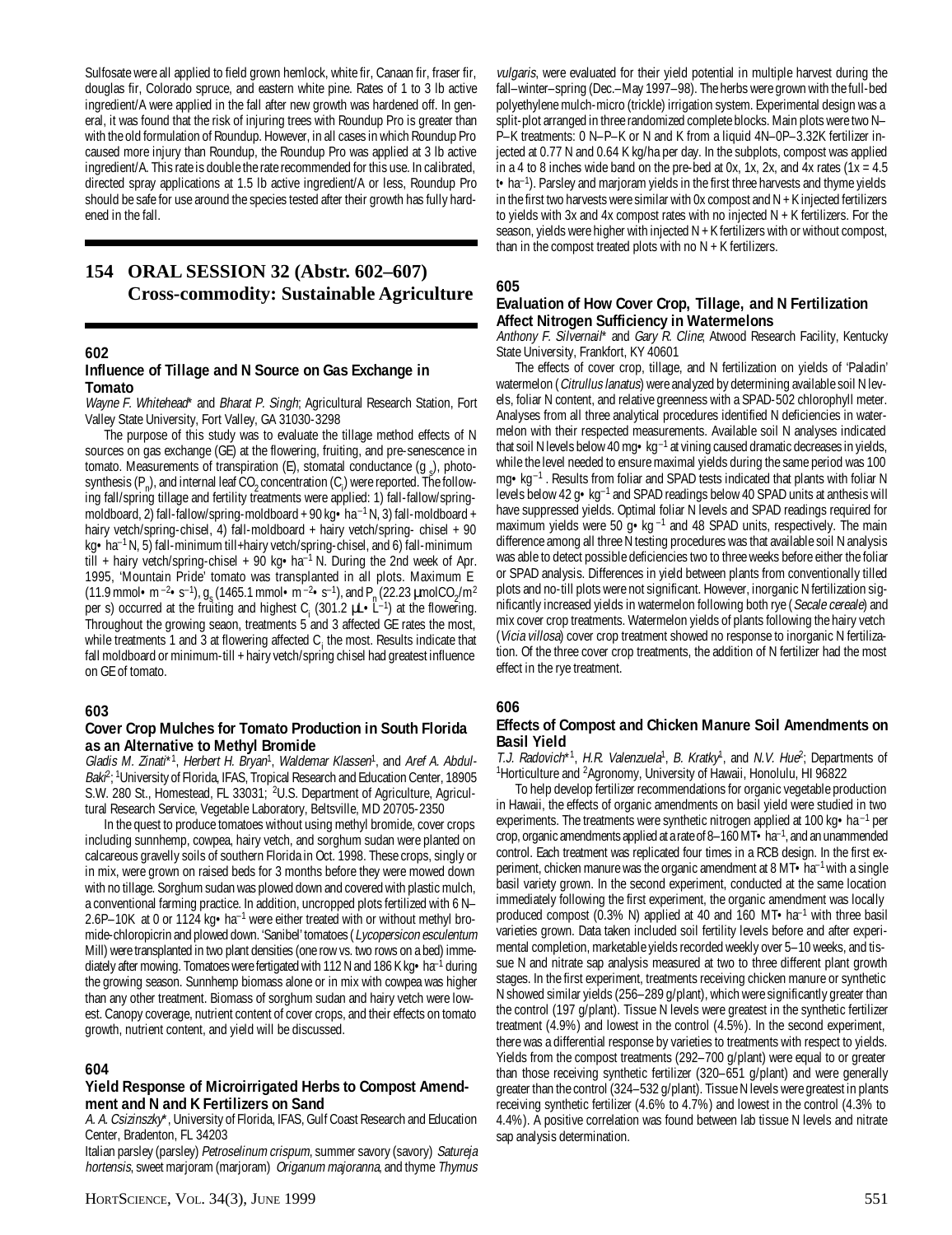#### **607 Estimation of N Mineralization Rate of Composts and Manures**

T.K. Hartz\* and J.P. Mitchell; Department of Vegetable Crops, University of California, Davis, CA 95616

The rate of N mineralization from 35 samples of manure or compost was estimated by both aerobic laboratory incubation and lath house pot studies at Davis, Calif., in 1996–97. Each manure and compost sample was mixed at 2% by dry weight with a 1 loam soil : 1 coarse sand blend. The amended soil blends were moisture equilibrated under 0.025-MPa pressure then incubated aerobically at constant moisture at 25 °C for 3 (1996) or 6 months (1997); subsamples were collected monthly (1996) or bimonthly (1997) for mineral N determination. Four-liter pots were also filled with the amended soil blends and seeded with fescue (Festuca arundinacea). The pots were watered but not fertilized for 16 (1996) or 18 (1997) weeks in a lath house at ambient summer conditions. N mineralization from the pot study was calculated from total fescue biomass N plus mineral N from pot leachate, minus those quantities in pots of the unamended soil blend. N mineralization rate estimates from the two techniques were highly correlated ( $r^2$ = 0.79). Green waste composts typically mineralized <5% of total N, manure composts 5% to10%, and manures (poultry, dairy, and feedlot) 7% to 20%. After 4 months of incubation, N mineralization rate (expressed as percent of total N per month) from the composts and manures was similar to that of the unamended soil blend.

## **159 ORAL SESSION 33 (Abstr. 608–613) Woody Ornamentals/Landscape/Turf: Crop Production**

## **608**

### **Germination and Early Seedling Growth of Alnus maritima from Its Three Disjunct Populations**

James A. Schrader\* and William R. Graves; Interdepartmental Plant Physiology Program, Department of Horticulture, Iowa State University, Ames, IA 50011

Genotypic variation and horticultural potential of Alnus maritima [Marsh.] Nutt. (seaside alder), a large shrub or small tree found naturally in only three small, disjunct populations, have not been studied. We examined effects of population of origin and environment on seed germination and the growth and morphology of seedlings. Our first germination experiment showed that 6 weeks of cold stratification applied to half-siblings from Oklahoma optimized germination at 73.2%. When this treatment was applied to multiple half-sib seed sources from all populations in a second experiment, seeds from Oklahoma had a higher germination percentage (55%) than seeds from both Georgia (31.4%) and the Delmarva Peninsula (14.7%). A third experiment showed that growth of seedlings increased with increasing irradiance intensity up to 258  $\mu$ mol $\cdot$ m<sup>-2</sup> $\cdot$ s<sup>-1</sup>, and survival and growth of seedlings from Oklahoma varied with root media. In a fourth experiment, multiple groups of half-siblings from all three populations were grown in one environment to compare variation in growth and morphology within and among populations. Leaves of Oklahoma seedlings were longer (12.8 cm) and more narrow (2.15 length : width ratio) than leaves of seedlings from Georgia (12.0 cm long, ratio = 1.76) and the Delmarva Peninsula (11.6 cm long, ratio = 1.86). Seedlings from Oklahoma and Georgia had a higher growth rate (180.7 and 160.0 mg/day, respectively) than did seedlings from Delmarva (130.1 mg/day), while Oklahoma and Delmarva seedlings were more densely foliated (0.72 and 0.64 leaves and lateral shoots per cm of primary stem, respectively) than those from Georgia (0.46 per cm). These differences indicate both divergence among the three disjunct populations and potential to exploit genetic variation to select horticulturally superior A. maritima for use in managed landscapes.

## **609**

## **Micronutrient Fertilization of Container-grown Woody Seedlings Essential Regardless of Pine Bark pH**

Amy N. Wright\*, Alex X. Niemiera, J. Roger Harris, and Robert D. Wright; Department of Horticulture, Virginia Polytechnic Institute and State University, Blacksburg, VA 24061-0327

The objective of this study was to determine the effect of micronutrient fertili-

zation on seedling growth in pine bark with pH ranging from 4.0 to 5.5. Koelreuteria paniculata (Laxm.) was container-grown from seed in pine bark amended (preplant) with 0, 1.2, 2.4, or 3.6 kg/m<sup>3</sup> dolomitic limestone and 0 or 0.9 kg /m<sup>3</sup> sulfate-based micronutrient fertilizer (Micromax ®). Initial pine bark pH for each lime rate was 4.0, 4.5, 5.0, and 5.5, respectively. Final pH (week 10) ranged from 4.7 to 6.4. Ca and Mg supply in irrigation water was 10.2 and 4.2 mg . L<sup>-1</sup>. Seedlings were harvested 10 weeks after planting, and shoot dry weight and height were determined. Pine bark solution was extracted using the pour-through method at 3, 7, and 10 weeks after planting. Solution pH was measured, and solutions were analyzed for Ca, Mg, Fe, Mn, Cu, and Zn. Shoot dry weight and height were higher in micronutrient-amended bark than in bark without added micronutrients. Lime (1.2 kg•m– 3) increased growth only in the absence of micronutrient additions. In general, adding micronutrients increased pine bark solution Ca, Mg, and micronutrient concentrations. Adding lime increased pine bark solution pH and Mg concentration and either had no effect on or decreased solution Ca and micronutrient concentrations. Regardless of pine bark pH, micronutrient additions resulted in improved growth and adding lime was not necessary.

#### **610**

#### **Evaluation of Sawmill Residue as a Component of Nursery Potting Mix**

Wayne J. McLaurin<sup>\*</sup>, Department of Horticulture, University of Georgia, Athens, GA 30602

The standard mix used by most nurseries consist of a 9 pine bark : 1 sand. With the ever-increasing cost of bark, nurseries are looking for an alternative. Sawmill residue may hold potential utility as part of a potting mix. Although sawmill residue is highly variable, it can serve as soil bulk as well as an organic medium. The purpose of this study was to determine if old sawmill residue not treated by pathogen-free requirement procedures could be used "as is" as part of a nursery soil mix. For this study, a sample, a typical conglomerate of undetermined wood chips, bark, and soil particles, was obtained from an "old pile" (just how old is not known) of sawmill residue. To determine how this sample would function in a nursery bark/sand mix, tests were run on its physical properties of pore space and water-holding capacity. The sawmill residue had the following characteristics: a mean 44.2% porosity capacity, 23.4% air space, and 20.8% water holding capacity. A standard fertilizer and lime amendment package was added to the sawmill residue in the same rates as a regular nursery mix. The sawmill residue and the standard nursery mix were then blended according to the treatment percentages.The treatments were sawmill residue/standard nursery mix 0/100, 10/90, 30/70, 60/40, and 100/0. The Ilex crenata 'Compacta' liners were planted into standard 1-gallon nursery pots filling to just below the rim. The pots were randomly placed on a well-drained rock surface in full sun. No additional fertilizer was used and watering was done as needed. Plants were grown for 1 year. Visual assessments were made throughout the growing period and at harvest. There was no visible difference in any of the treatments as far as overall growth was discerned. The plants were of uniform height and width showing consistent, even growth and good leaf color. Root system growth and development were evaluated visually and over all treatments were uniformly good. No root problems were noted. There was not any plant loss in any treatment over the entire study. Each plant was cut at the soil line and dried for 24 hours at 1150 °C. Dry weights were taken after the plant material had cooled for 4 hours. Results were based on four plants per treatment times four replications for a total of 16 plants per treatment. There was not any measurable growth difference in dry weight among treatments 1, 2, 3, and 4 [sawmill residue/standard nursery mix 0/100 (41.03 g dry weight), 10/90 (39.83 g dry weight), 30/70 (38.98 g dry weight), 60/ 40 (37.42 g dry weight)]. However, treatment 5 [100/0 (31.03 g dry weight)] was significantly lower when compared to the remaining four treatments. The lower dry weight may be attributed to the 100% sawmill residue being too heavy and not well-drained enough. However, the roots did not show any damage from being too wet. Further work is being done with the sawmill residue.

#### **611**

#### **From Weed to Wonder: Taming Bitterweed for the Landscape**

Michael A. Arnold\*; Texas A&M University, Department of Horticultural Sciences, College Station, TX 77843-2133

Pilot trials were conducted to explore the potential for use of Helenium amarum (Raf.) H. Rock as a bedding plant in Texas. Bitterweed is an annual wildflower native to the eastern U.S. It occurs on disturbed waste sites, along railroad tracks,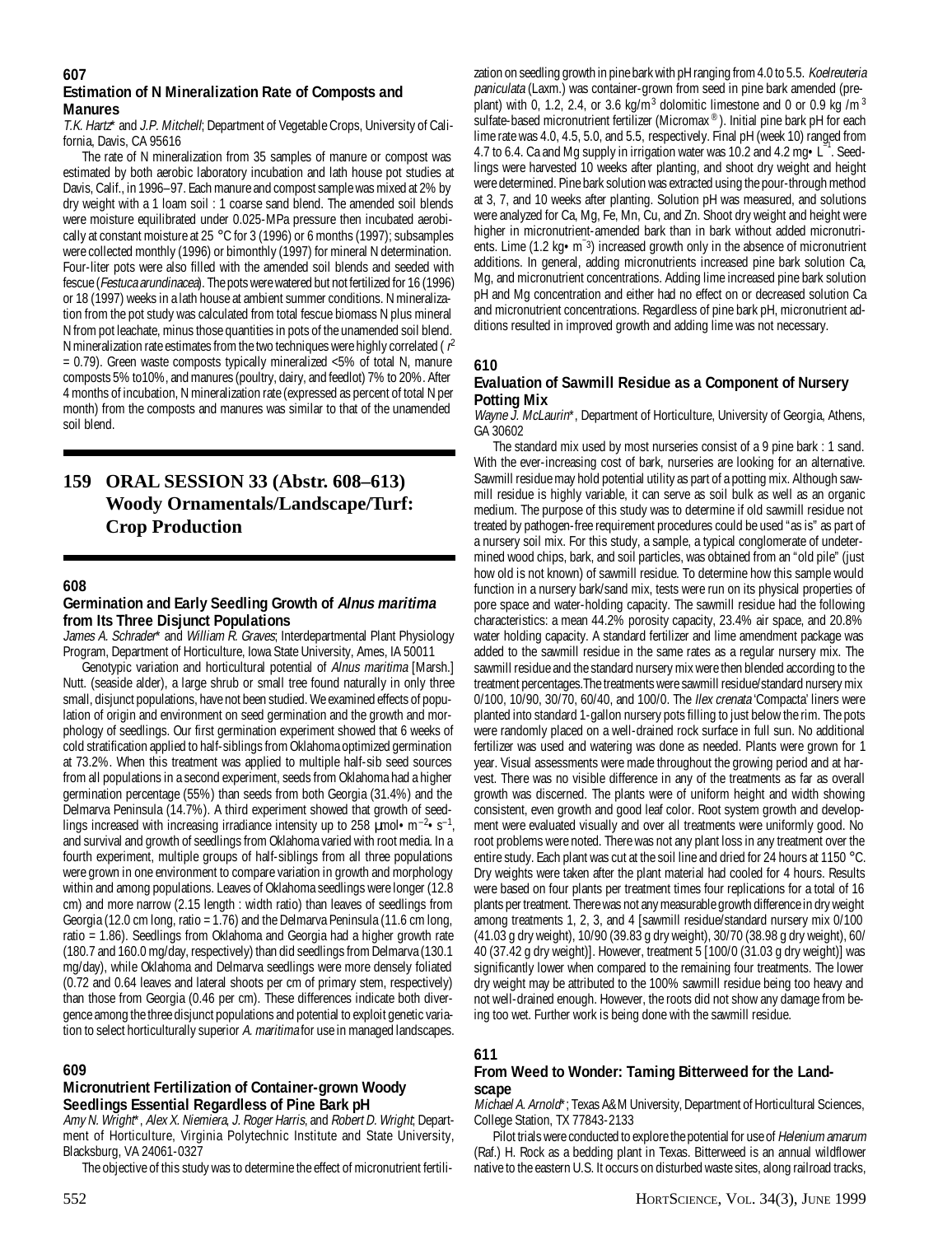roadsides, and in heavily grazed pastures. Bitterweed varies in form from a 15 cm-tall spreading mound to an upright oval crown 60 cm tall. Early growth is in a rosette form. Later foliage is bright green, highly dissected, and attractive. Profusely borne yellow single daisy-like flowers occur from spring to frost, peaking in late summer and fall. The species can survive intense drought and heat. Production responses were tested in 0.06-, 0.13-, 0.16-, and 0.51-L containers in the greenhouse during Summer 1998; then seedlings were transplanted to landscape beds and monitored through fall 1998. Other seedlings from 0.13-L containers were planted to the landscape to determine spacing requirements. Plants were also grown in an outdoor nursery in larger 2.3-L containers to test responses to pine bark- and peat-based media. Seedlings from 0.16- and 0.51-L containers were more effective throughout the growing season in the landscape than seedlings from 0.06- and 0.13-L containers. Seedlings grown in 2.3-L containers in a 4 pine bark : 1 sand media were larger, flowered more rapidly, and reach a marketable size in a shorter time than seedlings grown in a peatmoss-based media.

#### **612**

### **Consumers Knowledge, Practices, and Environmental Attitudes on Lawn Care**

Mary Hockenberry Meyer\* and Perrin Carpenter; Univ. of Minnesota, St Paul, MN 55108 Homeowner surveys conducted in Edina, Minn., showed varying levels of horticultural knowledge on lawn care. A majority of consumers, 75%, knew the value of lawn clippings was equivalent to one fertilization treatment, but 72% did not know the amount of fertilizer needed for a medium maintenance lawn. A total of 77% indicated spring as the single best time to control broadleaf weeds, and 39% thought spring was the best time to fertilize, whereas 48% indicating fall as the best time to fertilize. Current practices included the following: leaving clippings on the lawn, 75%; bagged and removed clippings,16%; 83% apply fertilize in the spring; 67% fertilize in the fall; 61% apply herbicides; 74% mow weekly; 51% mow at 2–3", but 27% mow at 1–2". Environmental attitudes were rated on a scale of 1 to 4, with 1 being strongly agree and 4 being strongly disagree. Consumers strongly agreed that pesticide (1.5) and fertilizer (1.7) applications should be posted in public areas. The statement "A well kept lawn increases property values" also found strong agreement, (1.6). Consumers disagreed that pesticides are not harmful to the environment (3.3) and public health (3.3); while fertilizers were only slightly less harmful to the environment (3.0) and public health (2.9). A 10% weed population was acceptable (2.2) but 25% was not (3.3). Areas for consumer education exist in the time and amount of fertilizer, timing of weed control, and mowing height. Because of negative attitudes toward pesticides and fertilizers, recommendations for medium to low input grasses should be well received.

#### **613**

## **The Methodological Study of Under-soil Heating System (USHS) for Warm-season Grass**

 $\hat{I}$ akashi Miwa\*<sup>1</sup>, Hisakazu Kihara<sup>2</sup>, and Hideaki Tonogi<sup>2</sup>; <sup>1</sup>Research & Development Institute, Takenaka Corporation, 1-5-1 Ohtsuka, Inzai-shi,Chiba-ken 270- 1395, Japan; Turf Research & Technology Support, Turf Business Division, Nichino Ryokka Co., Ltd., Japan

Recently, full-green turf on sports fields in the winter is highly desirable. The negative factor for warm-season grass pitch is its winter dormancy. Winter overseeding (WOS) is one successful method to make turf seem green. However, maintenance cost for WOS turf is relatively expensive and brings some difficulties. Undersoil heating (USH) has been used for cool-season grass pitch or warmseason grass pitch to make turf green in winter. Our objectives were 1) to confirm USH effectiveness for warm-season grass, 2) to make the specified system itself, and 3) to estimate the approximate heat demand. The results indicate that USH can make warm-season grass green and maintain much higher turf quality even in severe winter conditions. Weed invasion, pests, and diseases levels are quite low during the test period. The characteristics needed to create the system include heating pipe spacing and depth, initial media temperature, and required soil temperature. In addition, USH needs a plastic cover for insulation that is light and that air and water can penetrate. Compared with WOS, USH can reduce maintenance fees and procedures, such as preparation for WOS in a fall and transition into spring. Thus, UHS can prolong total playing period. Moreover, it is easy to maintain the higher turf quality and lower maintenance cost than WOS. In the future, we should concentrate on creating more concrete maintenance program for this method.

## **160 ORAL SESSION 34 (Abstr. 614–619) Fruit/Nuts: Crop Production & Physiology**

## **614**

### **Nitrogen Uptake Efficiency of Apple Rootstocks and Scions**

Paula B. Aguirre\*, Teryl R. Roper, and Armand R. Krueger, Dept. of Horticulture University of Wisconsin–Madison, Madison WI 53706

The uptake efficiency of apple scions and rootstocks has not been studied in the field. Using <sup>15</sup>N (ammonium nitrate, 1 atom % <sup>15</sup>N) we compared nitrogen uptake efficiency of 12 rootstocks grafted to one scion (Gala) and of 20 scions on the same clonal rootstock (M.9 EMLA) in orchards located in northeastern Wisconsin. Trees were treated in either Fall or Spring 1998 with 40 g actual N per tree applied as a liquid to the soil. N uptake was assessed by measuring  $15N$  in leaf and wood tissue taken monthly from June to Oct. 1998. Tissues were oven-dried and analized using a ratio mass spectrometer. Treatment differences were greater among scions with the same rootstocks than among rootstocks with the same scion. Total N and <sup>15</sup>N content differences were found between roostocks and these values were inversely related to tree size.

## **615**

#### **Growth Performance of Transplanted Young Apple Trees in Relation to Reserve Nitrogen and Carbohydrates**

Lailiang Cheng\* and Leslie H. Fuchigami; Dept. of Horticulture, ALS 4017, Oregon State University, Corvallis, OR 97331

Reserve N and carbohydrate levels of bench-grafted Fuji/M26 plants were altered by fertigation with seven N concentrations from 30 June to 1 Sept. in combination with or without 3% foliar urea application in mid-October. The plants were harvested after natural leaf fall and stored at 2 °C. One set of plants were destructively sampled in January for reserve N and carbohydrates analysis, and the remaining plants were transplanted into a N-free medium in the spring and supplied with or without 5 mM <sup>15</sup>N-ammonium nitrate in a Hoagland solution for 60 days after budbreak. Plants fertigated with higher N concentrations had higher reserve N content and lower carbohydrate concentrations. Foliar urea application increased whole plant N content and decreased reserve carbohydrate concentration at each given N concentration used in fertigation. Regardless of N supply in the spring, total new shoot and leaf growth of plants fertigated with N was closely related to the amount of reserve N but not reserve carbohydrates. Plants treated with foliar urea had more new shoot and leaf growth than the fertigated controls. By pooling all the data concerning reserve N used for growth regardless of the spring N supply, a linear relationship was found between the amount of reserve N used for new shoot and leaf growth and the total amount of N. We conclude that the growth of apple nursery plants in the spring is mainly determined by reserve N, not reserve carbohydrates. The amount of reserve N used for new shoot and leaf growth in the spring is dependent on the total amount of reserve and is not affected by the current N supply.

#### **616**

#### **Rootstock, Strain, Ground, and Fertigated Nitrogen Effects on Tree Growth and Development, Nutrition, and Fruit Quality of 'Fuji' Apple**

Esmaeil Fallahi\* and Ik-Jo Chun; University of Idaho, Parma Research and Extension Center, 29603U of I Lane, Parma, Idaho 83660

Effects of rootstock and ground and fertigated applied nitrogen on productivity and fruit quality of 'Fuji' apple was studied. In the fertigation portion of this project, treatments were as follows: 1) 22.4 kg N/ha per year, 2) 89.7 kg N/ha per year, 3) 89.7 kg N/ha per year plus 78.5 kg K/ha per year; 4) 156.9 kg N/ha per year; 5) 156.9 kg N/ha per year plus 78.5 kg K/ha per year. Fruit had optimum quality when leaf N concentrations were approximately between 1.9% to 2.15% dwt during light-cropping years and approximately between 2.12% to 2.40% during heavy-cropping years. Cross-sectional areas of 'Nagafu-6 Fuji' trees were slightly smaller than those in 'BC-2 Fuji' trees. Preliminary data also showed that mineral concentrations of leaves from various strains of 'Fuji' do not significantly vary. In 1998, trees from 22.4 kg N/ha zone had lower leaf N, resulting in lower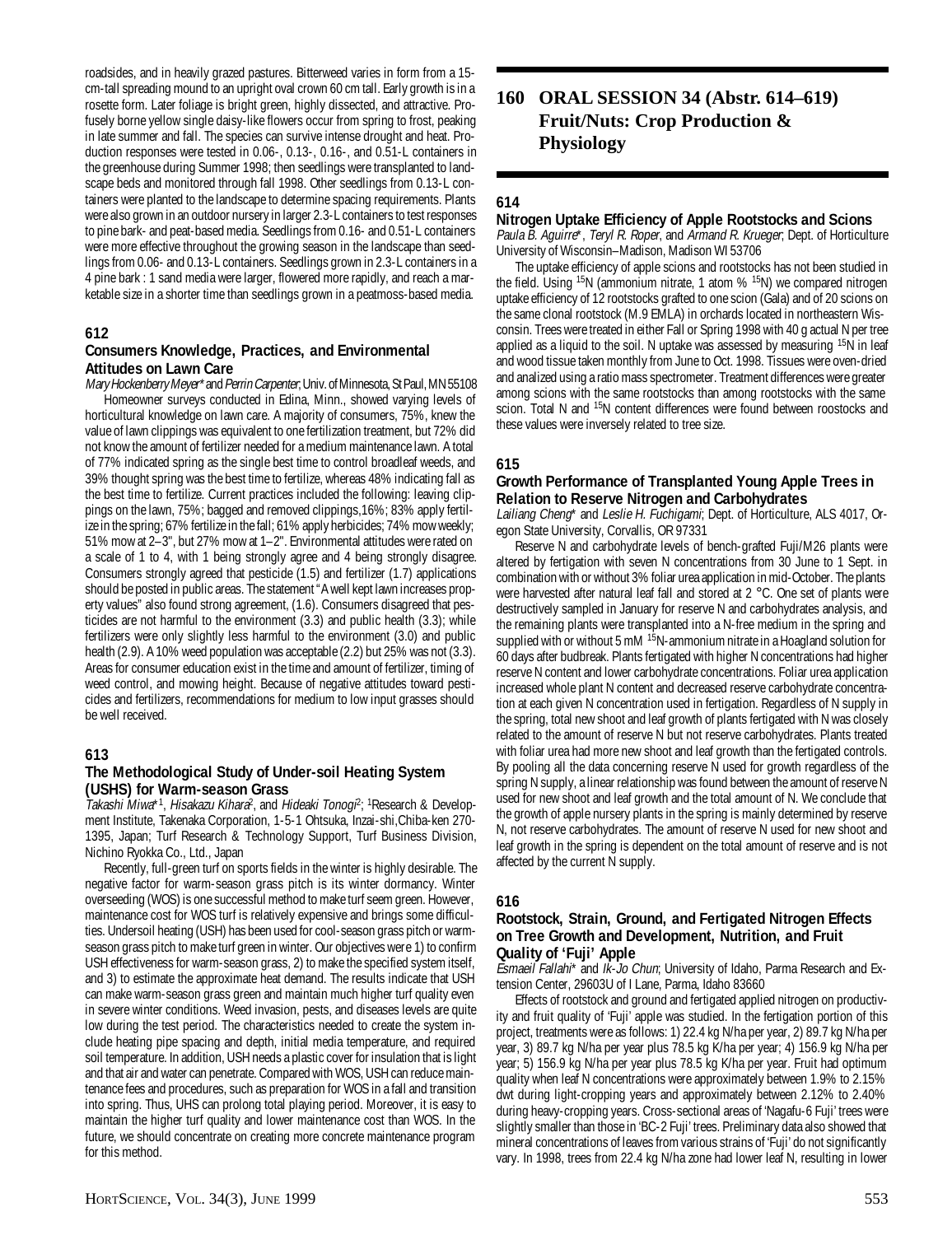leaf area and lower photosynthesis but better fruit color than those with higher N applications. In 1998, trees on Ottawa-3 had higher yield than those on B.9, M.26, and M.7. Trees on B9 had lower leaf N and smaller fruit than those on other rootstocks. Fruit on M.7 rootstock were larger, but had the worst color among all rootstocks. Fruit on M.9 had better color than those other rootstocks. Trees with 2.43-m in-row spacing had significantly higher photosynthesis than those of 1.22-m spacing.

## **617**

#### **Effects of Nitrogen, Potassium, and Irrigation on Postharvest Pitting of White Grapefruit**

Huating Dou\*<sup>1</sup>, Ashok Alva<sup>2</sup>, Peter Petracek<sup>1</sup>, Mohamed Ismail<sup>1</sup>, and David Calver<sup>8</sup>; <sup>1</sup>Florida Department of Citrus, <sup>2</sup>University of Florida, CREC, 700 Experiment Station Road, Lake Alfred, FL 33850; <sup>3</sup>University of Florida, IRREC, 2199 S. Rock Road, Fort Pierce, FL 34945

Effects of N, K, and water relation on the incidence and severity of postharvest pitting in white grapefruit were evaluated in two field experiments. In the first experiment, a factorial combination of 3 N (56, 168, and 336 kg $\bullet$  ha<sup>-1</sup>) and 3 K  $(52, 156,$  and 312 kg  $\bullet$  ha<sup>-1</sup>) rates were used with three broadcast applications per year. In the second experiment, there were two irrigation regimes (at 30% and 60% depletion of available soil moisture, ASM, content) with three subtreatments of variable N and K rates (Kg•ha–1) at 56 : 52; 112 : 104, and 336 : 312 kg•ha– <sup>1</sup>. The fruit were harvested three times each season, waxed with shellac wax, and stored at 70°F for evaluation of pitting. The pitting incidence was lower at the optimal N and K rates than that at the low or high rates. The irrigation at 30% ASM significantly reduced pitting incidence. The higher incidence of pitting was found in an area in the grove with higher water table. This study suggested that effects of water may play an important role on peel physiology and pitting.

#### **618**

### **Tree Form and Tree Density Affect Peach Tree Cropping and Profitability**

Richard P. Marini\*; Dept. of Horticulture, Virginia Polytechnic Institute & State Univ., Blacksburg, VA 24061-0327

'Norman' peach trees were trained to the central-leader or open-vase form and were planted at high (740 trees/ha) or low (370 trees/ha) density. A third density treatment was a high/low density, where alternate trees in high-density plots were removed after 6 years to produce a low-density treatment. Annual yield per hectare was ≈15% to 40% greater for high-density treatments than for lowdensity treatments, but tree form had little influence on yield. Fruit size tended to be greater for low-density than for high-density treatments, but cumulative marketable yield was greatest for high-density and lowest for high/low density treatments. After 9 years, cumulative crop value was higher for open-vase than central-leader treatments ( $P = 0.12$ ), but tree density had less of an effect on crop value ( $P = 0.21$ ). Cumulative costs were highest for high-density treatments, but were not influenced by tree form. Income minus costs was nearly \$4500/ha higher for open-vase than for central-leader trees and net present value was more than \$2000/ha higher for high-density than low-density trees ( $P = 0.20$ ). Open-vase trees were more profitable than central leader trees and should be planted at densities of about 700 trees/ha in the mid-Atlantic region.

#### **619**

## **Temporal and Spatial Weed Control Effects on Tart Cherry Orchards**

Yahya K. Al-Hinai\* and Teryl R. Roper, Dept. of Horticulture, University of Wisconsin–Madison, Madison, WI 53706

This experiment was conducted to determine temporal and spatial weed management characteristics for tart cherry orchards. Annual ryegrass and lambsquarter were planted in tree rows of a 14-year-old tart cherry orchard. Vegetation was controlled with nonresidual herbicides (Gramoxone + B-1956) either all season, May, June, July, August, before harvest, after harvest, or not controlled. Shoot growth measurements showed significantly more growth by trees without weed competition during the entire season, May, June, and before harvest compared to the weedy control and postharvest, July, or August treatments. Weedy early season plots reduced the shoot growth by half. All season, before harvest, May, and June weedfree plots showed higher amounts of leaf N compared with weedy controls or lateseason treatments. Early season weed control is more important than late season. Vegetation-free areas of 0, 2, 3, and 4  $m<sup>2</sup>$  were maintained during 1998 by postemergence herbicides. Tissue analysis showed higher N concentration in leaves

with vegetation controlled to 2  $m<sup>2</sup>$  or more compared to the weedy control. The critical vegetation free area for young cherry trees is between 0 and  $2 \text{ m}^2$ .

## **50 POSTER SESSION (Abstr. 620–624) Collegiate Branch Poster Competition**

### **620**

## **Testing Neem Leaf Extract to Control Contamination in Guava Tissue Culture**

J.L. Robbins\*, X.Y. Li, and A.K. Yadav, Agricultural Research Station, Fort Valley State University, Fort Valley, GA 31030-4313

Shoot tip explants from field-grown guava (Psidium guajava L.) trees, which frequently show a high rate of contamination, were cultured on the MS medium with neem leaf (*Azadirechta indica* L.) extract in H<sub>2</sub>O. Ten grams of neem powder prepared from crushed dried leaves was made to 200 mL aqueous solution and was left on a laboratory bench for 24 h. The amber-color neem extract was filtered to separate and discard solid. The liquid was refrigerated until needed. To 950 mL basic medium in deionized H<sub>2</sub>O containing 25 mL macronutrients, 5 mL micronutrients, 5 mL vitamins, 5 mL EDTA + Fe, 2 mL BA, 30 g sucrose, and 7 g agar, 50 mL neem extract was added either before or after autoclaving. No neem extract was added to the control. Medium was adjusted to 5.7 pH. Unused medium was refrigerated. Shoot tips from actively growing young twigs of fieldgrown L-49 guava trees that showed variable contamination in previous studies were harvested during midmorning hours. Samples were washed in running water and disinfected with 15% Clorox solution with few drops of Tween-20 for 15 min. There were 20 explants in each treatment. Explants were subcultured a week later. None of the four test studies showed contamination-free cultures from field trees. There was no consistency due to autoclaving neem extract. The neem leaf extract did not show complete elimination of contamination, although it delayed it for few days. It was concluded that neem extract was not effective at concentrations used in getting rid of contamination. Therefore, further investigate effect of neem for this purpose higher concentrations need to be examined.

#### **621**

#### **Effects of Shading Levels on Seasonal Leaf Color in Fire Power Nandina**

Leiah M. Butler\*<sup>1</sup>, William F. Hayslett<sup>i</sup>, and Robert Harrison<sup>2</sup>; <sup>1</sup>Dept. of Agricultural Sci., 2 Coop. Agr. Re. Program, Tennessee State Univ., 3500 John A. Merritt Blvd., Nashville, TN 37209

A 24-month experiment was conducted to study the effects of shading levels on the foliage color changes in Fire Power Nandinas. This popular ornamental shrub is the dwarf form of the Heavenly Bamboo, Nandina domestica. It originated in New Zealand, and has vivid green leaf color in the spring and summer months that changes to a fluorescent red as winter approaches. In this experiment light was limited by covering the plots with black woven shadecloth of 43% and 78% shade, while allowing the control plots to receive full sunlight. Fifteen shrubs from each plot were randomly selected and 10 leaves per plant in each treatment were taken at 28-day intervals. The leaf color was recorded using a camera attached to a microscope. The results from this study indicate that changes in leaf color may be affected by the change of the seasons. The level of light/ shade that the plants receive may also affect leaf color. The control group turned a bright fluorescent red, the 43% shade turned a deep red, and the 78% shade remained a deep green with few leaves turning red. Based on the different hues observed, this research indicates that limiting light has a direct effect on leaf color in this species. The correlation between the amount of sunlight received and the season of the year are the two factors that determine the degree of color change in this ornamental shrub.

#### **622**

## **Toxicity of Indian Mustard (Brassica juncea) and Allyl Isothio-cyanate to Masked Chaffer Beetle Larvae (Cyclocephala sp.)**

Ryan R.P. Noble,\* C.S. Charron, and C.E. Sams; Department of Plant and Soil Sciences, The University of Tennessee, Knoxville, TN 37901

The development of alternative methods for control of soilborne pathogens is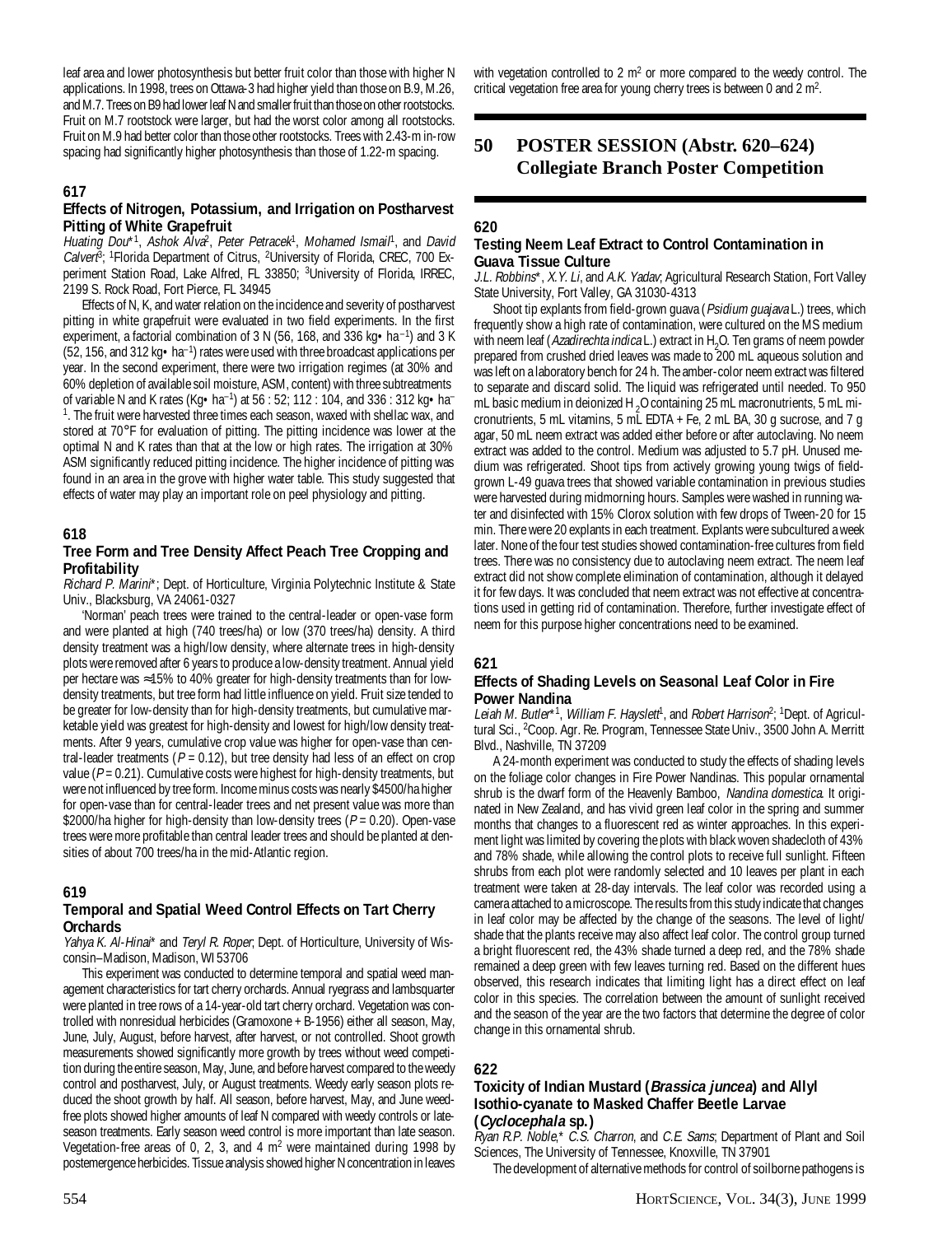imperative since the U.S. Clean Air Act bans the use of methyl bromide after 2005. One possibility is to exploit the pesticidal properties of compounds released by macerated *Brassica* tissues. In this study, masked chaffer beetle larvae were placed in sealed 473-mL jars with 335 g of soil amended with 1%, 2%, 4%, or 8% ( $g \cdot g^{-1}$ ) *Brassica* tissue. The most prevalent volatile toxic compound of Brassica juncea (PI 458934) is allyl isothiocyanate (AITC). AITC production was measured in the jars at 0.25, 4, 8, 24, and 48 h using a solid-phase microextraction device (SPME) and gas chromatography. After 7 days, larvae mortality was determined. Control treatments included untreated soil, soil amended with 8% tomato plant tissue, soil amended with pure AITC, and untreated soil with an atmosphere of ≈20% O<sub>2</sub> and 0% CO<sub>2</sub> changing over 48 h to 2% O<sub>2</sub> and 20% CO<sub>2</sub>. AITC levels were positively correlated to larvae mortality. The estimated lethal concentration for 50% kill (LC $_{50}$ ) was 3.6 µg AITC/L soil atmosphere. AITC levels may be influenced by *Brassica* mass added, soil bulk density, and environmental factors including temperature and moisture. B. juncea has a high tissue AITC concentration. However, the mass of Brassica tissue required for insecticidal application against Cyclocephala sp. is also high, between 4% and 8% of soil mass. Development and selection of *Brassica* species that produce higher concentrations of isothiocyanate would increase the effectiveness of Brassica biofumigation as an alternative to methyl bromide for controlling soilborne insects.

## **623**

#### **Does the Aquadome Ameliorate Diural Fluctuations**

Kimberly Swenson\* and Albert H. Markhart, III; Department of Horticultural Science, University of Minnesota, St. Paul, MN 55108

A major limitation to plant growth in spring is low night temperatures. A variety of plant protection systems have been developed to keep the temperatures around the plant warmer than the ambient air. One system that has been developed for use with individual plants is a double walled stiff plastic tent. The space between the walls can be either filled with water or air. The top of the tent can be either open or closed. The objective of this investigation is to quantify the effect of these protection systems under controlled environmental conditions. Two washtubs filled with wet soil were placed in a controlled environment growth chamber. One tent was placed on the soil surface of each tub. The chamber was programmed to simulate a cold night. Temperatures started at 20 °C and then decreased to -5 °C at a rate of about 4 °C/h. During this time, ambient air temperature, jacket temperature, soil temperature, and air inside the tent was measured continuously with self-contained data loggers. Water filled tents delayed the time it took for the inside temperature to reach the outside temperature by 2 hours. There was not apparent effect on soil temperature. The effect of water vs. air-filled jackets and the effect of capping the top will also be presented.

#### **624**

## **Consumer Perceptions of Landscape Value using Different Designs, Types of Plant Material, and Plant Sizes**

Karl J. Muzii<sup>1</sup>, M. Haque<sup>1</sup>, R.T. Fernandez<sup>1</sup>, B. Behe<sup>2</sup>, and S. Barton<sup>3</sup>; <sup>1</sup>Department of Horticulture, Clemson University, Clemson SC 29634-0375; <sup>2</sup>Department of Horticulture, Michigan State University, East Lansing MI 48824-1325; <sup>3</sup>Department of Plant and Soil Science, University of Delaware, Newark DE 19717-1303

The research contained in this thesis quantifies the difference between actual landscape value and perceived value on the part of homeowners. Pertinent information and necessary data were gathered by surveys interviewing consumers over the age of 18, who evaluated a set of 16 home landscape photographs. These surveys were conducted at two sites in South Carolina. The study involved three levels of landscape design with varying complexity and cost factors. Four plant material and hardscape combinations were developed for use in each cost design. Finally, the plant material size was categorized as small, medium, or large. Thirty-six design combinations were created. A subset of 16 computer-generated images was selected to simplify the evaluation. Participating respondents answered a questionnaire providing personal demographic information and their evaluations of the 16-image subset. Participants were supplied a base starting price and a photo of the home without landscaping. Responses were analyzed to determine consumer perceptions of value influenced by landscape design style, plant material, and hardscape selection; plant size; and by the difference between perceived value and actual cost to install. Consumer responses for all landscape designs were positive and indicate that consumers consider landscaping an asset to residential value. Participants valued the home on average between.95% to 11.3%, depending on the complexity of design, plant material, hardscape, and

size combinations. The variance between consumer perception and actual cost of material and labor indicates that consumers undervalue the price of a newly installed landscape where all material and labor costs are priced consistent with professional landscaping averages.

## **52 ORAL SESSION (Abstr. 625–631) Collegiate Branch Oral Competition**

## **626**

#### **Effects of Chemical and Mechanical Height Control in Dendranthema grandiflorum**

Kiffnie M. Holt\* and Paul H. Jennings; Horticulture, Forestry, and Recreation Resources Department, Kansas State University, Manhattan, KS 66506

Rooted chrysanthemum cuttings of five cultivars were transplanted into 6 1/2" pots and greenhouse-grown for 7 weeks under natural daylength conditions. Plants were pinched back twice, on the 3rd week and the 5th week following transplanting. At 7 weeks, plants were arranged in a complete randomized-block design with four plants per cultivar per treatment and three replications. Spacing of the pots was kept constant through the duration of the experiment. The chemical group was sprayed with 2500 ppm B-Nine until run-off on the first day of treatment. The mechanical group was brushed 40 times, twice a day, for 5 weeks. The brushing mechanism was adjusted daily to account for growth so as to stimulate only the top 2 to 3 inches of the plant. Measurements of all plants were taken on the first and last day of the mechanical treatment. Data collected included height, internode length, and leaf area. Plants were then allowed to flower under the naturally shortening daylength, and the flowering date was recorded. The chemical and mechanically treated plants were shorter than the controls with a greater response occurring with the cultivars 'Emily' and 'Cheery Emily', which had a more open and upright growth habit. Cultivar response differences and effects on internode length, leaf area, and flowering date were noted and will be discussed.

## **627**

## **Using a Toxic Bait and a Trap Crop for the Control of Striped and Spotted Cucumber Beetles and Bacterial Wilt of Cucumbers**

Karen M. Meyer\*1, James R. Steadman<sup>2</sup>, and Greg L. Davis<sup>1</sup>; <sup>1</sup>Horticulture Dept., 2 Plant Pathology Dept., Univ. of Nebraska, Lincoln, NE 68583

The toxic bait, Adios, was tested with the use of a trap crop in a field experiment at the Univ. of Nebraska during Summer 1998. The insecticide contains the secondary plant metabolites known as cucurbitacins that are highly attractive to the striped and spotted cucumber beetles, Acalymma vittatum and Diabrotica undecimuncata howardi, respectively. These beetles serve as the vector of the bacterial pathogen, Erwinia tracheiphila, which causes severe wilting and eventual death of susceptible cucurbits. The objective of the study was to determine whether treatments of Adios, when applied to a flowering trap crop of resistant squash plants, would lure the cucumber beetles away from the susceptible cucumber plants and reduce bacterial wilt. The study compared the effectiveness of a sprayed trap crop, the direct application of Adios to the cucumber plants and no treatment in a randomized complete-block design. A greater number of beetles were attracted to the sprayed and untreated cucumbers compared to the cucumbers surrounded by the treated trap plants. However, significant numbers of dead beetles were found near the sprayed cucumber plants. Untreated plants showed more feeding damage, diminished fruit quality, and an earlier observation date of wilt symptoms as compared to the other treatments. The treated trap plants and the direct application of Adios were effective in delaying infection in cucumbers compared to the untreated plants in the experimental plots. This treatment may be useful to home gardeners.

## **628**

## **Influence of Cooling, Long-day Lighting Regime, and Propagule Type on Flowering of Phlox paniculata L. Cultivars**

James M. Garner\* and Allan M. Armitage; Department of Horticulture, The University of Georgia, Athens, GA 30602-7273

Rooted terminal cuttings and dormant 1-year-old transplants of Phlox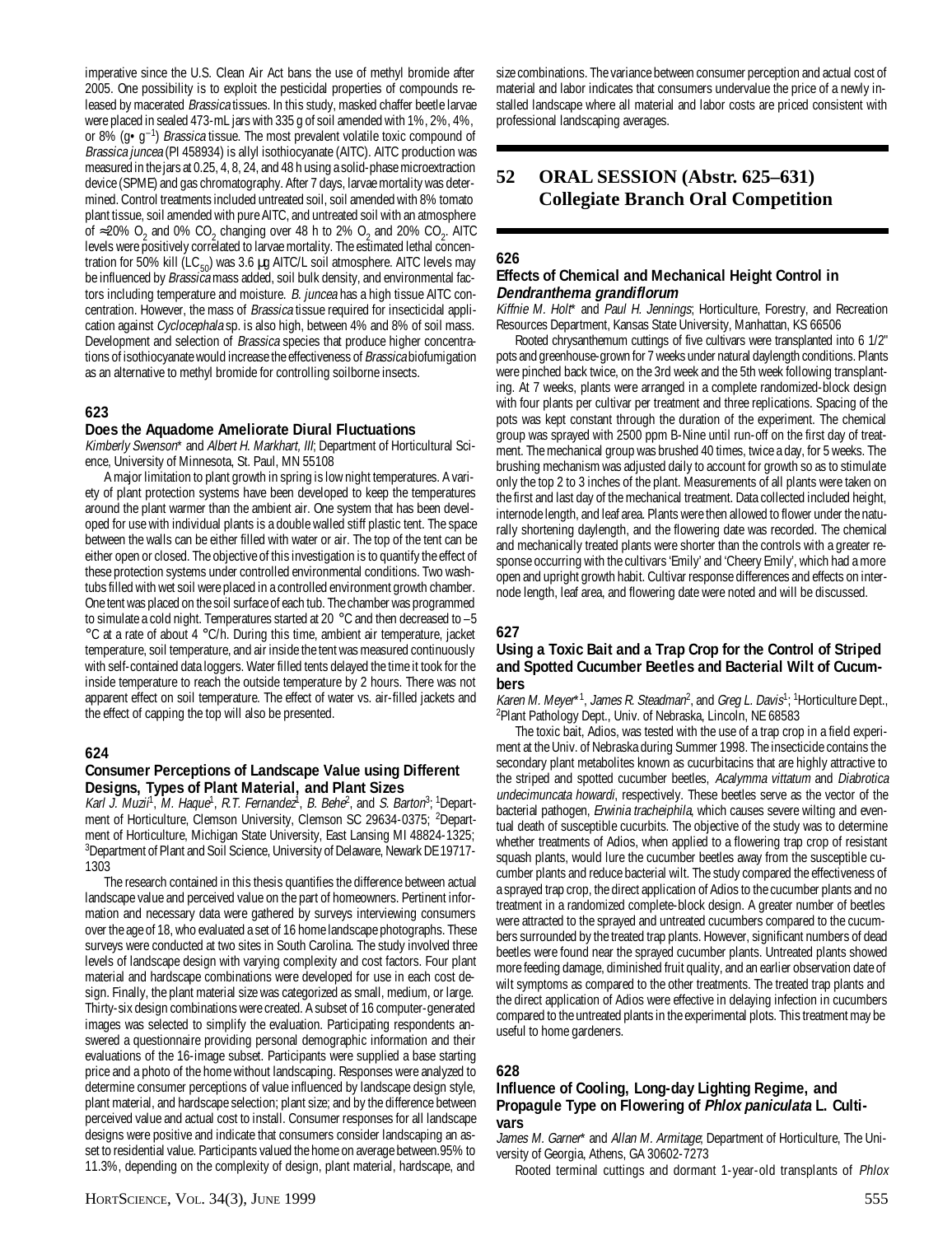paniculata L. 'Ice Cap' and 'Red Eyes' were cooled for 0, 4, 8, 12 or 16 weeks and forced under long-day photoperiod provided by incandescent lights as either a night-interruption (2200–0200 HR) or extended-day (1700–2200 HR). The influence of cooling duration, long-day lighting regime, and propagule type on forcing days to flower, flowering stem counts, and flowering stem length was evaluated in a 3 x 2 x 5 factorial experiment. Cooling accelerated flowering and increased stem yield and length. Days to flower for both cultivars decreased and flowering stems and length increased linearly as cooling increased from 0 to 16 weeks, regardless of lighting or propagule type, but cooling for 8 weeks or more was necessary to produce marketable cut flower stems. Extended-day lighting produced longer stems than night interruption, and stem counts were higher among plants grown from transplants, regardless of cooling duration, lighting regime, or cultivar. Flowering stems from rooted cuttings were generally longer than those from transplants. Cut flower stems of 'Ice Cap' were longer than those of 'Red Eyes', but days to flower and yields for the two cultivars were similar.

#### **629**

#### **Are Trichome Number Related to Parthenolide Content in Feverfew?**

Gretchen Hatch\* and Albert H. Markhart, III; Department of Horticultural Science, University of Minnesota, St. Paul, MN 55108

The concentration of active ingredient in a given dry weight of a medicinal herb is important to the consumer and producer of herbal remedies. Feverfew is a commonly used medicinal herb where the active compound has been identified. There is considerable variability in the amount of the active ingredients in different genotypes of feverfew. Important secondary plant compounds are often produced in the trichomes of leaves. The objective of this investigation is to determine if there is a correlation between the number of leaf trichomes and the level of active ingredient in several feverfew genotypes. Rooted cuttings of feverfew (Chrysanthemum parthenium) genotypes previously characterized for parthenolide content were grown under identical conditions in an environmentally controlled greenhouse. Light and scanning electron microscopy were used to describe and quantify the number and type of trichomes on the youngest fully expanded leaf of each plant from each genotype. The relationship between trichome number and parthenolide content will be presented.

#### **630**

#### **The Effect of Nitrogen Fertilizer Form, Concentration, and Delivery System on the Growth and Plant Quality of Poinsettia**

John Ferrell\* and Alejandro Ching; Horticulture Program, NW Missouri State University, 800 University Dr., Maryville, MO 64468

Rooted cuttings of poinsettia (Euphorbia pulcherrima willd.ex.klotzch cv. Eckespoint Freedom Red) were grown under 16-h photoperiod in plastic pots (6 inches in diameter) containing  $\overline{1}$  sand : 1 Metro-Mix 500 (v/v) to determine the response of nitrogen fertilizer forms, concentrations, and delivery methods on plant growth and quality. Plant height, number of lateral shoots, and number of leaves were increased with osmocote 19N–6P–12K at the rate of 4 gdm<sup>-3</sup> compared to 100–200 ppm of calcium nitrate (foliar spray), 60–100 ppm urea (foliar spray), 80–120 ppm of ammonium sulfate (soil drench), 100–140 ppm of poinsettia 20N–5P–19K (soil drench), and 8 gdm<sup>-3</sup> of osmocote (slow release), showing superior plant growth. Data show that delivering nitrogenous fertilizers by foliar sprays tends to reduce plant growth with short plant stems and a low number of lateral shoots and leaves compared to soil drench application, with the exception of osmocote 19N–6P–12K at a rate of 8 gdm<sup>-3</sup>. Plant quality factors such as the number of discolored or dead leaves and the degree of green coloration on the leaves were also affected by the form and delivery system of nitrogenous fertilizers.

#### **631**

#### **Interaction of Genotype and Temperature on the Floral Initiation of Pelargonium xdomesticum**

Laurel L. Anderson<sup>\*</sup> and Laura M. Wakefield; Department of Horticulture, The Pennsylvania State Univeristy, University Park, PA 16802

Pelargonium xdomesticum has great potential as a flowering potted plant. Low-temperature requirements for floral initiation create an obstacle for mass production, and precise temperature requirements for floral initiation vary among cultivars. Our objective was to determine optimum temperature for floral initia-

tion of six cultivars: Dandy, Debutante, Empress, Enchantment, Imperial, and Rapture. Four complete experiments were conducted at 1-month intervals beginning Oct. 1998. In each experiment, 120 culture-virus-indexed rooted cuttings were obtained commercially and planted into 15-cm plastic pots. After 1 week, terminals were removed and plants were allowed to grow for an additional 3 weeks. Plants then were subjected to three floral initiation treatments at 12, 15, and 18° C for 4 weeks under 16-h photoperiods in growth chambers. A control group was initiated in the greenhouse. Following initiation treatments, all plants were finished under standard greenhouse conditions, supplemented with HID light. On flowering, plants were evaluated for time to anthesis, number and size of inflorescences, and overall plant quality. The 15° C treatment consistently produced the highest quality plants, while the 12° C treatment scored lowest with regard to flowering and overall quality. Differences among the cultivars were observed for time to anthesis. 'Imperial' and 'Rapture' flowered earliest, followed by 'Enchantment' and 'Empress', with 'Dandy' and 'Debutante' requiring the most time.

## **32 COLLOQUIUM 1 (Abstr. 632–635) Genetic Stability of Transgenes under Field Conditions**

#### **632**

#### **Introduction to the Colloquium Genetic Stability of Transgenes under Field Conditions**

Jude W. Grosser\*, University of Florida, CREC, Lake Alfred, FL 33850

The genetic engineering of horticultural crops to improve disease/insect resistance, cultivar quality, or other characteristics has become a primary area of focus for many research programs. The technique is attractive because a single beneficial trait can be added to an already successful cultivar without otherwise altering cultivar integrity. However, little information has been available regarding the performance of such transgenic plants in the field, particularly regarding woody perennial crops. The purpose of this colloquium is to provide the latest available information regarding the performance of transgenic plants in the field, covering a wide range of crops including vegetables, woody fruit trees, woody nut trees, and forest trees. Focus will be on the long-term expression of transgenes and promoter efficiency. The information provided should be particularly useful to researchers who are currently designing or performing experiments to improve horticultural crops by genetic engineering.

#### **633**

#### **Field Performance of "Transgenic" Potato, with Resistance to Colorado Potato Beetle and Viruses**

David R. Duncan\*, David Hammond, Jim Zalewski, John Cudnohufsky, Wojciech Kaniewski, Mike Thornton, Jeffrey T. Bookout, Paul Lavrik, Glennon J. Rogan, and Jennifer Feldman-Riebe; NatureMark (a unit of Monsanto Co.), Mail Zone GG4I, 700 Chesterfield Parkway N., St. Louis, MO 63198

After more than 10 years of research, Monsanto scientists have developed improved seed potatoes that are protected from serious pests, including insects and disease. The first commercial products resulting from this effort were NewLeaf ® potatoes derived from 'Russet Burbank' and 'Atlantic' parents. The NewLeaf® product was commercialized in 1995 and contains a gene from Bacillus thuringiensis (variety tenebrionis) (B.t.t.). for the production of the Cry3A protein. Potatoes expressing this gene are completely protected from the Colorado potato beetle (CPB) and need no additional chemical protection for this insect pest. The U.S. Food and Drug Administration (FDA), U.S. Dept. of Agriculture (USDA), and U.S. Environmental Protection Agency (EPA) have all determined that these potatoes are the same in safety and nutritional composition as any other 'Russet Burbank' and 'Atlantic' potatoes. These potatoes have also been approved by Health Canada, Agri-Food Canada and Agriculture Canada and by Japan and Mexico for food use. Commercial growers across North America have experienced outstanding performance while growing NewLeaf® potatoes 3 years in a row. This level of performance is the result of stable, nonsignificant differences in expression of the Cry3A gene. The stable performance, also, is a result of an effective insect resistance management program based on maintaining CPB refuges near NewLeaf ® fields, reducing CPB populations, and monitoring for CPB surviving exposure to NewLeaf® potatoes. In 1998 NewLeaf Y®), conferring resistance to both CPB and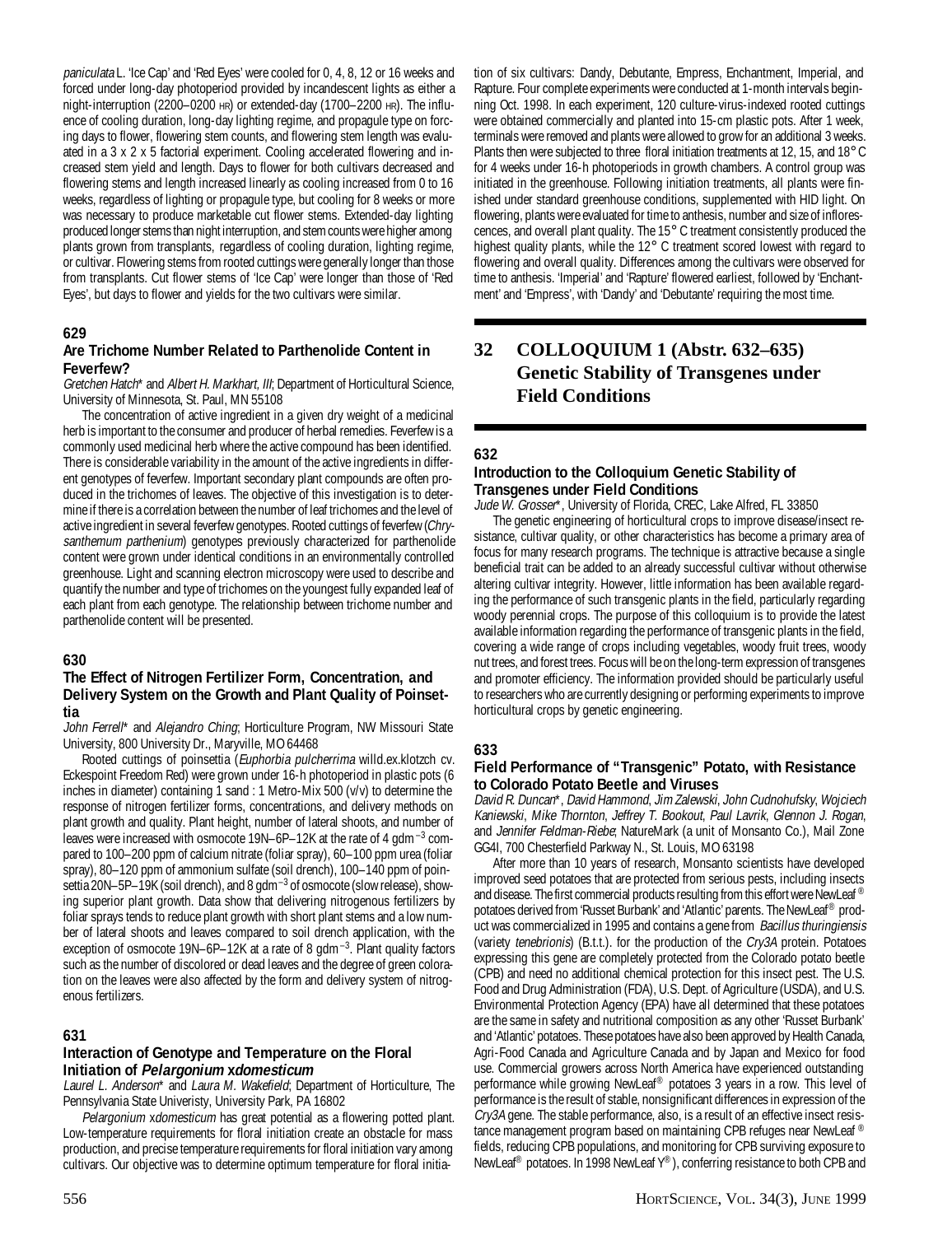potato virus Y, and NewLeaf Plus®, conferring resistance to CPB and potato leafroll virus will be commercially released.

## **634**

#### **Mechanism and Stability of Virus Resistance in Transgenic Papaya**

Richard Manshardt<sup>\*1</sup> and Dennis Gonsalves<sup>2</sup>; <sup>1</sup>Dept. of Horticulture, University of Hawaii, Honolulu, HI 96822; <sup>2</sup>Plant Pathology Dept., Cornell University, Geneva, NY 14456

Transgenic papaya line 55-1 with resistance to papaya ringspot virus (PRSV) originated in 1989 by particle bombardment of cultivar Sunset with the coat protein gene (cp) of mild mutant Hawaii PRSV strain HA 5-1. Hemizygous (+/cp) R0 clones of 55-1 displayed resistance to the virulent Hawaii HA strain in greenhouse tests in New York in 1991 and to local strains in a field trial in Hawaii from 1992 to 1994. In the  $R_1$  generation produced by crossing the pistillate R0 55-1 with 'Sunset', up to 50% of the hemizygous transgenic segregants were susceptible to a local Oahu PRSV strain when inoculated as seedlings but not as mature plants. Similar inoculation experiments in New York showed that hemizygous R<sub>1</sub> transgenics were susceptible in differing degrees to PRSV strains from regions other than Hawaii. Homozygous (*cp/cp*)  $R_2$ ,  $R_3$ , and  $R_4$  populations planted in various locations in Hawaii since 1994 have consistently demonstrated highlevel resistance to local strains at all stages of development. When inoculated in New York with eight non-Hawaii PRSV strains, homozygous  $R_3$  seedlings were resistant to all but a Thai strain. Transgenic resistance is the result of a complex interaction involving the stage of plant development, transgene dosage, the degree of homology between transgene and challenge virus, and environmental variables. Papaya plants transformed with nontranslatable versions of various cp genes are also highly resistant to PRSV, indicating that the resistance mechanism operates at the RNA level. No loss of resistance due to the appearance of resistancebreaking virus strains or to transgene inactivation has been noted thus far.

#### **635**

#### **Stability of Herbicide Resistance and GUS Expression in Transgenic Hybrid Poplars during Several Years of Field Trials and Vegetative Propagation**

Richard Meilan, Caiping Ma, and Steven H. Strauss\*; Department of Forest Science, Richardson Hall, Oregon State University, Corvallis, OR USA 97331-7501

We assessed the stability of transgene expression in 79 transgenic lines (i.e., transformation events) of hybrid poplars during several years of field trials. The transgenic lines were comprised of 40 lines of hybrid cottonwoods (P. trichocarpa x P. deltoides) that were grown at three field sites, and 39 lines of hybrid aspens (section Leuce, P. alba x P. tremula) that were grown at a single field site. All the lines were transformed with a binary construct that included two genes that confer tolerance to glyphosate (GOX and CP4), a gene encoding resistance to the antibiotic kanamycin (nptll), and a visible marker gene (GUS). Agrobacterium tumefaciens was used for transformation; callogenesis and organogenesis occurred under kanamycin selection. In addition to repeated applications of herbicide to test stability of transgene expression, for the first time, we challenged ramets of 40 lines that had not previously been tested for herbicide resistance in their fourth season of vegetative growth. We report on the stability of herbicide resistance and GUS expression and evidence for somaclonal variation in growth and leaf morphology.

## **80 COLLOQUIUM 2 (Abstr. 636–642) Organic Horticulture**

#### **636**

#### **Introduction to the Organic Horticulture Colloquium**

Milt McGiffen\*; Department of Botany and Plant Sciences, University of California Riverside, CA 92521-0124

Consumption and production of organic food has quadrupled since 1990. Certified organic or pesticide-free produce and other foods are common in most grocery chains. Increased consumer demand and concerns about pesticide use has led to mandates for national standards and local implementation. The Organic Horticulture Colloquium addresses organic certification, production, pest management, consumer demand, education, marketing, and economics. Challenges and results in implementing policy and encouraging change will be related from both national and local perspectives. While the "organic movement" was originally focused on food crops, it has evolved to address issues of pesticide use in non-food horticultural crops as well. This colloquium addresses issues of concern to food and non-food agricultural products.

## **637**

#### **Implementing Government Mandates for Pest Management without Pesticides**

David C. Frieders\* and Jackie Daries; San Francisco Dept. of Agriculture, San Francisco, CA 94124

In Oct. 1996, the San Francisco Board of Supervisors passed an ordinance that became Chapter 39 of the Administrative Code, mandating that City departments adopt integrated pest management (IPM) policies that promote nonchemical approaches to pest management and reduce or eliminate the use of pesticides. Eliminated on 1 Jan. 1997 were 1) category I chemicals (listed by EPA—most toxic; these are products marked "DANGER"); 2) cancer- or reproductive-toxicity chemicals (per State of California Safe Drinking Water and Toxic Enforcement Act of 1986); and 3) possible, probable, or definite human carcinogens (per EPA). Eliminated on 1 Jan. 1998 were category II chemicals (listed by EPA—next most toxic; these are products marked "WARNING"). Eliminated on 1 Jan. 2000 will be category III chemicals (listed by EP— relatively less toxic; these are chemicals marked "CAUTION"), except for a list to be developed by 1 Mar. 1999 of lowtoxicity chemicals commonly used in IPM programs. To date, 10 exceptions have been approved. Several pesticide-free research projects have been embarked on and on-going IPM training is underway for all city employees, both technical and nontechnical. Challenges remain for pesticide regulators and pest managers in implementing policy and encouraging change.

## **638**

#### **The Economics of Organic Agriculture**

Robin G. Brumfield\*; Rutgers University, New Brunswick, NJ 08901

Since World War II, U.S. agriculture has reduced production costs by substituting petrochemicals for labor, often resulting in overuse of agricultural chemicals. Among the adverse results of chemical overuse are increases in certain pests, groundwater and surface water contamination, and surface water run-off. There is a growing perception that consumers bear the risk of pesticide use and farmers reap the profits. For farmers, the short-term risk of losing a crop that is already planted may take precedence over the long-term risks of such things as the pests developing resistance to pesticide, environmental damage, and applicator health risks. Alternative farming programs such as ICM and organic farming allow farmers to reconcile short-term risks and long-term benefits. Before farmers adopt an alternative system, they must be convinced that economic benefits from the alternative farming program surpass the costs incurred. Few studies have compared the cost of producing organic produce vs. using conventional production systems. One study found that net returns were slightly higher in ICM and organic systems that conventional ones. This is because of lower costs when using ICM systems and price premiums for organic crops. These results suggest that there may not be any trade-off between economic efficiency and environmentally friendly farming practices. If the society desires better environmental quality, it will be ready to pay premium price for the organic or ICM-grown vegetables. In a free-market system, farmers will use the market signals in the form of price, and they will produce accordingly.

#### **639**

#### **Organic Alliance**

Barbara Duff\*; Organic Alliance, 400 Selby Avenue, Suite T, St. Paul, MN 55102 Organics is the fastest growing trend in the food industry, increasing at an annual rate of more than 20% per year for the past 7 years. In the upper midwestern United States, a pilot project aimed at increasing the sales of organics in mainstream supermarkets has had an even higher success rate. We'll take a look at how this program was developed and implemented and the ways in which consumers, farmers, and grocers were educated about organic food. We'll discuss trends in organics, what consumers want, and how grocers can best promote organic products and increase their sales.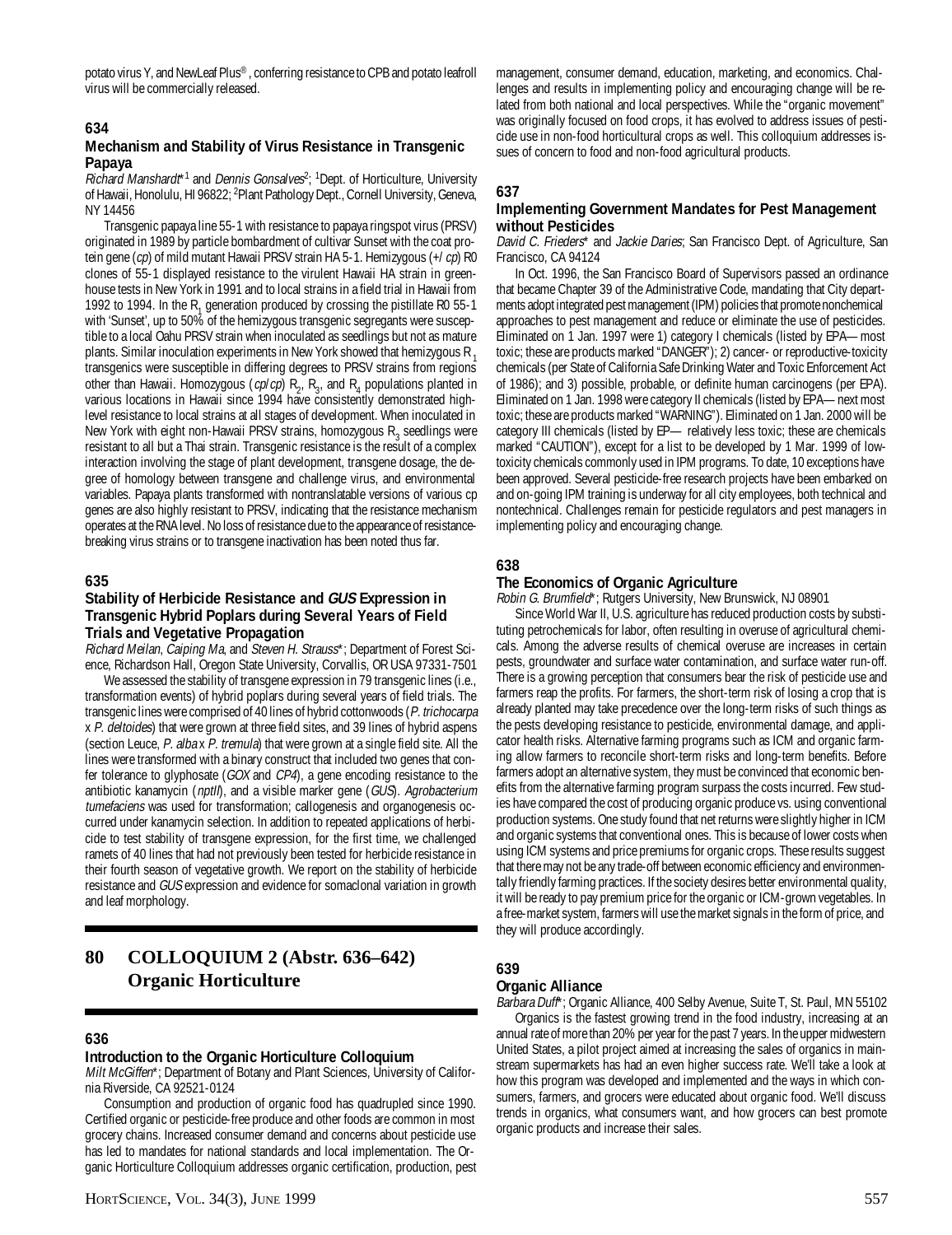## **640**

## **Sustainable Cropping Systems**

Chad M. Hutchinson<sup>\*</sup> and Milton E. McGiffen; Department of Botany and Plant Sciences, University of California, Riverside, CA 92521-0124

The goals of sustainable agriculture include decreased reliance on synthetic nutrients and pesticides and improved environmental quality for the long-term benefit of the land, livelihood of growers, and their communities. Cropping systems that maximize these goals use alternative fertility and pest control options to produce crops with minimal soil erosion and nutrient leaching. Cropping system elements that can help achieve these goals include: reduced tillage, cover crops, and organic soil amendments. Cover crops are grown before the cash crop and used to replenish the soil with nitrogen and organic matter. Cover crops often also influence pest populations and can be selected based on site-specific growing conditions. Cover crops can be mulched on the soil surface to prevent erosion and weed emergence or can be tilled directly into the soil to incorporate nitrogen and organic matter. Green waste mulch is an increasingly used soil amendment. Many municipalities are encouraging farmers to use green waste mulch in farming systems as an alternative to green waste disposal in landfills. Reduced tillage was once restricted to large-seeded field crops but recent technical advances have made it a feasible option for vegetables and other horticultural crops. Alternative farming practices; however, are still only used by a small minority of growers. Increases in price for organic produce and changes in laws governing farming operations may increase adoption of alternatives to conventional agriculture.

## **641**

## **Consumer Demand for Organic Foods**

Gary Thompson\*; Department of Ag. & Resource Economics, University of Arizona, Tucson, AZ 85721-0023

Sales of organic foods at retail have grown at rates from 20% to 35% in many countries throughout Europe, Asia, and the Americas during the 1990s. Yet market shares of organic foods remain quite small, less than 5%of retail value in all countries throughout the world. As mainstream retail outlets have begun to carry and promote organic foods, lack of availability of organic foods has become less of an impediment to consumer demand. The major impediment to continued growth in organic food demand is high price premiums for organic foods over conventional food counterparts. Some of the highest price premiums at retail are displayed by fresh and frozen vegetables and fruit; premiums as high as 250% for frozen green peas in the United States have been recorded. Indirect evidence in the form willingness-to-pay studies and retail pricing experiments indicate that the majority of consumers will not pay such high price premiums for organic fruit and vegetables. Small market shares at retail tend to corroborate consumers' willingness to pay such high prices. How much prices of organic fruit and vegetables would have to be reduced relative to conventional produce in order to increase market shares of organic produce is not clear.

## **642**

## **A Training Series in Organic Farming Systems**

N.G. Creamer\*1, F.J. Louws<sup>2</sup>, and K.R. Baldwin<sup>1</sup>; Departments of <sup>1</sup>Horticultural Science and <sup>2</sup>Plant Pathology, North Carolina State University, Raleigh, NC 27695

Consumer demand for organically produced food and the desire by many farmers to eliminate chemical fertilizers and pesticides is increasing the need for research and educational programs to support organic farmers. To date, the landgrant universities and the cooperative extension service have been viewed by organic farmers as unresponsive to this need. The primary reason for the unresponsiveness has been inadequate training and resource materials available to extension agents. In 1998, we conducted an intensive training for agriculture agents in North Carolina. Funding was provided by the USDA SARE Professional Development Program. More than 50 agents participated in a series of workshops that were offered together as a graduate course worth four NCSU credits. Much of the training was conducted on the Organic Unit at The Center for Environmental Farming Systems (CEFS), a 100-acre facility dedicated to research and education in organic farming systems. The hands-on training consisted of lectures, demonstrations, field trips, and class exercises. The topic areas included soil biology/ecology; crop rotation; organic nutrient management; composting; cover crop management; organic weed, insect, and disease management; appropriate tillage practices; organic greenhouse management; marketing organic produce; integrating animals into organic crop production systems; delivery systems for disseminating information to organic producers, and; social and com-

munity development aspects of sustainable agriculture. Unique features of the workshops were the interdisciplinary approach to teaching them, and the integration of information about interactions between production factors. The training was very well-received and will serve as a model for future extension programming. A training manual, slide sets, extension publications, and a Web site are being created to further support agents as they conduct programming in their own counties.

## **103 COLLOQUIUM 3 (Abstr. 643–649) Applications of Site-specific Management for Horticultural Crop Production**

## **643**

## **Site-specific Management for the 21st Century**

Pierre C. Robert\*; University of Minnesota Precision Agriculture Center, St. Paul, MN 55108

The new agricultural system called soil/site specific crop management (SSCM), now more generally named precision agriculture (precision farming) is the start of a revolution in natural resource management based on INFORMATION TECH-NOLOGY AND CONTROL: it is bringing agriculture in the digital and information age. New technologies in the early 80s, particularly the microprocessor, made possible the development in the United States of farm machinery computers and controllers, the electronic acquisition and process of spatial field data to build farm geographic record keeping systems, the production of soil/site specific condition and management maps using GIS, the positioning of machines using GPS, and the development of real-time soil and crop sensors, particularly yield sensors. The concept of precision agriculture originated from a better awareness of soil and crop conditions variability within fields. The variability of soil conditions within parcels in the U.S. has been demonstrated in many ways (soil survey, soil sampling, and remote sensing) for both soil nutrients and soil physical properties (e.g., available water and compaction). It is progressively found that the concept of precision agriculture can be applied to a variety of crops and practices; management technological levels; and farm types and sizes. For example, in addition to grain crops (corn, soybeans, and wheat), applications are now developed for sugar beet and sugar cane, potato, cotton, peanut, vegetables, turf, orchard, livestock, tree plantation, etc. Precision agriculture is still in infancy but it is the agricultural system of the future because it offers a unique variety of potential benefits in profitability, productivity, sustainability, crop quality, food safety, environmental protection, on-farm quality of life, and rural economic development.

## **644**

## **Precision Agriculture Technology for Horticultural Crop Production**

Gary T. Roberson\*; Dept. of Biological and Agricultural Engineering, North Carolina State University, Raleigh, NC 27695

Precision agriculture is a comprehensive system that relies on information, technology, and management to optimize agricultural production. While used for several years in agronomic crops, it is attracting increasing interest in horticultural crops. Relatively high per-acre crop values for some horticultural crops makes precision agriculture an attractive production system. Precision agriculture efforts in biological and agricultural engineering at North Carolina State Univ. are currently focused in two functional areas: site specific managment (SSM) and postharvest process managment (PPM). Much of the information base, technology, and management practices developed in agronomic crops have practical and potentially profitable applications in fruit and vegetable production. Mechanized soil sampling, and variable rate control systems are readily adapted to horticultural crops. Postharvest controls are widely used to enhance or protect product quality. These technologies and their applications will be discussed in this presentation. Yield monitors are under development for many crops that can be mechanically harvested. An overview of these developments will be discussed. In addition, low-cost technologies for entry into precision will be presented.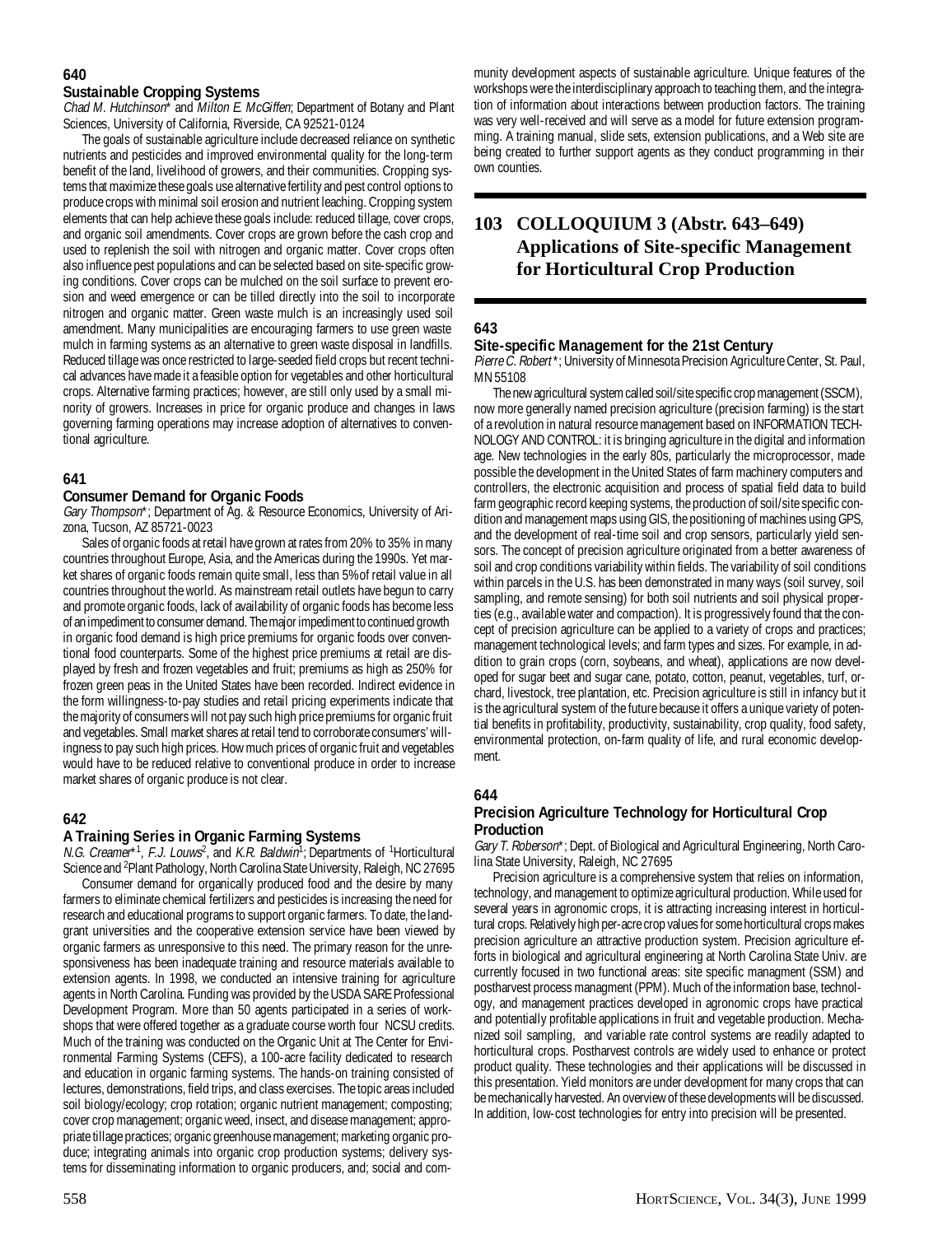## **Using Site-specific Approaches to Advance Potato Management in Irrigated Systems**

Joan R. Davenport\*; Dept. of Crop and Soil Science, Washington State Univ., Prosser, WA 99350

Potato (Solanum tuberosum L.) is grown extensively throughout the Pacific Northwest as a high-value crop in irrigated rotations with other row crops such as wheat (Triticum aestivum L.) and corn (Zea mays L.)—both field and sweet. Center pivots are predominant irrigation systems. Soil texture ranges from coarse sands to finer textured silt loams and silts and can vary within one field, often with very hilly topography. Site-specific management is being evaluated as an approach to help to optimize inputs (water, seed, agricultural chemicals) to maintain or enhance yield and reduce the potential of negative environmental impacts in these farming systems. Currently variable rate fertilizer application technology and harvest yield monitoring equipment are commercially available for these systems. Variable rate seeding and variable rate irrigation water application technologies are developed but not fully commercialized and variable rate pesticide application equipment is in development. At the Irrigated Agr. Res. and Ext. Ctr. in Prosser, Wash., we have a team of research scientists (both university and USDA/ ARS), interested individuals from local industry, and other key organizations (e.g., local conservation districts) who are working together to evaluate different site specific technologies, improve the ability to use available tools, and to improve decision-making ability by conducting research both on farm and in research plots.

## **646**

#### **Applications of Site-Specific Management for Tree Fruit Production**

Tim Righetti\*, Training Coordinator, UAP Northwest, Corvallis, OR. 97331

Our efforts are concentrated on quantifying spatial variability for tree vigor, yield, fruit quality, and profit. We use aerial photography to quantify tree vigor. For mechanically harvested hazelnuts, a prototype weight based yield monitor has been evaluated. This approach may also work for quantifying yield in mechanically harvested sweet cherries. For perishable hand-harvested crops, the GPS locations for individual bar-coded bins can be used to calculate bin density and estimate yield. Bar codes can also be used to track quality in the packinghouse. Since profit depends on yield, size, and packout, it is not always intuitively obvious which areas of an orchard are most profitable. Defining which areas are most profitable, and identifying the problems associated with low-profit areas (poor yield, small size, storage loss, bruising, culls, etc) is an important step. Identifying areas producing fruit that stores poorly is a high priority. An evaluation of low- and high-profit areas may lead to alternate management plans. Anything from investing in more supervision of harvest labor and initiating different pruning regimes to attempts to obtain more uniform tree vigor can be evaluated. By delineating test areas with GPS boundaries, profit data in future years can quantify the success of different management approaches. For example, concentrating expensive inputs on the portion of trees (30% of total) that may produce the majority of gross returns, while not even harvesting fruit from regions (1% to 5% of total) that consistently produce poor quality fruit may be a sound strategy.

## **647**

#### **Aerial Mapping of Grapes for Analysis of Environmental Stress and Blackleaf Patterns**

N.S. Lang\*1, J. Silbernagel<sup>2</sup>, E.M. Perry<sup>3</sup>, R. Smithyman<sup>1</sup>, L. Mills<sup>1</sup>, and R.L. Wample<sup>1, 1</sup>Dept. of Hort. & L.A., Washington State Univ., Prosser, Wash.; <sup>2</sup>Washington State Univ.–Pullman, Wash.; <sup>3</sup>Remote Sensing Group, Environ. Tech. Group, Battelle–Pacific Northwest National Laboratory Richland, Wash.

Blackleaf (a.k.a. chocolate leaf) is of worldwide concern in Vitis due to its negative impact on fruit ripening, yield reduction and overall stress on grapevines. Research suggests blackleaf is induced by high levels of UV radiation and overall light intensity, which induce color changes (purple-brown-black) in exposed leaves, resulting in >50% reduction in photosynthesis. The ability to detect blackleaf symptoms before expression can provide insight into metabolic stresses and the possibility of the use and/or timing of management practices to reduce its impact. Remotely sensed imagery and spatial analysis may elucidate reflectance-related processes and symptoms not apparent to the un-aided eye. In this research we mapped canopy growth (leaves/shoot and shoots/vine), metabolic triggers (photosynthesis, leaf water potential, soil moisture), and percent blackleaf expression within vineyards using global positioning system (GPS), infrared gas analyzer, and digital remotely-sensed images. Each image and data

record was stored as an attribute associated with specific vine location within a geographical information system (GIS). Spatial maps were created from the GIS coverages to graphically present the progression of blackleaf across vineyards throughout the season. Analysis included summary statistics such as minimum, maximum, and variation of green reflectance, within a vineyard by image capture date. Additionally, geostatistics were used to model the degree of similarity between blackleaf values as a function of their spatial location. Continuing research will be aimed at identifying spectral characteristics of early season stresses due to UV light, water stress, and reduced photosynthetic capacity. Spatial relationships between early season stress and later blackleaf expression will be assessed using joint spatial dependence measures. Overall, information obtained through digital image and spatial analysis will supplement site level information for growers.

## **648**

## **Practical Applications of Site-specific Management—An Industry Perspective**

John LeBoeuf\*; 8398 North Ninth Street, Fresno, CA 93720

The initial surge of interest in precision agriculture technologies exhibited by innovators and early adopters involved in crop production appears to have crossed over an important threshold and made a significant development. As valuable field experience increases and learning by doing advances, successful applications of management practices are being identified. Access to accurate information pertaining to practical applications of site-specific management would be expected to motivate more producers to incorporate technology uses with crop production. This next group of producers has been watching technology developments as they preferred to avoid risk and wait for identifiable benefits. Waiting for detailed case studies involving high value fruit and vegetables may be the wrong approach to take. Fierce competition and strict confidentiality are expected, especially in the freshmarket industry that places quality attributes high on the list of desired features. Practical applications of technology that pertain to manageable factors will be the impetus to implementation of site-specific management. High resolution remote sensing imagery from digital aerial and satellite sensors has been used to identify plant stress, direct plant tissue and soil sampling efforts to identifiable soil variability, and provide valuable information for analysis and interpretation of crop growth. Examples of remote sensing imagery that has provided valuable in season progress reports will be identified. Imagery can then be used in a geographic information system along with field maps based on soil properties and physical characteristics determined by on-the-go tractors using various sensors. The focus will be on practice, not theory, as seen from an industry perspective.

## **649**

## **Summary of the Status of Precision Agriculture**

Douglas C. Sanders\*; North Carolina State University, Raleigh, NC 27695 The diversity of site-specific management opportunities is demonstrated by the list of topics and speakers we have in the colloquium. These techniques will help use to better understand, adapt, and adjust horticultural management to the benefit of producers, researchers, and the consumer. With these technologies we will be able to reduce costs, environmental impacts, and improve production, and quality. Horticulture will use more both remote and manually operated devices that allow more intensive planning and management of our production systems. This colloquium has just scratched the surface of the potential of these techniques in horticulture. We hope that the sampling will whet your appetite for great depth of study of the opportunities that are just around the corner.

## **158 COLLOQUIUM 4 (Abstr. 650–652) 30+ Years of Molecular Genetics: How Far Have We Come and What Are the Major Challenges and Opportunities for Advancement?**

## **650**

**How are Molecular Maps and DNA Libraries Being Used for Genetics and Germplasm Research of Horticultural Crops?** Norman F. Weeden\*, Dept. Horticultural Sciences, Cornell Univ. Geneva, NY 14456

Molecular maps and DNA libraries are now possible to construct in nearly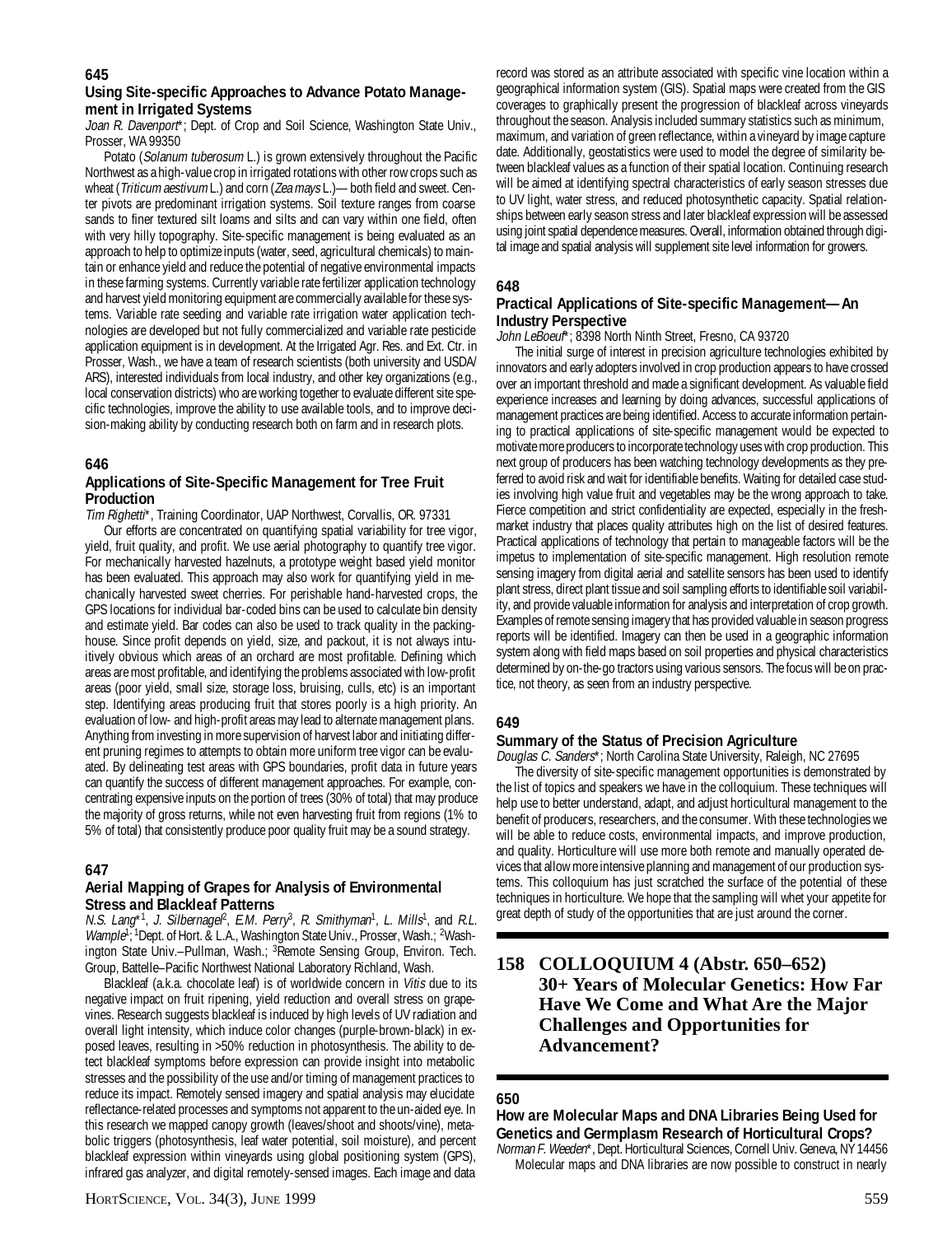every horticultural crop. Comparison of linkage relationships both within and among families of flowering plants is giving us the capability to predict where genes will be even in crops lacking linkage maps. The dissection of quantitative traits into Mendelian components has been successfully performed in many crops, and candidate genes have occasionally been matched with QTLs or morphological mutations on the basis of map position. Breeders are now able to predict what combination of traits will be difficult to achieve as a result of repulsion phase linkage and what traits might be associated with problems due to linkage drag. Maps and libraries also help in identification of homologous genes in different species and gene-rich regions within a chromosome. More generally, DNA libraries are giving us access to every gene in a genome, leading to much more powerful studies concerning the anatomy, ontogeny and physiology of horticultural crops.

#### **651**

#### **Important Genes that Have Been Transferred or Are Available for Transfer**

D.M. Tricoli\*, K.J. Carney, L.J. Nea, J.M. Palys, J.F. Reynolds, and C.E. Green; Seminis Vegetable Seeds, Woodland, CA 95695

Many seed companies are using plant biotechnology as a valuable extension of conventional plant breeding with the goal of providing breeders with novel biological traits. The application of biotechnology allows scientists and breeders to make precise changes during the process of germplasm improvement. Many of the first improvements achieved using transgenic plants have involved the transfer of input traits. Some of these traits include, insect resistance, nematode resistance, disease resistance, and herbicide tolerance. For example, the insertion of a gene that produces the crystalline toxin from Bacillus thuringeinsis has led to the production of transgenic plants that are resistant to insects from the Order Lepidoptera. The transfer of coat protein genes from plant viruses has lead to the development of transgenic crops that are resistant to the virus from which the gene or genes were isolated. Various strategies have been developed that allow transgenic plants to tolerate applications of herbicides that allows for improved weed control. In addition to input traits, other strategies are now being used that are directed at improving output traits. These include such traits as enhanced shelf life, ripening control, altered oils, and superior processing characteristics. At Seminis Vegetable Seed Co., we are currently developing transgenic plants with enhanced input as well as output traits. We have an active program using pathogen derived genes to develop virus resistance cultivars in a range of crops including, tomato, cucurbits, and peppers. Using this approach, we have been able to develop plants with multiple virus resistance by transforming germplasm with constructs containing stacked genes. Seminis is currently marketing a hybrid squash variety with resistance to two major virus pathogens. Another major goal for Seminis is implementing biotechnology to improve various aspects of fruit quality including viscosity, color, softening, and shelf life. Through our collaboration with Zeneca we have developed a high viscosity tomato, which was produced by suppressing endogenous levels of polyglacturonase. This processed food product is currently on the market in the United Kingdom.

#### **652**

#### **Challenges and Opportunities for Application of Genetic Engineering to Horticultural Crop Improvement**

David A. Somers<sup>\*</sup>, Department of Agronomy and Plant Genetics, University of Minnesota, St. Paul, MN 55108

Genetic engineering offers numerous potentially useful genetic manipulations for the improvement of horticultural crops. Nevertheless, there are several impediments to the efficient integration of genetic engineering into plant improvement programs. The ability to regenerate plants from tissue cultures and, therefore, to genetically engineer most plant species is limited to specific genotypes. This may constrain introduction of genetically engineered traits into crops that have complex genetics, are highly heterozygous, or are propagated by asexual reproduction. Even in crops that are self-compatible, diploids, genotypic specificity of the transformation process often necessitates backcrossing for transfer of genetically engineered traits into elite lines and to reduce problems associated with tissue culture-induced genetic variation. This limits progress in improving other traits compared to other breeding strategies. Other challenges to applying genetic engineering exist. The major genomics initiatives currently underway for gene discovery from a broad range of organisms will provide plant improvers access to most genes. Yet there remains a dearth in tissue-specific, developmentally timed, and environmentally responsive promoters for appropriate expression of introduced genes (transgenes). Furthermore, transgene expression is not as controllable as desired due to transgene silencing. Transgene integration is a random process and further refinements of targeted DNA integration will likely enhance the stability of expression of transgenic traits. The availability of other tools, such as selectable marker genes, will become limiting as multiple transgenic traits are combined within a species. In addition to technical problems, there likely will be problems of access to proprietary technology and testing to meet federal regulations and public acceptance. While these various challenges and limitations currently may constrain progress in application of genetic engineering to horticultural crop improvement, it is foreseeable that with further improvements of genetic engineering technology and development of the appropriate molecular tools, genetic engineering will become a component of most plant improvement programs.

## **30 Workshop 1 (Abstr. 653–655) Efficacy of Biological Controls for Enhancement of Stand Establishment**

#### **653**

#### **Use of Beneficial Rhizobacteria to Enhance Growth and Induce Systemic Disease Protection in Transplants**

Joseph W. Kloepper\*, M.S. Reddy, Choon-min Ryu, and John F. Murphy; Department of Plant Pathology, Auburn Univeristy, Auburn, AL 36849 Use of beneficial rhizobacteria to enhance growth and induce systemic disease protection in transplants. Plant associated bacteria have been studied for the capacity to provide plant growth enhancement and biological disease control. "Rhizobacteria" are bacteria from the rhizosphere that have the capacity to colonize plant roots following introduction onto seeds or into soil. Effects of rhizobacteria on plants may be deleterious, neutral, or beneficial. Beneficial rhizobacteria are termed "PGPR—plant growth-promoting rhizobacteria." In developmental studies aimed at reducing to practice the concept of induced systemic disease protection mediated by PGPR, we discovered that mixtures of PGPR and an organic amendment into the soilless media used to prepare tomato transplants resulted in highly significant and reproducible plant growth promotion. Time for development of transplants was typically reduced from 6 weeks for controls receiving industry standard fertility and growth regimes to 4 weeks for seedlings grown in soilless mix into which the PGPR had been incorporated. This marked growth promotion was also associated with systemic protection against pathogens. When transplants were inoculated with the tomato spot pathogen, significantly fewer lesions developed on plants grown in the biological system than on control plants. Similar effects on plant growth and systemic disease protection were seen with cucumber, bell pepper, and tobacco, suggesting that the benefits are not highly crop or cultivar specific. Results of recent field studies will be presented. We conclude that incorporation of PGPR into soilless mixes is a technologically useful and feasible way to deliver benefits to transplants.

#### **654**

## **Vegetable Transplant Biological Control Amendments**

Charles S. Vavrina\*1, N. Kokalis Burrell, and J. Kloepper, <sup>1</sup>Horticultural Sci. Dept., Univ. of Florida, Immokalee, FL 34142; <sup>2</sup>USDA, Plant Pathology, Auburn Univ., Auburn, Ala.

Bell pepper (Capsicum annuum) seedlings treated with various biological preparations exhibited increased root and shoot growth both in the greenhouse and during subsequent field establishment. Early fruit set and pod development showed signs of possible yield improvement by the treatments, but treatment differences were not apparent at first harvest. Data from subsequent harvests did show yield increases with some preparations. Treatment organisms appeared to activate or induce systemic resistance to bacterial spot (Xanthomonas campestris) infestation though not to the level shown by Actigard (Novartis). Crop/treatment response under soil solarization, fumigation, and compost amended conditions will be discussed.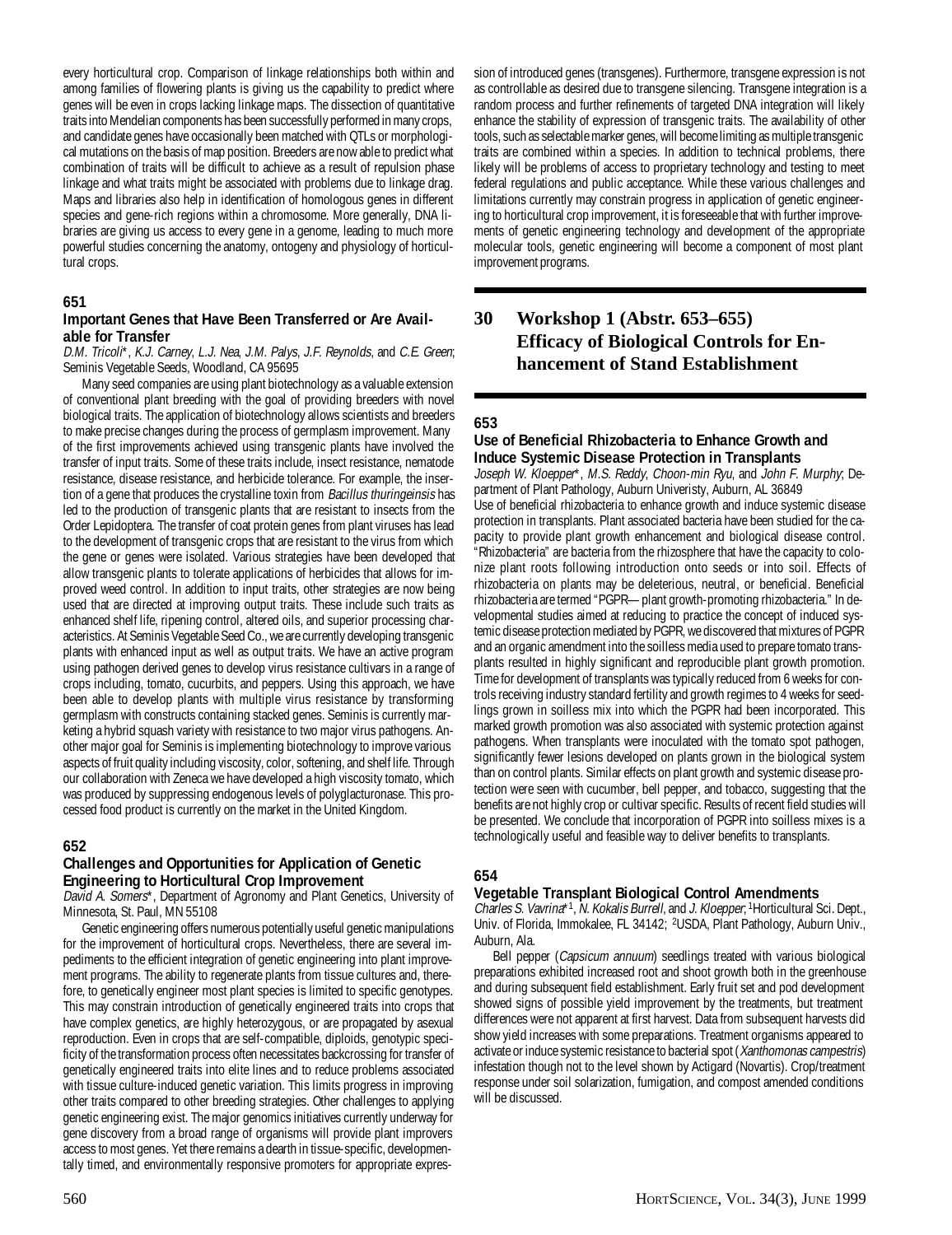## **Commercial Biological Products for Reducing Plant Disease and Enhancing Plant Establishment in Flowers and Ornamental Crops**

Robert Wick\*; Department of Microbiology, Morrill Science Center N-203, University of Massachusetts, Amherst MA 10003

Several biological control agents for the control of fungal diseases have recently been commercialized. Do the claims of pest control meet the expectations of the growers? Do the biocontrol agents perform consistently? How do they compare to chemicals? These questions have yet to be answered but recent trials indicate mixed results. In Massachusetts, Mycostop worked well against fusarium stem rot but not against fusarium wilt. Deny (Burkholderia cepacia) did not perform well against Rhizoctonia or Pythium root rot of poinsettia. The following information was taken from the 1997 and 1998 Biological and Cultural Tests for Control of Plant Diseases. In Maryland, zinnia damping-off was controlled by both SoilGard (Gliocladium virens) and Bio-Trek (Trichoderma harzianum). The biocontrols performed as well as the conventional fungicide. In North Carolina, GlioGard (Gliocladium virens) and SoilGard gave only partial control against Pythium and Rhizoctonia damping-off of bedding plants. In Pennsylvania, Greygold (mixture of four microorganisms) did not provide adequate control of Botrytis on geranium. In Georgia, Pythium and Rhizoctonia diseases of a variety of plants were evaluated with SoilGard and RootShield (Trichoderma harzianum). Disease pressure was low and the results varied from inconclusive to both positive and negative. In addition, SoilGard apparently reduced fresh weight of several plant species. RootShield was reported to both increase root weight in one case and decrease root weight in another. In Connecticut, Rhizoctonia root rot of poinsettia was not significantly suppressed with SoilGard, RootShield, or Earthgro, a suppressive growing medium. However, the authors stated that the results indicated that the biocontrols had promise. Results of additional trials will be presented.

## **40 WORKSHOP 3 (Abstr. 656) Seed Quality Issues in Medicinal Herbs**

#### **656**

#### **Improving Seedling Establishment of Medicinal Herbs**

Elaine M. Grassbaugh\*, Mark A. Bennett, and Andrew F. Evans; The Ohio State Univ., Dept of Horticulture and Crop Science, 2021 Coffey Road, Columbus, OH 43210

Successful crop production and optimum yields, regardless of the species, can be accomplished only when maximum stand establishment is achieved. Stand reduction after planting typically results in reduced yields and lower crop quality. Several classes of factors (environmental, edaphic, biotic) contribute to successful stand establishment in crop production and should be considered in growing medicinal plants. Environmental factors (e.g., temperature and moisture extremes) as well as pathogens and insect pests that attack seeds and seedlings may contribute to reduced stands. Soil related factors such as pH, nutrient availability, and crusting may also restrict seedling growth. Understanding the requirements for optimum seed germination and the environmental conditions into which the seed is sown is essential for uniform crop establishment. Vigor tests can aid growers in determining the optimum temperature range for seed germination. Many cultural practices may also influence soil related factors and contribute to successful stand establishment in the field. Seed vigor tests (SSAA, thermogradient results) along with seed treatments and enhancements can assess seed vigor, improve germination and lead to more reliable stands of medicinal species.

## **59 WORKSHOP 6 (Abstr. 657–661) Manipulation of Flowering with PGRs**

#### **657**

#### **Relationship between Intensity of Flowering and Cropping in Fruit and Nuts**

E.W. Stover\*; Indian River Res. & Edu. Center, Univ. of Florida, Ft. Pierce, FL 34945 The relationship between intensity of flowering and various aspects of crop-

ping will be reviewed for fruit and nuts. Clearly, relatively light flowering can limit yield in most fruit and nut species. This commonly occurs before mature bearing commences and in "off" years for varieties that display alternate bearing. During mature bearing, many species will carry fruit numbers that exceed commercially desired levels, resulting in excessively small fruit and accentuating alternate bearing. The economic disadvantages of excess cropload have resulted in considerable research on fruit thinning and widespread commercial application of this practice. Heavy flowering intensity in some crop species results in economic disadvantages beyond the problems of excessive cropload and resultant small fruit size. Many species flower profusely and have initial fruit set far in excess of final tree capacity, resulting in abscission of numerous flowers and fruitlets. Abscised organs can represent a substantial investment in carbohydrates and nutrients, compromising availability at critical periods in flower and fruit development. The potential implications of this process are best exemplified in navel orange, where an increase in flowering beyond intermediate intensity results in a reduction in both initial fruit set and final fruit yield at harvest. In several crops, there is evidence that fruit size may be reduced by excessive flowering, even when cropload is quickly adjusted to an acceptable level. These data suggest that further research on the advantages of controlling flowering intensity is warranted.

## **658**

#### **Processes Influencing Floral Initiation and Bloom: The Role of Phytohormones in a Conceptual Flowering Model**

Thomas L. Davenport\*; University of Florida, Trop. Res. & Ed. Ctr., 18905 SW 280 St., Homestead, FL 33031

The reproductive phenology of temperate tree fruit species, such as apple and peach, will be briefly introduced and compared to the reproductive phenologies of several tropical and subtropical tree fruit species. Conceptual models of citrus and mango flowering will be described which help to understand the physiological mechanisms of flowering and vegetative flushes in trees growing in subtropical and tropical environments. Possible roles for auxin and cytokinins in shoot initiation and for gibberellins and a putative florigenic promoter in induction will be discussed as they relate to the physiology of flowering and vegetative flushes of tropical species. Successful application of these conceptual flowering models in controlling flowering of citrus, mango, lychee, and longan through the use of growth regulators and other horticultural management techniques will be described.

#### **659**

#### **Reducing Floral Initiation and Return Bloom in Fruit Trees— Applications and Implications in Fruit Production: Pome Fruit**

Duane W. Greene\*, Department of Plant and Soil Sciences, Univ. of Massachusetts, Amherst, MA 01003

Pome fruit display a biennial bearing tendency that is characterized by heavy flowering and fruit set one year followed by a year with reduced bloom and fruit set. This tendancy results in a year with heavy cropping with small fruit, and a subsequent year with large fruit and a small crop. Both situations are undesirable. Chemical thinners in the "on" year are frequently used to modify this cropping behavior. Alternative methods to control cropping by flower bud inhibitions will be discussed. Gibberellin application in the "off" year at or soon after bloom will inhibit flower bud formation and encourage moderate flowering. This method of crop regulation has been used infrequently. Gibberellins differ in their ability to inhibit flowering. Therefore, selection of a specific gibberellin and an effective concentration range may provide greater flexibility in controlling flowering. The cytokinins CPPU and thidiazuron inhibit flower bud formation, increase fruit size, and also thin fruit. Appropriate application of these cytokinins will be discussed where beneficial effects on fruit size may be achieved while maintaining a moderate level of flower bud formation.

#### **660**

#### **Reducing Floral Initiation and Return Bloom in Stone Fruit Trees: Applications and Implications in Fruit Production**

Stephen M. Southwick<sup>\*</sup>; Pomology Department, University of California, Davis, CA 95616, USA

Commercially grown apricots (Prunus armeniaca), peaches (Prunus persica), nectarines (Prunus persica), plums (Prunus salicina and Prunus domestica), and pluots (Prunus salicina x Prunus armeniaca) have a tendency to produce high numbers of flowers. These flowers often set and produce more fruit than trees can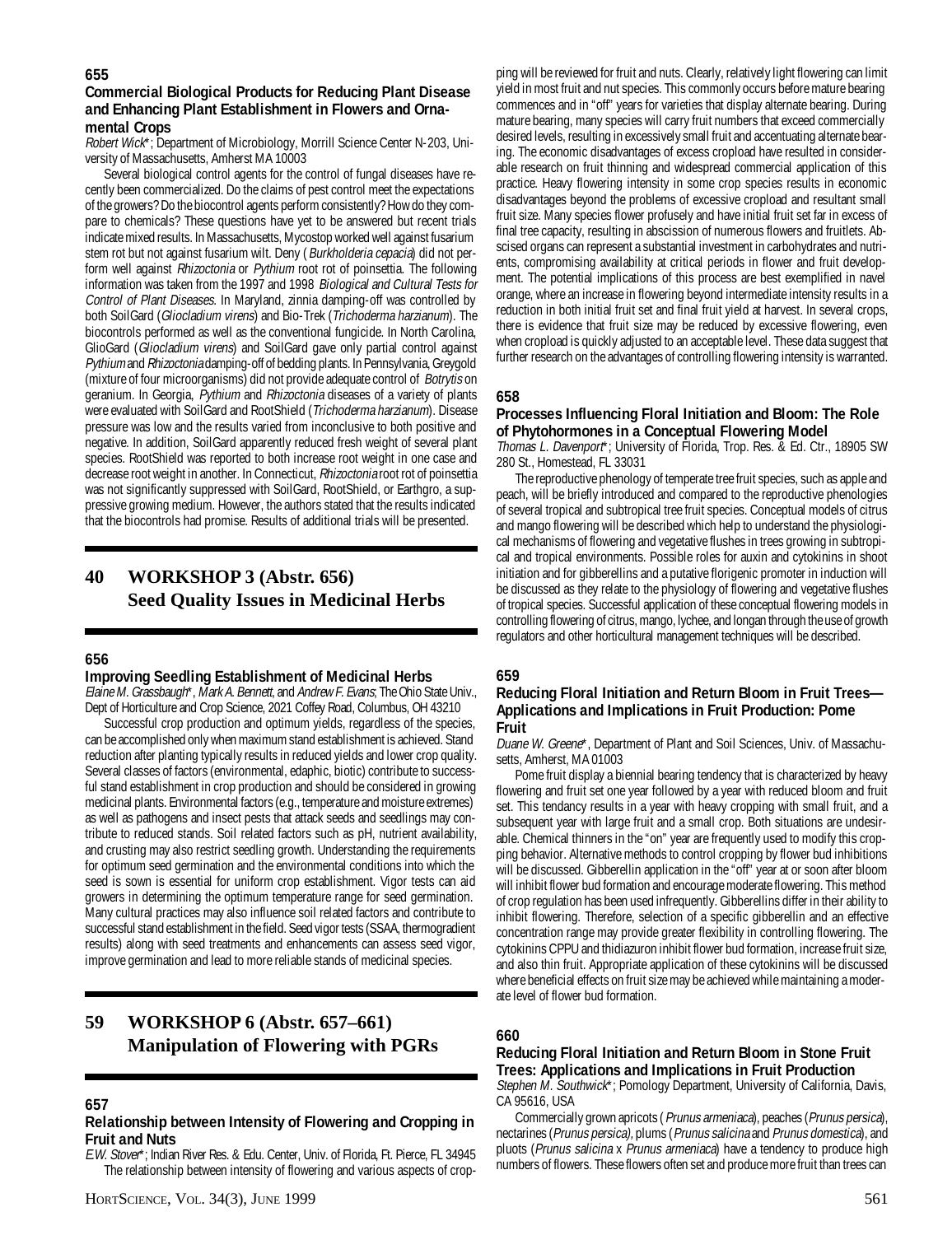adequately size to meet market standards. When excessive fruit set occurs, removal of fruit by hand-thinning is common to ensure that fruit size meets market standards. Over the years there have been numerous attempts to find chemical or physical techniques that would help to reduce costs associated with and improve efficiencies of hand-thinning; however, using alternate strategies to handthinning have not been widely adopted in stone fruit production. In the past 10 years, through the continuing efforts of scientists throughout the world in public and private institutions and business, it appears that there are chemical sprays capable of reducing the need for hand-thinning in stone fruit. Management of flowering by reducing the number of flowers on apricot, peach, nectarine, plum, and prune has shown promise under climatic conditions such as those found in the San Joaquin Valley of California. By applying gibberellins during May through July, flowers in many stone fruit cultivars can be reduced in the following season. The reduction in flower number does not generally lead to an increase in fruit set. As a result, fruit numbers are reduced, the need for hand thinning can be reduced, and in some cases eliminated. There are risks associated with reducing flower number before climatic conditions during bloom or final fruit set are known. However, given the changes in labor costs and market demands, especially in the developed world, the benefits may outweigh the risks. The application and implications of these summer gibberellin applications toward reducing flower numbers will be discussed as it relates to commercial stone fruit growing.

#### **661**

### **Encouraging Flowering and Cropping in Slow-to-bear Tree Fruit with Bioregulators**

D.C. Elfving\*; WSU Tree Fruit Research & Extension Center, Wenatchee, WA 98801 Some cultivars of deciduous tree fruit, especially in apple and pear, tend to come into bearing slowly. Bioregulators have been used to stimulate flowering and cropping in slow-to-crop cultivars, but success has been variable. Improved flowering may not necessarily lead to increased cropping. Reduction in vegetative vigor as a result of bioregulator treatment is often, but not always, associated with increased flowering. Bioregulators that act by interfering with gibberellin biosynthesis or that generate ethylene in plant tissues have proven effective for increasing flowering under a variety of conditions. Few studies have demonstrated that exogenous bioregulator applications to poorly cropping fruit trees can be used to produce sustained and economically significant improvement in fruiting while maintaining satisfactory fruit quality.

## **68 WORKSHOP 9 (Abstr. 662–666) Ornamental Plant Breeding in the Midwest**

#### **662**

## **Genetics and Physiology of Postharvest Cut Flower Longevity**

Dennis P. Stimart\* and Kenneth R. Schroeder; Department of Horticulture, University of Wisconsin, 1575 Linden Drive, Madison, WI 53706

Efforts to improve postharvest longevity of fresh-cut flowers has only recently turned toward selection and breeding. Conventional methods to extend keeping longevity of cut flowers depend on use of chemical treatment placed in holding solutions. Postharvest longevity studies were initiated with Antirrhinum majus L. (snapdragon) to determine: if natural genetic variation existed for cut-flower longevity, the inheritance of the trait, heritability, and associated physiology. Evaluation of commercial inbreds held in deionized water revealed a range in cutflower longevity from a couple of days to 2.5 weeks. The shortest- and longestlived inbreds were used as parents in crosses to study the aforementioned areas of interest. Information will be presented on inheritance of cut flower longevity based on populations evaluated from matings for generation means analysis and inbred backcross method. Also presented will be information on stomata, transpiration, carbohydrate, fresh-weight change, and forcing temperature relative to postharvest longevity.

#### **663**

#### **Breeding of Woody Landscape Plants at the Univ. of Minnesota** Harold Pellett\*; University of Minnesota, Dept. of Horticultural Science, Chanhassen, MN 55317

Breeding, selection and evaluation of woody landscape plants has been an

active project at the Univ. of Minnesota for many years. The goal of the project is to develop and or identify superior plants that are well adapted to the climatic conditions of Minnesota and other northern areas. About 20 cultivars of many species have been introduced to the nursery trade through this program in the past 20 years. These introductions result from selections made from populations arising from controlled crosses and from open-pollinated populations and native plant populations. One of the primary efforts has been development of the cold hardy, "lights series" of deciduous azaleas. These possess flower bud hardiness of from –35 to –40 °C. Other current breeding activities include efforts with Viburnum, Acer rubrum, Rosa, and intergeneric hybridization in the Pomoidaea subfamily of Rosaceae. An integral part of the project is development and use of techniques to screen for tolerances to various environmental stresses. Approaches used will be discussed and plants currently under evaluation will be described and illustrated with slides.

#### **664**

#### **Breeding and Development of Cold-hardy Roses**

Campbell G. Davidson\*; Agriculture and Agri-Food Canada, Morden Research Center, Morden, Manitoba, Canada R6M 1Y5

Without a doubt, roses have been and continue to be an important landscape and greenhouse plant. From the early records, dating back to Egyptian, Roman, and Greek times, roses have played an important societal role. Early attempts at growing roses in Prairie Canada were frequently unsuccessful. The extreme cold in winter, where temperatures of  $-30$  to  $-40$  °C are common, and droughts and heat in the summer greatly reduced the range of plant material, including roses that could be grown. As a result, the Morden Research Centre, part of Agriculture and Agri-Food Canada's Research Branch in southern Manitoba, initiated a series of projects on the development of hardy landscape plants including roses. Since1929, we have introduced over 130 new landscape plant cultivars to the nursery trade, including 18 cultivars of roses. One of the keys to the success of the program was the incorporation of cold tolerance originally obtained from Rosa arkansana, a prairie native. This has led to the development of the 'Parkland' rose series. This group of plants flowers repeatedly, are hardy to USDA zone 3, root from softwood cuttings, and are available in a variety of colors. Highlights of these will be presented. More recently, emphasis has been placed on developing breeding strategies to improve disease resistance. Major diseases affecting roses include black spot (Diplocarpon rosea), powdery mildew (Sphaerotheca pannosa), and rust (Phragmidium sp.). Details of the current breeding protocols will be outlined as well as results from a series of trials established to elucidate the influence of environment and genotype on disease expression. Cooperative disease monitoring trials (Canada and Sweden) were established and results will be presented.

#### **665**

#### **Selection, Domestication, and Breeding Native Herbaceous Prairie Plants**

D.T. Lindgren\*; West Central Research and Extension Center, Univ. of Nebraska, North Platte, NE 69101

There has been a large increase in the use of native herbaceous prairie plants for ornamental purposes. They are also being used for cut flowers, medicinal purposes, and in restoration projects. To discuss the subject of breeding and selecting herbaceous plants for landscaping, it is convenient to divide the topic into three areas of interest: 1) selecting native ecotypes for use on specific sites; 2) selecting and breeding for nonnative/native plants for wildflower mixes; and 3) selecting, breeding and developing specific individual plants for ornamental/ garden use. Native plant traits that are being evaluated at the Univ. of Nebraska West Central Center include competitiveness, pest tolerance, regional adaptation, flowering characteristics, foliage characteristics, proportionality of plants, ease of propagation, ease of establishment, and moisture requirements. In addition, research is being conducted at the West Central Center regarding genetic variation. For example, Dalea purpureum varies in height, foliage color, stems per plant, stem lodging, and time of flowering. Similar variation has been documented in Lithospermum, Calylophus, Penstemon, Liatris, and Echinacea, to name a few. Botanically, genetic variation has been documented within many native herbaceous species. However, plant breeders have done very little with these variations in genotypes, thus allowing considerable opportunity for breeding research with native herbaceous plants.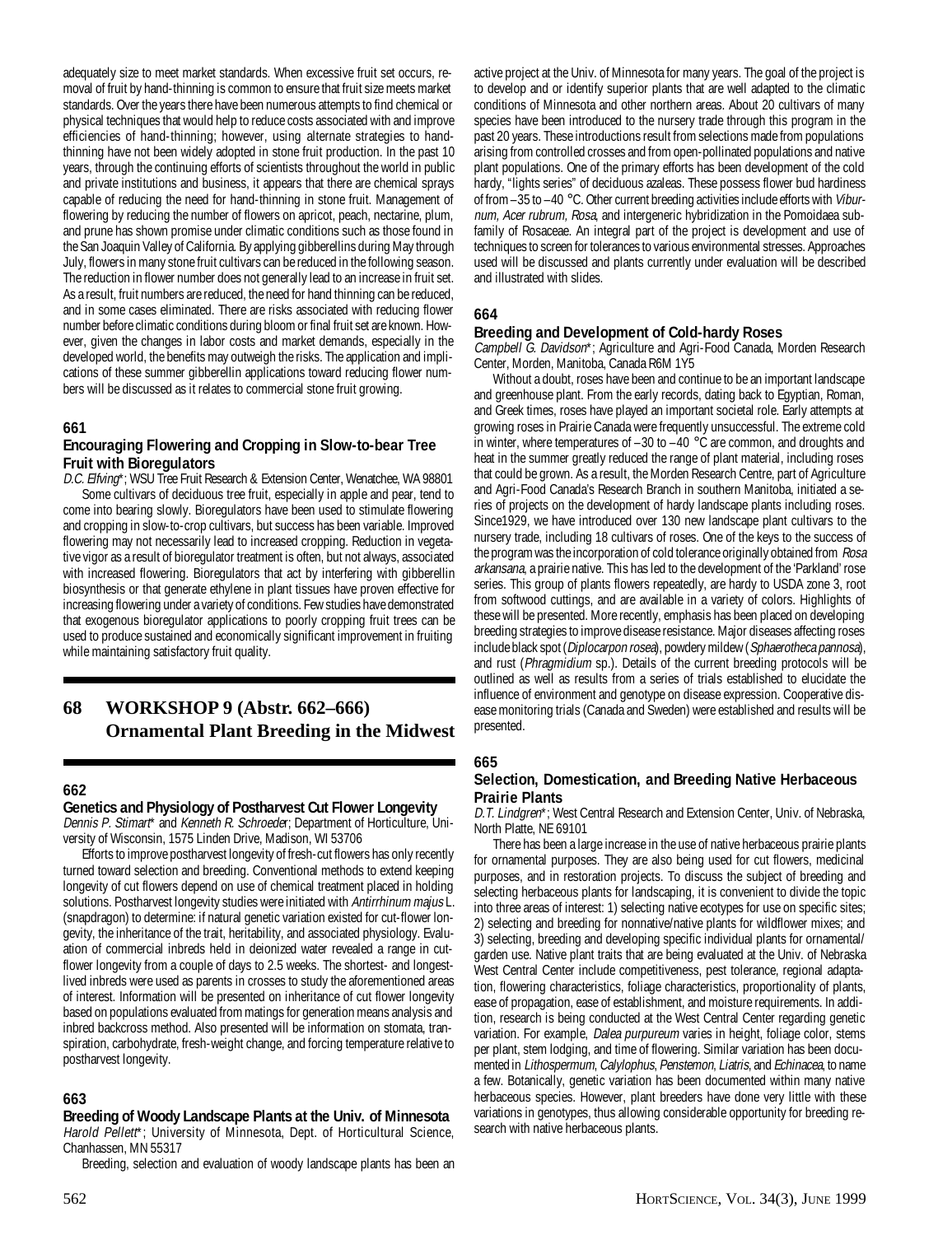## **Trends in Floriculture Plant Breeding and the Seed Industry**

Grace R. Price\*; PanAmerican Seed Co., 1S861 Green Road, Elburn, IL 60119

This presentation describes market demands and breeding methodologies that in combination drive development of new floriculture products. In recent years, radical shifts in the direction and pace of product innovation have taken place. New product introductions and development in petunias will be reviewed to demonstrate how breeders approach these new challenges. Parameters of product performance and selection will be discussed as these apply to the midwest, as well as to the rest of the world.

## **79 WORKSHOP 10 (Abstr. 667–668) Tree Fruit Rootstocks: Current Materials and Future Trends**

## **667**

## **Apple Rootstocks for the Next Century**

Terence L. Robinson\* and William C. Johnson; Dept. of Hort. Sciences, New York State Agricultural Experiment Station, Cornell University and USDA-ARS Geneva, New York, 14456 USA

Rootstock breeding programs in the United States, the United Kingdom, Germany, Russia, Poland, the Czech Republic, and Japan have all released apple rootstocks in the recent past that are potentially important to the worldwide apple industry in the next century. Several of these programs are continuing to breed new rootstocks. Each program has focused on different breeding objectives, thus giving a wide range of horticultural characteristics among this new group of rootstocks. All programs have focused on the horticulturally important traits of productivity, dwarfing and precocity but certain programs have also emphasized other characteristics such as propagability, stress tolerance, disease resistance or insect resistance. Commercialization of this new group of rootstocks is proceeding at an extremely fast pace due to the worldwide networking of fruit tree nursery companies and the use of plant patents. This presents a large job for research and extension personnel to properly test rootstocks for adaptability to different growing areas before they are planted on a large scale. The national rootstock testing project (NC-140) composed of researchers from most apple growing states and provinces in the U.S. and Canada is collecting rootstocks from around the world and conducting uniform field trials that give performance data from a wide variety of climates and soils. This information becomes the basis for local rootstock recommendations in North America. This presentation reviews the most promising rootstocks from around the world and summarize the research information from North American and worldwide trials.

## **668**

#### **Precocious, Dwarfing, and Productive—Will New Rootstocks Ruin the Sweet Cherry Industry?**

Gregory A. Lang\*; Irrigated Agriculture Research and Extension Center, Wash : ington State University, Prosser, WA 99350

Sweet cherries (Prunus avium) can be one of the most profitable tree fruit cultivated in temperate climates. While cherry trees grow naturally to relatively tall heights, new size-controlling cherry rootstocks similar to those used in highdensity apple orchards are now a reality. The Gisela series from Germany, the Gran Manier series from Belgium, the Weiroot series, the P-HL series, Tabel Edabriz, and others of international origin are at various stages of scientific and field testing in North America, with some now moving into commercial fruit production. These stocks confer several highly advantageous traits besides vigor control, including precocious fruiting and high productivity. While these obvious traits are exciting, serious problems have also been documented, on occassion, with such phenomena as small fruit size and tree decline. As many of these rootstocks are interspecific Prunus hybrids, might there be significant limitations for fruit quality and orchard longevity? What is known about their susceptibilities to pathogens and pests? What is known about their tolerance to various soil types and/or climatological stresses? Further, with the U.S. and worldwide orchard area planted to fresh-market sweet cherries already expanding to record levels throughout the 1990s and a time-honored agricultural trend toward overproduction until

grower profits are minimized (see recent international apple markets), what might be the future impact of such precocious, productive rootstocks on sweet cherry profitability and sustainable production? This overview will address these topics, providing some answers and some areas for future scientific investigation and discussion.

## **101 WORKSHOP 13 (Abstr. 669–674) Long-term Recovery Dynamics of Perennial Species Following Tropical Cyclone Damage**

#### **669**

#### **The Impact of Gulf Coast Hurricanes on Pecans, Ornamental Trees, and Invasive Exotic Species**

Edward L. McWilliams\*; Dept. of Horticultural Sciences, Horticulture and Forest Building, College Station, TX 77843-2133

Hurricanes strike the Gulf Coast of the United States every few years. We briefly describe generalized hurricane tracks for the Gulf Coast and vegetation damage using NDVI satellite imagery as well as slides of damaged urban trees in Florida. The impact of recent hurricanes on both pecan defoliation and production and on initial damage and subsequent recovery of various ornamental trees is described. Pecan harvests were greatly reduced by hurricanes that struck late in the season in both Alabama and Texas. Varieties of pecans varied in their susceptibility to various stresses. Pine forests were sometimes devastated by certain hurricanes while live oaks, various shrubs, and important insects often survived the same storms with little damage. Many exotic ornamental plants including Chinese tallow are either adventive or invasive along the Gulf Coast. Species escape from cultivation over a long period of time and exhibit different invasion lag phases. In Texas and Louisiana, hurricane damage to native trees allowed Chinese tallow seedlings and saplings to subsequently dominate some areas as a result of the disturbance. One delayed ecological response to hurricanes and typhoons is an acceleration of ongoing exotic plant invasions.

## **670**

#### **Long-term Impacts and Recovery of Perennial Tropical Fruit Crops from Hurricanes in South Florida**

Jonathan H. Crane\*<sup>1</sup>, Bruce Schaffer<sup>1</sup>, and Richard J. Campbell<sup>p</sup>, <sup>1</sup>University of Florida, IFAS Tropical Research and Education Center, 18905 S.W. 280 St., Homestead, FL 33031-3314; <sup>2</sup>Fairchild Tropical Garden, 11935 Old Cutler Road, Miami, FL 33156

Southern Florida has experienced numerous hurricanes, of which Hurricane Andrew was the most recent. Six years after this storm, nearly one-third of the 8093 ha of tropical fruit that existed in Miami–Dade County before the storm has never been replanted. The damage, reaction, and recovery from the storm varied among fruit species. The effect of heat stress and high light intensity was minimal on avocado, 'Tahiti' lime, carambola, mamey sapote, guava, sapodilla, and longan. In contrast, mango trees experienced severe heat stress. Root damage caused by toppling and subsequent re-setting of sugar apple, atemoya, mango, and grafted 'Tahiti' lime trees was severe; thus, trees not re-set were less likely to recover than trees left toppled or leaning. The extent and rate of recovery from hurricanerelated wind stress also varied among species. Avocado, carambola, guava, and longan refoliated within 3 to 4 weeks after Hurricane Andrew. In contrast, mango, sugar apple, and atemoya trees went through two or more cycles of refoliating and dying back until tree death occurred. Iron and nitrogen deficiencies were common for mango, sugar apple, atemoya, and guava. Other consequences of hurricanes in south Florida include increased weed and vine growth and increased susceptibility to drought stress and insect infestations. Recovery to prehurricane crop production levels has varied among crops. For example, avocado and carambola production is near and exceeds pre-1992 levels, respectively. In contrast, 'Tahiti' lime and mango production are about 20% pre-1992 levels. The long-term effect of the most recent hurricane on fruit production in south Florida has been a change in the crop species and/or cultivars planted.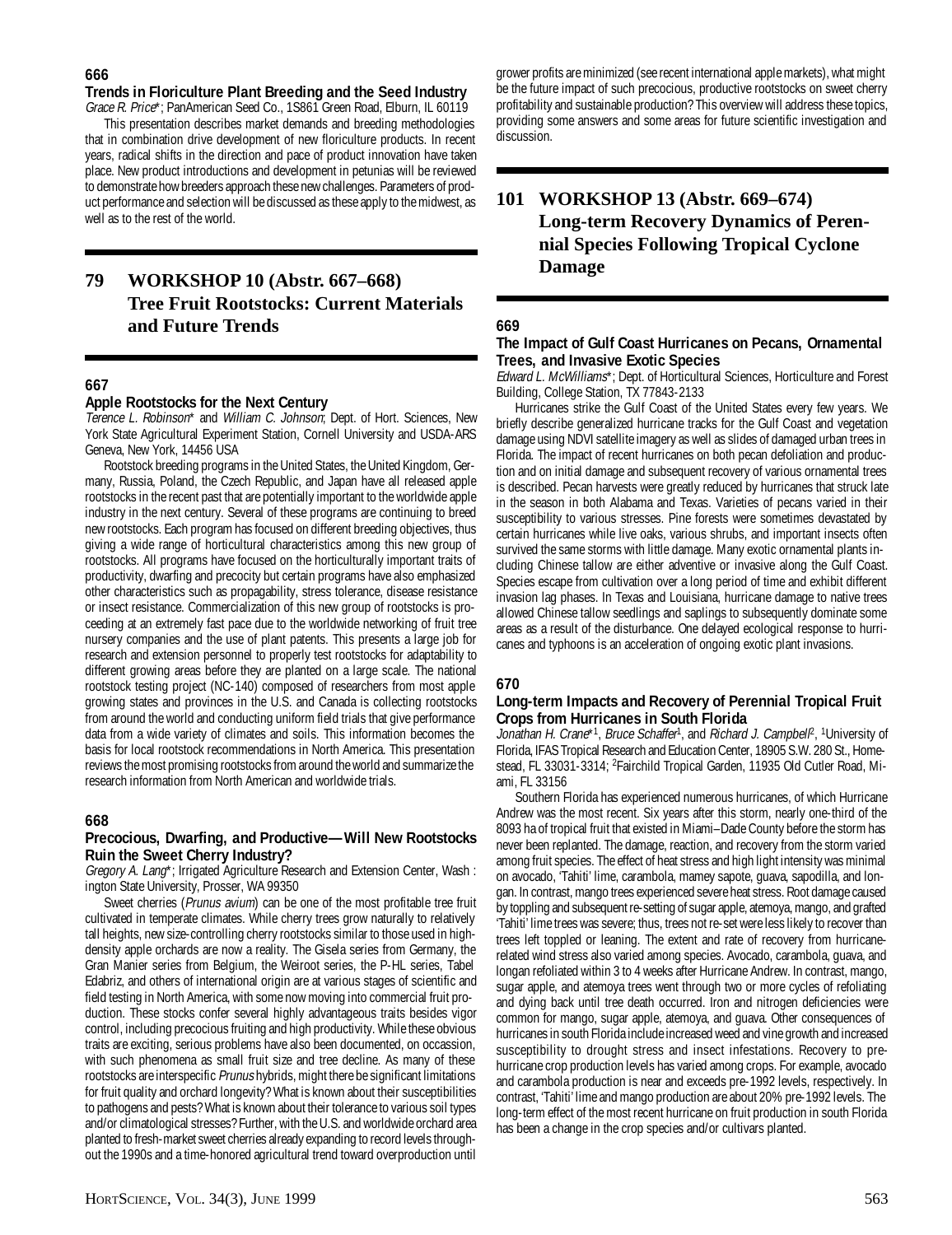## **671**

**Impact of Southeastern Hurricanes on Peach and Pecan Orchards** Gregory Reighard\*1, Bruce Wood<sup>2</sup>, Thomas Beckman<sup>2</sup>, Michael Parker<sup>3</sup>, and Gerard Krewer<sup>4</sup>; <sup>1</sup>Dept. of Horticulture, Box 340375, Clemson, SC 29634; <sup>2</sup>USDA-ARS Southeastern Fruit & Tree Nut Lab., 21 New Dunbar Road, Byron, GA 31008; <sup>3</sup>Dept. of Horticultural Science, North Carolina State Univ., Raleigh, NC 27695; 4 Horticulture Dept., Univ. of Georgia, Tifton, GA 31793

Southeastern peach and pecan orchards weathered hurricanes in the 1980s and 1990s that left long-term effects on tree health and productivity. Pecan trees were affected the most, due to being blown down from strong winds and wet soils or suffering considerable damage to branches and immature nuts resulting in massive nut drops. Premature nut drop triggered or enhanced alternate bearing problems. Cultivar differences were evident in the ability of trees to withstand wind damage, with open-canopy trees being most resistant, but essentially all trees were damaged when they exceeded ≈17m in height. Hurricanes in older, alternate-bearing orchards sometimes broke enough limbs to induce sufficient vegetative regrowth to reestablish an equilibrium between sink (nuts) and source (foliage), thus enhancing yields in subsequent years. Peach trees which were less than 4.5 m tall and already harvested usually did not blow over unless the soil was very wet. However, peach trees were often twisted about the tree axis from the change in wind directions as the hurricane passed over. Afterwards, many trees leaned more than 30°, especially trees less than 6 to 7 years of age. Root damage was significant and increased when trees were manually repositioned as additional root breakage occured from which these trees often later died. Trees not repositioned but instead retrained to vertical by pruning lived longer. Ambrosia beetles also attacked wind-stressed trees and caused a longterm decline. Slow moving hurricanes significantly damaged peach trees by waterlogging the soil, which killed roots and helped primary pathogens such as Phytophthora sp. to attack the tree crown. This was followed by secondary pathogens like Oxyporous sp., which attacked the internal woody cylinder. Initial trunk damage appeared localized; however, trees continued to die over a number of years. Experience showed that whole orchard removal on severe waterlogged sites was the best economical response.

### **672**

#### **The Impact of East Coast Hurricanes on Apples**

*Richard P. Marini*\*1, John Barden<sup>1</sup>, and James Schupp<sup>2</sup>; <sup>1</sup>Dept. of Horticulture, Virginia Polytechnic Institute & State University, Blacksburg, VA 24061; 2 Highmore Farm, P.O. Box 179, Univ. of Maine, Monmouth, ME 04259

Hurricanes or strong winds occasionally damage apple trees in the northeastern and mid-Atlantic regions of the U.S. Following the wind event, trees may be leaning or may be lying flat on the ground with extension root damage. Commercial growers generally pull trees upright while the ground is still moist and support the tree or just the trunk with various types of posts providing support to a height of about 60 to 200 cm above ground. In some cases the trees are pulled partially upright and propped up with boards or sand bags may be placed on the upwind side of the tree. Research data are not available for comparing various methods of treating the trees following wind damage, but field observations indicate that trees perform well if trees are pulled upright within 2 or 3 weeks after the wind event. Data from rootstock research plantings from several states indicate that tree anchorage is influenced by the combination of scion cultivar and rootstock. In Virginia in 1989, Hurricane Hugo brought wind gusts of about 95 km • h<sup>-1</sup> when the ground was completely saturated by heavy rains. Trees in several plantings designed to evaluate rootstocks or cultivars were evaluated for the extent of leaning following the storm. The percentage of leaning trees on M.26 EMLA was <10% for 'McIntosh' and 'Golden Delicious' and 40% for 'Delicious'. Susceptibility of trees on M.7A was also influenced by scion cultivar, with 0% for 'Golden Delicious' and 'Empire', 2% for 'Redchief Delicious', and 88% for 'TripleRed Delicious'.

#### **673**

### **Resistance and Resilience of Native Forests to Disturbance by Hurricane Iniki**

James H. Fownes\*1, Robin A. Harrington<sup>1</sup>, and Darrell A. Herber<sup>g</sup>; <sup>1</sup>Dept. Forestry and Wildlife Management, Univ. of Mass., Amherst, MA 01003; <sup>2</sup>The Ecosystems Center, Marine Biology Laboratory, Woods Hole, MA 02543

Two studies were established in upland native forest of northwestern Kauai before Hurricane Iniki (Sept. 1992). One study was a gradient study in Acacia koa forest in the leeward rain shadow and the second study was a replicated fertiliza-

tion experiment in mesic Metrosideros polymorpha forest. Both studies escaped devastation by high-intensity microbursts. Removal of LAI (from 3% to 80%) was proportional to pre-hurricane LAI, suggesting that resistance to damage was higher in low LAI, low-productivity sites. LAI recovered to prehurricane levels within 2 years, except in plots with major limb and stem loss. In the Acacia forest, damage to overstory trees was less than to understory trees, whereas in Metrosideros forest, larger trees were more damaged than smaller trees. During 2 years of recovery, both forests lost LAI in winter storms nearly equivalent to the hurricane damage. Disturbance is more frequent than previously known, which suggests that chronic disturbance needs to be better understood as a force regulating ecosystem structure and function. In both studies, the relative rate of recovery was faster in the more productive but more disturbed plots, suggesting that ecosystem resistance and resilience were traded off. These results have application to land use planning, agroforestry systems management, and other perennial crop management decisions following damage by a tropical cyclone.

#### **674**

#### **The Impact of Tropical Cyclones on Perennial Species in the Mariana Islands**

Thomas E. Marler<sup>\*1</sup> and Mark A. Lander<sup>2</sup>; <sup>1</sup>College of Agriculture & Life Sciences, Univ. of Guam, Mangilao, GU 96923; <sup>2</sup>Water and Environmental Research Institute, Univ. of Guam, Mangilao, GU 96923

The frequency of tropical cyclones is a major factor affecting the vegetation of the Mariana Islands, where these storms are called typhoons. An average of about one typhoon per year has passed within ≈100 km of Guam during the past 50 years. The physiognomy of Guam's natural and urban forests is largely determined by these typhoons. The impact of each typhoon is determined by a long list of interacting factors such as species characteristics; environmental and horticultural conditions preceding the typhoon; the intensity, direction, and duration of winds; the amount of rainfall associated with the typhoon; and the environmental and horticultural conditions following the disturbance. Many species survive typhoons by reducing aerodynamic drag of the canopy by abscising inexpensive leaves or breakage of small stems which results in an intact major structural framework. Speed of recovery for nonlethal damage following disturbance depends on nonlimiting conditions during recovery. Thus, the most destructive typhoons are those that occur in sequence with other environmental stresses. The most common of these may be heat and high-light stress, associated with subsequent high pressure systems, and severe drought conditions. For example, the 230–298 km•h–1 winds of Typhoon Paka in Dec. 1997 were followed by the driest year on record for Guam. Typhoon debris and drought generated 1400 forest and grassland fires from Jan. through May 1998. Sequential typhoons are also severely damaging. For example, Guam experienced three direct eye passages and two more typhoons within 113 km during the months Aug. to Nov. 1992. Damage susceptibility and recovery dynamics will be discussed in relation to these and other physical, chemical, biological, and human-induced factors.

## **141 WORKSHOP 21 (Abstr. 675) Measuring the Impact of Environmental Horticulture Programs**

#### **675**

## **Program Evaluation Resources and Reporting Methods**

Mary Hockenberry Meyer\*; University of Minnesota, St Paul, MN 55108 Several traditional print extension resources have been published on program evaluation, including *Evaluating Impact of Extension Programs*, by R. Rennekamp, P. Warner, and R. Maurer, 1996, Univ. of Kentucky; and Evaluation for Accountability, by B. Sawer, 1992, Oregon State Univ. Additional resources from other agencies, such as the Minnesota Department of Human Services' publication Measuring the Difference Volunteers Make can aid in the evaluation of extension programs. New reporting methods are now being used to present information and program evaluation such as Minnesota Impacts http://www3. extension.umn.edu/mnimpacts/index.asp, and Oregon Invests. This workshop session will define terms important in evaluation reporting, suggest resources to use, and propose a method of reporting evaluation information of similar projects in environmental horticulture programs throughout the United States.